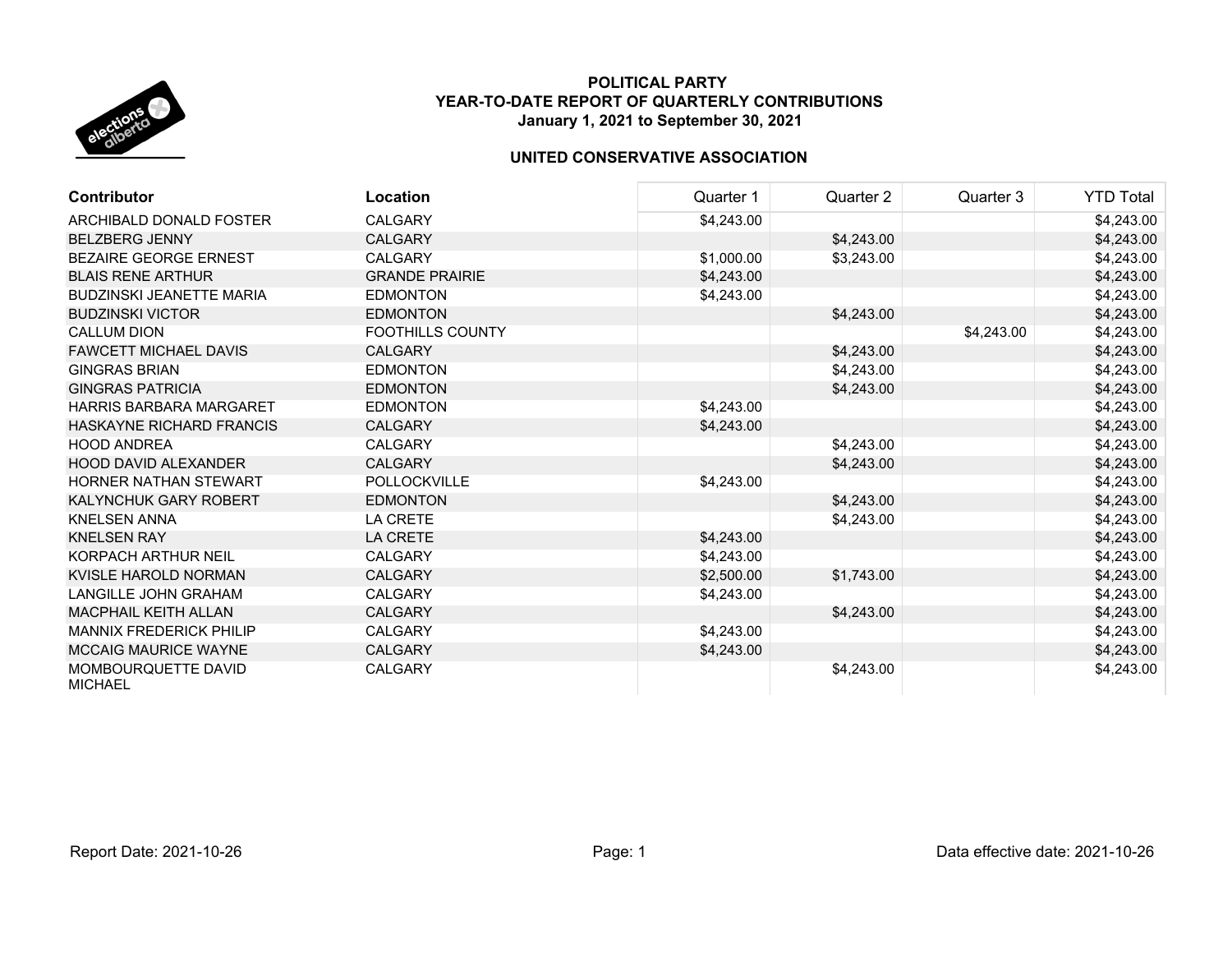

| <b>Contributor</b>            | Location                                        | Quarter 1  | Quarter 2  | Quarter 3  | <b>YTD Total</b> |
|-------------------------------|-------------------------------------------------|------------|------------|------------|------------------|
| NICHOLS CALVIN MANFORD        | <b>EDMONTON</b>                                 |            | \$4,243.00 |            | \$4,243.00       |
| <b>NOLIN DENNIS JOSEPH</b>    | <b>EDMONTON</b>                                 |            | \$4,243.00 |            | \$4,243.00       |
| PASIEKA JAMES MURRAY          | <b>CALGARY</b>                                  | \$4,243.00 |            |            | \$4,243.00       |
| RUMPEL GLEN ERNEST            | <b>CALGARY</b>                                  |            | \$4,243.00 |            | \$4,243.00       |
| SEMBALIUK BRUCE RAYMOND       | <b>EDMONTON</b>                                 | \$4,243.00 |            |            | \$4,243.00       |
| <b>SHANDRO TYLER STUART</b>   | <b>CALGARY</b>                                  | \$4,243.00 |            |            | \$4,243.00       |
| SWANBERG DEAN SYLVAN          | <b>COUNTY OF GRANDE</b><br><b>PRAIRIE NO. 1</b> | \$1,000.00 | \$3,243.00 |            | \$4,243.00       |
| <b>TOEWS KIM SHELLY</b>       | <b>BEAVERLODGE</b>                              |            | \$4,243.00 |            | \$4,243.00       |
| <b>TOEWS TRAVIS JON</b>       | <b>BEAVERLODGE</b>                              | \$4,243.00 |            |            | \$4,243.00       |
| VAN WIELINGEN MAC HOWARD      | <b>CALGARY</b>                                  |            | \$4,243.00 |            | \$4,243.00       |
| <b>WATERMAN BRUCE GORDON</b>  | <b>CALGARY</b>                                  | \$1,000.00 | \$1,500.00 | \$1,743.00 | \$4,243.00       |
| <b>WATERMAN CAROLINE ANNE</b> | <b>CALGARY</b>                                  |            |            | \$4,243.00 | \$4,243.00       |
| <b>WENZEL CALVIN CHARLES</b>  | <b>CALGARY</b>                                  | \$4,243.00 |            |            | \$4,243.00       |
| <b>WILDE GRANT JOHN</b>       | <b>CALGARY</b>                                  | \$4,243.00 |            |            | \$4,243.00       |
| <b>WOITAS CLAYTON HARVEY</b>  | <b>CALGARY</b>                                  |            | \$4,243.00 |            | \$4,243.00       |
| <b>WOITAS LINDA ELAINE</b>    | <b>CALGARY</b>                                  |            | \$4,243.00 |            | \$4,243.00       |
| <b>EGGERT DANIEL PHILIP</b>   | <b>CALGARY</b>                                  | \$150.00   | \$4,000.00 |            | \$4,150.00       |
| <b>MANNIX RONALD NEIL</b>     | CALGARY                                         |            |            | \$4,149.25 | \$4,149.25       |
| ANDERSON JOHN                 | <b>CALGARY</b>                                  |            |            | \$4,000.00 | \$4,000.00       |
| <b>BARLOW CHARLES BUFORD</b>  | <b>CALGARY</b>                                  |            | \$4,000.00 |            | \$4,000.00       |
| DAVIS JOHN M                  | <b>LETHBRIDGE</b>                               |            |            | \$4,000.00 | \$4,000.00       |
| <b>HALYK DANIEL K</b>         | <b>CALGARY</b>                                  | \$4,000.00 |            |            | \$4,000.00       |
| SVIDAL KAARE DEYL             | <b>EDMONTON</b>                                 | \$4,000.00 |            |            | \$4,000.00       |
| SOUTHERN MARGARET E           | <b>CALGARY</b>                                  | \$2,000.00 | \$1,993.00 |            | \$3,993.00       |
| DRIEDGER ANDY WAYNE           | <b>LA CRETE</b>                                 |            |            | \$3,800.00 | \$3,800.00       |
| <b>MAIER GERALD JAMES</b>     | <b>CALGARY</b>                                  | \$2,100.00 | \$1,500.00 |            | \$3,600.00       |
| <b>BRAYER RUTH JEAN</b>       | <b>EDMONTON</b>                                 | \$1,000.00 | \$1,500.00 | \$1,000.00 | \$3,500.00       |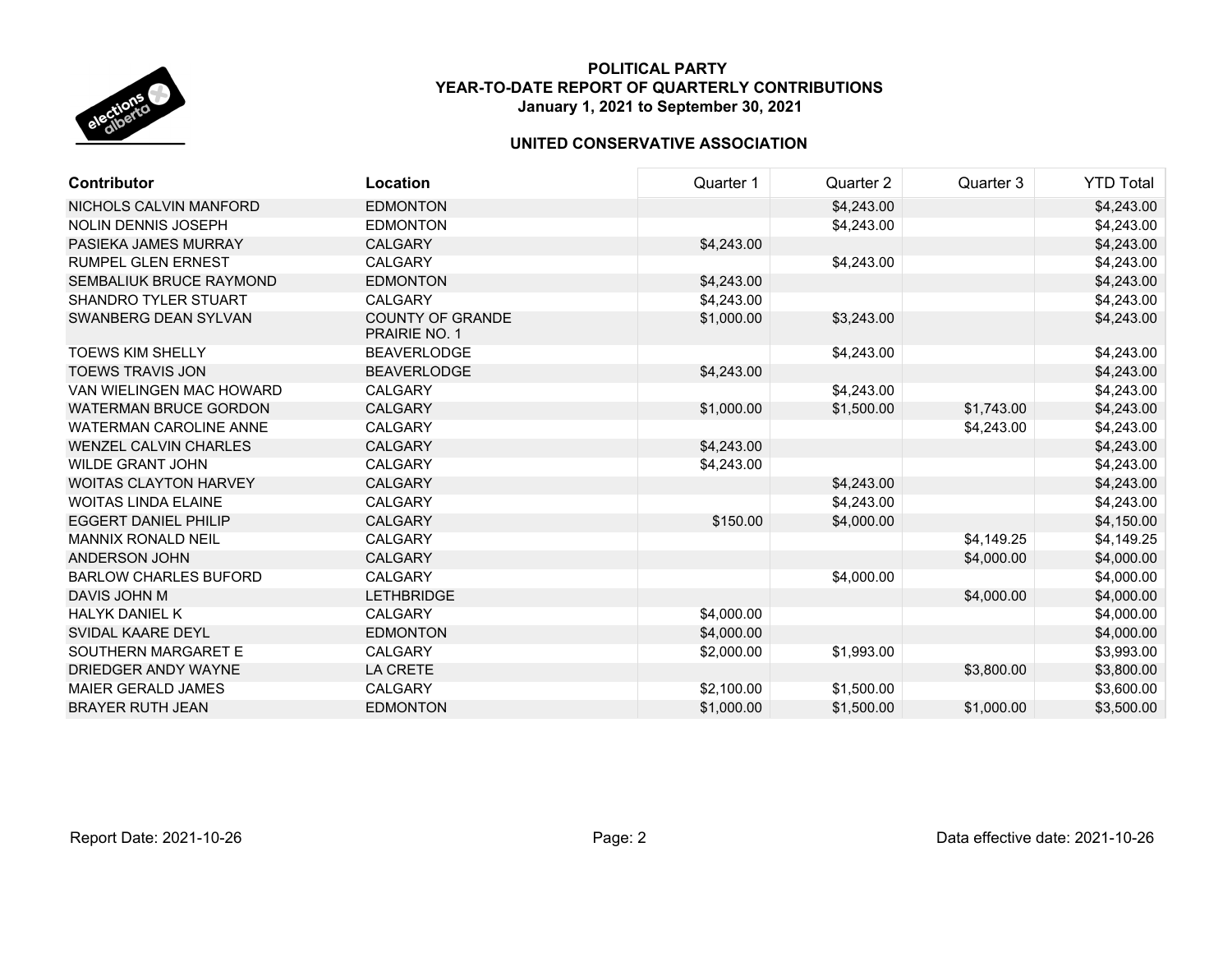

| Contributor                                   | Location               | Quarter 1  | Quarter 2  | Quarter 3  | <b>YTD Total</b> |
|-----------------------------------------------|------------------------|------------|------------|------------|------------------|
| ZAWALSKY GRANT ALLAN                          | <b>CALGARY</b>         | \$500.00   |            | \$3,000.00 | \$3,500.00       |
| JAMES BARBARA LUCILDA                         | <b>CALGARY</b>         | \$575.00   | \$2,000.00 | \$868.00   | \$3,443.00       |
| <b>KENNEY JASON THOMAS</b>                    | <b>CALGARY</b>         | \$3,243.00 |            |            | \$3,243.00       |
| KLIPPENSTEIN BERNHARD<br><b>HENRY</b>         | <b>LETHBRIDGE</b>      |            | \$3,243.00 |            | \$3,243.00       |
| <b>KALYNCHUK NICHOLAS</b><br><b>ALEXANDER</b> | <b>EDMONTON</b>        | \$1,059.00 | \$1,059.00 | \$1,059.00 | \$3,177.00       |
| <b>WOLF MATTHEW</b>                           | <b>EDMONTON</b>        | \$2,000.00 | \$1,000.00 | \$135.00   | \$3,135.00       |
| <b>FELESKY BRIAN ARTHUR</b>                   | <b>CALGARY</b>         | \$3,000.00 | \$112.50   |            | \$3,112.50       |
| <b>WEKEL TREVOR STEWART</b>                   | <b>CALGARY</b>         | \$1,500.00 | \$112.50   | \$1,500.00 | \$3,112.50       |
| CHURCH STANLEY ALEXANDER                      | <b>CALGARY</b>         | \$1,000.00 | \$1,000.00 | \$1,000.00 | \$3,000.00       |
| <b>CORNEY LEONARD CHARLES</b>                 | <b>OKOTOKS</b>         |            | \$1,750.00 | \$1,250.00 | \$3,000.00       |
| DONALD JACK C                                 | <b>RED DEER</b>        |            | \$3,000.00 |            | \$3,000.00       |
| DONALD JOAN MAY                               | <b>RED DEER</b>        |            | \$3,000.00 |            | \$3,000.00       |
| <b>ERNE KEVIN KEITH</b>                       | <b>CALGARY</b>         |            | \$1,000.00 | \$2,000.00 | \$3,000.00       |
| FARKASH KENNETH FRANK                         | <b>VERMILION</b>       | \$3,000.00 |            |            | \$3,000.00       |
| <b>GOUSIOS PENNY PANYIOTA</b>                 | SPRUCE GROVE           |            |            | \$3,000.00 | \$3,000.00       |
| <b>MCCAIG NICOLE GIULIANO</b>                 | <b>CALGARY</b>         | \$3,000.00 |            |            | \$3,000.00       |
| <b>TORONCHUK DAVID TERENCE</b>                | <b>STURGEON COUNTY</b> | \$2,000.00 |            | \$1,000.00 | \$3,000.00       |
| <b>BAREMAN JULIA ELISE</b>                    | <b>EDMONTON</b>        | \$975.00   | \$900.00   | \$1,035.00 | \$2,910.00       |
| PENNER KARIN HELENA                           | <b>EDMONTON</b>        |            | \$1,750.00 | \$1,100.00 | \$2,850.00       |
| <b>ROSS ALLAN R</b>                           | <b>SPIRIT RIVER</b>    |            | \$2,125.00 | \$618.00   | \$2,743.00       |
| KAUMEYER LAWRENCE DAVID                       | <b>EDMONTON</b>        | \$900.00   | \$900.00   | \$900.00   | \$2,700.00       |
| <b>SOLBERG MONTE KENTON</b>                   | <b>CALGARY</b>         | \$900.00   | \$900.00   | \$900.00   | \$2,700.00       |
| <b>ISSIK WHITNEY CASSANDRA</b>                | <b>CALGARY</b>         | \$75.00    | \$637.50   | \$1,875.00 | \$2,587.50       |
| <b>GILL SHANNON LEIGH</b>                     | <b>EDMONTON</b>        | \$525.00   | \$450.00   | \$1,585.00 | \$2,560.00       |
| ARNELL GORDON EDWIN                           | <b>CALGARY</b>         | \$950.00   | \$1,150.00 | \$450.00   | \$2,550.00       |
| <b>FRONTAIN RICHARD JOSEPH</b>                | <b>CALGARY</b>         |            |            | \$2,500.00 | \$2,500.00       |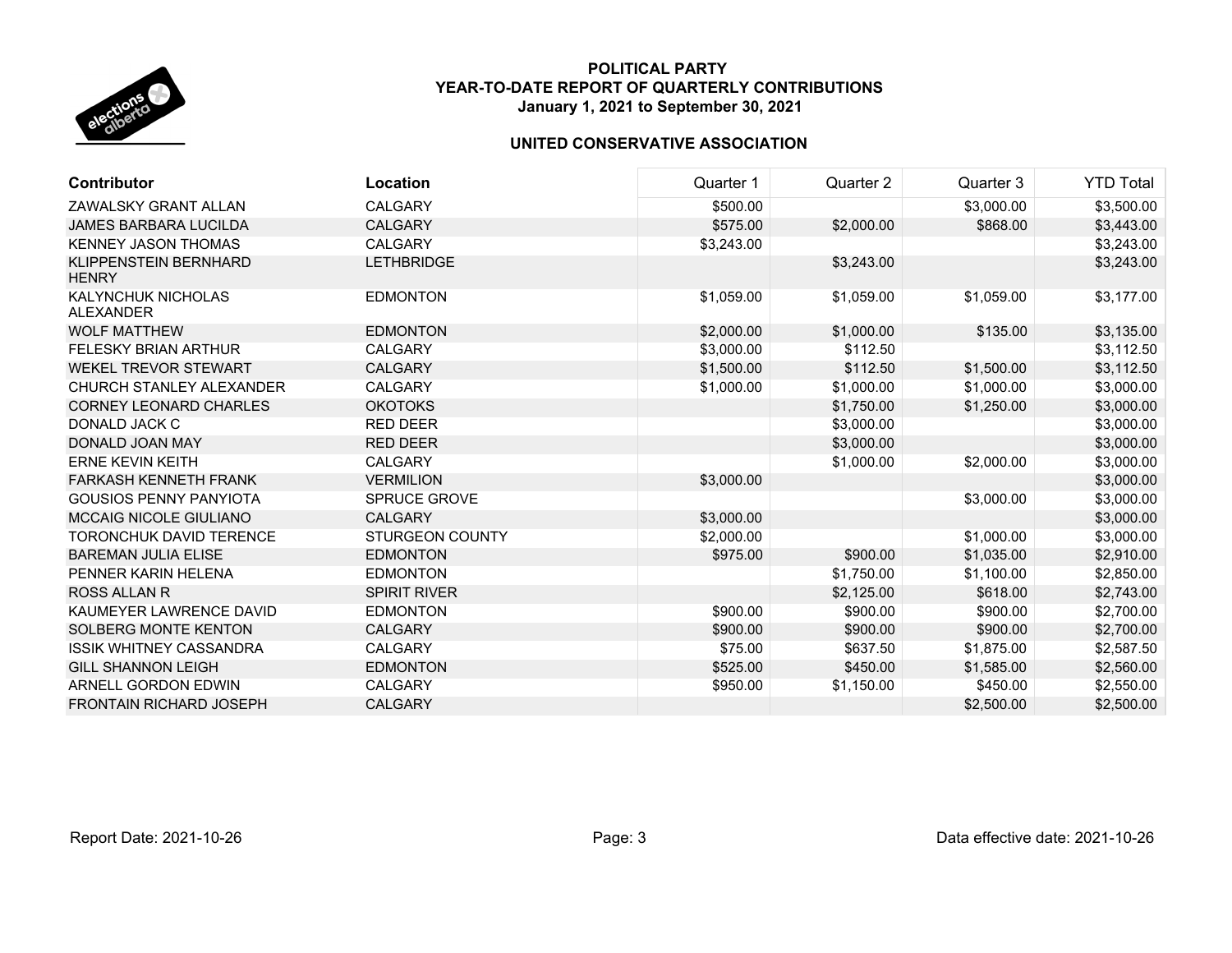

| <b>Contributor</b>                           | Location               | Quarter 1  | Quarter 2  | Quarter 3  | <b>YTD Total</b> |
|----------------------------------------------|------------------------|------------|------------|------------|------------------|
| <b>JONES DOUGLAS AARON</b>                   | <b>OYEN</b>            |            |            | \$2,500.00 | \$2,500.00       |
| <b>MELTON TIM CHARLES</b>                    | <b>EDMONTON</b>        |            | \$2,500.00 |            | \$2,500.00       |
| <b>PATTON GEORGE E</b>                       | <b>EDMONTON</b>        |            | \$1,000.00 | \$1,500.00 | \$2,500.00       |
| <b>TURPLE GLENN WALTER</b>                   | <b>RED DEER</b>        | \$1,000.00 | \$500.00   | \$1,000.00 | \$2,500.00       |
| <b>GILLESPIE DAVID RONALD</b>                | ST. ALBERT             | \$1,500.00 | \$975.00   |            | \$2,475.00       |
| <b>LIVINGSTON PAMELA</b><br><b>CATHERINE</b> | <b>LEDUC</b>           | \$1,075.00 | \$687.50   | \$562.50   | \$2,325.00       |
| DEL FRARI TERESA MARGARET                    | <b>CALGARY</b>         |            |            | \$2,300.00 | \$2,300.00       |
| <b>FARGEY JOAN ELLA</b>                      | <b>CANMORE</b>         | \$2,300.00 |            |            | \$2,300.00       |
| <b>MCMANES JIM</b>                           | <b>CALGARY</b>         | \$2,300.00 |            |            | \$2,300.00       |
| <b>SCHWARZ STEPHEN MARK</b>                  | <b>ST. ALBERT</b>      | \$2,300.00 |            |            | \$2,300.00       |
| <b>TAYLOR ROBERT NEIL</b>                    | <b>EDMONTON</b>        |            | \$2,300.00 |            | \$2,300.00       |
| DREESHEN EARL HERMAN                         | <b>RED DEER COUNTY</b> |            |            | \$2,250.00 | \$2,250.00       |
| MOWBREY GREGORY THOMAS                       | <b>EDMONTON</b>        | \$750.00   | \$750.00   | \$750.00   | \$2,250.00       |
| <b>THRESHER CHRISTOPHER</b>                  | <b>EDMONTON</b>        | \$750.00   | \$750.00   | \$750.00   | \$2,250.00       |
| <b>JONES MATTHEW</b>                         | <b>CALGARY</b>         |            | \$2,233.00 |            | \$2,233.00       |
| <b>HALWASS MONIKA WALTRAUT</b>               | <b>CALGARY</b>         | \$1,000.00 | \$200.00   | \$1,000.00 | \$2,200.00       |
| NORDIN MAXINE J                              | <b>CAMROSE</b>         | \$500.00   | \$600.00   | \$1,080.00 | \$2,180.00       |
| <b>MAN MICHAEL CHUN YIN</b>                  | <b>CALGARY</b>         | \$2,121.50 |            |            | \$2,121.50       |
| <b>GRAY JAMES K</b>                          | <b>CALGARY</b>         |            | \$2,112.50 |            | \$2,112.50       |
| <b>BARKLEY RONALD G</b>                      | <b>CALGARY</b>         | \$1,000.00 | \$1,000.00 | \$100.00   | \$2,100.00       |
| <b>MACKIE BRENDA ELIZABETH</b>               | <b>CALGARY</b>         | \$100.00   | \$2,000.00 |            | \$2,100.00       |
| MILNER STANLEY A                             | <b>EDMONTON</b>        | \$2,100.00 |            |            | \$2,100.00       |
| PON JOSEPHINE SAI PO                         | <b>CALGARY</b>         | \$75.00    | \$2,000.00 |            | \$2,075.00       |
| <b>BRADLEY DALE WILLIAM</b>                  | <b>CALGARY</b>         | \$150.00   | \$1,312.50 | \$600.00   | \$2,062.50       |
| STERZUK JEFFREY ALLAN                        | <b>CALGARY</b>         | \$575.00   | \$1,112.50 | \$375.00   | \$2,062.50       |
| <b>NELSON GARRY LLOYD</b>                    | <b>DRAYTON VALLEY</b>  | \$1,000.00 |            | \$1,055.00 | \$2,055.00       |
| ALAO ADEROJU                                 | <b>EDMONTON</b>        |            |            | \$2,037.50 | \$2,037.50       |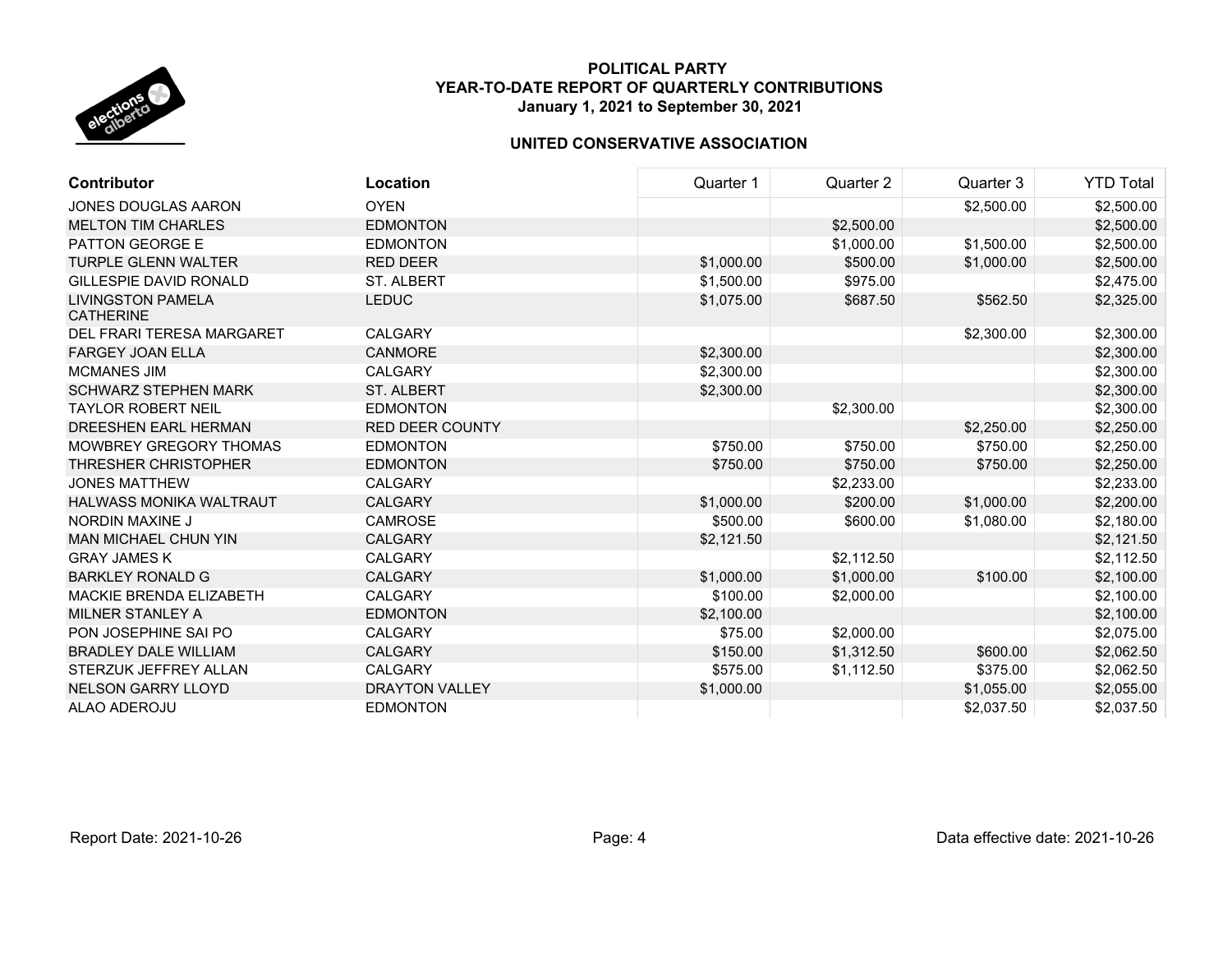

| Contributor                  | Location               | Quarter 1  | Quarter 2  | Quarter 3  | <b>YTD Total</b> |
|------------------------------|------------------------|------------|------------|------------|------------------|
| NIEDERMAIER JOHN ANTHONY     | <b>CALGARY</b>         | \$1,500.00 |            | \$515.20   | \$2,015.20       |
| PROKOPCZAK LESTER M          | <b>EDMONTON</b>        |            | \$2,004.00 |            | \$2,004.00       |
| <b>COLLINS JARAD</b>         | <b>SHERWOOD PARK</b>   |            |            | \$2,000.00 | \$2,000.00       |
| <b>DING YUCHANG</b>          | <b>CALGARY</b>         | \$1,000.00 | \$1,000.00 |            | \$2,000.00       |
| <b>FINK GEORGE FREDERICK</b> | <b>CALGARY</b>         |            |            | \$2,000.00 | \$2,000.00       |
| <b>GREENWOOD ROBERT</b>      | <b>CALGARY</b>         | \$300.00   | \$800.00   | \$900.00   | \$2,000.00       |
| <b>HAAG LINDSAY MARK</b>     | <b>TWO HILLS</b>       |            |            | \$2,000.00 | \$2,000.00       |
| MCIVER RICHARD WILLIAM       | CALGARY                | \$1,000.00 | \$1,000.00 |            | \$2,000.00       |
| <b>MCKEEN LOIS ADELE</b>     | <b>CALGARY</b>         |            | \$1,000.00 | \$1,000.00 | \$2,000.00       |
| <b>MCLELLAN ROY EDWARD</b>   | CALGARY                | \$1,000.00 | \$1,000.00 |            | \$2,000.00       |
| <b>NELSON DUANE ERIC</b>     | <b>EDMONTON</b>        |            | \$1,000.00 | \$1,000.00 | \$2,000.00       |
| PETERS ERNEST WILLIAM        | <b>LA CRETE</b>        |            |            | \$2,000.00 | \$2,000.00       |
| PETERS SHANNON DAYE          | LA CRETE               |            |            | \$2,000.00 | \$2,000.00       |
| POLSFUT CURTIS GEORGE        | <b>GRANDE PRAIRIE</b>  | \$2,000.00 |            |            | \$2,000.00       |
| RICHMOND DIANA JARDINE       | <b>CALGARY</b>         |            | \$500.00   | \$1,500.00 | \$2,000.00       |
| <b>SKINGLE LESLIE EDWARD</b> | <b>CALGARY</b>         | \$1,000.00 | \$1,000.00 |            | \$2,000.00       |
| <b>SPARKS TERRY</b>          | <b>CALGARY</b>         |            | \$1,000.00 | \$1,000.00 | \$2,000.00       |
| <b>TORRES CARLOS MONTERO</b> | <b>CALGARY</b>         |            | \$2,000.00 |            | \$2,000.00       |
| <b>TURTON SEARLE WESLEY</b>  | <b>SPRUCE GROVE</b>    | \$2,000.00 |            |            | \$2,000.00       |
| VANDENBERG EDWARD JOHN       | <b>ENCHANT</b>         | \$2,000.00 |            |            | \$2,000.00       |
| <b>WALLS VICTOR GORDON</b>   | <b>RED DEER</b>        | \$1,993.00 |            |            | \$1,993.00       |
| <b>BECKER RYAN NEAL</b>      | LA CRETE               | \$300.00   | \$150.00   | \$1,515.20 | \$1,965.20       |
| <b>KISS CATHY ANN</b>        | <b>SHERWOOD PARK</b>   | \$75.00    |            | \$1,875.00 | \$1,950.00       |
| <b>DENIS JONATHAN BRIAN</b>  | <b>CALGARY</b>         |            |            | \$1,875.00 | \$1,875.00       |
| <b>FEDORCHUK DALE</b>        | <b>COCHRANE</b>        |            |            | \$1,875.00 | \$1,875.00       |
| PURCELL DONNA CHERYL         | <b>RED DEER COUNTY</b> | \$225.00   | \$150.00   | \$1,500.00 | \$1,875.00       |
| <b>SKIERKA LISA</b>          | <b>CALGARY</b>         |            |            | \$1,875.00 | \$1,875.00       |
| LOVELY JACQUELINE HEATHER    | <b>CAMROSE</b>         |            | \$150.00   | \$1,650.20 | \$1,800.20       |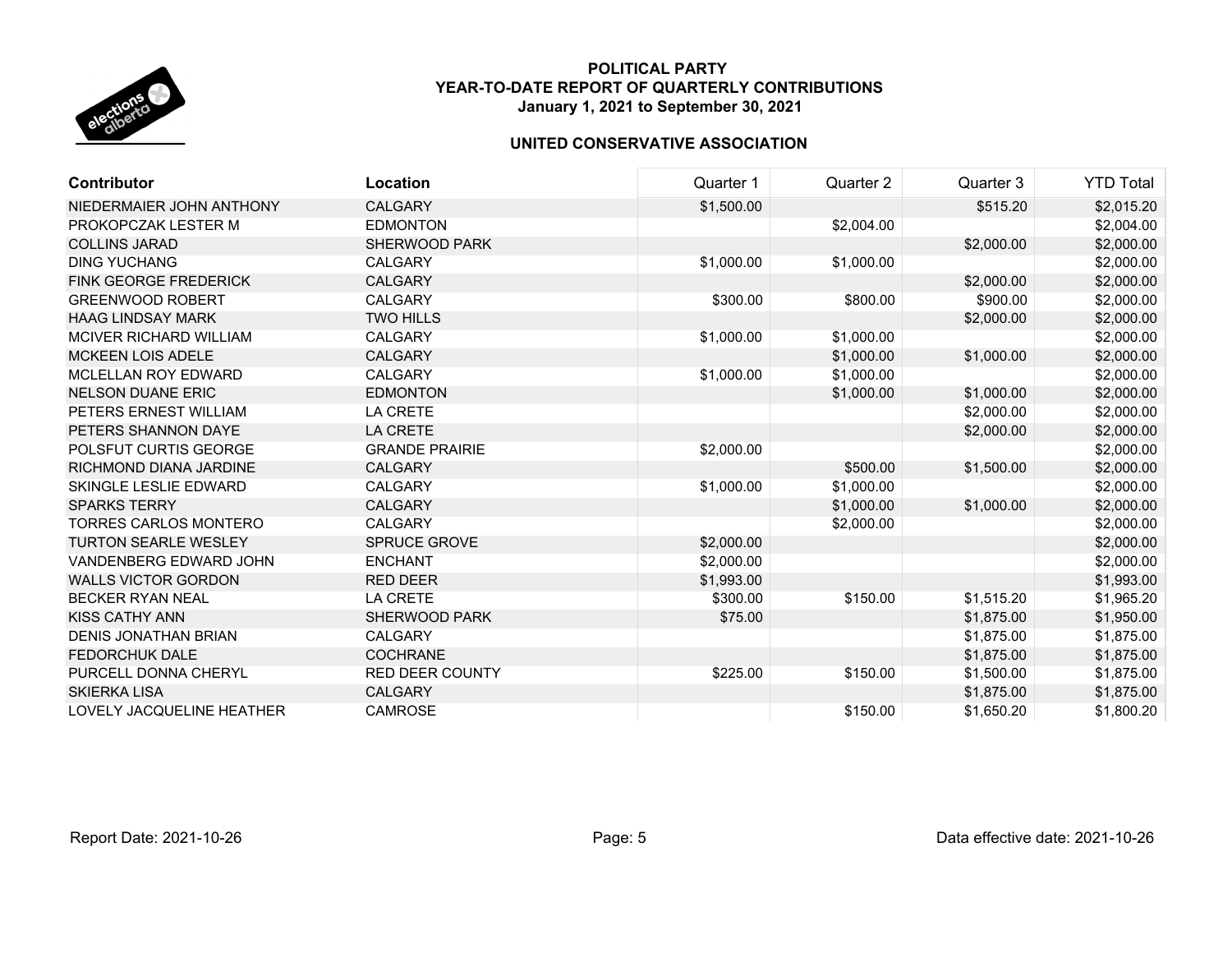

| Contributor                      | Location               | Quarter 1  | Quarter 2  | Quarter 3  | <b>YTD Total</b> |
|----------------------------------|------------------------|------------|------------|------------|------------------|
| <b>FLANDERS AMY JACQUELINE</b>   | <b>CALGARY</b>         | \$1,200.00 | \$400.00   | \$200.00   | \$1,800.00       |
| ROBERTSON JESSE DAVID            | <b>EDMONTON</b>        | \$600.00   | \$600.00   | \$600.00   | \$1,800.00       |
| <b>WIEBE NICKY</b>               | <b>LA CRETE</b>        | \$1,500.00 | \$100.00   | \$200.00   | \$1,800.00       |
| PRICE GRANT MURRAY               | <b>RED DEER COUNTY</b> | \$350.00   | \$910.00   | \$500.00   | \$1,760.00       |
| <b>WILLIAMS DANIEL DAVID</b>     | <b>LA CRETE</b>        | \$630.00   | \$630.00   | \$495.00   | \$1,755.00       |
| ALADI FLORA OBIAGERIAKU          | <b>CALGARY</b>         |            |            | \$1,750.00 | \$1,750.00       |
| ANTLIFF DOREEN GOWDY             | <b>CALGARY</b>         | \$1,500.00 |            | \$250.00   | \$1,750.00       |
| KARY MARILYN KATHERINE           | <b>CARSTAIRS</b>       | \$750.00   |            | \$1,000.00 | \$1,750.00       |
| <b>VANDER BURGH WILLIAM</b>      | <b>CALGARY</b>         | \$500.00   | \$1,250.00 |            | \$1,750.00       |
| KOTYLAK WINNIFRED ROSALIE        | <b>ST. ALBERT</b>      | \$500.00   | \$990.00   | \$240.00   | \$1,730.00       |
| <b>BORGLAND HUGH DELMER</b>      | <b>CALGARY</b>         | \$200.00   | \$1,000.00 | \$500.00   | \$1,700.00       |
| <b>HARDY EVAN C</b>              | <b>RED DEER</b>        | \$200.00   | \$700.00   | \$800.00   | \$1,700.00       |
| <b>ROTTMERHUSEN LILLI</b>        | <b>BLUFFTON</b>        | \$400.00   |            | \$1,290.00 | \$1,690.00       |
| <b>HALLMAN ALAN PAUL</b>         | <b>CALGARY</b>         |            | \$1,687.50 |            | \$1,687.50       |
| <b>SCHULTZ TIM HENRY</b>         | <b>ST. ALBERT</b>      |            | \$1,050.00 | \$635.00   | \$1,685.00       |
| <b>BLAIR RICHARD DALE</b>        | <b>COCHRANE</b>        | \$500.00   | \$1,150.00 |            | \$1,650.00       |
| FULAWKA ZITA A                   | <b>CALGARY</b>         |            | \$1,650.00 |            | \$1,650.00       |
| <b>HAYHER ANDY</b>               | <b>CALGARY</b>         |            | \$150.00   | \$1,500.00 | \$1,650.00       |
| <b>JOHANNESSON NEALE J</b>       | <b>CALGARY</b>         |            | \$1,650.00 |            | \$1,650.00       |
| <b>MIRABACK ZACHARY MEGID</b>    | <b>CALGARY</b>         | \$150.00   | \$1,000.00 | \$500.00   | \$1,650.00       |
| <b>SUKALSKY BORIS A</b>          | <b>EDMONTON</b>        | \$450.00   | \$750.00   | \$450.00   | \$1,650.00       |
| <b>BAROOTES ERIKA LEIGH WEIR</b> | <b>EDMONTON</b>        | \$600.00   | \$562.50   | \$450.00   | \$1,612.50       |
| RAYMOND TERRY DOUGLAS            | <b>RED DEER COUNTY</b> |            | \$112.50   | \$1,500.00 | \$1,612.50       |
| <b>WEBER DEAN JOHN</b>           | <b>CALGARY</b>         | \$1,500.00 | \$112.50   |            | \$1,612.50       |
| <b>BOONE JOE</b>                 | PICTURE BUTTE          | \$1,600.00 |            |            | \$1,600.00       |
| <b>BOONE TERESA</b>              | <b>PICTURE BUTTE</b>   | \$1,600.00 |            |            | \$1,600.00       |
| <b>PAWSEY MARILYN ISOBEL</b>     | <b>EDGERTON</b>        |            | \$1,600.00 |            | \$1,600.00       |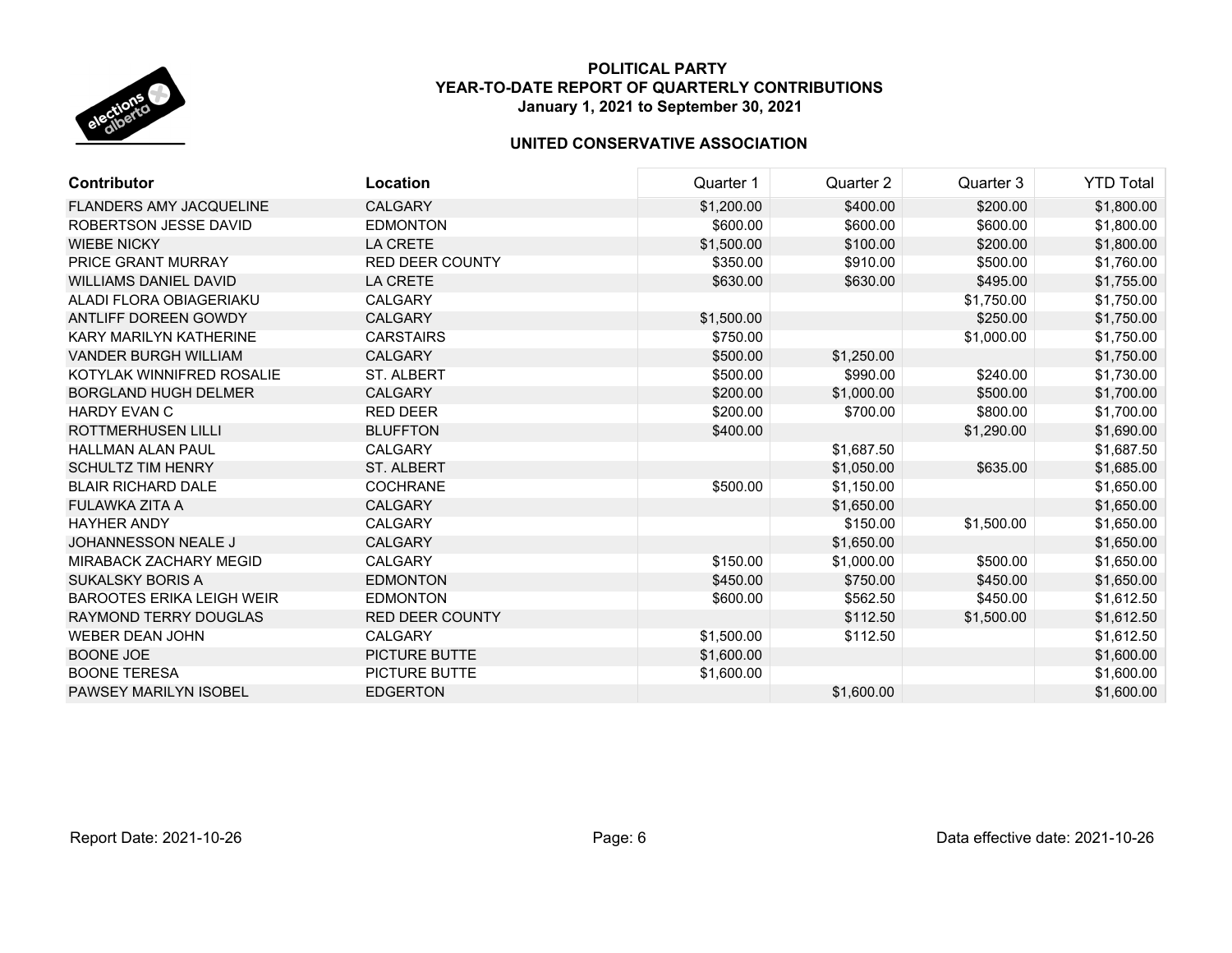

| <b>Contributor</b>             | Location                           | Quarter 1  | Quarter 2  | Quarter 3  | <b>YTD Total</b> |
|--------------------------------|------------------------------------|------------|------------|------------|------------------|
| <b>MACEACHERN JANET LYNN</b>   | <b>EDMONTON</b>                    | \$525.00   | \$300.00   | \$772.50   | \$1,597.50       |
| <b>HENWOOD ROBYN NICOLE</b>    | <b>EDMONTON</b>                    | \$225.00   | \$300.00   | \$1,065.00 | \$1,590.00       |
| ARMSTRONG LAUREN               | <b>EDMONTON</b>                    | \$225.00   | \$150.00   | \$1,210.00 | \$1,585.00       |
| MACKENZIE NEIL M               | <b>CALGARY</b>                     |            | \$500.00   | \$1,080.00 | \$1,580.00       |
| PARKER SHANE                   | <b>EDMONTON</b>                    | \$575.00   | \$1,000.00 |            | \$1,575.00       |
| <b>VERAART DENIS</b>           | <b>ROCKY VIEW</b><br><b>COUNTY</b> | \$300.00   | \$950.00   | \$300.00   | \$1,550.00       |
| <b>TONKEN JEFFERY AARON</b>    | <b>CALGARY</b>                     | \$1,546.00 |            |            | \$1,546.00       |
| <b>FISCHER ALFRED FRANZ</b>    | <b>CALGARY</b>                     |            | \$462.50   | \$1,080.00 | \$1,542.50       |
| <b>NGUYEN HANH THI MY</b>      | <b>CALGARY</b>                     | \$955.00   | \$422.50   | \$150.00   | \$1,527.50       |
| <b>HASTMAN RYAN ALAN</b>       | <b>ST. ALBERT</b>                  | \$626.16   | \$450.00   | \$450.00   | \$1,526.16       |
| <b>JAGO TARA</b>               | <b>EDMONTON</b>                    | \$450.00   | \$562.50   | \$510.00   | \$1,522.50       |
| AHEER MALKEET                  | <b>CHESTERMERE</b>                 |            |            | \$1,500.00 | \$1,500.00       |
| <b>ALI FARAH</b>               | <b>CALGARY</b>                     |            | \$1,500.00 |            | \$1,500.00       |
| <b>BALISKY RUTH</b>            | <b>GRANDE PRAIRIE</b>              |            |            | \$1,500.00 | \$1,500.00       |
| <b>BATESON BRIAN CHARLES</b>   | <b>CALGARY</b>                     | \$500.00   | \$1,000.00 |            | \$1,500.00       |
| <b>BELICH KYLA JADE IRENE</b>  | <b>RED DEER</b>                    |            |            | \$1,500.00 | \$1,500.00       |
| CHARANIA SHAZMA                | <b>RED DEER</b>                    |            |            | \$1,500.00 | \$1,500.00       |
| <b>FREEZE ANNIE MARIE</b>      | <b>CALGARY</b>                     | \$1,500.00 |            |            | \$1,500.00       |
| <b>GARDINER DEBORAH LYNN</b>   | <b>HERITAGE POINTE</b>             | \$1,000.00 | \$500.00   |            | \$1,500.00       |
| <b>GARDINER JAMES GILLIS</b>   | <b>HERITAGE POINTE</b>             | \$1,000.00 | \$500.00   |            | \$1,500.00       |
| <b>GETSON SHANE CLAYTON</b>    | <b>SPRUCE GROVE</b>                | \$600.00   | \$450.00   | \$450.00   | \$1,500.00       |
| <b>GILLIS FRED HUGH</b>        | <b>AIRDRIE</b>                     |            |            | \$1,500.00 | \$1,500.00       |
| <b>GUTHRIE PETER FRANK</b>     | <b>COCHRANE</b>                    |            | \$1,500.00 |            | \$1,500.00       |
| <b>HELLMAN MICHAEL WILLIAM</b> | <b>MEDICINE HAT</b>                | \$500.00   | \$500.00   | \$500.00   | \$1,500.00       |
| <b>JOHNSON CHRIS</b>           | <b>ARDROSSAN</b>                   |            |            | \$1,500.00 | \$1,500.00       |
| KOSTIUK DENNIS MARSHALL        | CALGARY                            | \$500.00   | \$1,000.00 |            | \$1,500.00       |
| <b>MCIIWRICK RAYMOND</b>       | <b>LLOYDMINSTER</b>                | \$1,500.00 |            |            | \$1,500.00       |
| <b>MCLEAN DELLA MARJORIE</b>   | <b>ATHABASCA</b>                   |            | \$1,000.00 | \$500.00   | \$1,500.00       |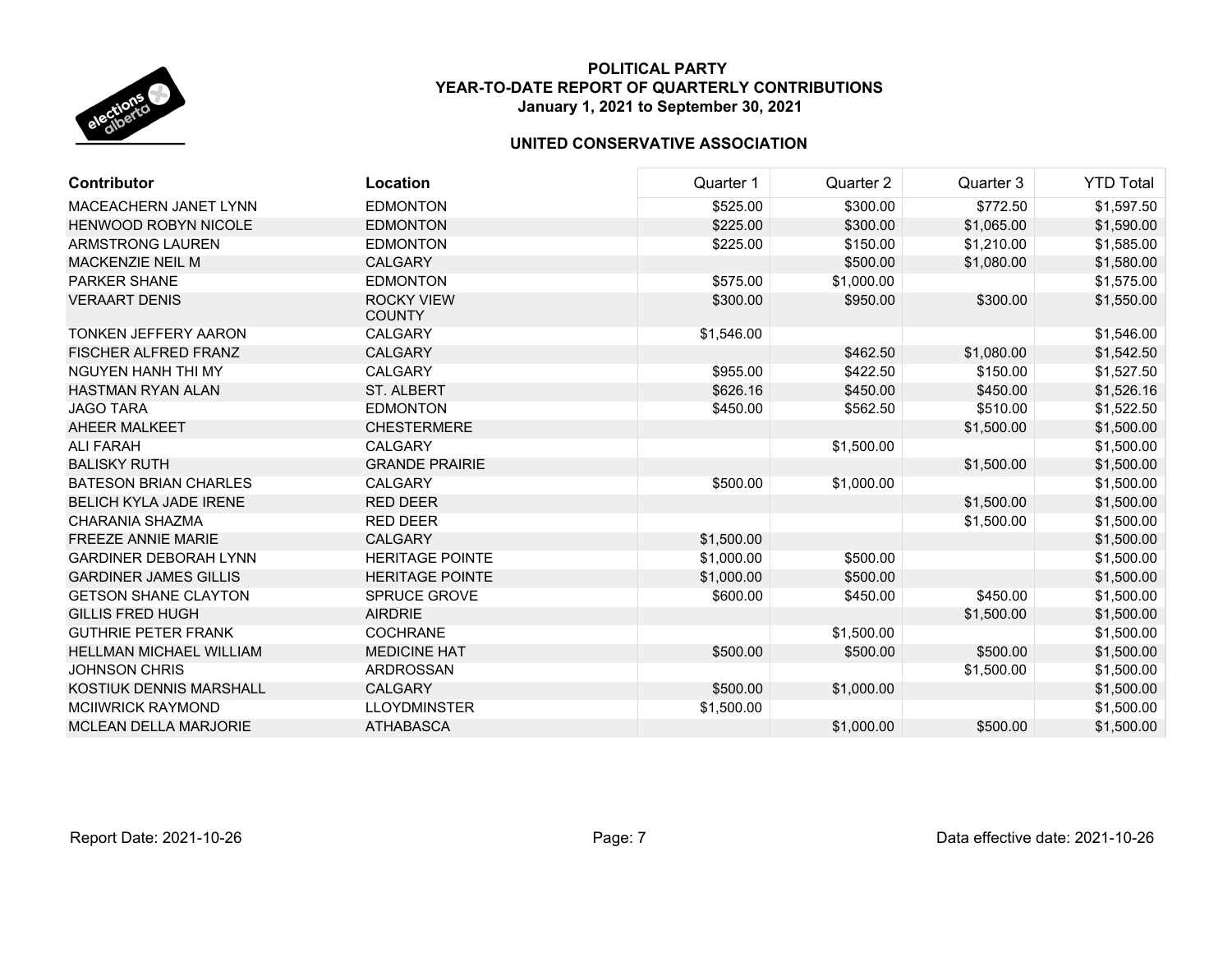

| <b>Contributor</b>            | Location               | Quarter 1  | Quarter 2  | Quarter 3  | <b>YTD Total</b> |
|-------------------------------|------------------------|------------|------------|------------|------------------|
| NAQVI HENRIETTA JOSEPHINE     | <b>EDMONTON</b>        | \$1,500.00 |            |            | \$1,500.00       |
| <b>PAVKOVIC VLADIMIR</b>      | <b>EDMONTON</b>        |            |            | \$1,500.00 | \$1,500.00       |
| PIERRE-GILLES BETTINA         | <b>CALGARY</b>         |            |            | \$1,500.00 | \$1,500.00       |
| <b>REHN PAT</b>               | <b>SLAVE LAKE</b>      |            |            | \$1,500.00 | \$1,500.00       |
| <b>RICHARD BRIANNE</b>        | <b>BLACKFALDS</b>      |            |            | \$1,500.00 | \$1,500.00       |
| <b>ROSE TONY</b>              | <b>LETHBRIDGE</b>      |            |            | \$1,500.00 | \$1,500.00       |
| <b>RUSSELL ROBERT LEE</b>     | <b>HERITAGE POINTE</b> |            |            | \$1,500.00 | \$1,500.00       |
| <b>SHARMA RAJESH</b>          | <b>CALGARY</b>         |            |            | \$1,500.00 | \$1,500.00       |
| <b>SLORSTAD NORMAL</b>        | <b>SUNNYNOOK</b>       |            |            | \$1,500.00 | \$1,500.00       |
| <b>STICKEL LARRY FRED</b>     | <b>HANNA</b>           | \$500.00   |            | \$1,000.00 | \$1,500.00       |
| <b>STORMOEN KENT</b>          | <b>SYLVAN LAKE</b>     |            |            | \$1,500.00 | \$1,500.00       |
| <b>TAILLON CHARLOTTE RHEA</b> | <b>SHERWOOD PARK</b>   | \$600.00   | \$600.00   | \$300.00   | \$1,500.00       |
| <b>TAILLON PAUL JOSEPH</b>    | <b>SHERWOOD PARK</b>   | \$600.00   | \$600.00   | \$300.00   | \$1,500.00       |
| WEENINK KENNETH JOHN          | <b>LACOMBE</b>         |            |            | \$1,500.00 | \$1,500.00       |
| <b>WEENINK SALLY ANN</b>      | <b>LACOMBE</b>         |            |            | \$1,500.00 | \$1,500.00       |
| <b>WERKLUND DAVID PAUL</b>    | <b>CALGARY</b>         | \$500.00   | \$500.00   | \$500.00   | \$1,500.00       |
| WYTRYCHOWSKI TODD IVAN        | <b>AIRDRIE</b>         |            |            | \$1,500.00 | \$1,500.00       |
| ZIELKE DALE MARTIN            | <b>LETHBRIDGE</b>      |            |            | \$1,500.00 | \$1,500.00       |
| <b>DELANEY JAMES GRANT</b>    | SHERWOOD PARK          | \$250.00   | \$612.50   | \$620.00   | \$1,482.50       |
| <b>SALLOUM DAVID DUANE</b>    | <b>ST. ALBERT</b>      |            | \$1,000.00 | \$475.00   | \$1,475.00       |
| <b>GLASGO MICHAELA LAUREN</b> | <b>MEDICINE HAT</b>    | \$525.00   | \$450.00   | \$487.50   | \$1,462.50       |
| DELAURETIS SYLVIA FLAVIA      | <b>CALGARY</b>         | \$450.00   | \$600.00   | \$400.00   | \$1,450.00       |
| <b>MARECHAL PIERRE MARCEL</b> | <b>CALGARY</b>         | \$500.00   | \$450.00   | \$500.00   | \$1,450.00       |
| YARGEAU LINDA DARLENE         | <b>PENHOLD</b>         | \$525.00   | \$450.00   | \$430.00   | \$1,405.00       |
| AKINSIPE OLADAPO              | <b>CALGARY</b>         |            |            | \$1,400.00 | \$1,400.00       |
| <b>CLARKE MICHAEL MADDEN</b>  | <b>CALGARY</b>         | \$400.00   | \$600.00   | \$400.00   | \$1,400.00       |
| <b>JONES KIMBERLY JAY</b>     | PARKLAND COUNTY        | \$500.00   | \$700.00   | \$200.00   | \$1,400.00       |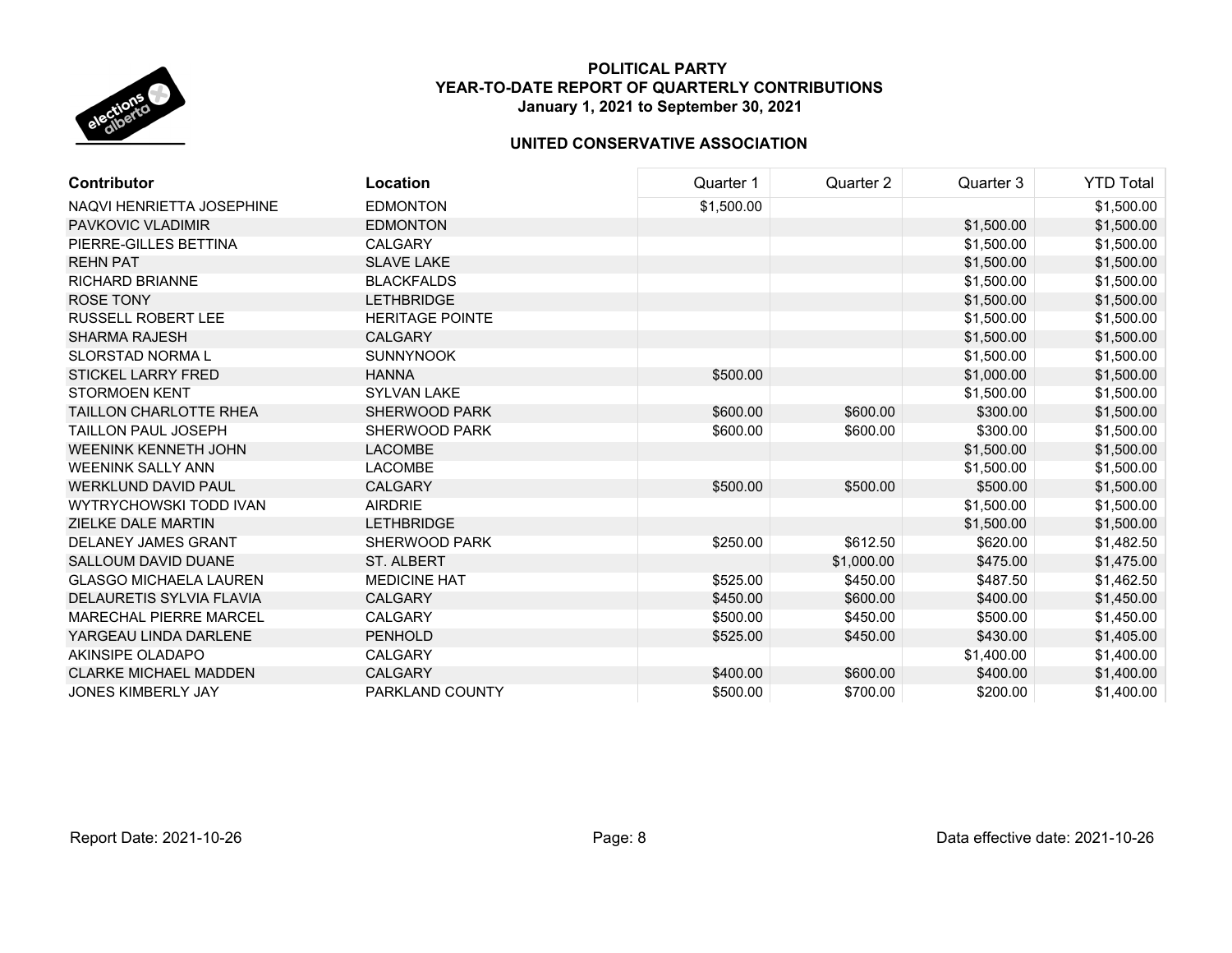

| <b>Contributor</b>                            | Location               | Quarter 1  | Quarter 2  | Quarter 3  | <b>YTD Total</b> |
|-----------------------------------------------|------------------------|------------|------------|------------|------------------|
| <b>NZEWI TOBE</b>                             | <b>CALGARY</b>         |            |            | \$1,400.00 | \$1,400.00       |
| <b>OSHIONEBO EVARISTUS</b><br>AKHAYAGBOKE     | <b>CALGARY</b>         |            |            | \$1,400.00 | \$1,400.00       |
| <b>WADE RODERICK P</b>                        | <b>CALGARY</b>         |            | \$1,400.00 |            | \$1,400.00       |
| <b>GUENETTE SHERRY BARBARA</b>                | <b>EDMONTON</b>        | \$1,395.00 |            |            | \$1,395.00       |
| <b>MOORE CYNTHIA PATRICIA</b>                 | <b>CALGARY</b>         | \$375.00   | \$562.50   | \$435.00   | \$1,372.50       |
| <b>VAN VUGT DUSTIN</b>                        | <b>CALGARY</b>         | \$558.00   | \$505.50   | \$304.00   | \$1,367.50       |
| <b>MCDONALD BARRY JAMES</b>                   | <b>CALGARY</b>         | \$150.00   | \$375.00   | \$830.00   | \$1,355.00       |
| <b>DERKSEN HERMAN B</b>                       | <b>SLAVE LAKE</b>      | \$450.00   | \$450.00   | \$450.00   | \$1,350.00       |
| <b>KELL HARVEY DAVID</b>                      | <b>CALGARY</b>         | \$450.00   | \$450.00   | \$450.00   | \$1,350.00       |
| <b>LEAK SUZANNE MARGARET</b>                  | <b>STRATHMORE</b>      | \$450.00   | \$450.00   | \$450.00   | \$1,350.00       |
| <b>SCHOW JOSEPH R</b>                         | <b>CARDSTON</b>        | \$450.00   | \$450.00   | \$450.00   | \$1,350.00       |
| <b>BALTIMORE BRITTANY</b><br><b>ELIZABETH</b> | <b>SHERWOOD PARK</b>   | \$525.00   | \$187.50   | \$635.00   | \$1,347.50       |
| <b>ZYLA IRENE</b>                             | <b>STURGEON COUNTY</b> | \$400.00   | \$325.00   | \$600.00   | \$1,325.00       |
| <b>BOOTH DONALD LOFTUS</b>                    | <b>JARVIE</b>          | \$400.00   | \$400.00   | \$500.00   | \$1,300.00       |
| <b>BULYCH SAMUEL R</b>                        | <b>CALGARY</b>         | \$200.00   | \$500.00   | \$600.00   | \$1,300.00       |
| ROGERS GEORGE JENNINGS                        | <b>CALGARY</b>         |            |            | \$1,300.00 | \$1,300.00       |
| YOUNG RALPH BARCLAY                           | <b>EDMONTON</b>        |            | \$750.00   | \$550.00   | \$1,300.00       |
| <b>GRAY MITCHEL</b>                           | <b>EDMONTON</b>        | \$75.00    | \$1,100.00 | \$100.00   | \$1,275.00       |
| <b>IVERSEN DEVIN JAY</b>                      | <b>CALGARY</b>         | \$255.00   | \$255.00   | \$755.00   | \$1,265.00       |
| <b>COBBE MURRAY LYNN</b>                      | <b>CALGARY</b>         |            | \$1,250.00 |            | \$1,250.00       |
| <b>KELLY ELDEN POSTILL</b>                    | <b>CALGARY</b>         | \$400.00   | \$700.00   | \$150.00   | \$1,250.00       |
| KULAK MURRAY DAVID                            | <b>STONY PLAIN</b>     | \$200.00   | \$750.00   | \$300.00   | \$1,250.00       |
| <b>MOODY JASON JAMES</b>                      | <b>DEBOLT</b>          | \$500.00   | \$750.00   |            | \$1,250.00       |
| <b>MOZAK DENNIS JOEL</b>                      | <b>EDMONTON</b>        | \$500.00   | \$250.00   | \$500.00   | \$1,250.00       |
| <b>GOLDSTEIN JOAN ELEANOR</b>                 | <b>EDMONTON</b>        | \$175.00   | \$350.00   | \$720.00   | \$1,245.00       |
| <b>FIR TANYA T</b>                            | <b>CALGARY</b>         | \$1,243.00 |            |            | \$1,243.00       |
| LAFLAMME PAUL VINCENT                         | <b>CALGARY</b>         | \$200.00   | \$560.00   | \$480.00   | \$1,240.00       |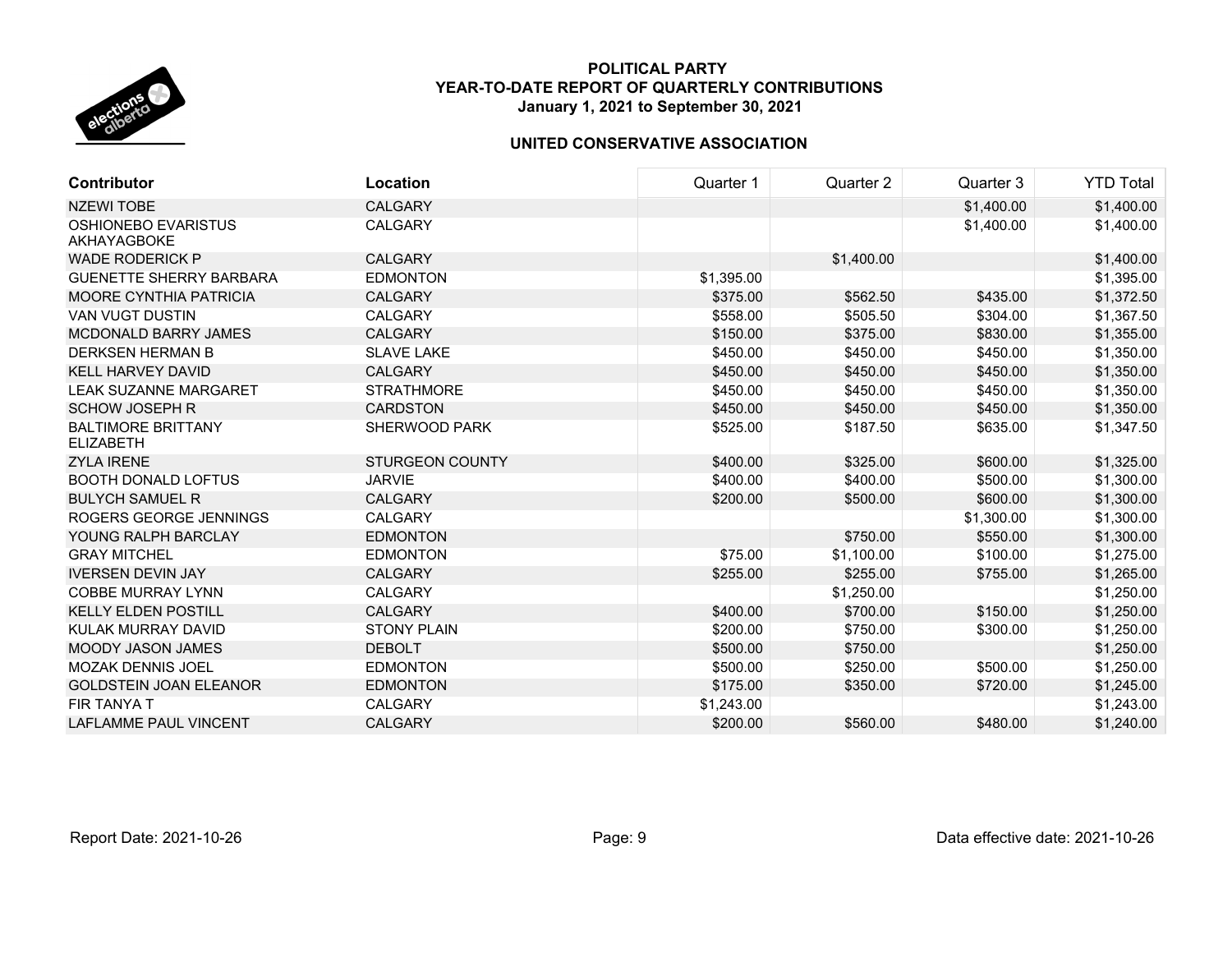

| <b>Contributor</b>                          | Location                           | Quarter 1  | Quarter 2  | Quarter 3  | <b>YTD Total</b> |
|---------------------------------------------|------------------------------------|------------|------------|------------|------------------|
| ADDINGTON ZOE VERONICA                      | <b>EDMONTON</b>                    | \$225.00   | \$562.50   | \$450.00   | \$1,237.50       |
| <b>TINGLEY AL ROBERT</b>                    | <b>ST. ALBERT</b>                  | \$475.00   | \$375.00   | \$375.00   | \$1,225.00       |
| AHEER LEELA SHARON                          | <b>CHESTERMERE</b>                 | \$450.00   | \$450.00   | \$300.00   | \$1,200.00       |
| <b>BROUWER CORNELIS GERRIT</b>              | <b>PICTURE BUTTE</b>               | \$200.00   | \$500.00   | \$500.00   | \$1,200.00       |
| <b>HORVATH ANDOR</b>                        | <b>CALGARY</b>                     | \$200.00   |            | \$1,000.00 | \$1,200.00       |
| MCILWRICK RAYMOND HOWARD                    | <b>LLOYDMINSTER</b>                |            |            | \$1,200.00 | \$1,200.00       |
| <b>SCHROEDER GUSTAV</b>                     | <b>EDMONTON</b>                    | \$500.00   | \$500.00   | \$200.00   | \$1,200.00       |
| STEWART BRENDA CATHERINE                    | <b>INNISFAIL</b>                   |            | \$1,200.00 |            | \$1,200.00       |
| <b>GIBSON HEIDI</b>                         | <b>CALGARY</b>                     | \$220.00   | \$300.00   | \$675.00   | \$1,195.00       |
| POLSFUT CATHERINE                           | <b>CALGARY</b>                     | \$300.00   | \$590.00   | \$300.00   | \$1,190.00       |
| KOLIAS SAM SOTIROS                          | <b>CALGARY</b>                     |            | \$1,187.50 |            | \$1,187.50       |
| PROSAVICH MATT ELDON                        | <b>GRANDE PRAIRIE</b>              | \$200.00   | \$800.00   | \$180.00   | \$1,180.00       |
| TOLA FEYISSA MEKONNE                        | <b>EDMONTON</b>                    | \$195.00   | \$370.00   | \$608.70   | \$1,173.70       |
| HUI MAY MAY WAN                             | <b>EDMONTON</b>                    |            | \$700.00   | \$465.20   | \$1,165.20       |
| <b>CUSANELLI CHRISTINE</b><br><b>LOUISE</b> | <b>CALGARY</b>                     |            |            | \$1,165.00 | \$1,165.00       |
| MOORE JAMES EDWARD                          | <b>CALGARY</b>                     |            | \$862.50   | \$300.00   | \$1,162.50       |
| <b>BAGH KIRSTEN</b>                         | <b>CALGARY</b>                     | \$150.00   | \$800.00   | \$210.00   | \$1,160.00       |
| <b>HERBEN RYAN</b>                          | <b>HIGH PRAIRIE</b>                | \$150.00   |            | \$1,000.00 | \$1,150.00       |
| RAMSAY HAROLD DOUGLAS                       | <b>CALGARY</b>                     | \$150.00   | \$800.00   | \$200.00   | \$1,150.00       |
| <b>SCHINK ERNEST ALLEN</b>                  | <b>CALGARY</b>                     | \$1,150.00 |            |            | \$1,150.00       |
| <b>TALLMAN GORDON GUY</b>                   | <b>CALGARY</b>                     | \$1,000.00 | \$150.00   |            | \$1,150.00       |
| <b>FLEMING HARRISON WILLIAM</b>             | <b>EDMONTON</b>                    | \$1,000.00 |            | \$135.00   | \$1,135.00       |
| <b>NG FRANCIS YUN PUI</b>                   | <b>EDMONTON</b>                    | \$100.00   | \$400.00   | \$635.00   | \$1,135.00       |
| <b>MAR JOHN YORK</b>                        | <b>CALGARY</b>                     |            |            | \$1,125.00 | \$1,125.00       |
| <b>RUDDY AMBER JUSTINE</b>                  | <b>ROCKY VIEW</b><br><b>COUNTY</b> | \$75.00    | \$237.50   | \$810.00   | \$1,122.50       |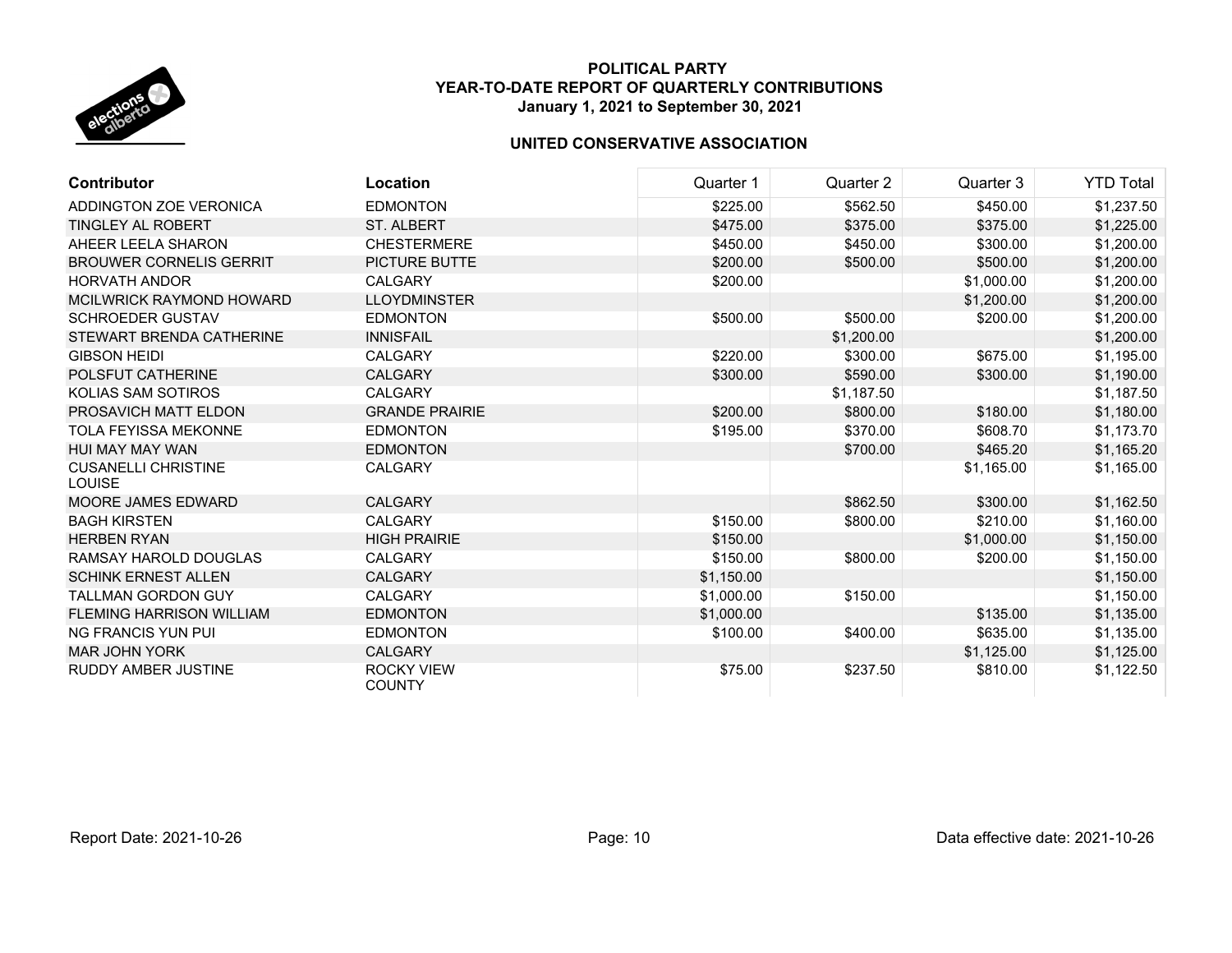

| <b>Contributor</b>                           | Location                       | Quarter 1  | Quarter 2  | Quarter 3  | <b>YTD Total</b> |
|----------------------------------------------|--------------------------------|------------|------------|------------|------------------|
| <b>SPOLETINI TONY</b>                        | <b>CALGARY</b>                 |            | \$1,112.50 |            | \$1,112.50       |
| <b>MCLEAN WILLIAM LOCKE</b>                  | <b>SYLVAN LAKE</b>             | \$400.00   | \$650.00   | \$60.00    | \$1,110.00       |
| LAWSON HILDA R                               | <b>CALGARY</b>                 | \$400.00   | \$284.00   | \$420.00   | \$1,104.00       |
| <b>MCLELAN STEVEN</b>                        | SHERWOOD PARK                  | \$310.00   | \$60.00    | \$732.50   | \$1,102.50       |
| <b>BRITTON LINDA SUSAN</b>                   | <b>CALGARY</b>                 | \$500.00   |            | \$600.00   | \$1,100.00       |
| DAWSON MARGARET ANN                          | CALGARY                        | \$250.00   | \$600.00   | \$250.00   | \$1,100.00       |
| FAGERHEIM GRANT BRADLEY                      | <b>CALGARY</b>                 | \$350.00   | \$500.00   | \$250.00   | \$1,100.00       |
| <b>FODE ALLEN GLEN</b>                       | <b>CALGARY</b>                 | \$200.00   | \$700.00   | \$200.00   | \$1,100.00       |
| <b>GARRETT SHIRLEY A</b>                     | ROCKY MOUNTAIN<br><b>HOUSE</b> | \$600.00   | \$500.00   |            | \$1,100.00       |
| <b>HEGEDUS MIKE J</b>                        | <b>CALGARY</b>                 | \$1,100.00 |            |            | \$1,100.00       |
| <b>KALEJAIYE BOLARINWA</b>                   | <b>CALGARY</b>                 |            |            | \$1,100.00 | \$1,100.00       |
| LEMKE YVONNE DOREEN                          | <b>OLDS</b>                    |            | \$500.00   | \$600.00   | \$1,100.00       |
| <b>MAYER NORMAN J</b>                        | <b>CAMROSE</b>                 | \$450.00   | \$150.00   | \$500.00   | \$1,100.00       |
| ROMANOW DAGMAR                               | <b>CALGARY</b>                 |            |            | \$1,100.00 | \$1,100.00       |
| ROMANOW MARVIN FRANK                         | <b>CALGARY</b>                 |            |            | \$1,100.00 | \$1,100.00       |
| <b>RUDGE JESSE FRANKLIN</b>                  | <b>EDMONTON</b>                |            | \$600.00   | \$500.00   | \$1,100.00       |
| <b>SMITH NIGEL</b>                           | <b>CALGARY</b>                 |            | \$1,100.00 |            | \$1,100.00       |
| <b>STEPHENS CHRISTOPHER</b><br><b>MARTIN</b> | <b>CALGARY</b>                 |            |            | \$1,100.00 | \$1,100.00       |
| <b>STEPHENS SANDY</b>                        | <b>CALGARY</b>                 |            |            | \$1,100.00 | \$1,100.00       |
| <b>WHALEN KELLY PATRICK</b>                  | PEACE RIVER                    |            |            | \$1,100.00 | \$1,100.00       |
| <b>BRADLEY BERNARD KEITH</b>                 | <b>CALGARY</b>                 |            | \$450.00   | \$630.00   | \$1,080.00       |
| <b>BURNS JAMES FRANCIS</b>                   | <b>CALGARY</b>                 |            |            | \$1,080.00 | \$1,080.00       |
| <b>BURNS PATRICIA ANN LINDEN</b>             | <b>CALGARY</b>                 |            |            | \$1,080.00 | \$1,080.00       |
| <b>VOWK CAROL DIANE</b>                      | <b>DRAYTON VALLEY</b>          |            | \$100.00   | \$960.00   | \$1,060.00       |
| <b>BRAUN JAKE</b>                            | <b>SLAVE LAKE</b>              | \$650.00   |            | \$400.00   | \$1,050.00       |
| <b>BROWN JAMES HENRY</b>                     | <b>EDMONTON</b>                | \$50.00    |            | \$1,000.00 | \$1,050.00       |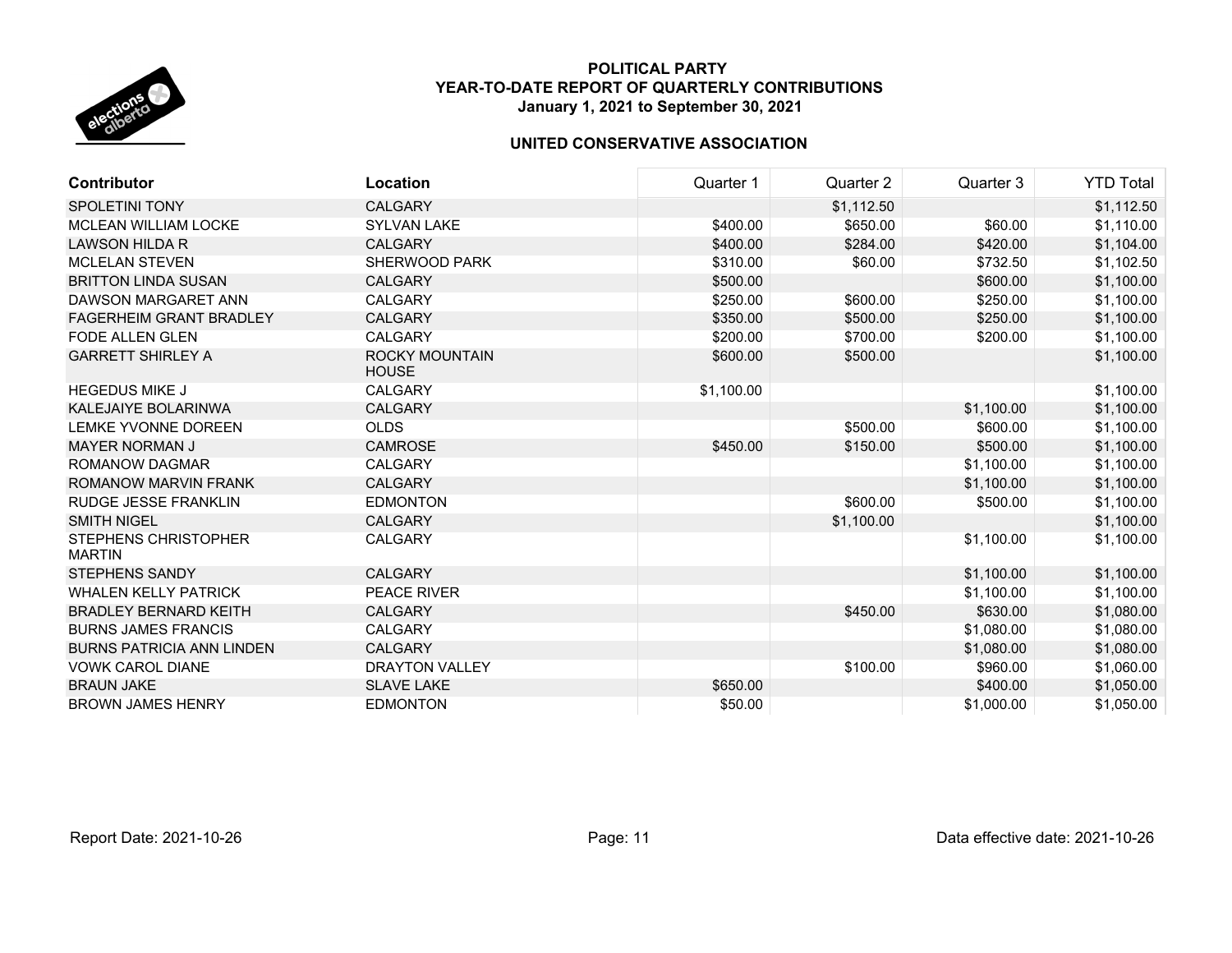

| <b>Contributor</b>             | <b>Location</b>         | Quarter 1  | Quarter 2  | Quarter 3  | <b>YTD Total</b> |
|--------------------------------|-------------------------|------------|------------|------------|------------------|
| <b>HENCHALL SHAIROLE T</b>     | <b>CALGARY</b>          | \$400.00   | \$150.00   | \$500.00   | \$1,050.00       |
| LOHNER MICHAEL LEON            | <b>EDMONTON</b>         | \$150.00   | \$450.00   | \$450.00   | \$1,050.00       |
| <b>BOUCHER NORMAND</b>         | PEACE RIVER             | \$440.00   | \$600.00   |            | \$1,040.00       |
| <b>BUTLER WALTER HANS</b>      | <b>SHERWOOD PARK</b>    | \$1,040.00 |            |            | \$1,040.00       |
| <b>GILCHRIST GORDON S</b>      | <b>WAINWRIGHT</b>       |            | \$200.00   | \$840.00   | \$1,040.00       |
| <b>PERTMAN ASHER</b>           | <b>EDMONTON</b>         | \$1,040.00 |            |            | \$1,040.00       |
| <b>BHARWANI SHAZ</b>           | <b>CALGARY</b>          |            |            | \$1,037.50 | \$1,037.50       |
| <b>SMITH MARSHALL</b>          | <b>EDMONTON</b>         |            |            | \$1,037.50 | \$1,037.50       |
| <b>VALENTINE PAUL DOUGLAS</b>  | <b>CALGARY</b>          | \$300.00   | \$412.50   | \$315.20   | \$1,027.70       |
| <b>IRONSIDE JAMES</b>          | <b>CALGARY</b>          | \$250.00   | \$500.00   | \$275.20   | \$1,025.20       |
| <b>GOGO JOSHUA</b>             | <b>FORT MCMURRAY</b>    | \$25.00    |            | \$1,000.00 | \$1,025.00       |
| <b>SEABORN CLARK GEORGE</b>    | <b>FOOTHILLS COUNTY</b> | \$150.00   | \$382.50   | \$490.00   | \$1,022.50       |
| <b>MCIVER CHRISTINE MARIE</b>  | <b>CALGARY</b>          | \$300.00   | \$412.50   | \$300.00   | \$1,012.50       |
| ADENIYI KOLAWOLE<br>ADEROMOLA  | <b>CALGARY</b>          |            |            | \$1,000.00 | \$1,000.00       |
| ADRIA RUTH MARIE               | <b>EDMONTON</b>         | \$1,000.00 |            |            | \$1,000.00       |
| AKINSIPE AKINOLA               | <b>CALGARY</b>          |            |            | \$1,000.00 | \$1,000.00       |
| AMUNDSON BETTIE LORENE         | <b>HINTON</b>           | \$400.00   | \$400.00   | \$200.00   | \$1,000.00       |
| ARMSTRONG RICHARD DARWIN       | <b>PEACE RIVER</b>      |            |            | \$1,000.00 | \$1,000.00       |
| ARNOLDUSSEN CLARENCE N         | <b>LETHBRIDGE</b>       |            |            | \$1,000.00 | \$1,000.00       |
| <b>AST KAREN SUE</b>           | <b>LLOYDMINSTER</b>     | \$1,000.00 |            |            | \$1,000.00       |
| <b>BANISTER HAROLD BERTRAM</b> | <b>EDMONTON</b>         |            | \$1,000.00 |            | \$1,000.00       |
| <b>BARCLAY MONICA LI</b>       | <b>EDMONTON</b>         | \$1,000.00 |            |            | \$1,000.00       |
| <b>BATESON JANICE FAYE</b>     | <b>CALGARY</b>          |            | \$1,000.00 |            | \$1,000.00       |
| <b>BENNETT HAZEL VIOLET</b>    | <b>CALGARY</b>          | \$1,000.00 |            |            | \$1,000.00       |
| <b>BENNETTS DAVID J</b>        | <b>CALGARY</b>          | \$200.00   | \$550.00   | \$250.00   | \$1,000.00       |
| <b>BENOIT GRANT STEVEN</b>     | <b>COLD LAKE</b>        |            |            | \$1,000.00 | \$1,000.00       |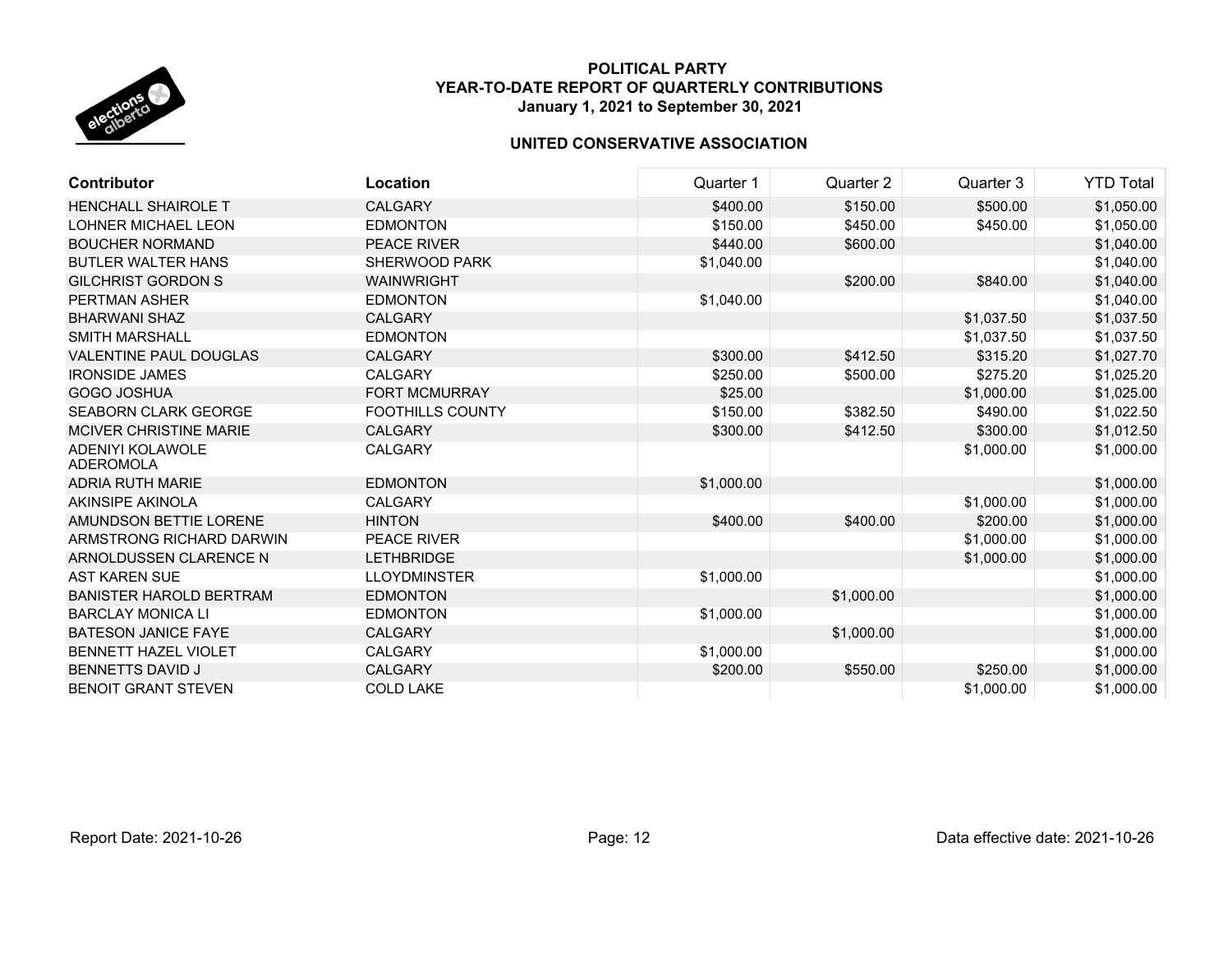

| <b>Contributor</b>              | Location                | Quarter 1  | Quarter 2  | Quarter 3  | <b>YTD Total</b> |
|---------------------------------|-------------------------|------------|------------|------------|------------------|
| <b>BREITKREUZ CLIFFORD</b>      | <b>EDMONTON</b>         |            | \$1,000.00 |            | \$1,000.00       |
| CHIPEUR BARBARA ELIZABETH       | <b>CALGARY</b>          | \$75.00    | \$925.00   |            | \$1,000.00       |
| <b>COLLIER STANLEY A</b>        | <b>RED DEER COUNTY</b>  |            |            | \$1,000.00 | \$1,000.00       |
| <b>COOK ROBERT</b>              | CALGARY                 |            |            | \$1,000.00 | \$1,000.00       |
| <b>COWARD CAROLE JANE</b>       | <b>CALGARY</b>          |            | \$500.00   | \$500.00   | \$1,000.00       |
| <b>CULLUM STEVE ROY</b>         | THREE HILLS             |            |            | \$1,000.00 | \$1,000.00       |
| DE LAURETIS JOSEPHINE           | <b>CALGARY</b>          | \$300.00   | \$400.00   | \$300.00   | \$1,000.00       |
| DOUGLAS ROSS DAVID SCOTT        | <b>CALGARY</b>          |            | \$1,000.00 |            | \$1,000.00       |
| ENDERS MARGARET JOHANNE         | <b>CALGARY</b>          |            | \$500.00   | \$500.00   | \$1,000.00       |
| <b>FLETCHER GAIL DIANNE</b>     | <b>EDMONTON</b>         |            | \$500.00   | \$500.00   | \$1,000.00       |
| <b>FLETCHER GREGORY SCOTT</b>   | <b>CALGARY</b>          |            |            | \$1,000.00 | \$1,000.00       |
| <b>FRYERS CLIFFORD HOWARD</b>   | <b>CALGARY</b>          |            | \$1,000.00 |            | \$1,000.00       |
| <b>GARDNER MERLE G</b>          | <b>FOOTHILLS COUNTY</b> | \$1,000.00 |            |            | \$1,000.00       |
| <b>GEDDES ROBERT HAROLD</b>     | <b>CALGARY</b>          | \$300.00   | \$300.00   | \$400.00   | \$1,000.00       |
| <b>GIESE CLIFFORD DUNCAN</b>    | <b>SHERWOOD PARK</b>    | \$1,000.00 |            |            | \$1,000.00       |
| <b>GODBOUT ANTOINETTE MARIE</b> | <b>CALGARY</b>          |            |            | \$1,000.00 | \$1,000.00       |
| <b>GUENETTE DONALD CHARLES</b>  | <b>EDMONTON</b>         |            |            | \$1,000.00 | \$1,000.00       |
| <b>HAKIM MAK M</b>              | <b>EDMONTON</b>         |            | \$1,000.00 |            | \$1,000.00       |
| <b>HOP DENNIS JAY</b>           | <b>CALGARY</b>          |            |            | \$1,000.00 | \$1,000.00       |
| HOWARD JOHN ARNOLD              | <b>CALGARY</b>          | \$300.00   | \$400.00   | \$300.00   | \$1,000.00       |
| <b>HULL KENNETH BEVERLY</b>     | <b>CALGARY</b>          | \$1,000.00 |            |            | \$1,000.00       |
| <b>IVANOVIC PAUL J</b>          | CALGARY                 |            | \$1,000.00 |            | \$1,000.00       |
| JONES RICHARD OWEN              | <b>FOOTHILLS COUNTY</b> |            | \$1,000.00 |            | \$1,000.00       |
| KAFTAN THEODOR ALEXANDER        | <b>ST. ALBERT</b>       |            | \$1,000.00 |            | \$1,000.00       |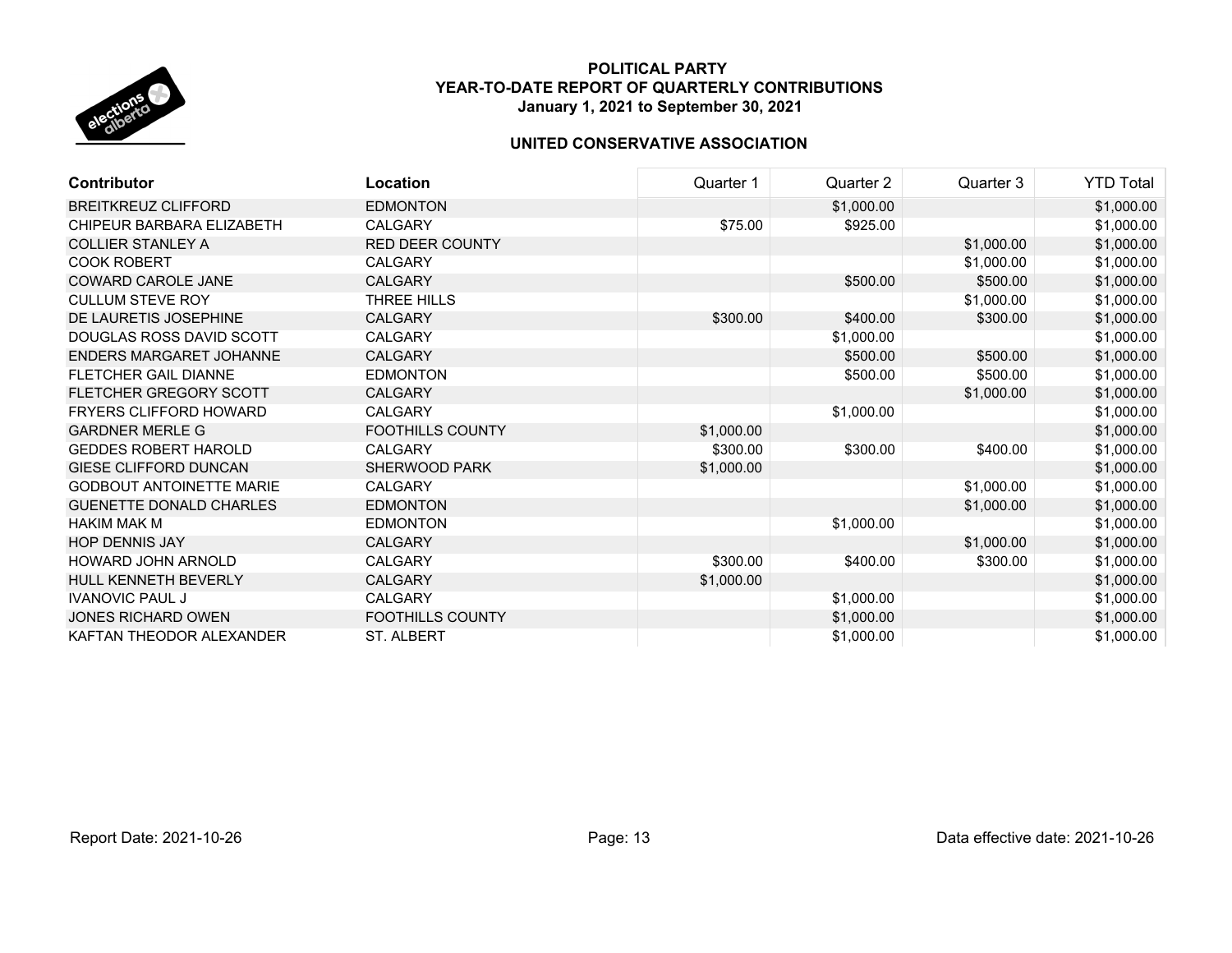

| <b>Contributor</b>              | Location                           | Quarter 1  | Quarter 2  | Quarter 3  | <b>YTD Total</b> |
|---------------------------------|------------------------------------|------------|------------|------------|------------------|
| <b>KENNEDY TAMMY ANN</b>        | <b>EDSON</b>                       |            | \$1,000.00 |            | \$1,000.00       |
| <b>KLYM MICHAEL STEPHEN</b>     | CALGARY                            |            | \$1,000.00 |            | \$1,000.00       |
| <b>KORYCKI JAMES ANTHONY</b>    | <b>WHITECOURT</b>                  |            |            | \$1,000.00 | \$1,000.00       |
| <b>KRINBILL GLORIA JEAN</b>     | <b>EDMONTON</b>                    | \$500.00   | \$500.00   |            | \$1,000.00       |
| <b>LAPP KENNETH ORRA</b>        | <b>ROCKY VIEW</b><br><b>COUNTY</b> | \$1,000.00 |            |            | \$1,000.00       |
| <b>LEWIS ALAN CLEMENCE</b>      | <b>CALGARY</b>                     | \$1,000.00 |            |            | \$1,000.00       |
| <b>LEYEN DARRYL WAYNE</b>       | <b>BLACKFALDS</b>                  |            | \$1,000.00 |            | \$1,000.00       |
| LITTLE BRUCE A                  | CALGARY                            |            | \$1,000.00 |            | \$1,000.00       |
| <b>LOVSIN DOUGLAS FRANK</b>     | <b>STONY PLAIN</b>                 |            |            | \$1,000.00 | \$1,000.00       |
| <b>LOW RICHARD BRUCE</b>        | <b>CALGARY</b>                     | \$500.00   |            | \$500.00   | \$1,000.00       |
| <b>LYNCH-STAUNTON HUBERT</b>    | <b>LUNDBRECK</b>                   |            | \$500.00   | \$500.00   | \$1,000.00       |
| <b>MAAT PETER</b>               | <b>CALGARY</b>                     |            | \$1,000.00 |            | \$1,000.00       |
| <b>MACDONALD ROBERT WILLIAM</b> | <b>CALGARY</b>                     |            |            | \$1,000.00 | \$1,000.00       |
| MACKENZIE ROBERT PETER          | <b>CALGARY</b>                     |            | \$1,000.00 |            | \$1,000.00       |
| <b>MARTIN GREGORY A</b>         | <b>CALGARY</b>                     |            | \$500.00   | \$500.00   | \$1,000.00       |
| <b>MARTIN PATRICIA LYNN</b>     | <b>CALGARY</b>                     |            |            | \$1,000.00 | \$1,000.00       |
| <b>MCKEEN PETER DAVID</b>       | <b>CALGARY</b>                     |            | \$1,000.00 |            | \$1,000.00       |
| MCPHERSON ALAN LINDSAY          | <b>LETHBRIDGE</b>                  | \$500.00   | \$500.00   |            | \$1,000.00       |
| <b>MENARD RAYMOND</b>           | <b>EDMONTON</b>                    |            |            | \$1,000.00 | \$1,000.00       |
| MILLER GALE M                   | <b>CALGARY</b>                     |            | \$1,000.00 |            | \$1,000.00       |
| <b>MILLER PAUL EDWIN</b>        | <b>CALGARY</b>                     | \$1,000.00 |            |            | \$1,000.00       |
| <b>MOTHERWELL ROB GAVIN</b>     | CALGARY                            |            | \$1,000.00 |            | \$1,000.00       |
| MULHOLLAND JOANNE               | <b>CLARESHOLM</b>                  | \$400.00   | \$300.00   | \$300.00   | \$1,000.00       |
| <b>MYSHAK BERNICE ETHEL</b>     | <b>EDMONTON</b>                    |            | \$1,000.00 |            | \$1,000.00       |
| NDEKEZI NIYITEGEKA EMILE        | <b>EDMONTON</b>                    |            | \$1,000.00 |            | \$1,000.00       |
| <b>NWADIKE UCHE</b>             | <b>CALGARY</b>                     |            |            | \$1,000.00 | \$1,000.00       |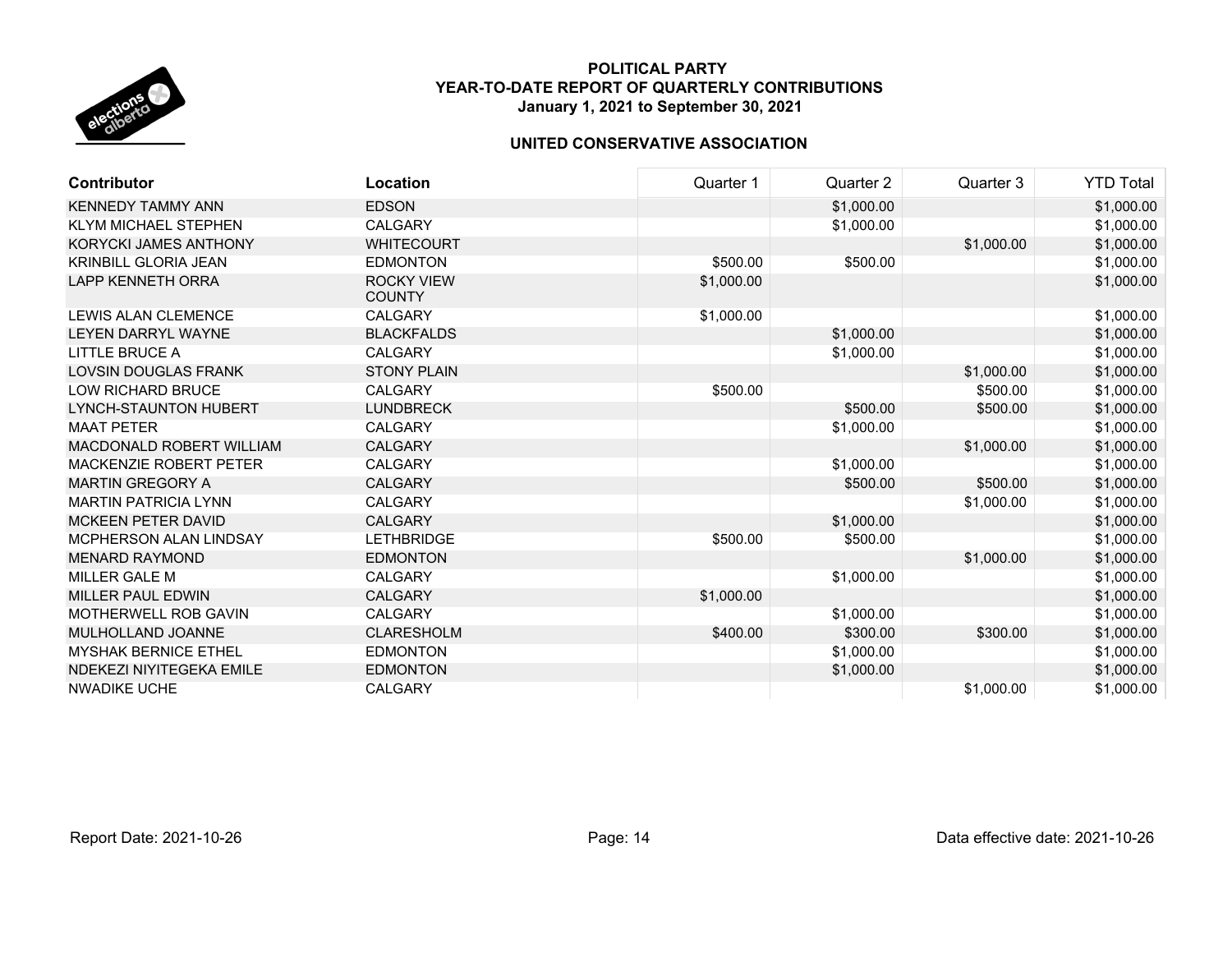

| <b>Contributor</b>             | Location                              | Quarter 1  | Quarter 2  | Quarter 3  | <b>YTD Total</b> |
|--------------------------------|---------------------------------------|------------|------------|------------|------------------|
| O'DONOGHUE SHIRLEY ANN         | <b>CALGARY</b>                        |            | \$1,000.00 |            | \$1,000.00       |
| OAKES CHAD JIMMIE              | <b>CALGARY</b>                        | \$1,000.00 |            |            | \$1,000.00       |
| <b>OWERKO STANLEY ALEX</b>     | <b>CALGARY</b>                        |            |            | \$1,000.00 | \$1,000.00       |
| PAHL CHERYL ANN                | <b>CALGARY</b>                        |            |            | \$1,000.00 | \$1,000.00       |
| PENNER JOHN                    | <b>CALGARY</b>                        |            |            | \$1,000.00 | \$1,000.00       |
| PERKINS BRYAN DONALD           | <b>WAINWRIGHT</b>                     |            |            | \$1,000.00 | \$1,000.00       |
| PERKINS SHARON MAE             | <b>WAINWRIGHT</b>                     |            |            | \$1,000.00 | \$1,000.00       |
| PETERS ANTHONY HENRY           | <b>LA CRETE</b>                       |            |            | \$1,000.00 | \$1,000.00       |
| PETERS PETER W                 | <b>LA CRETE</b>                       | \$1,000.00 |            |            | \$1,000.00       |
| PROTSACK WALTER VOLODYMYR      | <b>ROCKY MOUNTAIN</b><br><b>HOUSE</b> | \$1,000.00 |            |            | \$1,000.00       |
| <b>REICHERT CHERYL ELEANOR</b> | <b>HERITAGE POINTE</b>                |            | \$500.00   | \$500.00   | \$1,000.00       |
| <b>REID ROGER WESLEY</b>       | <b>CLARESHOLM</b>                     | \$200.00   | \$500.00   | \$300.00   | \$1,000.00       |
| <b>RHEAUME BRENT MATHEW</b>    | <b>BEAVERLODGE</b>                    | \$500.00   | \$500.00   |            | \$1,000.00       |
| ROWSWELL ALLAN LEE             | <b>EDMONTON</b>                       | \$500.00   |            | \$500.00   | \$1,000.00       |
| RUSNELL CARL DOUGLAS           | <b>STURGEON COUNTY</b>                | \$500.00   | \$250.00   | \$250.00   | \$1,000.00       |
| SANCHE LEONARD ARTHUR          | PARKLAND COUNTY                       |            |            | \$1,000.00 | \$1,000.00       |
| SANDMEYER SHEILA ISOBEL        | <b>CALGARY</b>                        |            | \$1,000.00 |            | \$1,000.00       |
| <b>SCRIVENS MARGARET ANN</b>   | <b>CALGARY</b>                        | \$1,000.00 |            |            | \$1,000.00       |
| SEIDLITZ DALE ROBERT           | <b>ROCKY VIEW</b><br><b>COUNTY</b>    | \$1,000.00 |            |            | \$1,000.00       |
| SMITH ELIZABETH                | <b>CALGARY</b>                        |            | \$1,000.00 |            | \$1,000.00       |
| <b>SMITH LARRY GRANT</b>       | <b>CALGARY</b>                        |            | \$1,000.00 |            | \$1,000.00       |
| STEADMAN DAVID ROBERT          | <b>CALGARY</b>                        | \$1,000.00 |            |            | \$1,000.00       |
| STEELE ROBERT DAVID            | <b>CALGARY</b>                        | \$1,000.00 |            |            | \$1,000.00       |
| <b>SUTTON FRANK STEPHEN</b>    | CALGARY                               | \$1,000.00 |            |            | \$1,000.00       |
| <b>TODD ELSIE IRENE</b>        | <b>CALGARY</b>                        |            |            | \$1,000.00 | \$1,000.00       |
| UKPABI UGOCHUKWU CHIMA         | CALGARY                               |            |            | \$1,000.00 | \$1,000.00       |
| <b>ULMER JOSEPH ROSS</b>       | <b>LLOYDMINSTER</b>                   | \$1,000.00 |            |            | \$1,000.00       |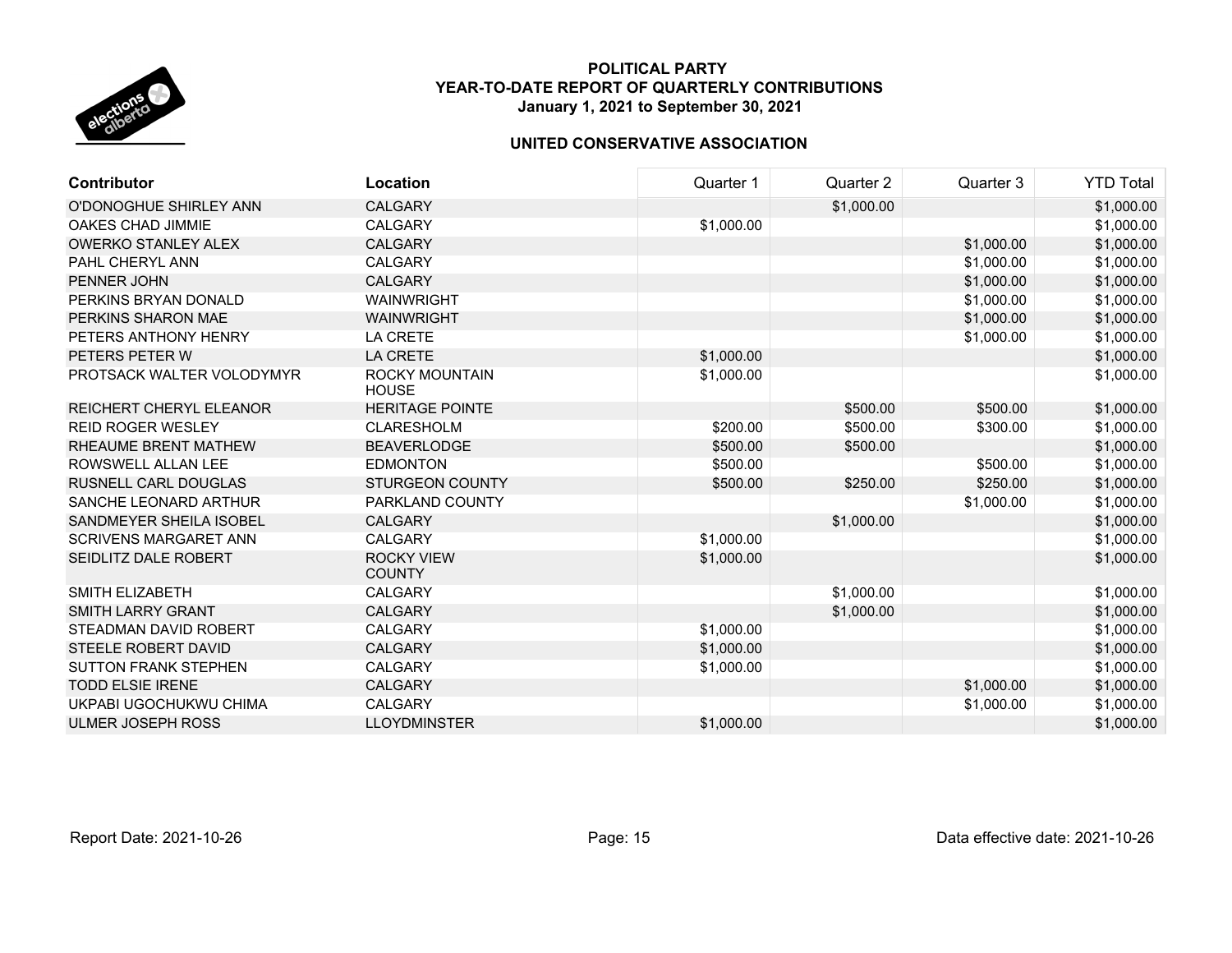

| <b>Contributor</b>                            | Location                                        | Quarter 1  | Quarter 2  | Quarter 3  | <b>YTD Total</b> |
|-----------------------------------------------|-------------------------------------------------|------------|------------|------------|------------------|
| <b>UZOKA FAITH-MICHAEL</b>                    | <b>CALGARY</b>                                  |            |            | \$1,000.00 | \$1,000.00       |
| VANDENBERG JOHN EDWARD                        | <b>COALHURST</b>                                |            | \$1,000.00 |            | \$1,000.00       |
| <b>VANDERVEER EELCO PIET</b>                  | <b>CALGARY</b>                                  | \$1,000.00 |            |            | \$1,000.00       |
| <b>VANDERVEER MARGARET DIANE</b>              | <b>CALGARY</b>                                  | \$1,000.00 |            |            | \$1,000.00       |
| <b>VOGEL ALLEN VERNON</b>                     | <b>DRAYTON VALLEY</b>                           |            |            | \$1,000.00 | \$1,000.00       |
| <b>VOGEL MELVIN LESLIE</b>                    | <b>LEDUC</b>                                    | \$1,000.00 |            |            | \$1,000.00       |
| <b>WHITE DANIEL</b>                           | <b>EDMONTON</b>                                 |            | \$500.00   | \$500.00   | \$1,000.00       |
| <b>WIEBE GORD DENNIS</b>                      | <b>EDMONTON</b>                                 | \$500.00   |            | \$500.00   | \$1,000.00       |
| <b>WILLMS VERNA HILDA</b>                     | <b>TABER</b>                                    |            | \$1,000.00 |            | \$1,000.00       |
| <b>WOODHOUSE WAYNE</b>                        | <b>FORT MCMURRAY</b>                            |            | \$1,000.00 |            | \$1,000.00       |
| <b>WORMSBECKER FRANKLIN</b><br><b>MICHAEL</b> | <b>CALGARY</b>                                  |            | \$1,000.00 |            | \$1,000.00       |
| <b>WROBEL ROSEMARIE</b>                       | <b>CALGARY</b>                                  |            | \$1,000.00 |            | \$1,000.00       |
| <b>BRODIE VIDA MARIE</b>                      | CALGARY                                         | \$375.00   | \$300.00   | \$300.00   | \$975.00         |
| <b>HALLMAN ANNE FRANCES</b>                   | <b>CALGARY</b>                                  |            | \$225.00   | \$750.00   | \$975.00         |
| <b>BREUNIG MICHAEL JOSEPH</b>                 | <b>RED DEER</b>                                 |            | \$970.00   |            | \$970.00         |
| KUFELDT KENNETH PETER                         | <b>CALGARY</b>                                  | \$200.00   | \$560.00   | \$200.00   | \$960.00         |
| <b>MCRAE GARY ALLEN</b>                       | <b>COUNTY OF GRANDE</b><br><b>PRAIRIE NO. 1</b> | \$300.00   | \$360.00   | \$300.00   | \$960.00         |
| <b>BAL KARAMVEER</b>                          | <b>EDMONTON</b>                                 | \$306.00   | \$306.00   | \$339.00   | \$951.00         |
| <b>GRIEVE WENDI LEE</b>                       | <b>NANTON</b>                                   | \$350.00   | \$200.00   | \$400.00   | \$950.00         |
| <b>HO-CHOI ANITA KIT CHING</b>                | <b>EDMONTON</b>                                 | \$150.00   | \$500.00   | \$300.00   | \$950.00         |
| <b>LEHMANN RICHARD B</b>                      | SHERWOOD PARK                                   | \$250.00   | \$250.00   | \$450.00   | \$950.00         |
| MANNING BARBARA ANNE                          | <b>CALGARY</b>                                  | \$200.00   | \$500.00   | \$250.00   | \$950.00         |
| <b>SCHINDEL NATASHA D'ANNE</b>                | <b>CALGARY</b>                                  | \$680.00   | \$217.50   | \$30.00    | \$927.50         |
| <b>MENZIES EVAN PETER</b>                     | <b>CALGARY</b>                                  | \$300.00   | \$300.00   | \$312.00   | \$912.00         |
| <b>SAKS PAUL GRAHAM</b>                       | <b>CALGARY</b>                                  | \$15.00    | \$345.00   | \$545.00   | \$905.00         |
| <b>CHILD ROBERT NORMAN</b>                    | <b>CALGARY</b>                                  | \$300.00   | \$300.00   | \$300.00   | \$900.00         |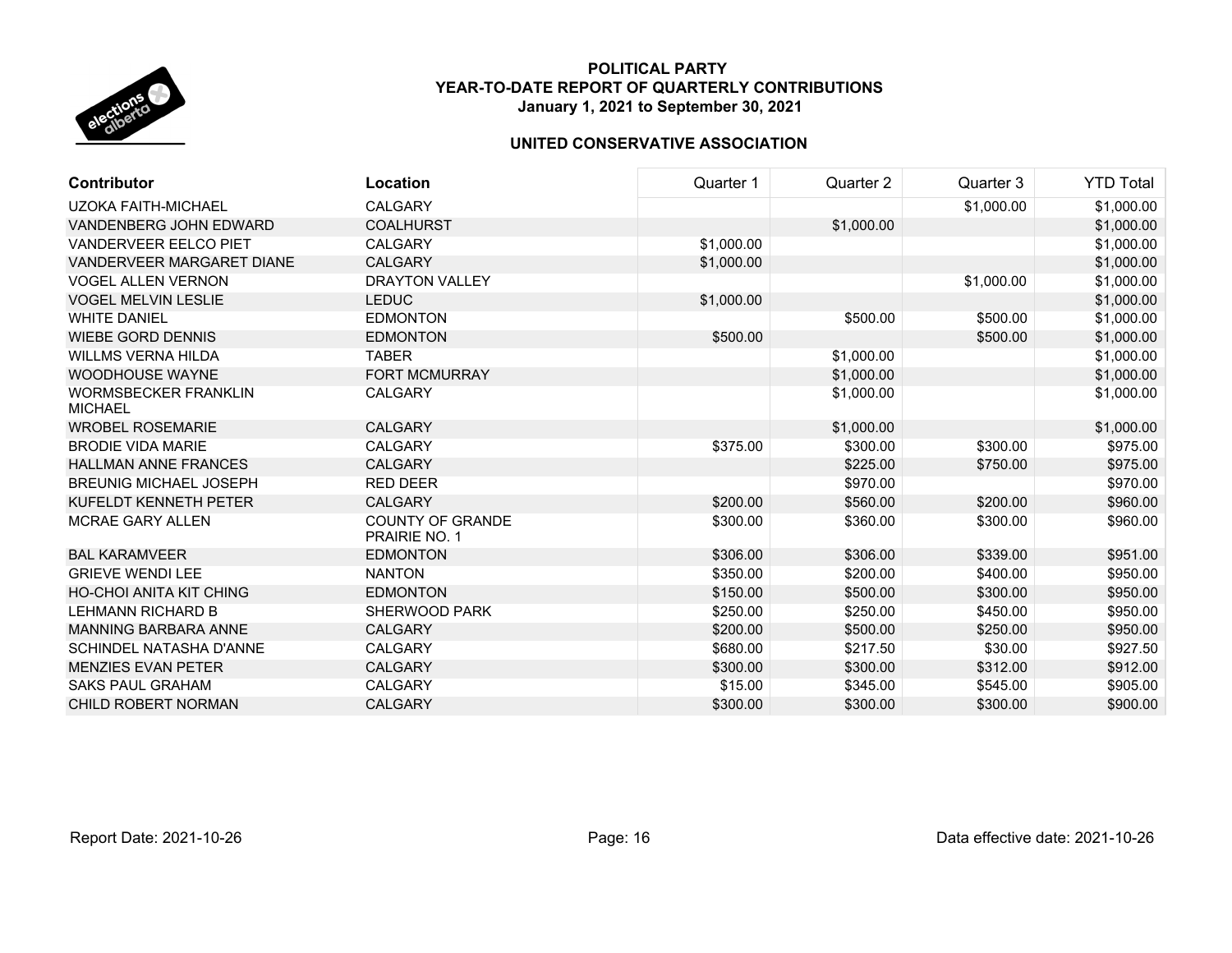

| Contributor                      | Location             | Quarter 1 | Quarter 2 | Quarter 3 | <b>YTD Total</b> |
|----------------------------------|----------------------|-----------|-----------|-----------|------------------|
| <b>COLEMAN ROBERT GORDON</b>     | <b>ST. ALBERT</b>    |           | \$900.00  |           | \$900.00         |
| <b>ENGEL CANDICE SHELBY</b>      | <b>CALGARY</b>       | \$900.00  |           |           | \$900.00         |
| <b>ENGEL KEVIN BOYD</b>          | <b>CALGARY</b>       | \$900.00  |           |           | \$900.00         |
| <b>ERICKSON GWEN MARIE</b>       | <b>SHERWOOD PARK</b> | \$300.00  | \$300.00  | \$300.00  | \$900.00         |
| <b>GORSCHE RON</b>               | <b>OKOTOKS</b>       | \$300.00  | \$300.00  | \$300.00  | \$900.00         |
| <b>GRIFFITH AMBER</b>            | <b>CALGARY</b>       | \$300.00  | \$300.00  | \$300.00  | \$900.00         |
| <b>HEWITT JASON</b>              | <b>CALGARY</b>       | \$300.00  | \$300.00  | \$300.00  | \$900.00         |
| <b>MAHONEY PATRICIA MARGARET</b> | <b>CALGARY</b>       | \$300.00  | \$300.00  | \$300.00  | \$900.00         |
| <b>MCCAFFERY KAREN JANE</b>      | <b>SYLVAN LAKE</b>   | \$300.00  | \$300.00  | \$300.00  | \$900.00         |
| <b>MYATT CHRISTINE MARJORIE</b>  | <b>EDMONTON</b>      | \$300.00  | \$300.00  | \$300.00  | \$900.00         |
| <b>REISS FRANCES DIANE</b>       | <b>CALGARY</b>       |           | \$900.00  |           | \$900.00         |
| <b>SPADY ALLEN R</b>             | <b>WAINWRIGHT</b>    |           | \$900.00  |           | \$900.00         |
| THOMPSON DAVID CAMERON           | <b>OKOTOKS</b>       | \$300.00  | \$300.00  | \$300.00  | \$900.00         |
| <b>WHITTAKER JOHN</b>            | <b>CALGARY</b>       |           | \$450.00  | \$450.00  | \$900.00         |
| NEWMAN JEFFREY VICTOR            | <b>SPRUCE GROVE</b>  | \$880.00  |           |           | \$880.00         |
| YOUNG WAI KWAN                   | <b>CALGARY</b>       |           | \$440.00  | \$440.00  | \$880.00         |
| <b>GREGORY KENNETH BRUCE</b>     | <b>CALGARY</b>       | \$500.00  |           | \$375.00  | \$875.00         |
| <b>MURRAY DANIELLE LUCILLE</b>   | <b>EDMONTON</b>      | \$375.00  | \$300.00  | \$200.00  | \$875.00         |
| PAULSEN MARGUERITE J             | <b>CALGARY</b>       |           | \$500.00  | \$375.00  | \$875.00         |
| PHILIPS WAYNE WARREN             | <b>OLDS</b>          | \$200.00  | \$250.00  | \$420.00  | \$870.00         |
| <b>OUELLETTE LUCIEN CLAUDE</b>   | <b>SYLVAN LAKE</b>   |           | \$112.50  | \$750.00  | \$862.50         |
| <b>MCQUEEN META</b>              | <b>EDMONTON</b>      | \$500.00  |           | \$350.00  | \$850.00         |
| OSMAN DONALD JOHN                | <b>MEDICINE HAT</b>  | \$450.00  | \$250.00  | \$150.00  | \$850.00         |
| PURDY RAYMOND CLARENCE           | <b>EDMONTON</b>      |           | \$550.00  | \$300.00  | \$850.00         |
| <b>ROBINSON AMY VIRGINIA</b>     | <b>CALGARY</b>       | \$200.00  | \$450.00  | \$200.00  | \$850.00         |
| STRMOTICH GEORGE MICHAEL         | <b>CALGARY</b>       | \$250.00  | \$250.00  | \$350.00  | \$850.00         |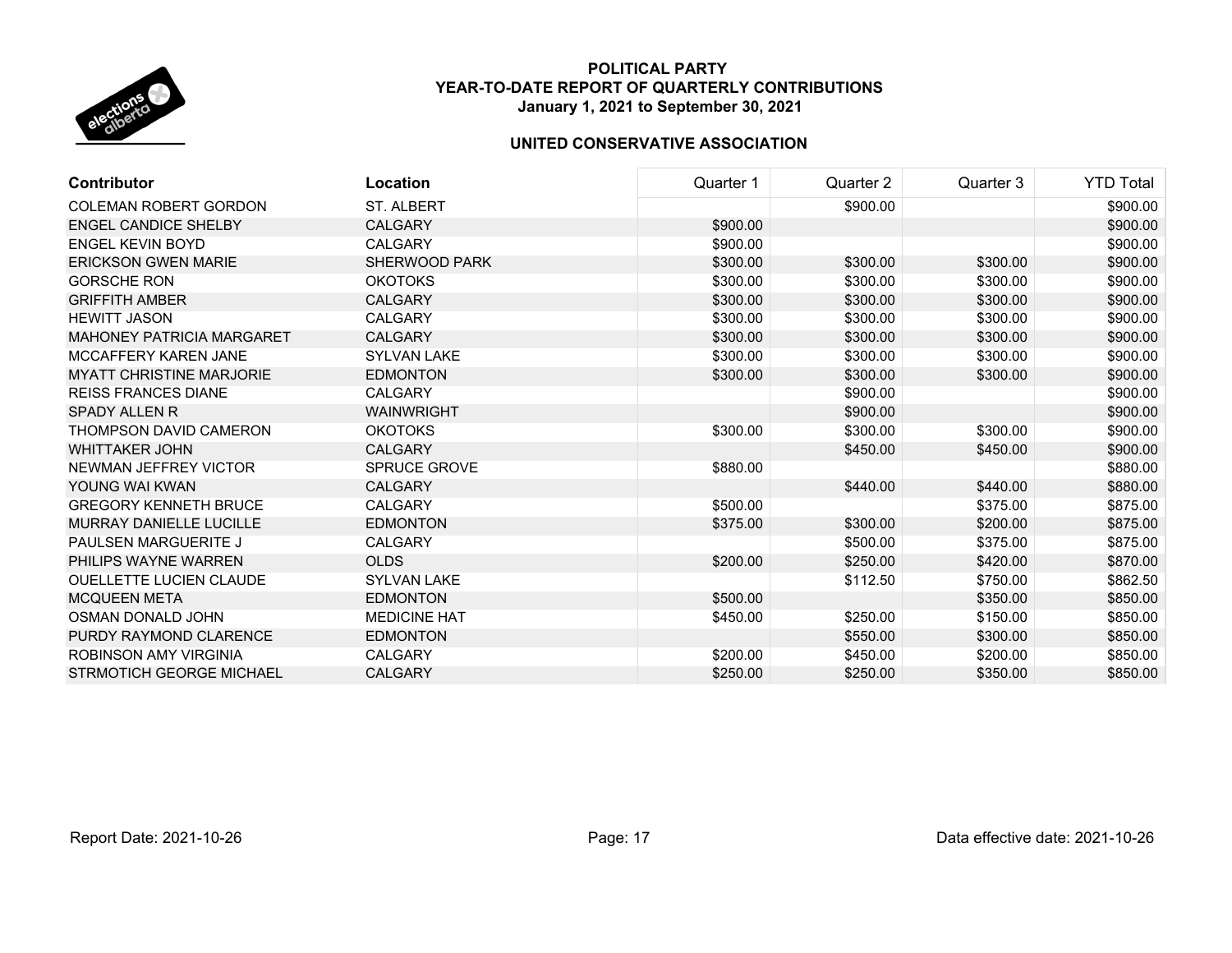

| <b>Contributor</b>             | Location                              | Quarter 1 | Quarter 2 | Quarter 3 | <b>YTD Total</b> |
|--------------------------------|---------------------------------------|-----------|-----------|-----------|------------------|
| DWERNYCHUK MARGARET A          | <b>BEAVERLODGE</b>                    |           | \$300.00  | \$540.00  | \$840.00         |
| <b>LUST HARRIS GENE</b>        | <b>STRATHMORE</b>                     |           |           | \$840.00  | \$840.00         |
| <b>DECHANT ANNETTE MARIE</b>   | <b>GRANDE PRAIRIE</b>                 | \$300.00  | \$300.00  | \$225.00  | \$825.00         |
| <b>DENMAN CLARE JANE</b>       | <b>EDMONTON</b>                       | \$75.00   | \$225.00  | \$525.00  | \$825.00         |
| <b>SKRETTING LOGAN REID</b>    | <b>EDMONTON</b>                       | \$100.00  | \$300.00  | \$412.50  | \$812.50         |
| <b>FRIESEN FRANK W</b>         | <b>BUFFALO HEAD</b><br><b>PRAIRIE</b> |           |           | \$810.00  | \$810.00         |
| KING R. ALLAN                  | <b>CALGARY</b>                        | \$50.00   | \$350.00  | \$410.00  | \$810.00         |
| <b>KLEIN MICHEAL C</b>         | <b>STONY PLAIN</b>                    |           | \$810.00  |           | \$810.00         |
| <b>MURRAY ALEC THIRLWELL</b>   | <b>EDMONTON</b>                       | \$200.00  | \$610.00  |           | \$810.00         |
| <b>CUNNINGHAM ROBERT ALLAN</b> | <b>SUNDRE</b>                         | \$220.00  | \$583.00  |           | \$803.00         |
| <b>BOWMAN GORDON HIRAM</b>     | <b>CALGARY</b>                        | \$400.00  | \$400.00  |           | \$800.00         |
| <b>HESJE BRENT A</b>           | <b>EDMONTON</b>                       | \$800.00  |           |           | \$800.00         |
| <b>JOHNSON HAROLD MANFRED</b>  | <b>SHERWOOD PARK</b>                  | \$400.00  | \$400.00  |           | \$800.00         |
| MCDONALD ALBERT GRAHAM         | <b>EDMONTON</b>                       | \$400.00  | \$400.00  |           | \$800.00         |
| PEDERSON CLIFFORD ALFRED       | <b>CALGARY</b>                        | \$150.00  | \$650.00  |           | \$800.00         |
| <b>SCHULTZ EDWARD CARL</b>     | <b>SHERWOOD PARK</b>                  | \$300.00  |           | \$500.00  | \$800.00         |
| <b>SORIANO NELIA TIBULE</b>    | <b>CALGARY</b>                        | \$300.00  | \$200.00  | \$300.00  | \$800.00         |
| TIEL KENNETH FRANKLIN          | <b>CROSSFIELD</b>                     | \$300.00  | \$500.00  |           | \$800.00         |
| <b>YELLE PATRICIA ELLEN</b>    | <b>CALGARY</b>                        | \$200.00  | \$300.00  | \$300.00  | \$800.00         |
| ZIEBER GEORGE HENRY            | <b>LETHBRIDGE</b>                     | \$300.00  | \$200.00  | \$300.00  | \$800.00         |
| <b>ALLIN ERIN ELIZABETH</b>    | <b>RED DEER</b>                       | \$365.00  | \$290.00  | \$140.00  | \$795.00         |
| HARAHUS PHILIP JOHN            | <b>BROOKS</b>                         | \$200.00  | \$100.00  | \$490.00  | \$790.00         |
| ALLY SUSANNA                   | <b>EDMONTON</b>                       |           |           | \$787.50  | \$787.50         |
| <b>DECHANT MICHAEL PETER</b>   | <b>GRANDE PRAIRIE</b>                 | \$300.00  | \$262.50  | \$225.00  | \$787.50         |
| <b>GOODWIN JERRICA</b>         | <b>EDMONTON</b>                       | \$400.00  | \$250.00  | \$135.00  | \$785.00         |
| <b>PALS LARRY MARTIN</b>       | <b>EDMONTON</b>                       | \$300.00  | \$112.50  | \$370.00  | \$782.50         |
| <b>KONT SONGUL SONIA</b>       | <b>CALGARY</b>                        | \$325.00  | \$225.00  | \$225.00  | \$775.00         |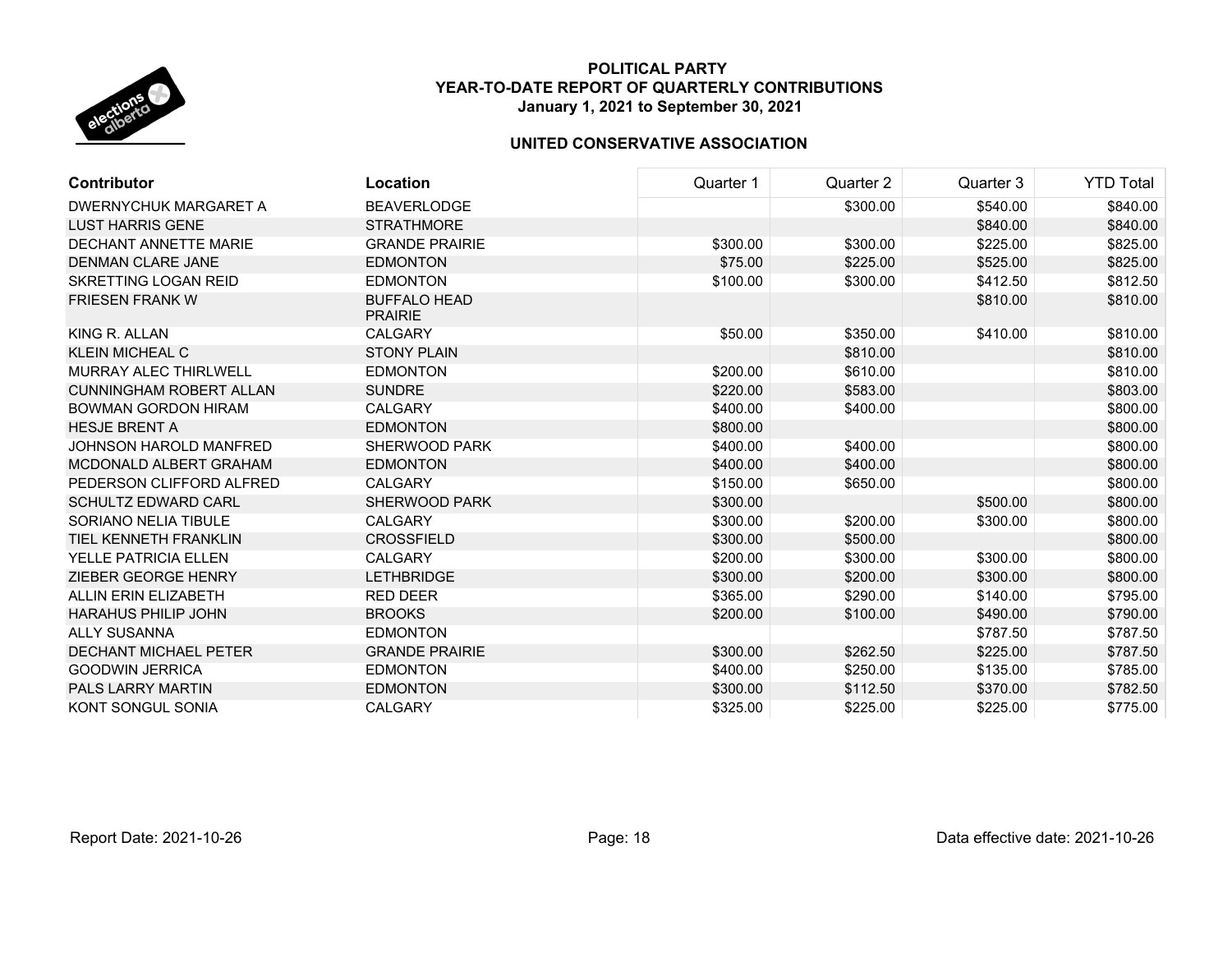

| <b>Contributor</b>                          | Location             | Quarter 1 | Quarter 2 | Quarter 3 | <b>YTD Total</b> |
|---------------------------------------------|----------------------|-----------|-----------|-----------|------------------|
| FELDMAN NATE                                | <b>CALGARY</b>       | \$150.00  | \$612.50  |           | \$762.50         |
| ANDERSON JUDY ANN                           | <b>WETASKIWIN</b>    | \$100.00  | \$450.00  | \$200.00  | \$750.00         |
| <b>DEAN DONALD PARMER</b>                   | <b>CALGARY</b>       |           |           | \$750.00  | \$750.00         |
| HARRIGAN ROBERT VINCENT                     | CALGARY              | \$300.00  | \$300.00  | \$150.00  | \$750.00         |
| <b>HAWKES EARL</b>                          | <b>CALGARY</b>       | \$500.00  |           | \$250.00  | \$750.00         |
| <b>HEMSTOCK JAMES ALAN</b>                  | <b>CALGARY</b>       |           | \$300.00  | \$450.00  | \$750.00         |
| <b>HUSTON DONALD ELTON</b>                  | <b>RED DEER</b>      |           | \$500.00  | \$250.00  | \$750.00         |
| <b>LEAK PAUL</b>                            | <b>STRATHMORE</b>    | \$450.00  | \$300.00  |           | \$750.00         |
| <b>LENNON GORDON JAMES</b>                  | <b>CALGARY</b>       |           | \$750.00  |           | \$750.00         |
| <b>MAHERALI MOEZ KAMRUDIN</b>               | <b>CALGARY</b>       |           | \$750.00  |           | \$750.00         |
| <b>MCDERMID DAVID H</b>                     | <b>CALGARY</b>       | \$750.00  |           |           | \$750.00         |
| MORNINGSTAR WES ROY                         | CALGARY              |           | \$750.00  |           | \$750.00         |
| NUGTER GERARD PETER                         | <b>COCHRANE</b>      | \$250.00  | \$500.00  |           | \$750.00         |
| NWACHUKWU IZUNWANNE                         | <b>CALGARY</b>       |           | \$250.00  | \$500.00  | \$750.00         |
| <b>POULOS NICK</b>                          | <b>CALGARY</b>       |           | \$750.00  |           | \$750.00         |
| <b>RATH TODD CYRIL</b>                      | <b>MEDICINE HAT</b>  |           | \$750.00  |           | \$750.00         |
| STRILCHUK LARRY DAVID                       | <b>CLYDE</b>         | \$500.00  | \$250.00  |           | \$750.00         |
| <b>STUMM DOROTHY</b>                        | CALGARY              |           | \$500.00  | \$250.00  | \$750.00         |
| <b>TROTZ JOSEPH HENRY</b>                   | <b>COLEMAN</b>       | \$150.00  | \$350.00  | \$250.00  | \$750.00         |
| <b>WARNICK KENNETH WAYNE</b>                | <b>OKOTOKS</b>       |           | \$500.00  | \$250.00  | \$750.00         |
| <b>WITDOUCK MARIA HELENA</b>                | <b>LETHBRIDGE</b>    |           | \$250.00  | \$500.00  | \$750.00         |
| YORKE SLADER BLAIR<br><b>CRANSTON</b>       | <b>CALGARY</b>       |           |           | \$750.00  | \$750.00         |
| <b>MARSHALL JUSTIN</b>                      | <b>EDMONTON</b>      | \$150.00  | \$262.50  | \$335.00  | \$747.50         |
| <b>GRIFFITH MEGAN KATHLEEN</b>              | <b>RED DEER</b>      | \$75.00   |           | \$670.00  | \$745.00         |
| SANDAU LLOYD JACOB                          | <b>CALGARY</b>       | \$200.00  | \$240.00  | \$300.00  | \$740.00         |
| <b>CLARK GEORGE WAYNE</b>                   | CALGARY              |           |           | \$727.50  | \$727.50         |
| <b>KEMBALL TERRILEE ANNE</b>                | <b>SHERWOOD PARK</b> | \$175.00  | \$300.00  | \$250.00  | \$725.00         |
| <b>MOELLER LARRY GEORGE</b><br><b>JAMES</b> | <b>CALGARY</b>       | \$75.00   | \$575.00  | \$75.00   | \$725.00         |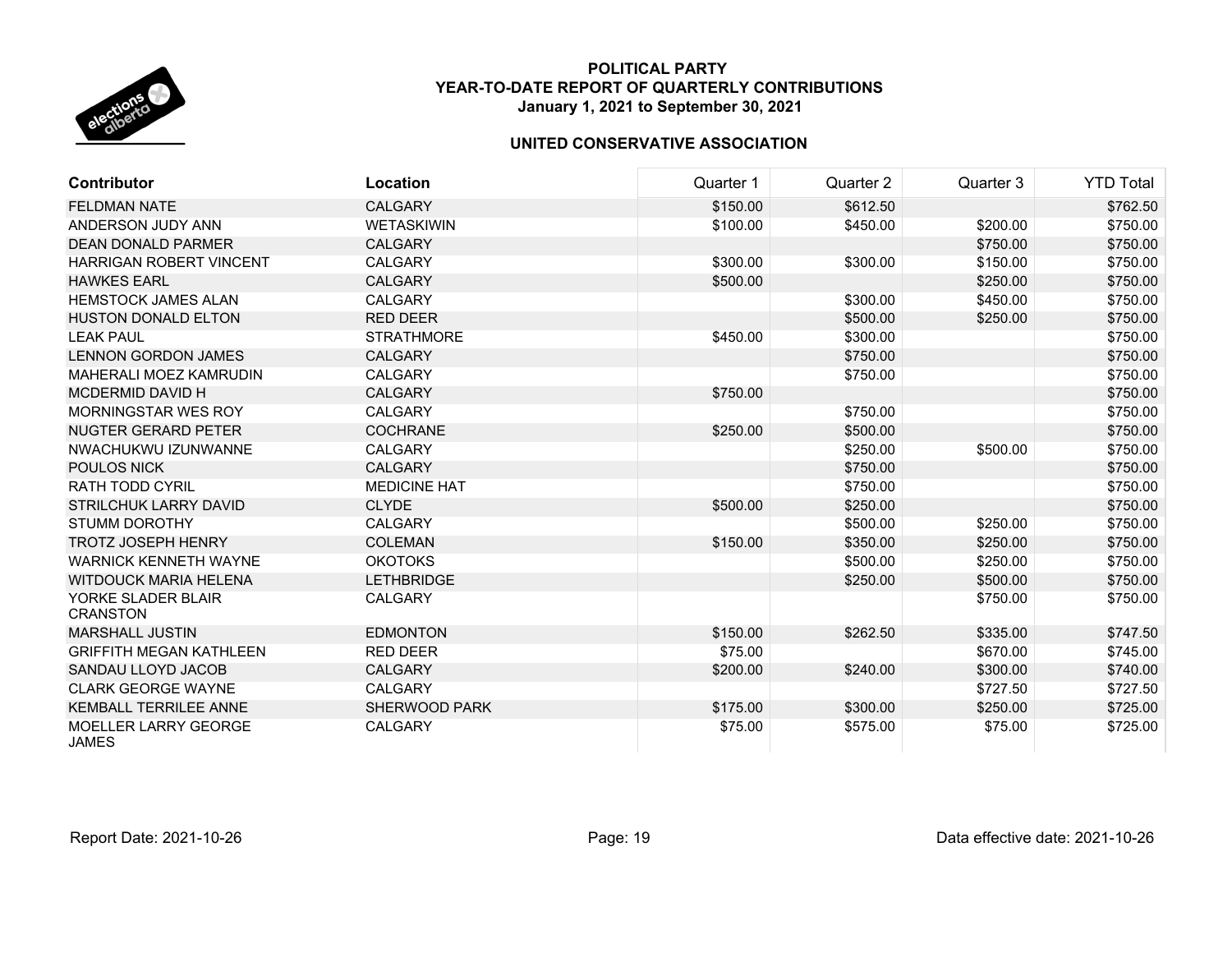

| <b>Contributor</b>                           | Location             | Quarter 1 | Quarter 2 | Quarter 3 | <b>YTD Total</b> |
|----------------------------------------------|----------------------|-----------|-----------|-----------|------------------|
| <b>SCULLY CATHERINE REGINA</b>               | <b>EDMONTON</b>      | \$75.00   | \$150.00  | \$500.00  | \$725.00         |
| <b>BENOIT LEON EARL</b>                      | SHERWOOD PARK        |           | \$500.00  | \$220.00  | \$720.00         |
| <b>BUSKAS ARTHUR GEORGE</b>                  | <b>EDMONTON</b>      | \$220.00  | \$300.00  | \$200.00  | \$720.00         |
| <b>FELDBUSCH MARK WILLIAM</b>                | <b>LEDUC</b>         | \$60.00   | \$60.00   | \$600.00  | \$720.00         |
| <b>BAILEY DOUGLAS CLIFFORD</b>               | <b>CALGARY</b>       | \$200.00  | \$500.00  |           | \$700.00         |
| <b>BOUWMAN CLANCY</b>                        | <b>EDMONTON</b>      | \$200.00  | \$500.00  |           | \$700.00         |
| <b>DALTON MAVIS ISABELLA</b>                 | <b>WAINWRIGHT</b>    | \$700.00  |           |           | \$700.00         |
| <b>DAVIDSON PATRICIA GAIL</b>                | CALGARY              | \$200.00  | \$450.00  | \$50.00   | \$700.00         |
| <b>DECHANT WAYNE PETER</b>                   | <b>HIGH LEVEL</b>    | \$250.00  | \$200.00  | \$250.00  | \$700.00         |
| EDMONDS DOROTHY KATHLEEN                     | <b>SHERWOOD PARK</b> |           | \$400.00  | \$300.00  | \$700.00         |
| <b>EWASIUK DANIEL</b>                        | <b>EDMONTON</b>      | \$400.00  |           | \$300.00  | \$700.00         |
| <b>HOGAN BONITA HOLIDAY</b>                  | <b>EDMONTON</b>      |           | \$700.00  |           | \$700.00         |
| <b>HOWELL ELIZABETH ANN</b>                  | <b>LLOYDMINSTER</b>  | \$200.00  | \$500.00  |           | \$700.00         |
| <b>LAURENCE JUSTIN</b>                       | <b>LEDUC</b>         | \$100.00  | \$300.00  | \$300.00  | \$700.00         |
| <b>MAIER KLAUS ALFRED</b>                    | <b>EDMONTON</b>      | \$277.00  | \$282.00  | \$141.00  | \$700.00         |
| <b>MIKHAIL NAGY GORGY</b>                    | <b>CALGARY</b>       |           |           | \$700.00  | \$700.00         |
| OATES BETTY G                                | <b>CALGARY</b>       | \$100.00  | \$600.00  |           | \$700.00         |
| <b>SCHROEDER MARGARET</b>                    | <b>RED DEER</b>      | \$300.00  | \$200.00  | \$200.00  | \$700.00         |
| <b>SEWERYNSKI MIROSLAW</b>                   | <b>EDMONTON</b>      | \$700.00  |           |           | \$700.00         |
| SKOCDOPOLE JANE ROXANNE                      | <b>BOTHA</b>         | \$200.00  | \$500.00  |           | \$700.00         |
| <b>SULLIVAN BARRY ROBERT</b><br><b>DENIS</b> | <b>CALGARY</b>       |           |           | \$700.00  | \$700.00         |
| ZINOVIEVA ALISSA                             | <b>EDMONTON</b>      | \$100.00  | \$300.00  | \$300.00  | \$700.00         |
| PINTER MARY TAN                              | <b>CALGARY</b>       | \$400.00  | \$200.00  | \$98.00   | \$698.00         |
| <b>BAKHMUT PAVLO</b>                         | <b>EDMONTON</b>      | \$500.00  |           | \$195.60  | \$695.60         |
| <b>ENGLER ERIC</b>                           | <b>EDMONTON</b>      | \$225.00  | \$225.00  | \$240.20  | \$690.20         |
| PEDDIE HEATHER CHRISTINE                     | <b>CALGARY</b>       |           | \$687.50  |           | \$687.50         |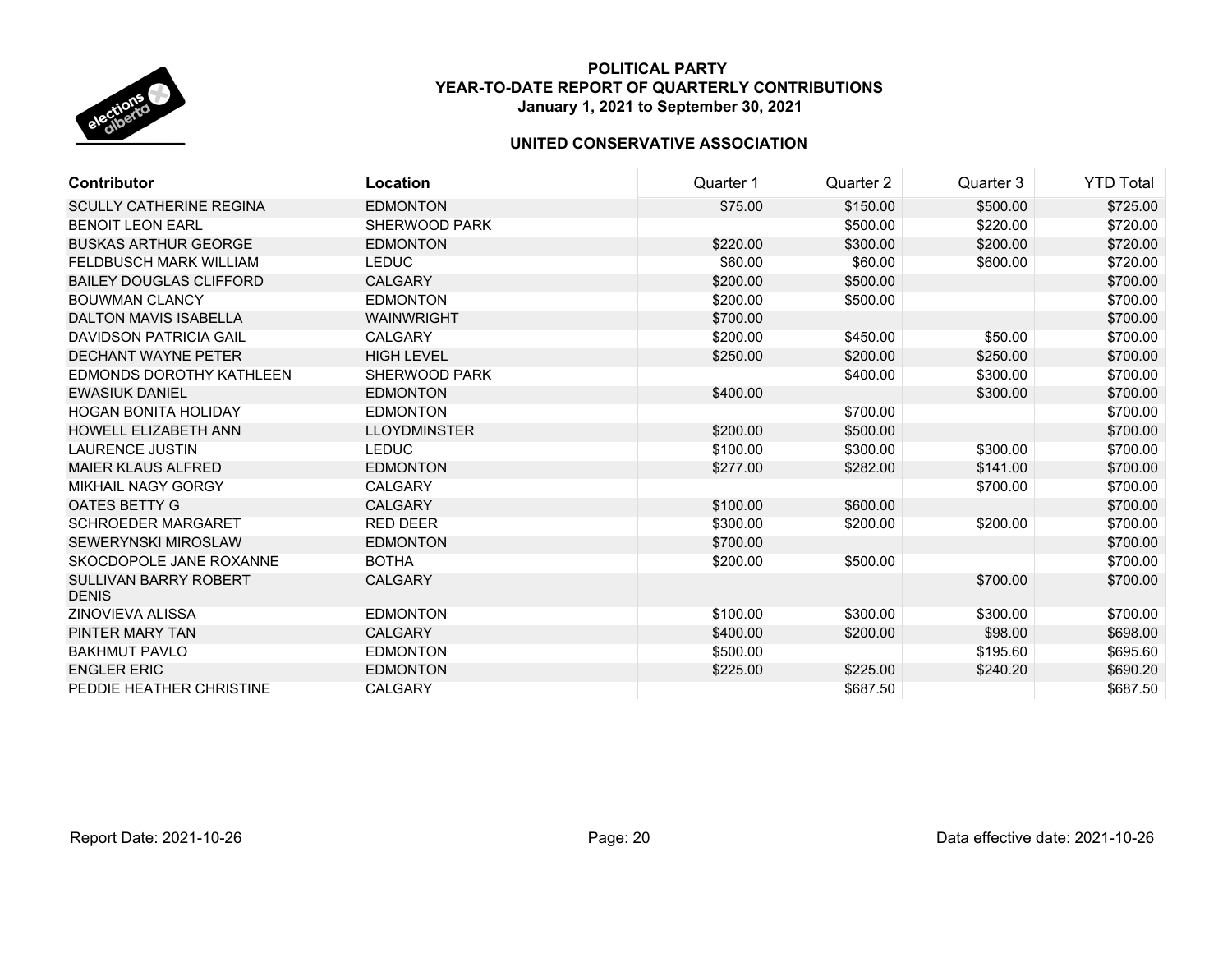

| Contributor                    | Location              | Quarter 1 | Quarter 2 | Quarter 3 | <b>YTD Total</b> |
|--------------------------------|-----------------------|-----------|-----------|-----------|------------------|
| <b>TURNER SUSAN</b>            | <b>CALGARY</b>        |           | \$687.50  |           | \$687.50         |
| <b>SCHERLIE BRIAN GREGORY</b>  | <b>WESTEROSE</b>      | \$200.00  | \$480.00  |           | \$680.00         |
| PERCY DAVID JAMES              | <b>EDMONTON</b>       | \$225.00  | \$225.00  | \$225.00  | \$675.00         |
| DONALESHEN MARY ANN            | <b>CALGARY</b>        | \$500.00  | \$100.00  | \$60.00   | \$660.00         |
| PLACE HADYN JOHN               | <b>CALGARY</b>        | \$225.00  | \$300.00  | \$135.00  | \$660.00         |
| <b>WILLIAMS FRANCIS RAY</b>    | <b>CONSORT</b>        |           | \$300.00  | \$360.00  | \$660.00         |
| ANDERSON LAWRENCE ERNEST       | <b>EDMONTON</b>       | \$500.00  |           | \$150.00  | \$650.00         |
| <b>BELLIKKA JERRY JAMES</b>    | <b>EDMONTON</b>       |           | \$112.50  | \$537.50  | \$650.00         |
| BURKHOLDER HARVEY JOHN         | THREE HILLS           | \$300.00  | \$125.00  | \$225.00  | \$650.00         |
| <b>CAMERON DWAYNE DOUGLAS</b>  | <b>SYLVAN LAKE</b>    |           | \$650.00  |           | \$650.00         |
| <b>EBERHART EVA CHRISTINA</b>  | <b>STONY PLAIN</b>    | \$300.00  | \$350.00  |           | \$650.00         |
| <b>FINDLAY DAVE BRENT</b>      | <b>CALGARY</b>        | \$300.00  | \$150.00  | \$200.00  | \$650.00         |
| <b>GOLKA CHARLOTTE ANN</b>     | <b>CAMROSE</b>        | \$150.00  |           | \$500.00  | \$650.00         |
| <b>GOODALL CRAIG EDWARD</b>    | <b>CALGARY</b>        | \$550.00  | \$100.00  |           | \$650.00         |
| <b>HAUGHEY DOUGLAS JOSEPH</b>  | <b>CALGARY</b>        |           | \$650.00  |           | \$650.00         |
| <b>HOFFMAN DEAN HUBERT</b>     | <b>EDMONTON</b>       | \$200.00  | \$200.00  | \$250.00  | \$650.00         |
| <b>KENDRICK CAMERON</b>        | <b>EDMONTON</b>       | \$450.00  |           | \$200.00  | \$650.00         |
| <b>LESYK JOHN</b>              | <b>EDMONTON</b>       | \$100.00  | \$300.00  | \$250.00  | \$650.00         |
| LUCIUS LOUISE ROSE             | <b>WIDEWATER</b>      |           | \$300.00  | \$350.00  | \$650.00         |
| <b>MANN RONALD A</b>           | <b>COCHRANE</b>       |           | \$650.00  |           | \$650.00         |
| <b>MCARTHUR AUDREY ELAINE</b>  | <b>CALGARY</b>        |           | \$650.00  |           | \$650.00         |
| <b>PALMER CORINNE E</b>        | <b>CALGARY</b>        |           | \$650.00  |           | \$650.00         |
| <b>SCHNEIDER GORDON JOHN</b>   | <b>LEDUC</b>          |           |           | \$650.00  | \$650.00         |
| <b>SCHUSTER HERBERT JOSEPH</b> | <b>CALGARY</b>        | \$200.00  | \$250.00  | \$200.00  | \$650.00         |
| <b>SEELEY ARDITH DARLENE</b>   | <b>CALGARY</b>        | \$100.00  | \$400.00  | \$150.00  | \$650.00         |
| <b>SHAH MIHIR</b>              | <b>GRANDE PRAIRIE</b> | \$250.00  | \$200.00  | \$200.00  | \$650.00         |
| <b>TATUM ED</b>                | <b>FORT MCMURRAY</b>  |           |           | \$650.00  | \$650.00         |
| <b>TUER DAVID</b>              | <b>CALGARY</b>        |           | \$500.00  | \$150.00  | \$650.00         |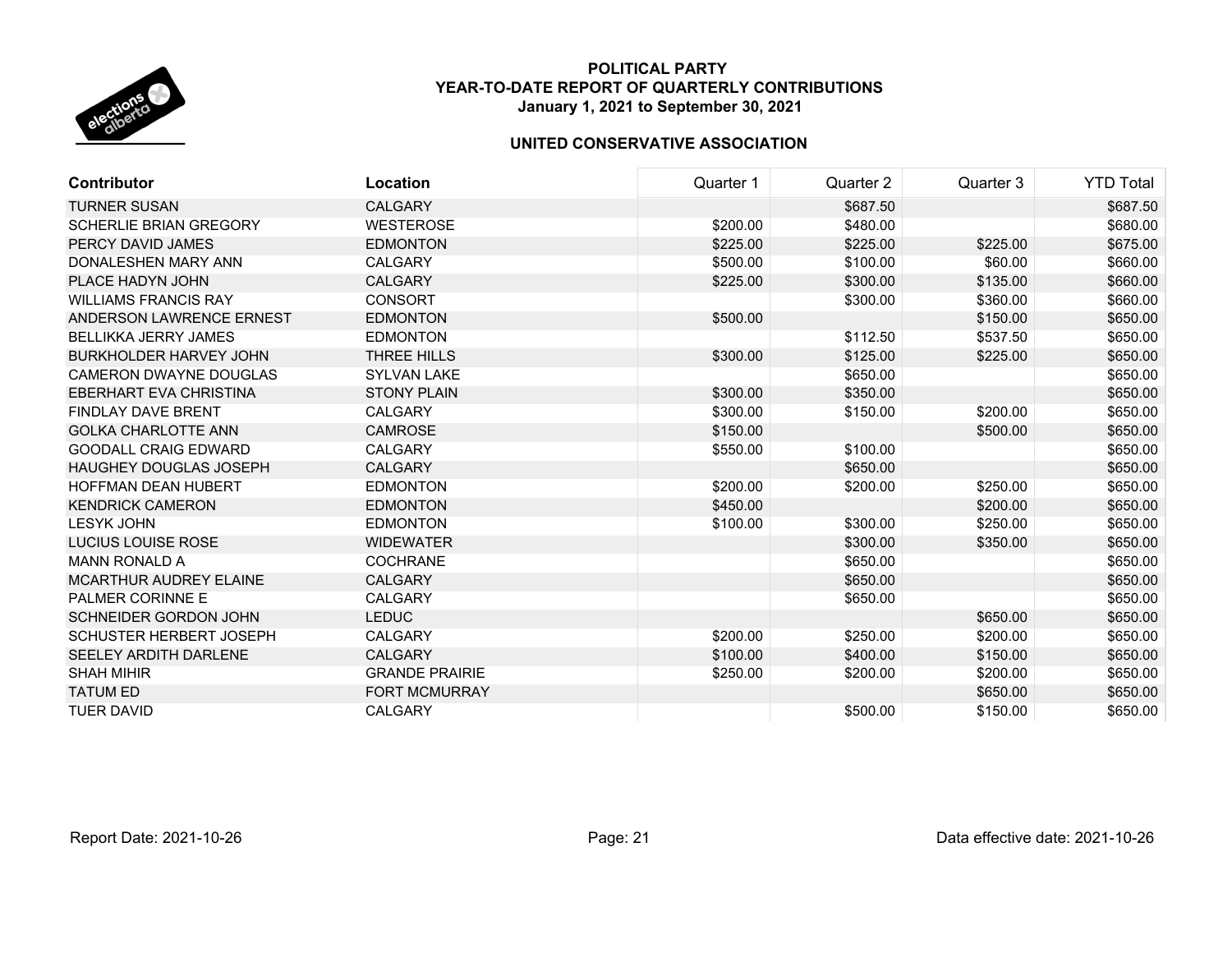

| <b>Contributor</b>             | Location               | Quarter 1 | Quarter 2 | Quarter 3 | <b>YTD Total</b> |
|--------------------------------|------------------------|-----------|-----------|-----------|------------------|
| VAN RAVENSWAAY HENK JAN        | <b>CALGARY</b>         |           |           | \$650.00  | \$650.00         |
| WOODROFFE DALE ALEXANDER       | <b>CANMORE</b>         |           | \$650.00  |           | \$650.00         |
| YOUNKER KEVIN RALPH            | <b>ATHABASCA</b>       | \$150.00  |           | \$500.00  | \$650.00         |
| ALBERY MALCOLM BRONSON         | <b>CALGARY</b>         | \$277.00  | \$361.00  |           | \$638.00         |
| <b>LECKELT LORRAINE DJ</b>     | <b>SHERWOOD PARK</b>   | \$225.00  | \$412.50  |           | \$637.50         |
| <b>BRAUN RILEY</b>             | <b>EDMONTON</b>        |           | \$150.00  | \$485.00  | \$635.00         |
| <b>HAXTON KEITH DUNCAN</b>     | <b>EDMONTON</b>        | \$630.00  |           |           | \$630.00         |
| <b>STEACY MARGARET IRENE</b>   | LETHBRIDGE             |           | \$250.00  | \$380.00  | \$630.00         |
| <b>REITH SCOTT</b>             | <b>EDMONTON</b>        | \$75.00   | \$75.00   | \$475.00  | \$625.00         |
| <b>SCHULTZ JAMES A</b>         | <b>MILLARVILLE</b>     | \$375.00  | \$250.00  |           | \$625.00         |
| <b>WILLIAMS NICOLE BARBARA</b> | <b>EDMONTON</b>        | \$75.00   |           | \$550.00  | \$625.00         |
| <b>WILSON W. BRETT</b>         | <b>CALGARY</b>         |           | \$375.00  | \$250.00  | \$625.00         |
| <b>HARRISON BROCK WILLIAM</b>  | <b>EDMONTON</b>        | \$245.00  | \$162.00  | \$215.20  | \$622.20         |
| <b>BELICH KURT NICHOLAS</b>    | <b>RED DEER</b>        | \$500.00  |           | \$120.00  | \$620.00         |
| <b>WOLFE JOHN B</b>            | <b>LA CRETE</b>        |           | \$517.00  | \$100.00  | \$617.00         |
| <b>REIMER DAVID</b>            | <b>EDMONTON</b>        | \$350.00  | \$215.00  | \$50.00   | \$615.00         |
| <b>OXTOBY CAROLINA</b>         | <b>HERITAGE POINTE</b> |           | \$612.50  |           | \$612.50         |
| ANSELMO JANINE MARIE           | <b>EDMONTON</b>        |           | \$360.00  | \$250.00  | \$610.00         |
| ALLEN MARJORIE JEAN            | <b>BON ACCORD</b>      | \$200.00  | \$250.00  | \$150.00  | \$600.00         |
| <b>ARBUTHNOTT SHIRLEY ANNE</b> | <b>CALGARY</b>         | \$200.00  | \$300.00  | \$100.00  | \$600.00         |
| <b>BODDEZ ANDREA EMMA</b>      | <b>CALGARY</b>         |           | \$400.00  | \$200.00  | \$600.00         |
| <b>BRATT SCOTT M</b>           | <b>CALGARY</b>         |           | \$600.00  |           | \$600.00         |
| <b>BROVALD JUDY MARIE</b>      | <b>CALGARY</b>         |           | \$400.00  | \$200.00  | \$600.00         |
| <b>BYGRAVE WAYNE STEPHEN</b>   | <b>CALGARY</b>         | \$200.00  | \$200.00  | \$200.00  | \$600.00         |
| <b>CAREY ANITA MARY</b>        | <b>CALGARY</b>         | \$450.00  | \$150.00  |           | \$600.00         |
| <b>CHALIFOUX RETA G</b>        | <b>LEDUC</b>           |           | \$300.00  | \$300.00  | \$600.00         |
| <b>CHUDLEY CATHERINE EVA</b>   | <b>ONOWAY</b>          | \$100.00  | \$300.00  | \$200.00  | \$600.00         |
| <b>COBB STEPHEN STOGDON</b>    | <b>CALGARY</b>         | \$150.00  | \$300.00  | \$150.00  | \$600.00         |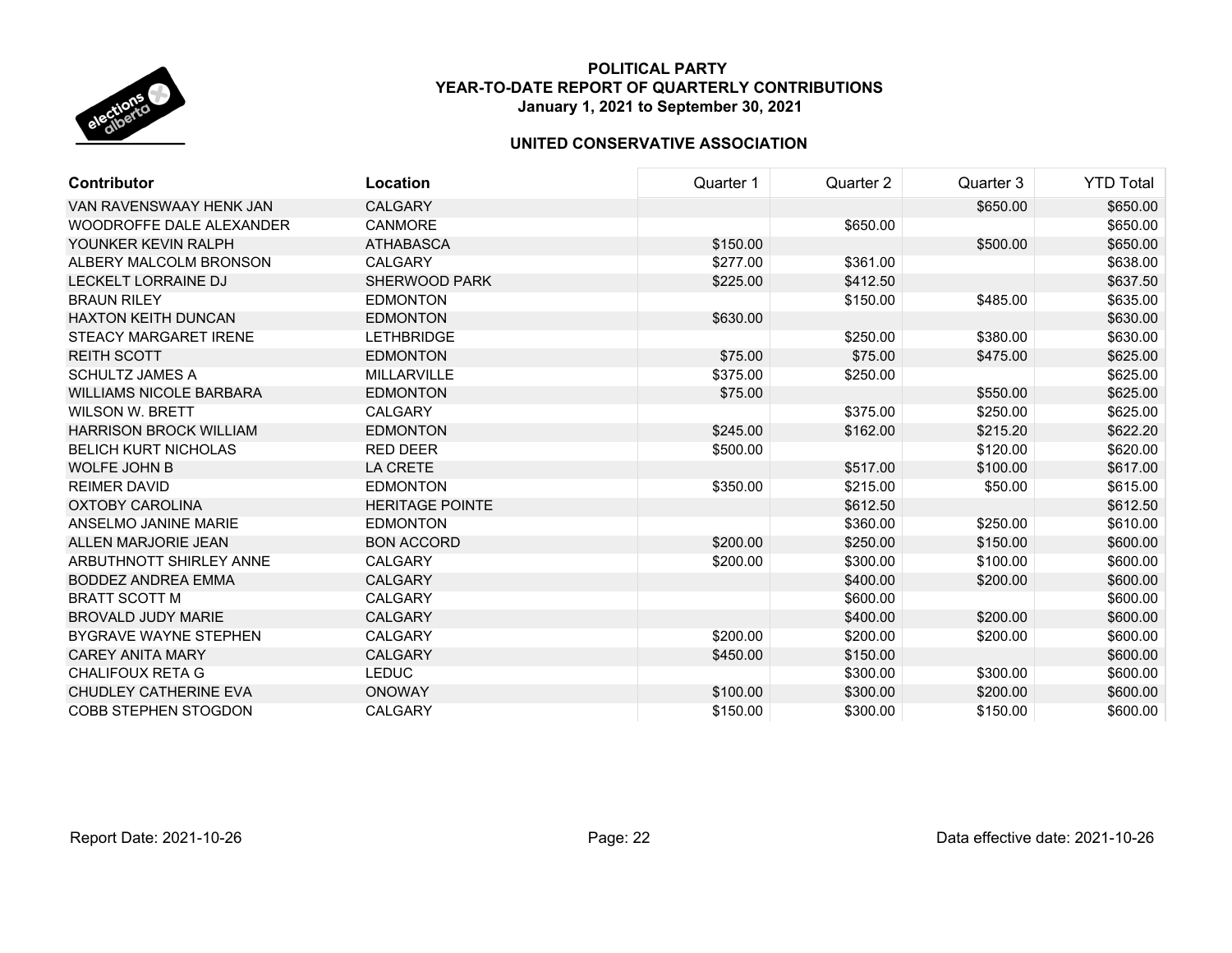

| <b>Contributor</b>             | Location               | Quarter 1 | Quarter 2 | Quarter 3 | <b>YTD Total</b> |
|--------------------------------|------------------------|-----------|-----------|-----------|------------------|
| DAHLSEIDE DEXTER JOHN          | <b>COLD LAKE</b>       |           | \$300.00  | \$300.00  | \$600.00         |
| <b>DAVIES JIM</b>              | <b>EDMONTON</b>        | \$600.00  |           |           | \$600.00         |
| <b>DEGNER IONA PEARL</b>       | <b>EDMONTON</b>        |           | \$600.00  |           | \$600.00         |
| DENAEGHEL PAUL LEON            | <b>CANMORE</b>         |           | \$300.00  | \$300.00  | \$600.00         |
| DREESHEN JUDY DARLENE          | <b>RED DEER COUNTY</b> | \$150.00  |           | \$450.00  | \$600.00         |
| <b>EVASIUK DAVID ALLEN</b>     | <b>WHITECOURT</b>      |           |           | \$600.00  | \$600.00         |
| <b>HADLEY KENNETH JOHN</b>     | <b>CALGARY</b>         | \$300.00  | \$100.00  | \$200.00  | \$600.00         |
| <b>HARPER BENJAMIN</b>         | <b>EDMONTON</b>        |           |           | \$600.00  | \$600.00         |
| <b>JANZEN JACK HERBERT</b>     | <b>GRANDE PRAIRIE</b>  |           | \$600.00  |           | \$600.00         |
| <b>JELLICOE TERRANCE WAYNE</b> | <b>INNISFAIL</b>       |           |           | \$600.00  | \$600.00         |
| KING GARY J                    | <b>COALDALE</b>        | \$100.00  | \$300.00  | \$200.00  | \$600.00         |
| KULAK JAMES DECKER             | <b>STONY PLAIN</b>     | \$500.00  | \$100.00  |           | \$600.00         |
| <b>LANGEVIN AUREL URBIN</b>    | LAC LA BICHE           | \$150.00  | \$350.00  | \$100.00  | \$600.00         |
| <b>LAUDER ARTHUR WILLIAM</b>   | <b>EDMONTON</b>        | \$50.00   | \$50.00   | \$500.00  | \$600.00         |
| <b>MORRISON DAVID GARY</b>     | <b>BANFF</b>           |           | \$300.00  | \$300.00  | \$600.00         |
| NONAY WANDA HELEN              | <b>MORINVILLE</b>      | \$200.00  | \$200.00  | \$200.00  | \$600.00         |
| <b>REGEHR ERICA MARIE</b>      | <b>EDMONTON</b>        |           | \$400.00  | \$200.00  | \$600.00         |
| <b>REICHERT DARLENE E</b>      | <b>HERITAGE POINTE</b> |           | \$400.00  | \$200.00  | \$600.00         |
| ROBERTSON DENNIS LEE           | <b>CALGARY</b>         |           | \$600.00  |           | \$600.00         |
| <b>RUTSCHMANN LILLY</b>        | <b>DUCHESS</b>         |           |           | \$600.00  | \$600.00         |
| <b>SCHLEPPE DANIEL JOSEPH</b>  | <b>CALGARY</b>         |           | \$600.00  |           | \$600.00         |
| STEBNER DENNIS FREDRICK        | <b>EDMONTON</b>        | \$200.00  | \$200.00  | \$200.00  | \$600.00         |
| <b>TEELING BRADY JAMES</b>     | <b>PONOKA</b>          | \$150.00  | \$150.00  | \$300.00  | \$600.00         |
| <b>TOBLER WADE HARLEY</b>      | <b>PATRICIA</b>        |           | \$400.00  | \$200.00  | \$600.00         |
| <b>TRENERRY SONIA B</b>        | <b>PROVOST</b>         | \$200.00  | \$200.00  | \$200.00  | \$600.00         |
| <b>VENESS KEN GEORGE</b>       | <b>CALGARY</b>         | \$300.00  | \$300.00  |           | \$600.00         |
| <b>WAKEMAN STEPHEN JOHN</b>    | <b>CALGARY</b>         | \$100.00  | \$300.00  | \$200.00  | \$600.00         |
| <b>WOOD TERRY IVAN</b>         | <b>ST. ALBERT</b>      |           |           | \$600.00  | \$600.00         |
| <b>HOWELL LAWRENCE REED</b>    | <b>RED DEER COUNTY</b> | \$50.00   |           | \$540.00  | \$590.00         |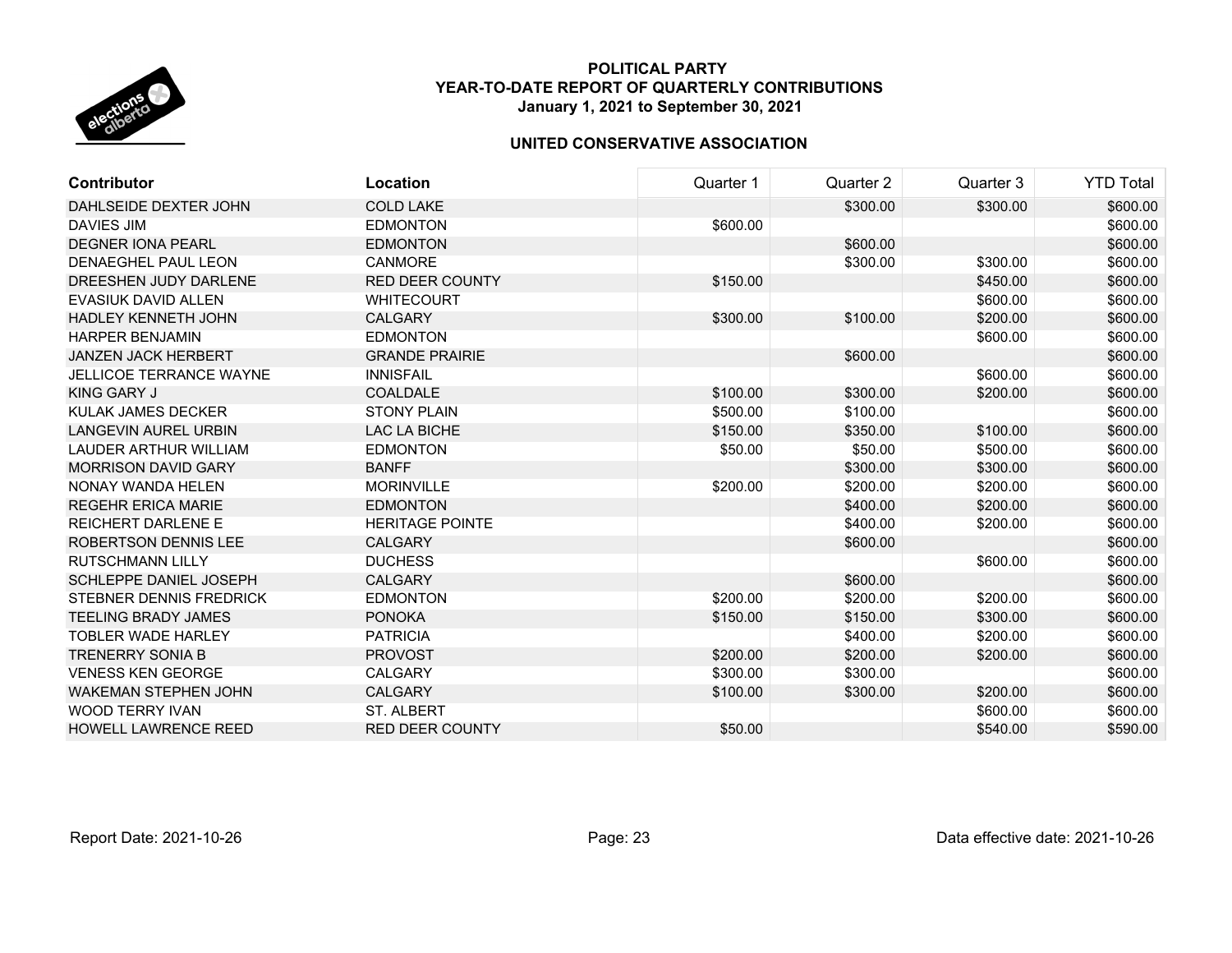

| <b>Contributor</b>                          | Location             | Quarter 1 | Quarter 2 | Quarter 3 | <b>YTD Total</b> |
|---------------------------------------------|----------------------|-----------|-----------|-----------|------------------|
| <b>JACKA MARK DANIEL</b>                    | <b>EDMONTON</b>      | \$84.00   | \$252.00  | \$252.00  | \$588.00         |
| ANDRUKOW LAWRENCE MICHAEL                   | <b>CAMROSE</b>       |           | \$150.00  | \$435.00  | \$585.00         |
| <b>SENIUK DONALD BRIAN</b>                  | <b>HILLIARD</b>      | \$300.00  | \$150.00  | \$135.00  | \$585.00         |
| <b>DYER MARGARET ANN</b>                    | <b>CALGARY</b>       | \$150.00  | \$230.00  | \$200.00  | \$580.00         |
| <b>COLBERG HEATHER JOANNE</b>               | <b>DRUMHELLER</b>    | \$75.00   |           | \$500.00  | \$575.00         |
| <b>HENKEL ILENE JOYCE</b>                   | <b>STONY PLAIN</b>   | \$100.00  | \$370.00  | \$100.00  | \$570.00         |
| HENWOOD JEFFREY DALE                        | <b>EDMONTON</b>      | \$250.00  | \$150.00  | \$170.00  | \$570.00         |
| <b>AGOLLI ARTAN</b>                         | <b>CALGARY</b>       |           | \$187.50  | \$375.00  | \$562.50         |
| <b>BERNARDO IVAN</b>                        | <b>CALGARY</b>       |           | \$187.50  | \$375.00  | \$562.50         |
| DAVIS CHRISTOPHER SCOTT                     | <b>CALGARY</b>       |           |           | \$562.50  | \$562.50         |
| <b>HILGARTNER RODGER</b><br><b>CLIFFORD</b> | <b>CALGARY</b>       | \$50.00   | \$412.50  | \$100.00  | \$562.50         |
| <b>HUANG JOHN TZUENG</b>                    | <b>CALGARY</b>       |           | \$187.50  | \$375.00  | \$562.50         |
| ANDREWS DENNIS ALLAN                        | <b>MILLARVILLE</b>   | \$200.00  |           | \$360.00  | \$560.00         |
| <b>CAMPBELL MATTHEW C</b>                   | <b>CALGARY</b>       |           |           | \$560.00  | \$560.00         |
| DEUTSCHMANN JOHANN HANS                     | <b>CALGARY</b>       |           | \$560.00  |           | \$560.00         |
| <b>GROSS BENJAMIN</b>                       | <b>CALGARY</b>       | \$200.00  |           | \$360.00  | \$560.00         |
| MARCOUX PAUL JOSEPH                         | <b>CANMORE</b>       |           | \$560.00  |           | \$560.00         |
| <b>BUCHANAN FRANCES DOROTHY</b>             | <b>CALGARY</b>       | \$50.00   | \$350.00  | \$150.00  | \$550.00         |
| <b>CHEVALIER SIMONNE MARIE</b>              | <b>MORINVILLE</b>    | \$200.00  | \$150.00  | \$200.00  | \$550.00         |
| DANYLUK MICHAEL DONALD                      | <b>CALGARY</b>       | \$300.00  | \$250.00  |           | \$550.00         |
| DORSCHER ELVIN DELOY                        | <b>CALGARY</b>       | \$250.00  | \$300.00  |           | \$550.00         |
| <b>GLOVER RICHARD R</b>                     | <b>IRMA</b>          | \$290.00  | \$130.00  | \$130.00  | \$550.00         |
| <b>JONES BERNARD SYDNEY</b>                 | <b>CALGARY</b>       |           | \$550.00  |           | \$550.00         |
| <b>LEACH IAN E</b>                          | <b>EDMONTON</b>      | \$550.00  |           |           | \$550.00         |
| <b>MYERS RANDAL EDWARD</b>                  | <b>FORT MCMURRAY</b> |           | \$250.00  | \$300.00  | \$550.00         |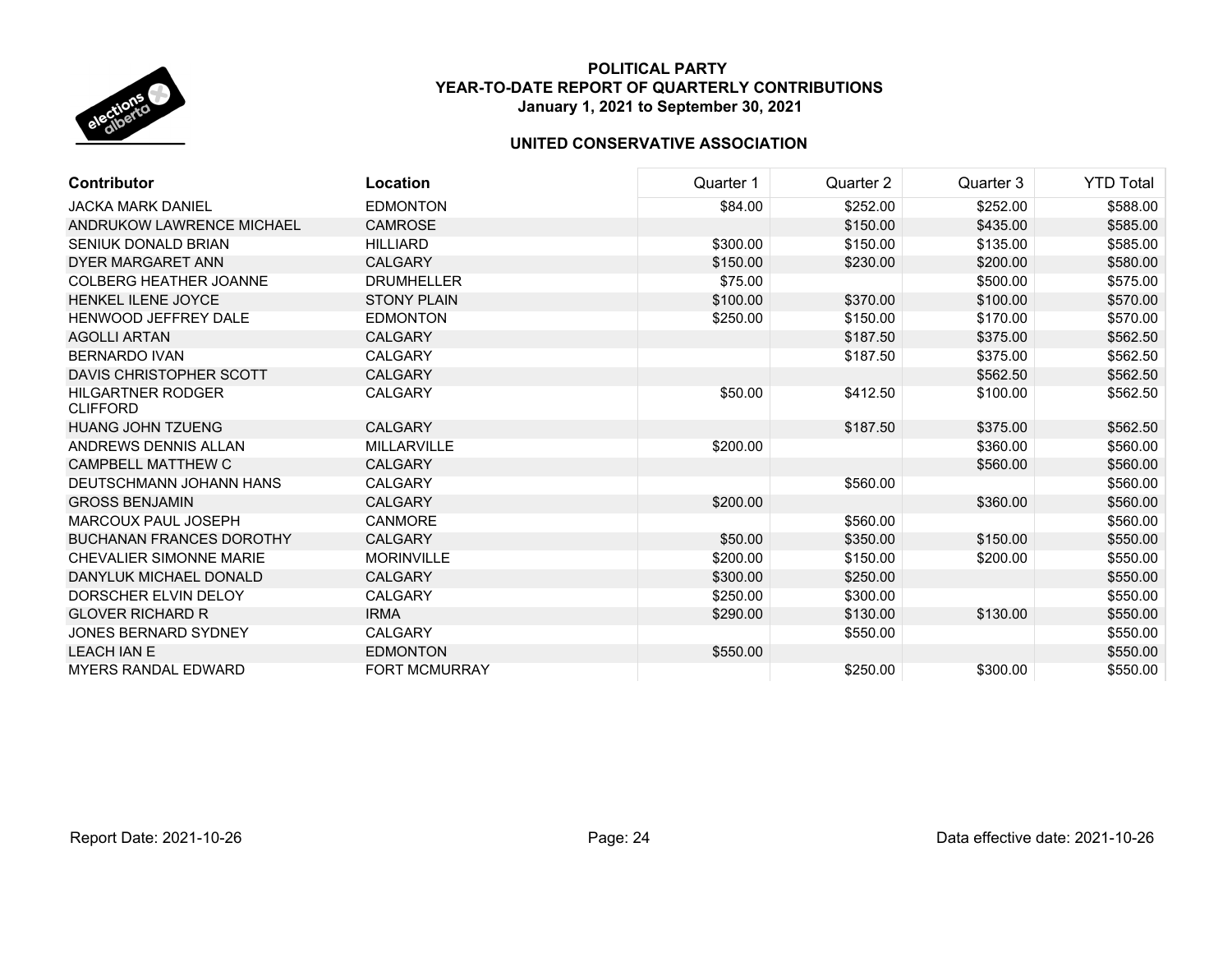

| <b>Contributor</b>             | Location                       | Quarter 1 | Quarter 2 | Quarter 3 | <b>YTD Total</b> |
|--------------------------------|--------------------------------|-----------|-----------|-----------|------------------|
| PALASZ FILIP ANDRZEJ           | <b>EDMONTON</b>                | \$50.00   |           | \$500.00  | \$550.00         |
| <b>QUINN PATRICIA JOANNE</b>   | <b>CALGARY</b>                 | \$250.00  | \$150.00  | \$150.00  | \$550.00         |
| <b>WIESINGER JILL MARGARET</b> | <b>ST. ALBERT</b>              | \$450.00  | \$50.00   | \$50.00   | \$550.00         |
| <b>TENNANT BRADLEY KIRK</b>    | <b>CALGARY</b>                 |           | \$150.00  | \$395.00  | \$545.00         |
| <b>TOMCZAK NATALIE</b>         | <b>EDMONTON</b>                | \$225.00  | \$150.00  | \$165.20  | \$540.20         |
| DUCHESNE KEITH ALLAN           | <b>INNISFAIL</b>               |           |           | \$540.00  | \$540.00         |
| <b>MACLEOD LYNNE MAUREEN</b>   | <b>CALGARY</b>                 | \$180.00  | \$180.00  | \$180.00  | \$540.00         |
| MCCARTHY KIMBERLY JEAN         | <b>CAMROSE</b>                 |           |           | \$540.00  | \$540.00         |
| MULVEY JOHN STEWART            | <b>CALGARY</b>                 | \$300.00  |           | \$240.00  | \$540.00         |
| <b>MURFITT LORNE FREDERICK</b> | <b>ERSKINE</b>                 |           |           | \$540.00  | \$540.00         |
| <b>TOPILKO JOHN ROSS</b>       | <b>MANNVILLE</b>               |           | \$540.00  |           | \$540.00         |
| <b>VERLIK KENT ROBERT</b>      | LAC STE. ANNE<br><b>COUNTY</b> |           |           | \$540.00  | \$540.00         |
| MCWILLIAM MARK RICHARD         | <b>CALGARY</b>                 |           | \$112.50  | \$425.00  | \$537.50         |
| <b>QURAISHI AJAZ</b>           | <b>BEAUMONT</b>                | \$150.00  | \$381.50  |           | \$531.50         |
| CHRISTIANSEN LINDA JANE        | <b>MEDICINE HAT</b>            | \$180.00  | \$350.00  |           | \$530.00         |
| <b>TRAWICK JUNE ELVIRA</b>     | <b>CALGARY</b>                 | \$150.00  | \$180.00  | \$200.00  | \$530.00         |
| <b>ANAND SUMITA</b>            | <b>AIRDRIE</b>                 |           | \$525.00  |           | \$525.00         |
| <b>BASNETT GORDON HARLEY</b>   | <b>SPRUCE GROVE</b>            | \$100.00  | \$350.00  | \$75.00   | \$525.00         |
| CHOMAY DARYL WAYNE             | <b>SMOKY LAKE</b>              | \$150.00  | \$300.00  | \$75.00   | \$525.00         |
| <b>FICHTNER JANIS ANNE</b>     | <b>CALGARY</b>                 | \$150.00  |           | \$375.00  | \$525.00         |
| <b>MOORE PATRICIA MEIRION</b>  | <b>CALGARY</b>                 |           | \$150.00  | \$375.00  | \$525.00         |
| <b>STANG PIUS STEPHEN</b>      | <b>OLDS</b>                    | \$125.00  | \$250.00  | \$150.00  | \$525.00         |
| <b>STEPPAN MATHEW LEE</b>      | SHERWOOD PARK                  | \$75.00   | \$112.50  | \$337.50  | \$525.00         |
| <b>ESKOW ALBERT</b>            | <b>LEDUC</b>                   | \$370.00  | \$150.50  |           | \$520.50         |
| <b>SQUAIR ROBERT CHARLES</b>   | <b>EDMONTON</b>                | \$100.00  | \$300.00  | \$120.00  | \$520.00         |
| <b>SCOTT TARRA LYNN</b>        | <b>CALGARY</b>                 | \$300.00  | \$200.00  | \$15.20   | \$515.20         |
| CHEADLE ROBERT ALAN            | <b>CALGARY</b>                 | \$300.00  | \$112.50  | \$100.00  | \$512.50         |
| SCHREINER ALVIN CARL           | <b>CALGARY</b>                 | \$150.00  | \$362.50  |           | \$512.50         |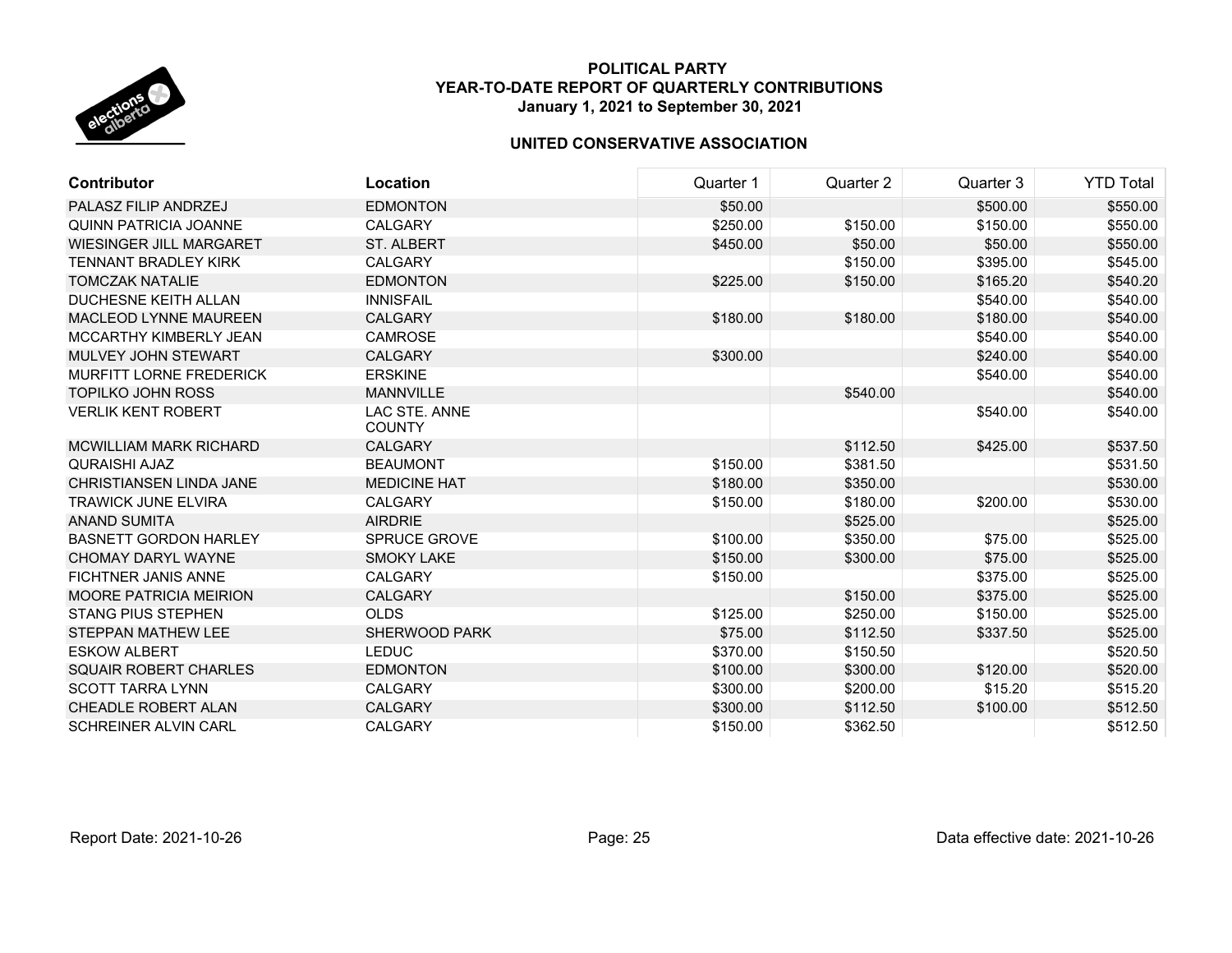

| <b>Contributor</b>                           | Location                                        | Quarter 1 | Quarter 2 | Quarter 3 | <b>YTD Total</b> |
|----------------------------------------------|-------------------------------------------------|-----------|-----------|-----------|------------------|
| <b>LAYCOCK BRYAN HARRY</b>                   | <b>CALGARY</b>                                  | \$150.00  | \$100.00  | \$261.00  | \$511.00         |
| <b>DUNBRACK DONALD ROBERT</b>                | <b>CALGARY</b>                                  |           | \$510.00  |           | \$510.00         |
| <b>LARSON ANNE</b>                           | <b>EAGLESHAM</b>                                | \$170.00  | \$170.00  | \$170.00  | \$510.00         |
| PON WINSTON NORMAN<br><b>FRANKLIN</b>        | <b>EDMONTON</b>                                 | \$75.00   | \$75.00   | \$360.00  | \$510.00         |
| <b>CHOMIK DAVID</b>                          | <b>SPRUCE GROVE</b>                             | \$117.00  | \$391.00  |           | \$508.00         |
| <b>BRADLEY BERNIE JOHN</b>                   | <b>CALGARY</b>                                  |           | \$504.00  |           | \$504.00         |
| <b>CUPPLES GARETT</b>                        | <b>RED DEER</b>                                 |           |           | \$500.25  | \$500.25         |
| <b>GYORI TRACY RAE</b>                       | <b>LACOMBE</b>                                  |           |           | \$500.25  | \$500.25         |
| <b>ADAMS TERRI DOLORES</b>                   | <b>CALGARY</b>                                  | \$200.00  | \$300.00  |           | \$500.00         |
| AHMED SAYID ALI M                            | <b>EDMONTON</b>                                 | \$50.00   | \$150.00  | \$300.00  | \$500.00         |
| ANDERSON ARNOLD BOYD                         | <b>CALGARY</b>                                  | \$200.00  | \$200.00  | \$100.00  | \$500.00         |
| ANDERSON JEFFREY ROBERT                      | <b>EDMONTON</b>                                 |           |           | \$500.00  | \$500.00         |
| ANDERSON LLOYD GORDON                        | <b>ST. ALBERT</b>                               |           | \$100.00  | \$400.00  | \$500.00         |
| ARMSTRONG JOHN C                             | <b>CALGARY</b>                                  |           |           | \$500.00  | \$500.00         |
| <b>BAKARI RASSY</b>                          | <b>EDMONTON</b>                                 |           | \$125.00  | \$375.00  | \$500.00         |
| <b>BAKER MARILYN MAUREEN</b>                 | <b>CALGARY</b>                                  |           |           | \$500.00  | \$500.00         |
| <b>BATEMAN KEN</b>                           | <b>LETHBRIDGE</b>                               |           |           | \$500.00  | \$500.00         |
| <b>BATEMAN KENNETH</b>                       | <b>LETHBRIDGE</b>                               | \$500.00  |           |           | \$500.00         |
| <b>BAUGH KATHLEEN LOUISE</b>                 | <b>CALGARY</b>                                  |           | \$500.00  |           | \$500.00         |
| <b>BECHER GERARD ALPHONSE</b>                | <b>FAIRVIEW NEAR</b><br><b>PEACE RIVER</b>      |           | \$500.00  |           | \$500.00         |
| <b>BELL TREVOR GORDON</b>                    | <b>CALGARY</b>                                  |           | \$500.00  |           | \$500.00         |
| <b>BENOIT MICHELE CLAIRE</b>                 | <b>DRAYTON VALLEY</b>                           |           |           | \$500.00  | \$500.00         |
| <b>BERGSMA DANIEL BRAINERD</b>               | <b>COUNTY OF GRANDE</b><br><b>PRAIRIE NO. 1</b> | \$50.00   | \$150.00  | \$300.00  | \$500.00         |
| BETTENSON JOHN DOUGLAS                       | <b>RED DEER</b>                                 | \$250.00  | \$250.00  |           | \$500.00         |
| <b>BLASCO RICHARD S</b>                      | <b>LETHBRIDGE</b>                               |           | \$250.00  | \$250.00  | \$500.00         |
| <b>BODNAREK LORRAINE</b><br><b>ELIZABETH</b> | <b>EDMONTON</b>                                 |           | \$500.00  |           | \$500.00         |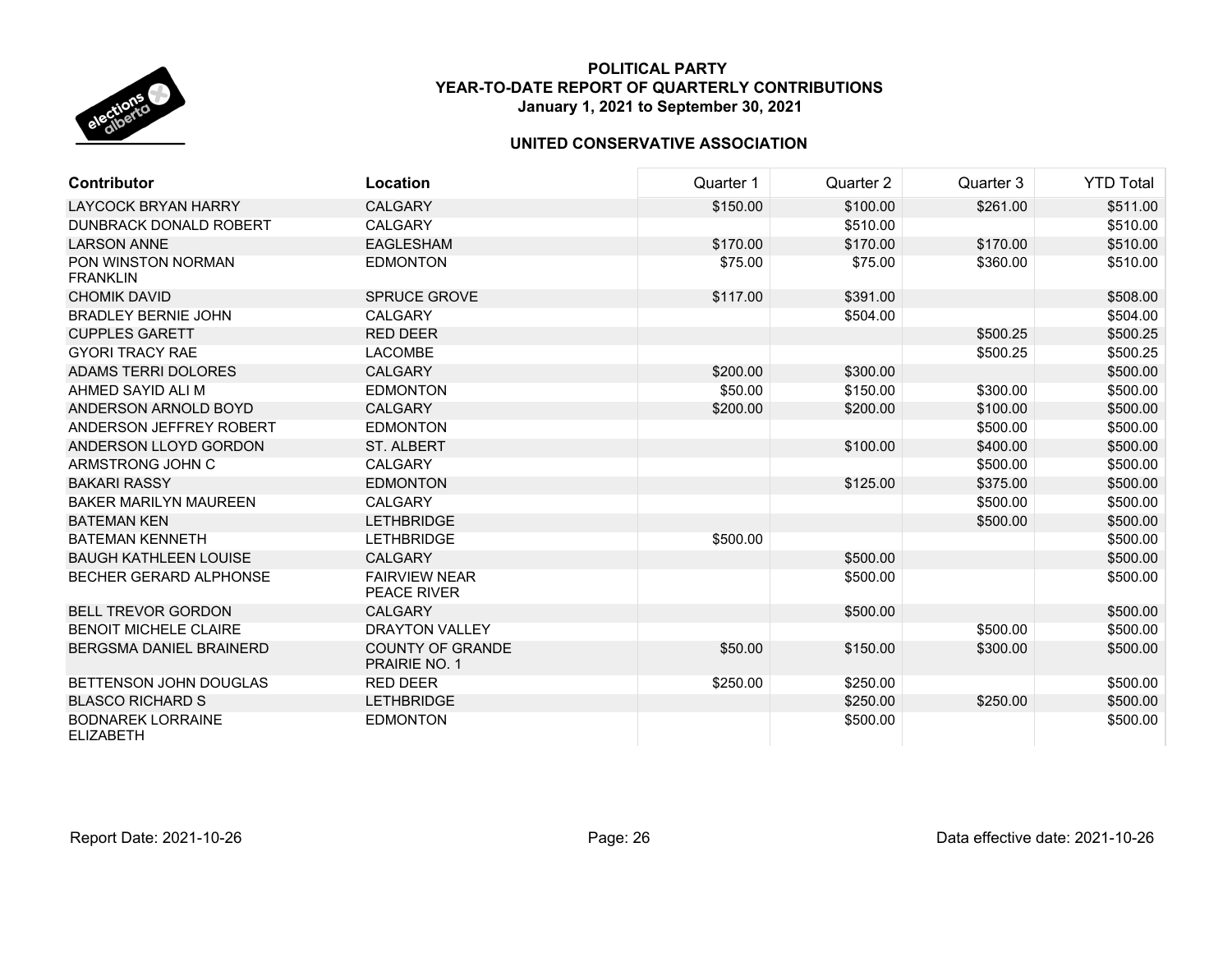

| <b>Contributor</b>               | Location             | Quarter 1 | Quarter 2 | Quarter 3 | <b>YTD Total</b> |
|----------------------------------|----------------------|-----------|-----------|-----------|------------------|
| <b>BOISVERT BARRY ARTHUR</b>     | <b>KINUSO</b>        | \$500.00  |           |           | \$500.00         |
| <b>BORLE KIMBERLY RAI LYNN</b>   | <b>HIGH LEVEL</b>    |           |           | \$500.00  | \$500.00         |
| <b>BOS ADAM NEIL</b>             | <b>ONOWAY</b>        |           | \$500.00  |           | \$500.00         |
| <b>BOS PIETER RAY</b>            | COALDALE             |           |           | \$500.00  | \$500.00         |
| <b>BOSTON TIMOTHY IAN</b>        | <b>EDMONTON</b>      |           |           | \$500.00  | \$500.00         |
| <b>BROWN JOEL ANDREW</b>         | <b>SHERWOOD PARK</b> |           |           | \$500.00  | \$500.00         |
| <b>BROWN PATRICK ARTHUR</b>      | <b>BROOKS</b>        |           | \$500.00  |           | \$500.00         |
| <b>BULLEN DEREK SHAUN</b>        | <b>CALGARY</b>       |           |           | \$500.00  | \$500.00         |
| <b>BURRUS MARION ROSALIND</b>    | <b>CALGARY</b>       | \$150.00  | \$350.00  |           | \$500.00         |
| CALDWELL GORDON MARION           | <b>CARDSTON</b>      | \$300.00  | \$100.00  | \$100.00  | \$500.00         |
| <b>CAMERON DAVID ERNEST</b>      | <b>CALGARY</b>       |           |           | \$500.00  | \$500.00         |
| CARTER JIM E C                   | <b>SPRUCE GROVE</b>  | \$500.00  |           |           | \$500.00         |
| <b>CEBULIAK JIM LAWRENCE</b>     | <b>ST. ALBERT</b>    |           | \$500.00  |           | \$500.00         |
| <b>CHAPMAN JOAN ELSIE MARY</b>   | <b>OKOTOKS</b>       |           | \$500.00  |           | \$500.00         |
| <b>CHERESNUIK ROD</b>            | <b>CALGARY</b>       |           | \$350.00  | \$150.00  | \$500.00         |
| CHEVALIER JAMES BARRETT          | <b>EDMONTON</b>      | \$500.00  |           |           | \$500.00         |
| <b>CLEMENS DAVID JOHN</b>        | <b>OLDS</b>          |           | \$500.00  |           | \$500.00         |
| <b>COLEMAN HEATHER ELIZABETH</b> | <b>CALGARY</b>       |           |           | \$500.00  | \$500.00         |
| <b>COOPER DAVID JEFFERY</b>      | <b>ONOWAY</b>        |           |           | \$500.00  | \$500.00         |
| <b>CORNEY MARY ANNE</b>          | <b>OKOTOKS</b>       |           |           | \$500.00  | \$500.00         |
| <b>COZAC CON</b>                 | <b>OLDS</b>          |           | \$200.00  | \$300.00  | \$500.00         |
| <b>CUBBON KARA LEE</b>           | <b>CALGARY</b>       |           | \$500.00  |           | \$500.00         |
| <b>DALLMANN ROY ALFRED</b>       | <b>EDMONTON</b>      |           |           | \$500.00  | \$500.00         |
| <b>DANTZER MARK</b>              | <b>CALGARY</b>       |           |           | \$500.00  | \$500.00         |
| DARBYSON BETTY M                 | <b>EDMONTON</b>      | \$500.00  |           |           | \$500.00         |
| DE PATIE ARTHUR DAVID            | <b>CALGARY</b>       |           |           | \$500.00  | \$500.00         |
| DE VIEGER HENK                   | <b>TABER</b>         | \$500.00  |           |           | \$500.00         |
| <b>DEJONG WILLIAM A</b>          | <b>CALGARY</b>       |           |           | \$500.00  | \$500.00         |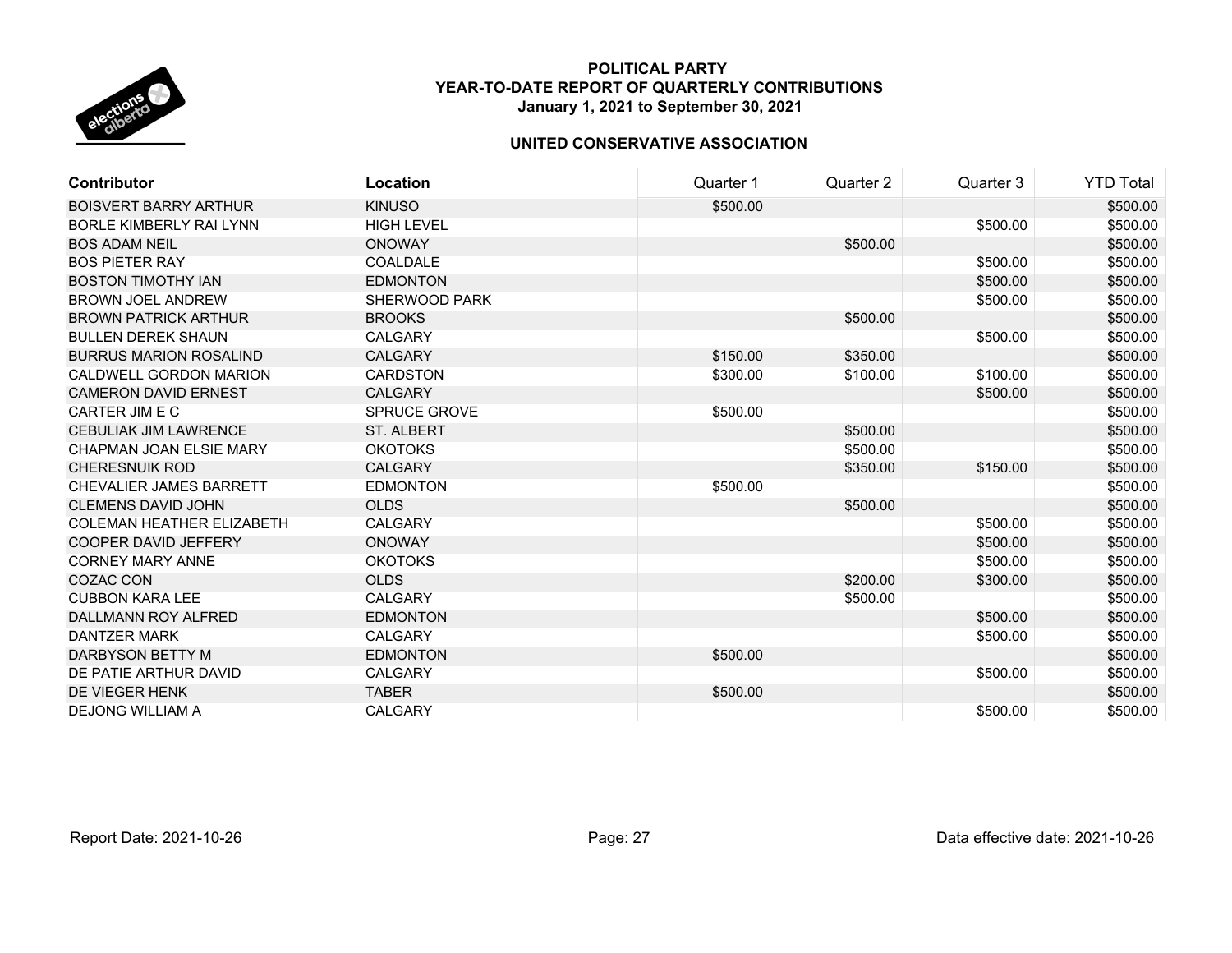

| <b>Contributor</b>               | Location              | Quarter 1 | Quarter 2 | Quarter 3 | <b>YTD Total</b> |
|----------------------------------|-----------------------|-----------|-----------|-----------|------------------|
| <b>DESJARDINS GABRIEL D</b>      | <b>CALGARY</b>        |           | \$500.00  |           | \$500.00         |
| DEWILDE ADRIAN                   | <b>MONARCH</b>        | \$200.00  | \$300.00  |           | \$500.00         |
| DIENO JOAN M                     | <b>EDMONTON</b>       | \$500.00  |           |           | \$500.00         |
| <b>DUNLOP DANIEL HERMAN</b>      | <b>CALGARY</b>        |           |           | \$500.00  | \$500.00         |
| <b>DYCK FRANK SIDNEY</b>         | <b>WETASKIWIN</b>     |           | \$500.00  |           | \$500.00         |
| DYKSTRA ADOLPH J                 | <b>EDMONTON</b>       |           | \$200.00  | \$300.00  | \$500.00         |
| DYKSTRA JEANETTE MARYTJE         | <b>EDMONTON</b>       |           | \$200.00  | \$300.00  | \$500.00         |
| <b>DYKXHOORN JACOB</b>           | <b>CALGARY</b>        | \$500.00  |           |           | \$500.00         |
| ELLIS GWENDOLYN MAE              | <b>CALGARY</b>        | \$100.00  | \$250.00  | \$150.00  | \$500.00         |
| <b>ELLIS JAMES BRIAN</b>         | <b>CALGARY</b>        |           | \$500.00  |           | \$500.00         |
| <b>ENNS LOUISE</b>               | <b>WETASKIWIN</b>     | \$500.00  |           |           | \$500.00         |
| <b>ENS GERHARD JOHN</b>          | <b>EDMONTON</b>       |           |           | \$500.00  | \$500.00         |
| <b>ETMANSKI ANDREW PETER</b>     | SHERWOOD PARK         |           |           | \$500.00  | \$500.00         |
| ETTINGER DONALD STARRITT         | <b>CAMROSE COUNTY</b> |           |           | \$500.00  | \$500.00         |
| <b>FALENDA KEVIN BLAKE</b>       | <b>CALGARY</b>        |           | \$500.00  |           | \$500.00         |
| <b>FALK ELIZABETH ANN</b>        | <b>CALGARY</b>        | \$500.00  |           |           | \$500.00         |
| <b>FEDORUK KEVIN TRIFON</b>      | <b>TABER</b>          | \$500.00  |           |           | \$500.00         |
| FEHR WENDY                       | SPRUCE GROVE          |           |           | \$500.00  | \$500.00         |
| <b>FEIGEL ELVIRA</b>             | <b>EDMONTON</b>       | \$100.00  |           | \$400.00  | \$500.00         |
| <b>FELLOWS GEOFFREY ROCHFORD</b> | <b>ALBERTA BEACH</b>  | \$200.00  | \$300.00  |           | \$500.00         |
| <b>FERMOR PETER ROBYN</b>        | <b>OKOTOKS</b>        |           | \$500.00  |           | \$500.00         |
| <b>FINNIGAN BRIAN</b>            | <b>EDMONTON</b>       |           | \$500.00  |           | \$500.00         |
| <b>FISCHER BRENT ROBERT</b>      | <b>IRMA</b>           |           |           | \$500.00  | \$500.00         |
| <b>FISS TANIS MARIE</b>          | <b>CALGARY</b>        |           | \$500.00  |           | \$500.00         |
| <b>FOSTER ROBERT THOMSON</b>     | <b>ALHAMBRA</b>       |           | \$500.00  |           | \$500.00         |
| <b>FOWLER WILLIAM BLAIN</b>      | <b>CAMROSE</b>        | \$300.00  | \$200.00  |           | \$500.00         |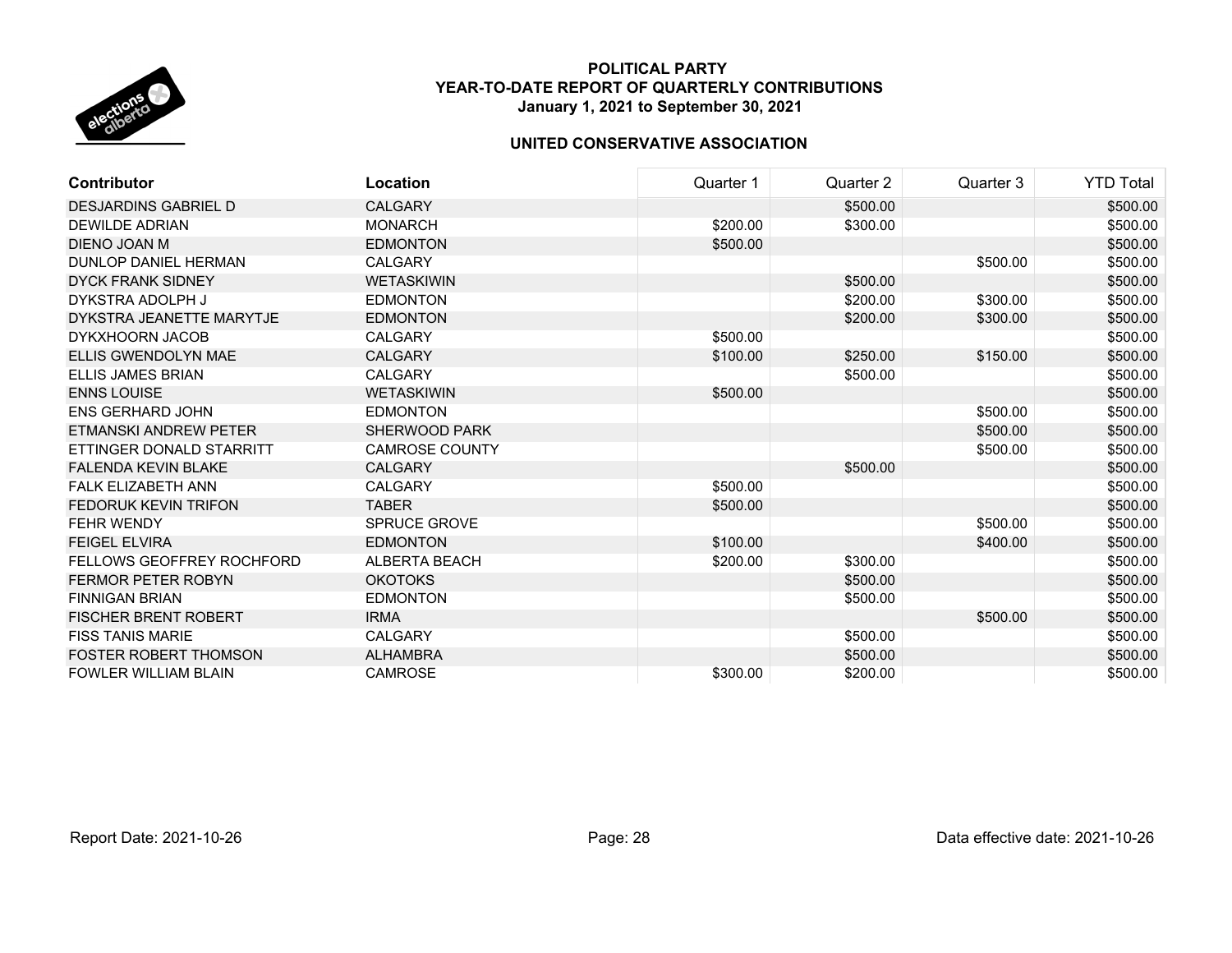

| <b>Contributor</b>            | Location               | Quarter 1 | Quarter 2 | Quarter 3 | <b>YTD Total</b> |
|-------------------------------|------------------------|-----------|-----------|-----------|------------------|
| <b>FRITZ KAREN ANN</b>        | <b>LETHBRIDGE</b>      |           |           | \$500.00  | \$500.00         |
| <b>FROM RANDOLPH</b>          | <b>EDMONTON</b>        | \$500.00  |           |           | \$500.00         |
| <b>FROST NORMAN EDWARD</b>    | <b>CALGARY</b>         |           |           | \$500.00  | \$500.00         |
| <b>GARNER DONALD ARTHUR</b>   | <b>CALGARY</b>         |           | \$500.00  |           | \$500.00         |
| <b>GERELUK PERRY</b>          | <b>EDMONTON</b>        |           | \$500.00  |           | \$500.00         |
| <b>GOLBY GARY BERT</b>        | <b>BARRHEAD</b>        |           | \$500.00  |           | \$500.00         |
| <b>GRUNDY GAYLORD ALLAN</b>   | <b>AIRDRIE</b>         | \$500.00  |           |           | \$500.00         |
| <b>GUSSE LARRY ROY</b>        | <b>EDMONTON</b>        |           | \$500.00  |           | \$500.00         |
| <b>HAARSMA DAVID</b>          | <b>SPRUCE GROVE</b>    |           | \$500.00  |           | \$500.00         |
| <b>HALLADAY JOHN C</b>        | <b>MEDICINE HAT</b>    |           | \$500.00  |           | \$500.00         |
| <b>HARRIS WILLIAM PETER</b>   | <b>BEAVERLODGE</b>     |           | \$500.00  |           | \$500.00         |
| <b>HENDERSON STEWART JOHN</b> | <b>CALGARY</b>         |           | \$250.00  | \$250.00  | \$500.00         |
| <b>HENRY PETER JAMES ROSS</b> | <b>HERITAGE POINTE</b> | \$500.00  |           |           | \$500.00         |
| <b>HEYENS PAUL JOSEPH</b>     | <b>AIRDRIE</b>         |           |           | \$500.00  | \$500.00         |
| <b>HOOPER LORNE JAMES</b>     | <b>EDMONTON</b>        |           | \$500.00  |           | \$500.00         |
| <b>HOWARD DAVID LLOYD</b>     | <b>CALGARY</b>         |           |           | \$500.00  | \$500.00         |
| <b>IBACH CLARENCE G</b>       | <b>WETASKIWIN</b>      |           |           | \$500.00  | \$500.00         |
| <b>JANTZ BRIAN</b>            | <b>EDMONTON</b>        | \$500.00  |           |           | \$500.00         |
| <b>JOHNSON DAVE DANIEL</b>    | <b>CALGARY</b>         |           |           | \$500.00  | \$500.00         |
| <b>JOHNSON HOLLY VERONICA</b> | <b>SCANDIA</b>         |           | \$500.00  |           | \$500.00         |
| <b>JOWSEY HUGH N</b>          | <b>OKOTOKS</b>         |           | \$500.00  |           | \$500.00         |
| KADRI ABDULNASSER B           | <b>CALGARY</b>         |           |           | \$500.00  | \$500.00         |
| KAMPER MELANIE RACHEL         | <b>BURDETT</b>         | \$300.00  |           | \$200.00  | \$500.00         |
| <b>KELLY LEO RICHARD</b>      | <b>CALGARY</b>         | \$500.00  |           |           | \$500.00         |
| <b>KIMMEL ARIELLA</b>         | <b>EDMONTON</b>        | \$500.00  |           |           | \$500.00         |
| KING GARY MICHAEL             | <b>EDMONTON</b>        |           |           | \$500.00  | \$500.00         |
| KIRSCHENMAN DARCY EDWIN       | <b>CORONATION</b>      |           | \$200.00  | \$300.00  | \$500.00         |
| KOLK JOHN PAUL                | <b>PICTURE BUTTE</b>   |           |           | \$500.00  | \$500.00         |
| KOPP WAYNE VINCENT            | <b>CALGARY</b>         | \$100.00  |           | \$400.00  | \$500.00         |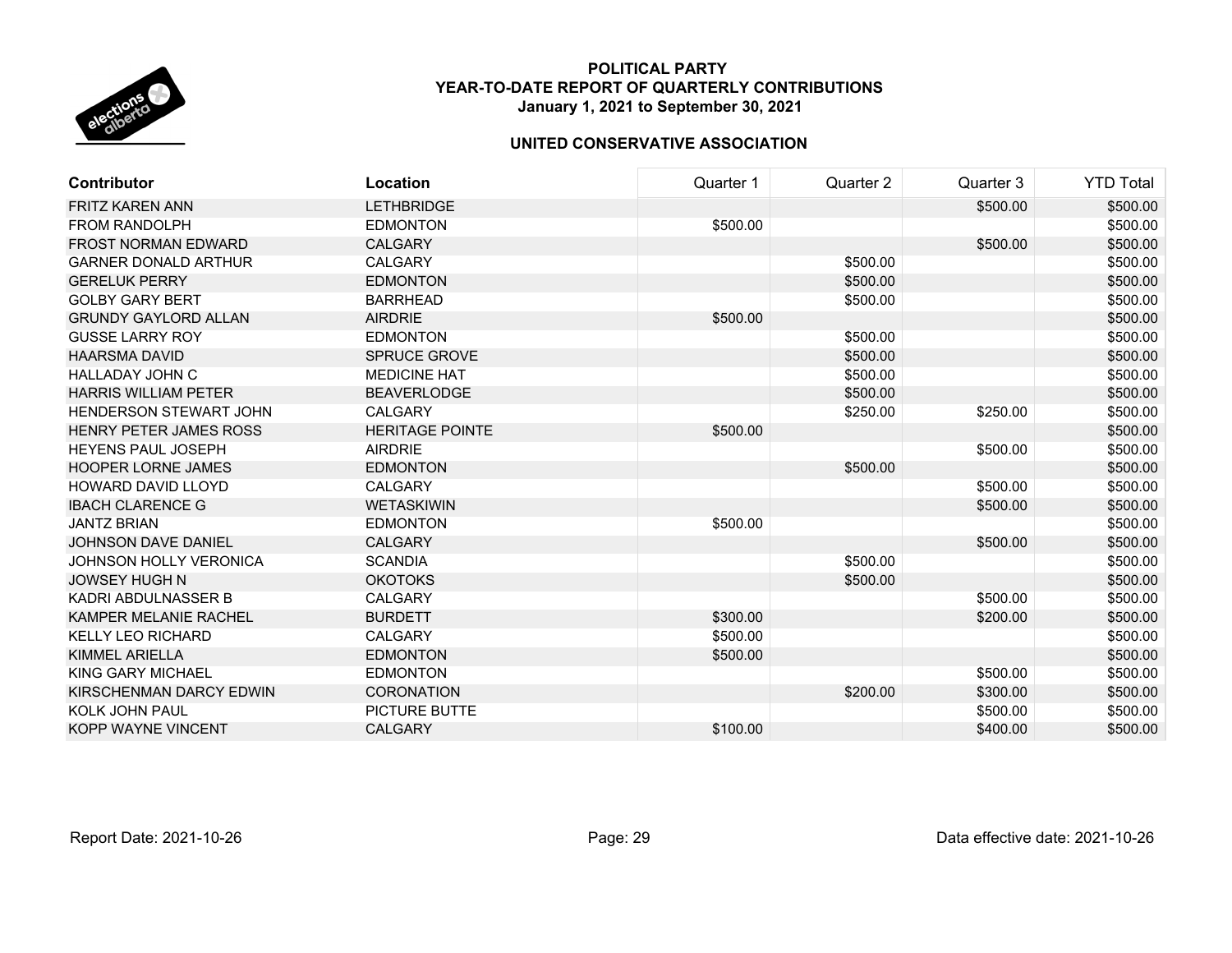

| <b>Contributor</b>           | Location                | Quarter 1 | Quarter 2 | Quarter 3 | <b>YTD Total</b> |
|------------------------------|-------------------------|-----------|-----------|-----------|------------------|
| KOZMINSKI ROBERT MICHAEL     | <b>OKOTOKS</b>          |           |           | \$500.00  | \$500.00         |
| <b>KRUEGER RALPH DANIEL</b>  | <b>CALGARY</b>          |           | \$500.00  |           | \$500.00         |
| KUBKE ROBERT MARTIN          | <b>CALGARY</b>          | \$200.00  | \$300.00  |           | \$500.00         |
| <b>KUEFLER DANIEL ERNEST</b> | <b>EDMONTON</b>         |           |           | \$500.00  | \$500.00         |
| KUHN SHELDON                 | <b>WHEATLAND COUNTY</b> |           |           | \$500.00  | \$500.00         |
| <b>LAFONTAINE PETER LUKE</b> | <b>CALGARY</b>          | \$500.00  |           |           | \$500.00         |
| LAMBERT PHILIP FRANK         | <b>EDMONTON</b>         |           | \$500.00  |           | \$500.00         |
| LANGILLE IRENE STEPHANIE     | <b>CALGARY</b>          | \$150.00  | \$200.00  | \$150.00  | \$500.00         |
| <b>LAUDER DIANNE HELEN</b>   | <b>EDMONTON</b>         |           |           | \$500.00  | \$500.00         |
| <b>LEHMAN ERNEST WAYNE</b>   | <b>CYPRESS COUNTY</b>   | \$500.00  |           |           | \$500.00         |
| LEHNERS JOHN H               | <b>GRANDE PRAIRIE</b>   |           |           | \$500.00  | \$500.00         |
| LEHODEY ROBERT ALEXANDER     | <b>CALGARY</b>          |           |           | \$500.00  | \$500.00         |
| <b>LEUSINK WILLI</b>         | <b>EDMONTON</b>         |           | \$500.00  |           | \$500.00         |
| <b>LILLEY LIISA</b>          | <b>CALGARY</b>          |           | \$500.00  |           | \$500.00         |
| LLOYD DEBORAH ANN            | <b>CALGARY</b>          |           |           | \$500.00  | \$500.00         |
| <b>LLOYD DONALD WILLIAM</b>  | <b>EDMONTON</b>         | \$500.00  |           |           | \$500.00         |
| LUEERS KENNETH HARMON        | <b>FOOTHILLS COUNTY</b> |           |           | \$500.00  | \$500.00         |
| MACFARLANE VICKI LYNNE       | <b>VERMILION</b>        | \$500.00  |           |           | \$500.00         |
| <b>MACIEJKO GERRY SJ</b>     | <b>EDMONTON</b>         |           | \$500.00  |           | \$500.00         |
| <b>MAIER ANNA</b>            | <b>CALGARY</b>          |           | \$500.00  |           | \$500.00         |
| <b>MANCUSO PINO</b>          | <b>RED DEER</b>         |           | \$500.00  |           | \$500.00         |
| <b>MARX COLLIN BAILLIE</b>   | <b>CALGARY</b>          |           | \$500.00  |           | \$500.00         |
| MAXWELL SANDRA JOAN          | <b>BLACK DIAMOND</b>    |           | \$500.00  |           | \$500.00         |
| MAY LOIS C                   | <b>EDMONTON</b>         |           | \$500.00  |           | \$500.00         |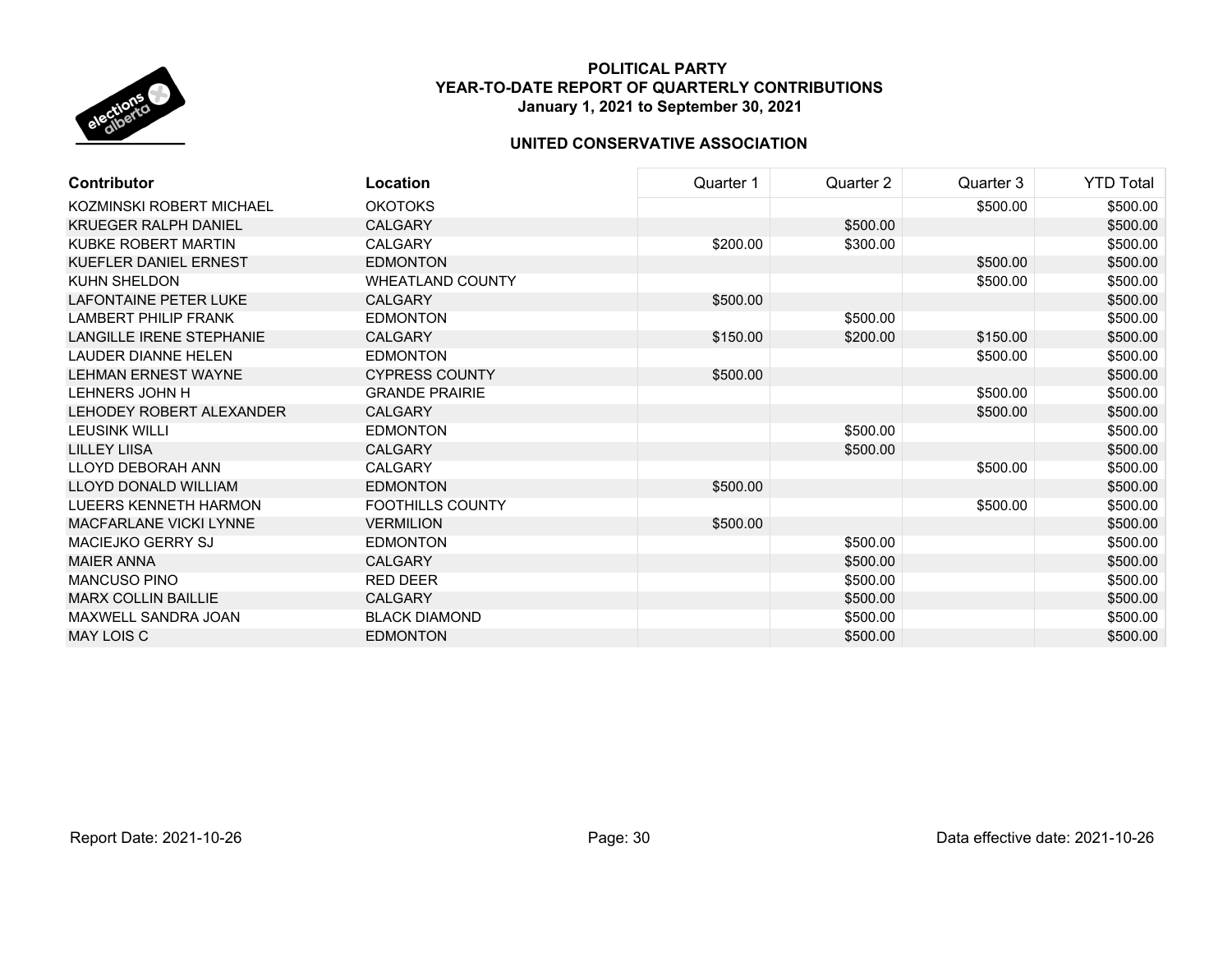

| <b>Contributor</b>            | Location                           | Quarter 1 | Quarter 2 | Quarter 3 | <b>YTD Total</b> |
|-------------------------------|------------------------------------|-----------|-----------|-----------|------------------|
| <b>MAZUR LEO ANDREW</b>       | <b>EDMONTON</b>                    |           | \$500.00  |           | \$500.00         |
| MCAFEE ELIZABETH JEAN         | <b>EDMONTON</b>                    |           | \$500.00  |           | \$500.00         |
| MCDONALD NORMAN DOUGLAS       | CALGARY                            |           |           | \$500.00  | \$500.00         |
| <b>MCLENNAN RODERICK</b>      | <b>EDMONTON</b>                    |           | \$500.00  |           | \$500.00         |
| MCNIVEN JASON ALLISTER        | <b>LETHBRIDGE</b>                  |           |           | \$500.00  | \$500.00         |
| <b>MCPHERSON BRUCE MURRAY</b> | <b>ST. ALBERT</b>                  |           | \$500.00  |           | \$500.00         |
| <b>MELTON ANDREW JAMES</b>    | <b>CALGARY</b>                     |           | \$500.00  |           | \$500.00         |
| <b>METZ JERRY STEVEN</b>      | <b>PLAMONDON</b>                   |           | \$250.00  | \$250.00  | \$500.00         |
| MILLER COLETTE ANN            | <b>VEGREVILLE</b>                  |           | \$500.00  |           | \$500.00         |
| <b>MILLER MEL</b>             | <b>CALGARY</b>                     |           | \$500.00  |           | \$500.00         |
| MILLER MICHAEL ALVIN          | <b>LEDUC</b>                       | \$500.00  |           |           | \$500.00         |
| MITCHELL BRADLEY DANIEL       | <b>CALGARY</b>                     |           |           | \$500.00  | \$500.00         |
| <b>MOHL DAVID B</b>           | <b>HANNA</b>                       |           |           | \$500.00  | \$500.00         |
| <b>MORRISON SPENCER</b>       | <b>EDMONTON</b>                    |           |           | \$500.00  | \$500.00         |
| <b>MOZESON JONAH BRIAN</b>    | <b>EDMONTON</b>                    |           |           | \$500.00  | \$500.00         |
| <b>MULLAN JOEL</b>            | <b>SPRUCE GROVE</b>                |           |           | \$500.00  | \$500.00         |
| <b>MURRAY ROBERT</b>          | <b>EDMONTON</b>                    |           |           | \$500.00  | \$500.00         |
| NAZAREVICH ALANN JOSEPH       | <b>EDMONTON</b>                    |           |           | \$500.00  | \$500.00         |
| <b>NDEKEZI TOM MOSES</b>      | <b>EDMONTON</b>                    |           | \$500.00  |           | \$500.00         |
| NEALE JAMES RICHARD J         | <b>CALGARY</b>                     |           | \$500.00  |           | \$500.00         |
| <b>NELSON DOUGLAS WESLEY</b>  | <b>CALGARY</b>                     | \$200.00  | \$300.00  |           | \$500.00         |
| NIKIFORUK ELIZABETH ANN       | <b>CALGARY</b>                     |           | \$500.00  |           | \$500.00         |
| NIVEN ROBERT GEORGE           | <b>CALGARY</b>                     | \$500.00  |           |           | \$500.00         |
| <b>NIXON RANDY</b>            | <b>CALGARY</b>                     |           | \$500.00  |           | \$500.00         |
| <b>NORTON ILHAM</b>           | <b>FORT</b><br><b>SASKATCHEWAN</b> |           |           | \$500.00  | \$500.00         |
| <b>NOY VIVIAN RUTH</b>        | <b>OKOTOKS</b>                     |           |           | \$500.00  | \$500.00         |
| <b>OLFERT AGNES RUTH</b>      | <b>DRUMHELLER</b>                  |           |           | \$500.00  | \$500.00         |
| <b>OLIVER WILLIAM ROBERT</b>  | <b>CALGARY</b>                     |           | \$500.00  |           | \$500.00         |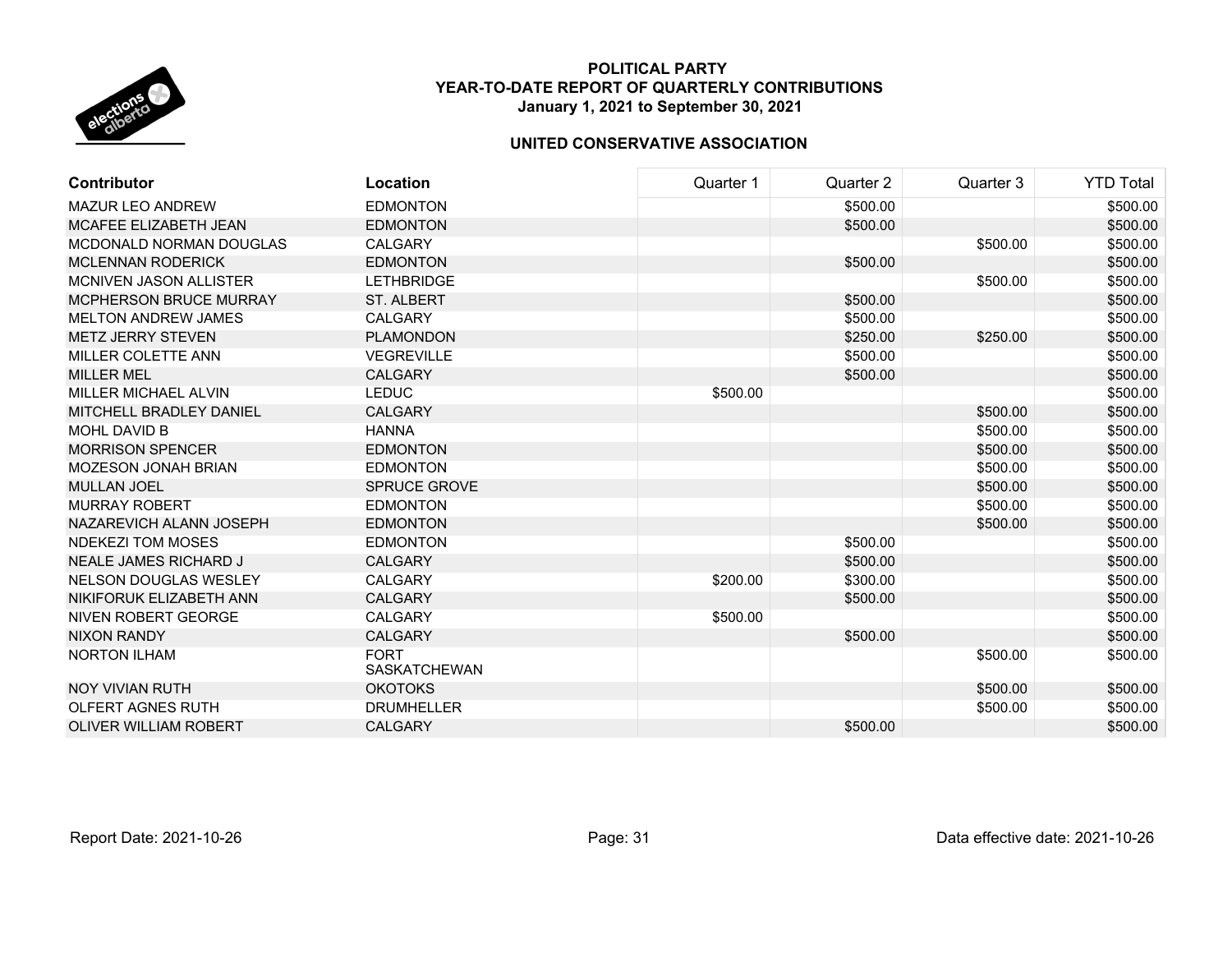

| <b>Contributor</b>                      | Location            | Quarter 1 | Quarter 2 | Quarter 3 | <b>YTD Total</b> |
|-----------------------------------------|---------------------|-----------|-----------|-----------|------------------|
| <b>ONDRACK JACK WILLIAM</b>             | <b>SPRUCE GROVE</b> |           | \$500.00  |           | \$500.00         |
| OSAMUDIAMEN NELSON OSASU                | <b>CALGARY</b>      |           |           | \$500.00  | \$500.00         |
| <b>PAICU GEORGE N</b>                   | <b>ST. ALBERT</b>   |           | \$500.00  |           | \$500.00         |
| PARMETER MEDGE MARIETTE                 | CALGARY             |           | \$500.00  |           | \$500.00         |
| PASLAWSKI MONICA JEAN                   | <b>BEAVERLODGE</b>  |           | \$500.00  |           | \$500.00         |
| PASZKOWSKI JASMIN                       | <b>LLOYDMINSTER</b> | \$500.00  |           |           | \$500.00         |
| PATTERSON VICTOR JOHN                   | <b>IRMA</b>         | \$200.00  | \$300.00  |           | \$500.00         |
| PAULENCU DONALD J                       | SHERWOOD PARK       |           |           | \$500.00  | \$500.00         |
| PAWSEY DOUGLAS RONALD                   | <b>EDGERTON</b>     |           | \$500.00  |           | \$500.00         |
| PERREIRA STYMIEST MARCIA<br><b>ROSE</b> | <b>WETASKIWIN</b>   |           | \$500.00  |           | \$500.00         |
| PHILLIPS DOUG L                         | <b>SLAVE LAKE</b>   |           | \$500.00  |           | \$500.00         |
| PHILLIPS DOUGLAS EDWIN                  | <b>CAMROSE</b>      | \$500.00  |           |           | \$500.00         |
| POCHAPSKY BRADLEY MICHEAL               | <b>INNISFAIL</b>    |           |           | \$500.00  | \$500.00         |
| POCKAR ROBERT MIRKO                     | <b>CALGARY</b>      |           |           | \$500.00  | \$500.00         |
| POFFENROTH ROBERT WALTER                | DE WINTON           |           |           | \$500.00  | \$500.00         |
| PORTER SELBY WARREN                     | <b>CALGARY</b>      | \$500.00  |           |           | \$500.00         |
| POWELL RUSSELL ARNOLD                   | <b>EDMONTON</b>     |           |           | \$500.00  | \$500.00         |
| PULLEN CHRISTOPHER JAMES                | <b>EDMONTON</b>     |           |           | \$500.00  | \$500.00         |
| PUURVEEN HENDRIKUS JOEL                 | PICTURE BUTTE       |           |           | \$500.00  | \$500.00         |
| <b>PYNN BRIAN ALAN</b>                  | <b>LETHBRIDGE</b>   |           |           | \$500.00  | \$500.00         |
| <b>REICHEL JULIE ANN</b>                | <b>CALGARY</b>      |           | \$500.00  |           | \$500.00         |
| <b>RENNE GARTH ANDREW</b>               | <b>CALGARY</b>      |           |           | \$500.00  | \$500.00         |
| <b>RIEGER CONSTANCE MARIE</b>           | <b>ACME</b>         |           |           | \$500.00  | \$500.00         |
| <b>ROBERTSON BRUCE ALLAN</b>            | <b>CALGARY</b>      |           | \$500.00  |           | \$500.00         |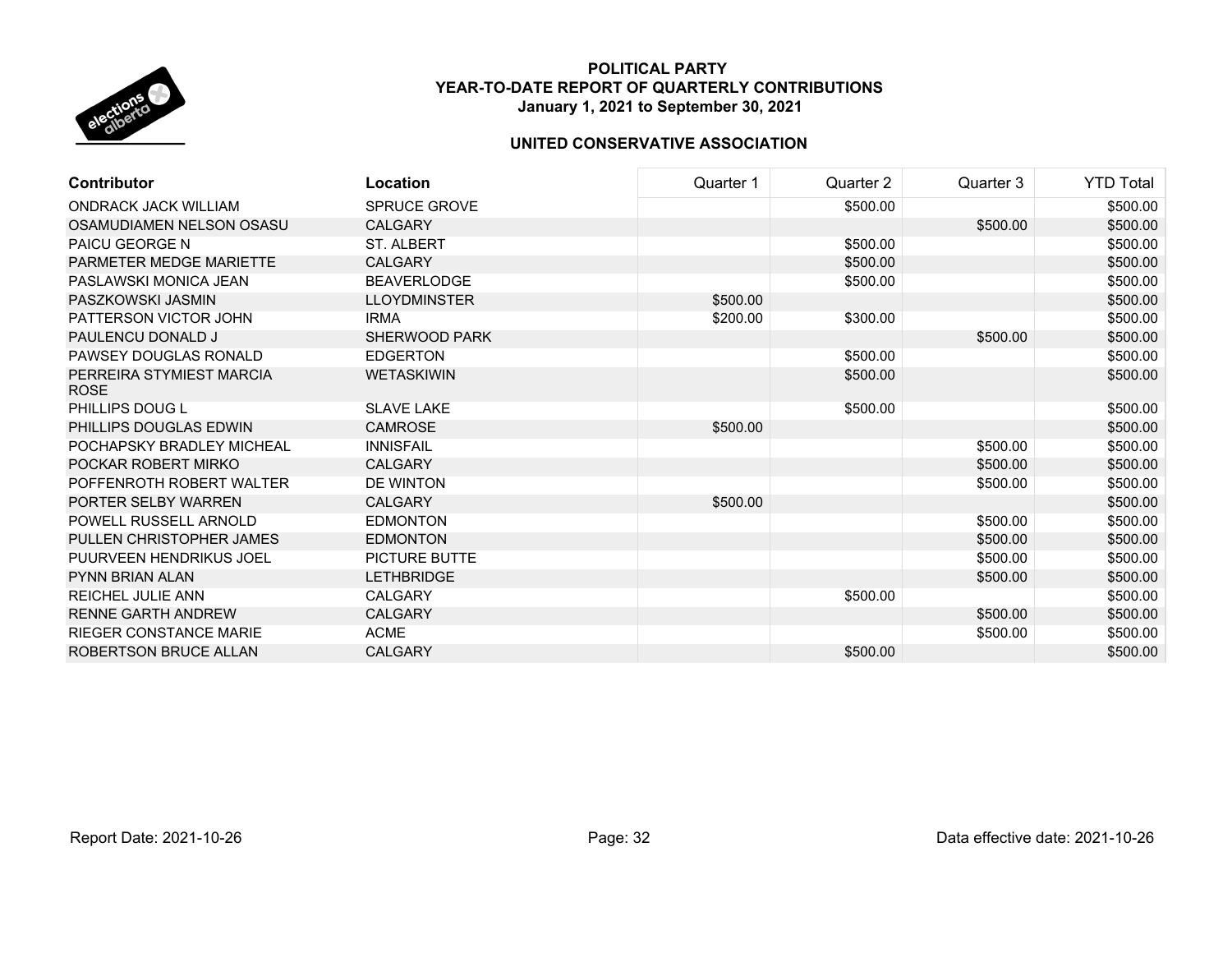

| Contributor                      | Location               | Quarter 1 | Quarter 2 | Quarter 3 | <b>YTD Total</b> |
|----------------------------------|------------------------|-----------|-----------|-----------|------------------|
| ROSYCHUK WILLIAM HAROLD          | <b>ST. ALBERT</b>      |           | \$500.00  |           | \$500.00         |
| ROWBOTHAM RON H                  | <b>SYLVAN LAKE</b>     |           | \$500.00  |           | \$500.00         |
| <b>ROWE ROBERT HENRY</b>         | <b>SPRUCE GROVE</b>    |           |           | \$500.00  | \$500.00         |
| ROWLETT JAMES ARNOLD             | <b>SHERWOOD PARK</b>   |           |           | \$500.00  | \$500.00         |
| SADLER WILLIAM DOUGLAS           | <b>EDMONTON</b>        |           |           | \$500.00  | \$500.00         |
| <b>SAMMON PETER HENRY</b>        | <b>CALGARY</b>         | \$500.00  |           |           | \$500.00         |
| SAVAGE SONYA                     | <b>CALGARY</b>         |           | \$500.00  |           | \$500.00         |
| <b>SAWATZKY BEN</b>              | <b>STURGEON COUNTY</b> |           |           | \$500.00  | \$500.00         |
| <b>SCHERBARTH AL</b>             | SHERWOOD PARK          |           |           | \$500.00  | \$500.00         |
| <b>SCHULTZ RUSSELL JAMES</b>     | <b>CALGARY</b>         |           |           | \$500.00  | \$500.00         |
| <b>SCHWEITZER DOUGLAS EDWARD</b> | <b>CALGARY</b>         |           | \$500.00  |           | \$500.00         |
| <b>SCOTT ALEXANDRA ELIZABETH</b> | <b>RED DEER</b>        |           |           | \$500.00  | \$500.00         |
| SEABROOK PAUL W                  | <b>HINTON</b>          | \$300.00  | \$200.00  |           | \$500.00         |
| <b>SHAW MICHAEL MCMASTER</b>     | <b>CALGARY</b>         |           | \$500.00  |           | \$500.00         |
| <b>SIGURDSON RICHARD</b>         | <b>OKOTOKS</b>         |           |           | \$500.00  | \$500.00         |
| <b>SINKE ADRIAN</b>              | <b>PICTURE BUTTE</b>   |           |           | \$500.00  | \$500.00         |
| SMITH BEN KEITH                  | <b>CALGARY</b>         | \$300.00  |           | \$200.00  | \$500.00         |
| <b>SMOTRA ANDREA</b>             | <b>EDMONTON</b>        |           | \$250.00  | \$250.00  | \$500.00         |
| <b>SONG DANIEL</b>               | <b>EDMONTON</b>        | \$500.00  |           |           | \$500.00         |
| SORTLAND BONNIE LYNN             | <b>CONSORT</b>         |           | \$200.00  | \$300.00  | \$500.00         |
| STEFFLER DELORES FAYE            | <b>SPRUCE GROVE</b>    |           | \$500.00  |           | \$500.00         |
| STEPANICK ARLENE JOSIE           | <b>SHERWOOD PARK</b>   |           |           | \$500.00  | \$500.00         |
| STEPANICK HARVEY VICTOR          | SHERWOOD PARK          |           |           | \$500.00  | \$500.00         |
| <b>STEWART BRUCE MORGAN</b>      | <b>CALGARY</b>         |           | \$500.00  |           | \$500.00         |
| STROHSCHEIN PAUL LONGIN          | <b>EDMONTON</b>        | \$300.00  | \$200.00  |           | \$500.00         |
| <b>TATHAM MARGARET LYNN</b>      | <b>CALGARY</b>         |           |           | \$500.00  | \$500.00         |
| THIESSEN ALAN LEROY              | <b>RED DEER</b>        |           | \$250.00  | \$250.00  | \$500.00         |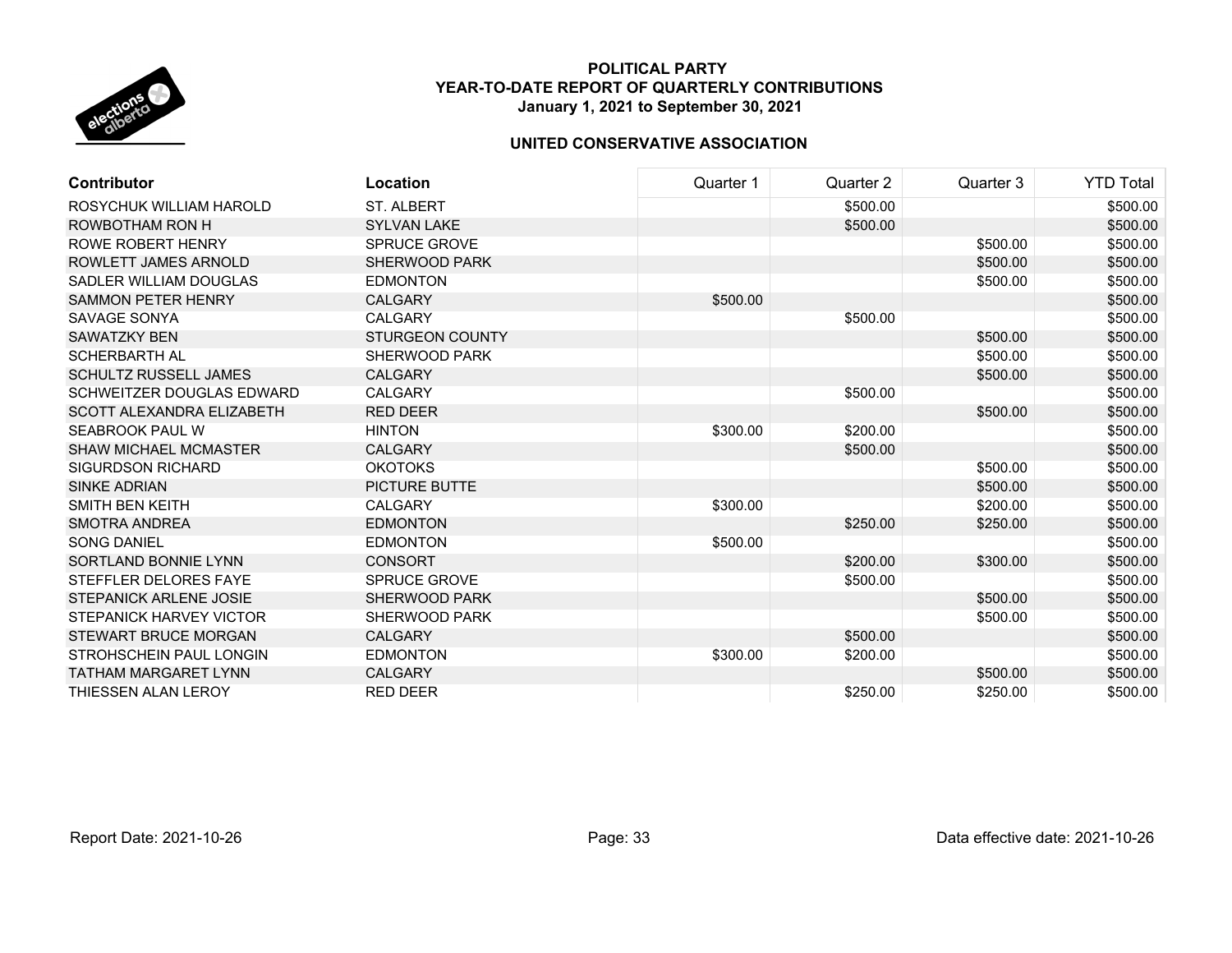

| <b>Contributor</b>                              | Location                                        | Quarter 1 | Quarter 2 | Quarter 3 | <b>YTD Total</b> |
|-------------------------------------------------|-------------------------------------------------|-----------|-----------|-----------|------------------|
| <b>TORGERSON LYDELL CARMAN</b>                  | <b>COUNTY OF GRANDE</b><br><b>PRAIRIE NO. 1</b> |           |           | \$500.00  | \$500.00         |
| <b>TREMBLAY CENDRINE</b>                        | <b>CALGARY</b>                                  |           | \$500.00  |           | \$500.00         |
| <b>TREWIN EDWARD DOIDGE</b>                     | <b>CALGARY</b>                                  |           |           | \$500.00  | \$500.00         |
| <b>TRUFYN DARCY JOHN</b>                        | <b>EDMONTON</b>                                 |           |           | \$500.00  | \$500.00         |
| <b>TRUONG HUU DO</b>                            | <b>CALGARY</b>                                  | \$500.00  |           |           | \$500.00         |
| TURCIN GEORGE CARL                              | <b>EDMONTON</b>                                 |           | \$500.00  |           | \$500.00         |
| <b>ULMER DOUGLAS ALAN</b>                       | <b>CALGARY</b>                                  | \$500.00  |           |           | \$500.00         |
| <b>ULMER EDELGART R</b>                         | <b>STONY PLAIN</b>                              |           | \$500.00  |           | \$500.00         |
| UNGSTAD DOROTHY EILEEN                          | <b>PONOKA</b>                                   |           | \$500.00  |           | \$500.00         |
| <b>VANDEN BROEK FRANCINA</b><br><b>KLAZINA</b>  | <b>SHAUGHNESSY</b>                              | \$500.00  |           |           | \$500.00         |
| <b>VANDERVEEN ERIC JOHN</b>                     | <b>LANGDON</b>                                  |           | \$500.00  |           | \$500.00         |
| <b>VOLK JASON JOHN</b>                          | <b>RED DEER</b>                                 |           |           | \$500.00  | \$500.00         |
| <b>WALDE ANNE EVA</b>                           | <b>BROOKS</b>                                   |           |           | \$500.00  | \$500.00         |
| <b>WARNER TERRENCE</b>                          | <b>SPRUCE GROVE</b>                             |           | \$500.00  |           | \$500.00         |
| <b>WATSON TYLER RAEGAN</b>                      | <b>CALGARY</b>                                  |           | \$500.00  |           | \$500.00         |
| <b>WEBB JOAN CAROLINE</b>                       | <b>OKOTOKS</b>                                  | \$150.00  | \$150.00  | \$200.00  | \$500.00         |
| <b>WEBER MELANIE JEAN</b>                       | <b>CALGARY</b>                                  |           | \$500.00  |           | \$500.00         |
| <b>WENSLEY HELEN</b>                            | <b>CALGARY</b>                                  | \$500.00  |           |           | \$500.00         |
| <b>WEST KENNETH</b>                             | <b>OKOTOKS</b>                                  |           | \$200.00  | \$300.00  | \$500.00         |
| <b>WIEBE MARGARET</b>                           | <b>LA CRETE</b>                                 | \$500.00  |           |           | \$500.00         |
| <b>WIKKERINK DAVID LEE</b>                      | <b>BOW ISLAND</b>                               | \$500.00  |           |           | \$500.00         |
| <b>WILLIAMSON JOHN MICHAEL</b>                  | <b>CALGARY</b>                                  |           | \$500.00  |           | \$500.00         |
| <b>WILLOUGHBY KENNETH BRIAN</b><br><b>JAMES</b> | <b>CALGARY</b>                                  |           |           | \$500.00  | \$500.00         |
| <b>WOLFE YVONNE NOELL</b>                       | <b>CALGARY</b>                                  |           |           | \$500.00  | \$500.00         |
| YESENSKY WILLIAM THEODORE                       | <b>COALDALE</b>                                 | \$150.00  | \$300.00  | \$50.00   | \$500.00         |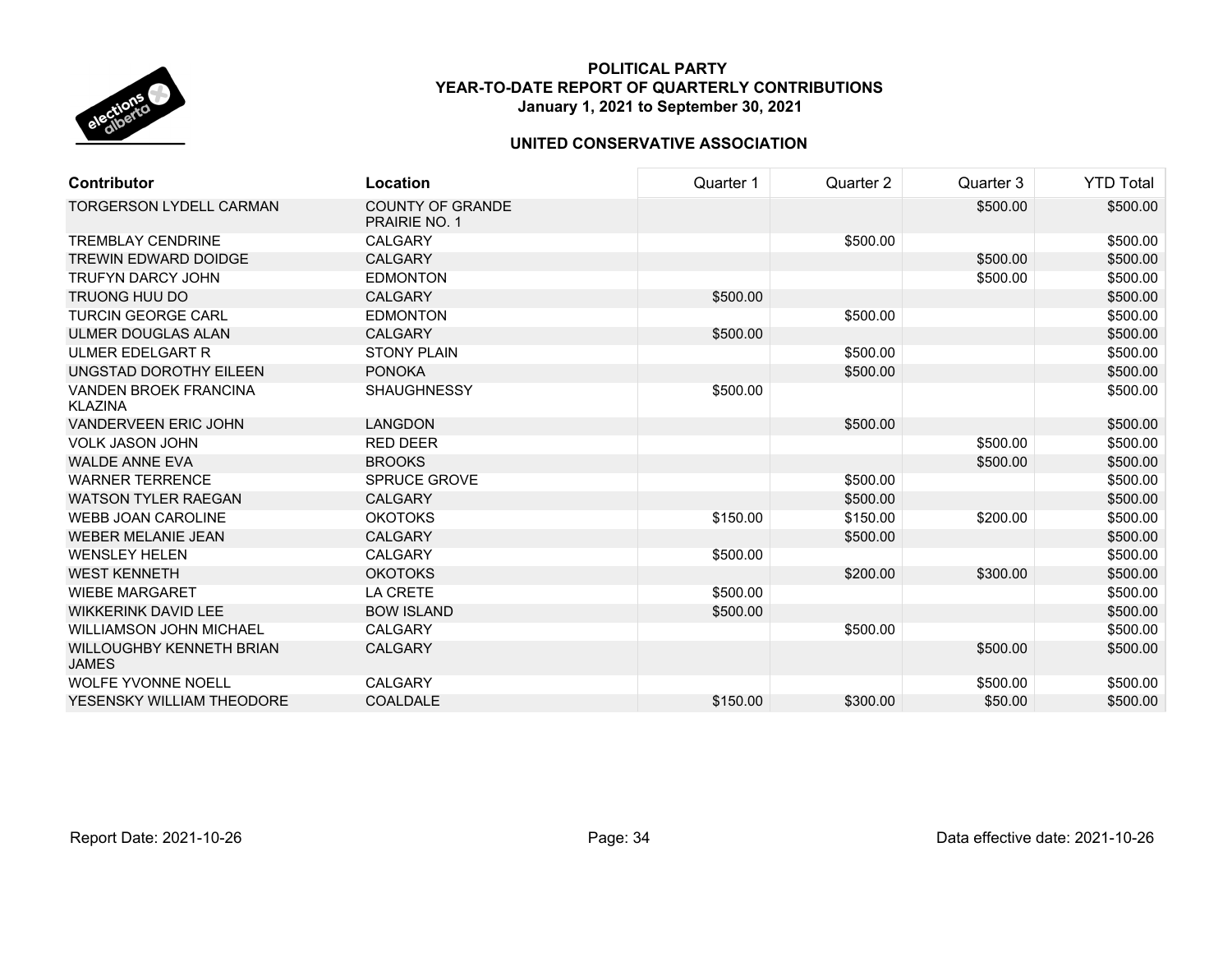

| <b>Contributor</b>              | Location              | Quarter 1 | Quarter 2 | Quarter 3 | <b>YTD Total</b> |
|---------------------------------|-----------------------|-----------|-----------|-----------|------------------|
| YUAN JIAN YANG                  | <b>CALGARY</b>        | \$500.00  |           |           | \$500.00         |
| <b>ZENTNER DENNIS ROY</b>       | <b>CALGARY</b>        |           | \$500.00  |           | \$500.00         |
| <b>ZIEHR LEO GILBERT</b>        | PARKLAND COUNTY       |           | \$250.00  | \$250.00  | \$500.00         |
| ZUK WALTER J                    | <b>CALGARY</b>        |           | \$500.00  |           | \$500.00         |
| RUDDICK KAREN ANN               | <b>RED DEER</b>       |           |           | \$499.50  | \$499.50         |
| <b>JACKSON DAVID JOSEPH</b>     | <b>EDMONTON</b>       | \$150.00  | \$90.00   | \$256.00  | \$496.00         |
| <b>KNECHT NORMAN GLEN</b>       | <b>CALGARY</b>        |           | \$490.00  |           | \$490.00         |
| YOUNG FREDERICK G               | <b>CALGARY</b>        |           | \$490.00  |           | \$490.00         |
| <b>CHARLEBOIS KELLEY R</b>      | <b>CALGARY</b>        |           | \$487.50  |           | \$487.50         |
| <b>KENT THOMAS SIDNEY</b>       | <b>CALGARY</b>        |           | \$487.50  |           | \$487.50         |
| <b>SCHULZ COLE DAVID</b>        | CALGARY               |           | \$187.50  | \$300.00  | \$487.50         |
| EDEL HELEN MARTHA               | <b>LINDEN</b>         |           | \$480.00  |           | \$480.00         |
| <b>FULLERTON MARY LOUISE</b>    | <b>BANFF</b>          |           | \$240.00  | \$240.00  | \$480.00         |
| <b>GROUT WESLEY ROBERT</b>      | <b>STRATHMORE</b>     | \$100.00  | \$100.00  | \$280.00  | \$480.00         |
| <b>HORBAY DAVID JOHN</b>        | <b>EDMONTON</b>       |           | \$480.00  |           | \$480.00         |
| POLLOCK DENNIS LLOYD            | <b>LETHBRIDGE</b>     |           | \$240.00  | \$240.00  | \$480.00         |
| SIKORA PETER PAUL               | <b>CALGARY</b>        |           |           | \$480.00  | \$480.00         |
| <b>THOMPSON KATHLEEN MURIEL</b> | <b>CALGARY</b>        | \$100.00  | \$190.00  | \$190.00  | \$480.00         |
| <b>WARD TRUDY GAI</b>           | <b>CALGARY</b>        |           |           | \$480.00  | \$480.00         |
| DIEHL COLLEEN ROBERTA           | <b>CALGARY</b>        | \$225.00  | \$200.00  | \$50.00   | \$475.00         |
| <b>HERBERT HAZEL RUTH</b>       | <b>EDBERG</b>         | \$175.00  | \$200.00  | \$100.00  | \$475.00         |
| <b>MCINTYRE HELEN A</b>         | <b>HIGH RIVER</b>     | \$475.00  |           |           | \$475.00         |
| <b>WILLMS MARGARET OLWEN</b>    | <b>TABER</b>          | \$200.00  | \$225.00  | \$50.00   | \$475.00         |
| <b>JERWAK NATALIE L</b>         | <b>EDMONTON</b>       | \$200.00  | \$117.00  | \$150.00  | \$467.00         |
| <b>BUCKLEY CLARENCE RICHARD</b> | <b>CALGARY</b>        | \$400.00  | \$65.00   |           | \$465.00         |
| <b>EASTON ROBERT C</b>          | <b>GRANDE PRAIRIE</b> | \$120.00  | \$125.00  | \$220.00  | \$465.00         |
| <b>MARTIN JULIAN JOHN</b>       | <b>EDMONTON</b>       | \$150.00  | \$165.00  | \$150.00  | \$465.00         |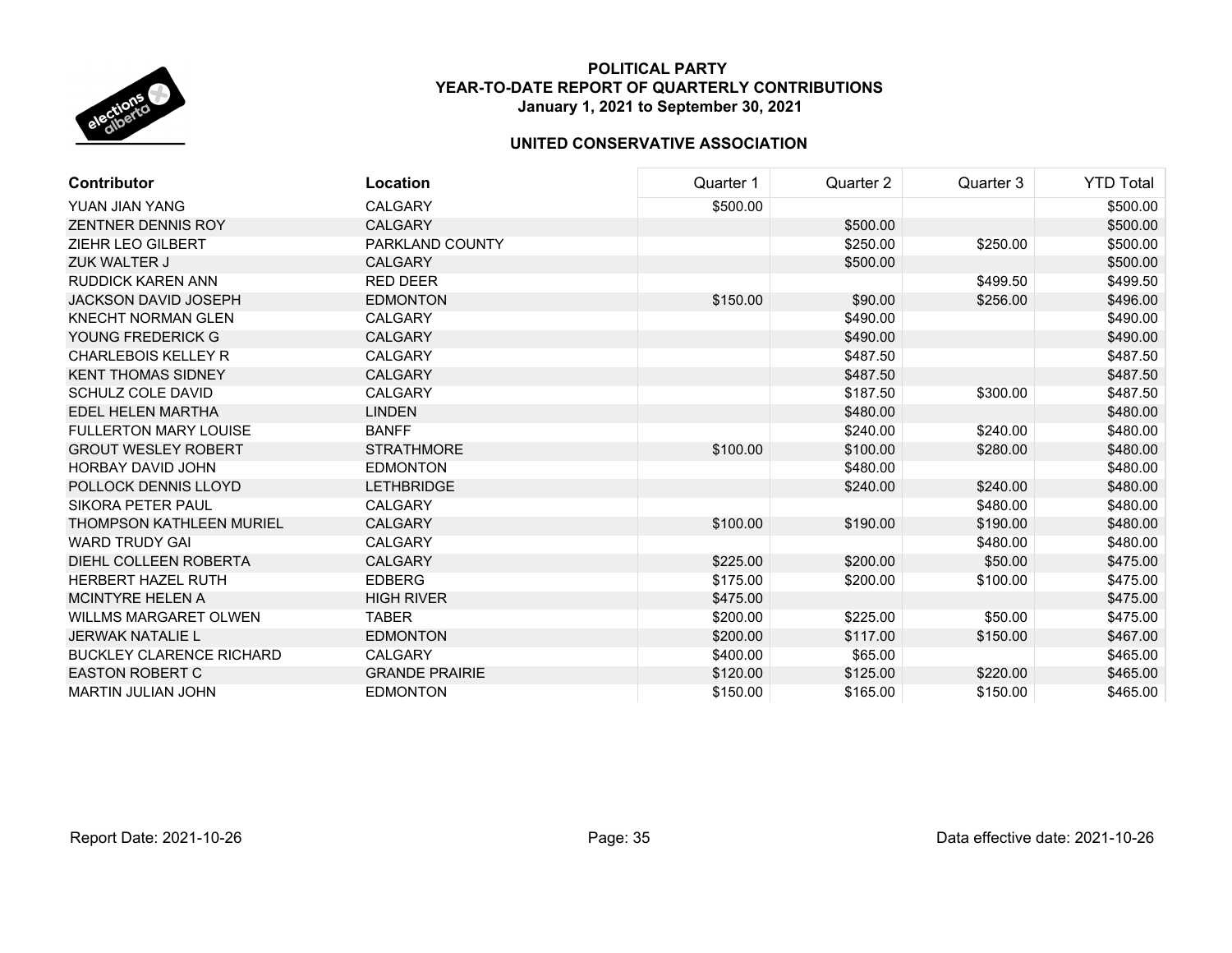

| <b>Contributor</b>                               | Location             | Quarter 1 | Quarter 2 | Quarter 3 | <b>YTD Total</b> |
|--------------------------------------------------|----------------------|-----------|-----------|-----------|------------------|
| <b>WASYLIW LAWRENCE P</b>                        | <b>CALGARY</b>       | \$75.00   | \$202.50  | \$187.50  | \$465.00         |
| DEGROAT MAXWELL JOHNATHAN                        | <b>CALGARY</b>       |           |           | \$462.50  | \$462.50         |
| <b>BRAUN EDWARD H</b>                            | <b>CALGARY</b>       |           | \$200.00  | \$260.00  | \$460.00         |
| <b>WALDNER JOHN</b>                              | <b>CALGARY</b>       | \$100.00  | \$150.00  | \$206.00  | \$456.00         |
| SMALLWOOD KENNETH JAMES                          | <b>ATHABASCA</b>     | \$150.00  |           | \$305.00  | \$455.00         |
| ARMSTRONG DOLORES D                              | ST. ALBERT           | \$280.00  | \$170.00  |           | \$450.00         |
| <b>BANMAN WILLIAM PETERS</b>                     | <b>LA CRETE</b>      |           |           | \$450.00  | \$450.00         |
| <b>BARANY LAWRENCE WALTER</b>                    | <b>TABER</b>         | \$150.00  | \$100.00  | \$200.00  | \$450.00         |
| <b>BOUCHARD DENNIS LENOARD</b>                   | <b>BROOKS</b>        | \$450.00  |           |           | \$450.00         |
| <b>BRAATEN HARDING</b>                           | <b>AIRDRIE</b>       | \$200.00  | \$100.00  | \$150.00  | \$450.00         |
| <b>BROWER LORISA MARIE KAY</b>                   | <b>STETTLER</b>      | \$150.00  | \$150.00  | \$150.00  | \$450.00         |
| <b>BRUNETTE MAXWELL JAMES</b>                    | <b>CALGARY</b>       | \$150.00  | \$150.00  | \$150.00  | \$450.00         |
| <b>BUGIAK LEO</b>                                | <b>LLOYDMINSTER</b>  |           | \$450.00  |           | \$450.00         |
| CAMPBELL DAVID JOSEPH                            | <b>FORT MCMURRAY</b> | \$250.00  | \$200.00  |           | \$450.00         |
| <b>CARRUTHERS EDWARD RONALD</b><br><b>RUMNEY</b> | <b>CALGARY</b>       | \$150.00  | \$150.00  | \$150.00  | \$450.00         |
| <b>CHAPMAN CHARLES WILLIAM</b>                   | <b>CALGARY</b>       | \$50.00   | \$150.00  | \$250.00  | \$450.00         |
| <b>CROFT KEN JAMES</b>                           | <b>CALGARY</b>       | \$200.00  | \$200.00  | \$50.00   | \$450.00         |
| <b>CSILLAG PETER</b>                             | <b>EDMONTON</b>      | \$150.00  | \$150.00  | \$150.00  | \$450.00         |
| DE JAGER MARK PHILIP                             | <b>CALGARY</b>       | \$150.00  | \$150.00  | \$150.00  | \$450.00         |
| DITTMAR RYAN                                     | <b>EDMONTON</b>      | \$150.00  | \$150.00  | \$150.00  | \$450.00         |
| DONNELLY MARTIN E                                | <b>CALGARY</b>       | \$200.00  | \$50.00   | \$200.00  | \$450.00         |
| <b>DUGAL LUC GUSTAVE</b>                         | <b>CALGARY</b>       | \$150.00  | \$150.00  | \$150.00  | \$450.00         |
| <b>DYCK LAWRENCE ROBERT</b>                      | <b>CALGARY</b>       | \$150.00  | \$100.00  | \$200.00  | \$450.00         |
| <b>EDWARDS JIM ERNEST</b>                        | <b>CALGARY</b>       | \$150.00  | \$150.00  | \$150.00  | \$450.00         |
| <b>ENNIS GERALD BRIAN</b>                        | <b>CALGARY</b>       | \$100.00  |           | \$350.00  | \$450.00         |
| <b>EVANS JANICE A</b>                            | <b>CALGARY</b>       |           | \$250.00  | \$200.00  | \$450.00         |
| <b>FINNIE LARRY PHILLIP</b>                      | <b>CALGARY</b>       |           | \$250.00  | \$200.00  | \$450.00         |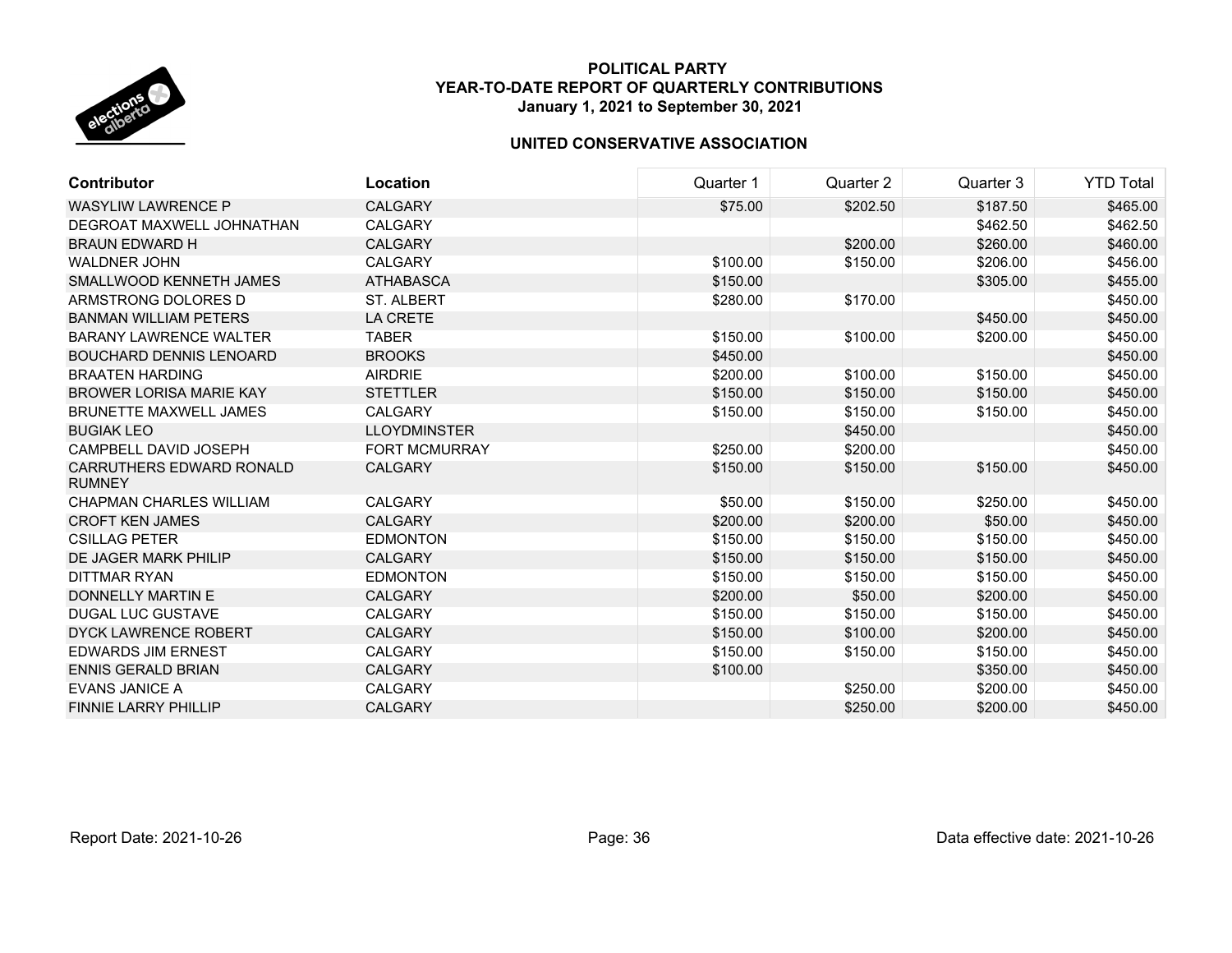

| <b>Contributor</b>           | Location                              | Quarter 1 | Quarter 2 | Quarter 3 | <b>YTD Total</b> |
|------------------------------|---------------------------------------|-----------|-----------|-----------|------------------|
| <b>FRASER CAROL MARIE</b>    | <b>CALGARY</b>                        |           |           | \$450.00  | \$450.00         |
| <b>FRIESEN CLIFFORD DALE</b> | <b>ROCKY MOUNTAIN</b><br><b>HOUSE</b> |           | \$450.00  |           | \$450.00         |
| FRY JOHN W                   | <b>CALGARY</b>                        | \$150.00  | \$150.00  | \$150.00  | \$450.00         |
| <b>GRAINGER MALCOLM JOHN</b> | <b>CALGARY</b>                        | \$50.00   | \$200.00  | \$200.00  | \$450.00         |
| <b>HANSEN ANGELA MARIE</b>   | <b>HUGHENDEN</b>                      | \$150.00  | \$150.00  | \$150.00  | \$450.00         |
| <b>IRWIN TODD WILLIAM</b>    | <b>PATRICIA</b>                       | \$300.00  | \$150.00  |           | \$450.00         |
| <b>JOHNSTON EMELY E</b>      | CALGARY                               | \$150.00  | \$50.00   | \$250.00  | \$450.00         |
| <b>JOLY CLARENCE EDGAR</b>   | <b>EDSON</b>                          |           |           | \$450.00  | \$450.00         |
| <b>KARREN RANDALL LEE</b>    | <b>CALGARY</b>                        | \$150.00  | \$150.00  | \$150.00  | \$450.00         |
| <b>KETEL JACQUELINA</b>      | <b>LETHBRIDGE</b>                     | \$150.00  | \$150.00  | \$150.00  | \$450.00         |
| KITSON DONALD ALBERT         | <b>SHERWOOD PARK</b>                  |           |           | \$450.00  | \$450.00         |
| <b>KNOWLTON GERALD L</b>     | <b>CALGARY</b>                        |           |           | \$450.00  | \$450.00         |
| KONING ANDREW FRANK          | <b>EDMONTON</b>                       | \$150.00  | \$150.00  | \$150.00  | \$450.00         |
| KUHN LORRAINE HELEN          | <b>ACADIA VALLEY</b>                  |           |           | \$450.00  | \$450.00         |
| <b>LIBIN LEEANN</b>          | <b>CALGARY</b>                        | \$150.00  | \$150.00  | \$150.00  | \$450.00         |
| <b>LIVELY HARRY F</b>        | <b>NANTON</b>                         |           | \$450.00  |           | \$450.00         |
| <b>MILLER PATRICK LEO</b>    | <b>DAYSLAND</b>                       |           | \$450.00  |           | \$450.00         |
| MUGFORD STUART JAMES         | <b>CALGARY</b>                        | \$100.00  | \$350.00  |           | \$450.00         |
| NORTHEY RANDALL HOWARD       | <b>RED DEER COUNTY</b>                | \$150.00  | \$150.00  | \$150.00  | \$450.00         |
| PETERSON ERNEST WAYNE        | <b>COCHRANE</b>                       | \$150.00  | \$150.00  | \$150.00  | \$450.00         |
| PLETTELL DONALD MICHAEL      | <b>LETHBRIDGE</b><br><b>COUNTY</b>    | \$150.00  | \$150.00  | \$150.00  | \$450.00         |
| PRICE CINDY                  | <b>RED DEER</b>                       | \$150.00  | \$150.00  | \$150.00  | \$450.00         |
| RAKOCHEY ROBERT ALLEN        | <b>CALGARY</b>                        | \$150.00  | \$150.00  | \$150.00  | \$450.00         |
| <b>REIMER AMANDA JANE</b>    | <b>GRANDE PRAIRIE</b>                 | \$150.00  | \$150.00  | \$150.00  | \$450.00         |
| SAWHNEY RAJANJEET            | <b>CALGARY</b>                        | \$75.00   |           | \$375.00  | \$450.00         |
| <b>SCABER EVALYN JOYCE</b>   | <b>EDMONTON</b>                       | \$150.00  | \$300.00  |           | \$450.00         |
| <b>SCHOW DANIEL</b>          | <b>EDMONTON</b>                       | \$150.00  | \$150.00  | \$150.00  | \$450.00         |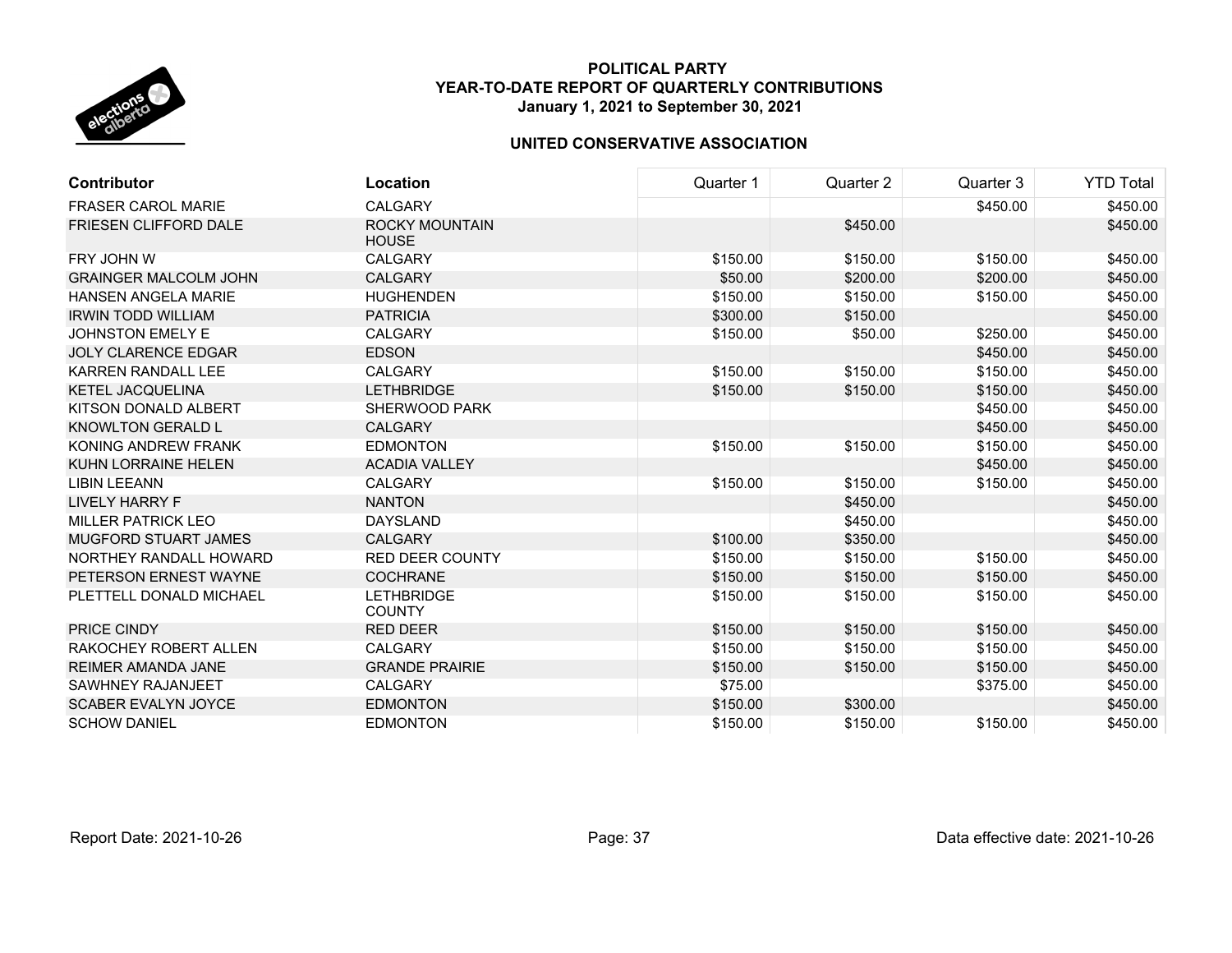

| <b>Contributor</b>                    | Location               | Quarter 1 | Quarter 2 | Quarter 3 | <b>YTD Total</b> |
|---------------------------------------|------------------------|-----------|-----------|-----------|------------------|
| <b>SENNYAH ANDREA</b>                 | <b>EDMONTON</b>        | \$300.00  | \$75.00   | \$75.00   | \$450.00         |
| <b>SEUTTER PAUL EMANUEL</b>           | <b>LEDUC COUNTY</b>    |           | \$300.00  | \$150.00  | \$450.00         |
| <b>SHEVCHUK PAUL</b>                  | <b>LEDUC</b>           |           |           | \$450.00  | \$450.00         |
| SINKE CORNELIA JANNIE                 | <b>PICTURE BUTTE</b>   | \$200.00  |           | \$250.00  | \$450.00         |
| SKOROPAD HOWARD NICHOLAS              | <b>OLDS</b>            |           | \$250.00  | \$200.00  | \$450.00         |
| SLINGERLAND WILLEM                    | PICTURE BUTTE          |           | \$200.00  | \$250.00  | \$450.00         |
| STOBEE VICTOR ARLEIGH                 | <b>LEDUC</b>           | \$50.00   | \$300.00  | \$100.00  | \$450.00         |
| STONE DONALD ROGER                    | CALGARY                | \$200.00  | \$250.00  |           | \$450.00         |
| <b>VANDERWAAL JOHN</b>                | <b>IRON SPRINGS</b>    | \$150.00  | \$150.00  | \$150.00  | \$450.00         |
| <b>WALKER RICHARD EDMUND</b>          | <b>CALGARY</b>         |           | \$300.00  | \$150.00  | \$450.00         |
| <b>WHITTAKER JOHN STUART</b>          | <b>CALGARY</b>         | \$450.00  |           |           | \$450.00         |
| CAMPBELL EARL A D                     | <b>CALGARY</b>         |           | \$68.00   | \$375.00  | \$443.00         |
| <b>GLEN GAIL GAY</b>                  | <b>EDMONTON</b>        |           |           | \$442.00  | \$442.00         |
| <b>EWASHKO BEVERLY M</b>              | <b>FORT MCMURRAY</b>   |           |           | \$436.00  | \$436.00         |
| <b>ACHESON GARY</b>                   | ST. ALBERT             | \$150.00  |           | \$285.00  | \$435.00         |
| <b>FARLINGER THERESE</b>              | <b>ST. ALBERT</b>      |           | \$300.00  | \$135.00  | \$435.00         |
| <b>WILSON KEVIN</b>                   | <b>COCHRANE</b>        | \$150.00  | \$150.00  | \$135.00  | \$435.00         |
| CASAVANT CLAUDE ROGER                 | <b>STURGEON COUNTY</b> | \$320.00  | \$112.50  |           | \$432.50         |
| NICOLAIDES DEMETRIOS<br><b>ANDREA</b> | <b>CALGARY</b>         | \$75.00   | \$250.00  | \$100.00  | \$425.00         |
| <b>ROSIN MIRANDA</b>                  | <b>COCHRANE</b>        | \$50.00   | \$150.00  | \$225.00  | \$425.00         |
| <b>WOODS CAROL JEAN</b>               | <b>CALGARY</b>         |           | \$200.00  | \$225.00  | \$425.00         |
| <b>HADDAD ROY</b>                     | <b>CALGARY</b>         | \$240.00  | \$90.00   | \$90.00   | \$420.00         |
| <b>LEUNG WILLIAM</b>                  | <b>CALGARY</b>         |           | \$420.00  |           | \$420.00         |
| MACKENZIE JANET LEA                   | <b>CALGARY</b>         | \$100.00  | \$220.00  | \$100.00  | \$420.00         |
| NADEAU SHARON DIANNE                  | <b>EDMONTON</b>        |           | \$420.00  |           | \$420.00         |
| <b>TRAUDT PETER M</b>                 | <b>VEGREVILLE</b>      | \$140.00  |           | \$280.00  | \$420.00         |
| <b>WILDE ASHLEY ELIZABETH</b>         | <b>AIRDRIE</b>         | \$90.00   | \$202.50  | \$127.50  | \$420.00         |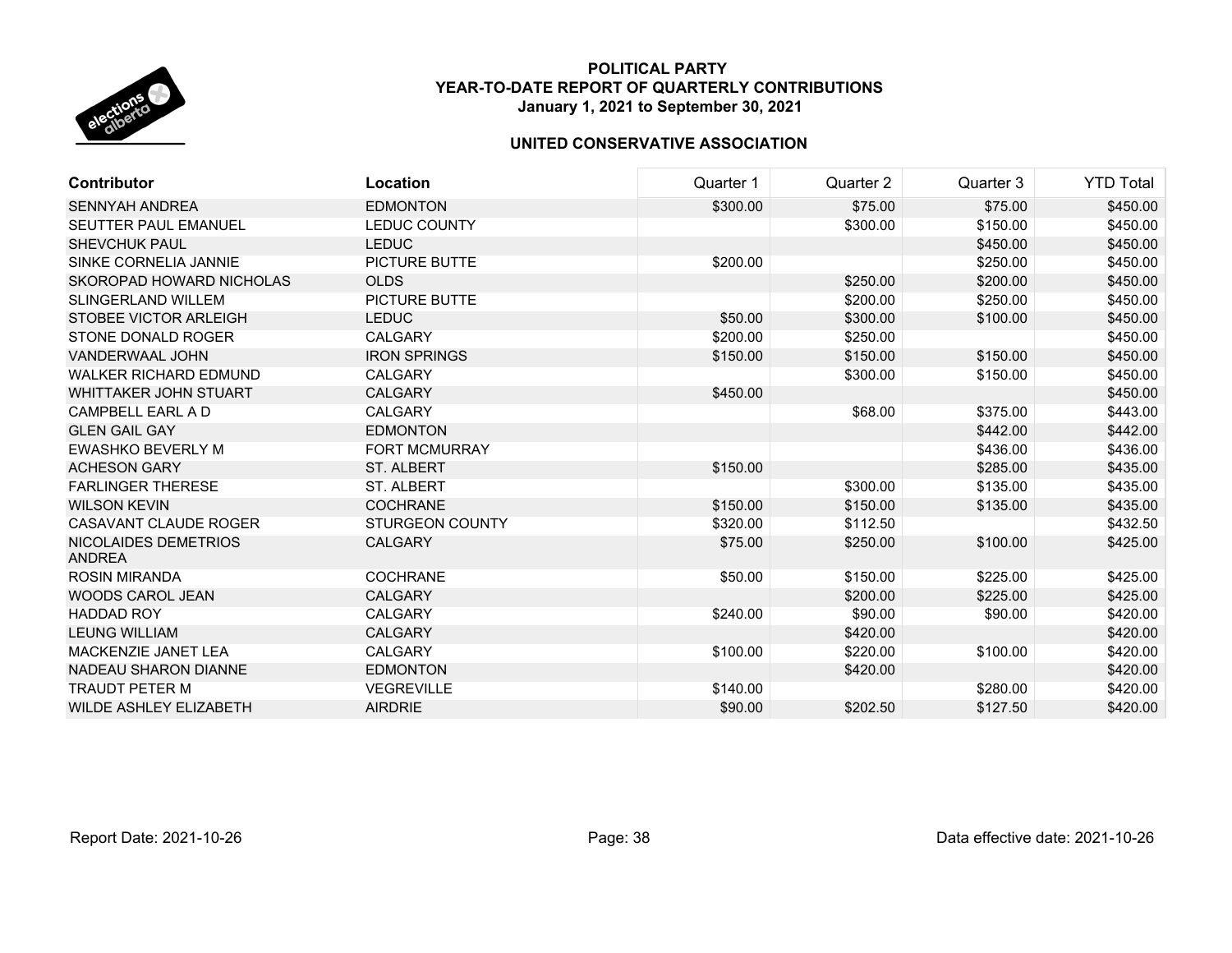

| <b>Contributor</b>                           | Location                           | Quarter 1 | Quarter 2 | Quarter 3 | <b>YTD Total</b> |
|----------------------------------------------|------------------------------------|-----------|-----------|-----------|------------------|
| <b>BISSETT MATTHEW STEVEN</b>                | <b>SHERWOOD PARK</b>               | \$75.00   | \$75.00   | \$262.50  | \$412.50         |
| <b>GILLIS MICHAEL WILLIAM</b>                | <b>EDMONTON</b>                    |           | \$210.00  | \$200.00  | \$410.00         |
| <b>PARK BEVELYN MACLISE</b>                  | CALGARY                            | \$100.00  | \$150.00  | \$160.00  | \$410.00         |
| SILLJER LORRAINE COLLETTE                    | <b>ST. ALBERT</b>                  | \$260.00  |           | \$150.00  | \$410.00         |
| <b>STARKE DEAN BORDEN</b>                    | <b>CALGARY</b>                     | \$120.00  | \$150.00  | \$140.00  | \$410.00         |
| <b>WOOLLEY LARON PALMER</b>                  | <b>GRANDE PRAIRIE</b>              |           | \$200.00  | \$210.00  | \$410.00         |
| <b>FELDBUSCH HEATHER</b><br><b>ELIZABETH</b> | <b>LEDUC</b>                       | \$75.00   | \$180.00  | \$150.00  | \$405.00         |
| <b>TRANTER GERALD FREDERICK</b>              | <b>GRANDE PRAIRIE</b>              | \$135.00  | \$135.00  | \$135.00  | \$405.00         |
| <b>WIEBE HERMAN G</b>                        | LA CRETE                           |           |           | \$404.00  | \$404.00         |
| <b>AIREY MORRIS</b>                          | <b>COCHRANE</b>                    |           |           | \$400.00  | \$400.00         |
| ALGHAMDI MOHAMMAD                            | <b>EDMONTON</b>                    |           |           | \$400.00  | \$400.00         |
| ANDERSON MARGARET LOLA                       | <b>CALGARY</b>                     |           | \$400.00  |           | \$400.00         |
| ANDREWS IRWIN JANET<br><b>ARLENE</b>         | <b>VULCAN</b>                      | \$200.00  | \$200.00  |           | \$400.00         |
| <b>BARBER JOAN DOREEN</b>                    | <b>CALGARY</b>                     | \$250.00  | \$150.00  |           | \$400.00         |
| <b>BEAUDOIN EDITH BERENIECE</b>              | <b>SEDALIA</b>                     | \$400.00  |           |           | \$400.00         |
| <b>BENNETT EDWARD</b>                        | <b>STETTLER</b>                    |           | \$100.00  | \$300.00  | \$400.00         |
| <b>BENSON STU</b>                            | <b>EDMONTON</b>                    | \$250.00  |           | \$150.00  | \$400.00         |
| <b>BERGSTROM GLEN PHILIP</b>                 | <b>EDMONTON</b>                    | \$100.00  | \$150.00  | \$150.00  | \$400.00         |
| <b>BLAZEK ALMA JOYCE</b>                     | <b>INNISFREE</b>                   | \$100.00  | \$115.00  | \$185.00  | \$400.00         |
| <b>BOLDT HAROLD DENNIS</b>                   | <b>ROCKY VIEW</b><br><b>COUNTY</b> |           | \$200.00  | \$200.00  | \$400.00         |
| <b>BREKKO ROGER</b>                          | <b>LLOYDMINSTER</b>                | \$100.00  | \$150.00  | \$150.00  | \$400.00         |
| <b>BURTON MARY C</b>                         | <b>WAINWRIGHT</b>                  | \$200.00  |           | \$200.00  | \$400.00         |
| <b>CANNADY MARION ELAINE</b>                 | <b>CALGARY</b>                     |           | \$400.00  |           | \$400.00         |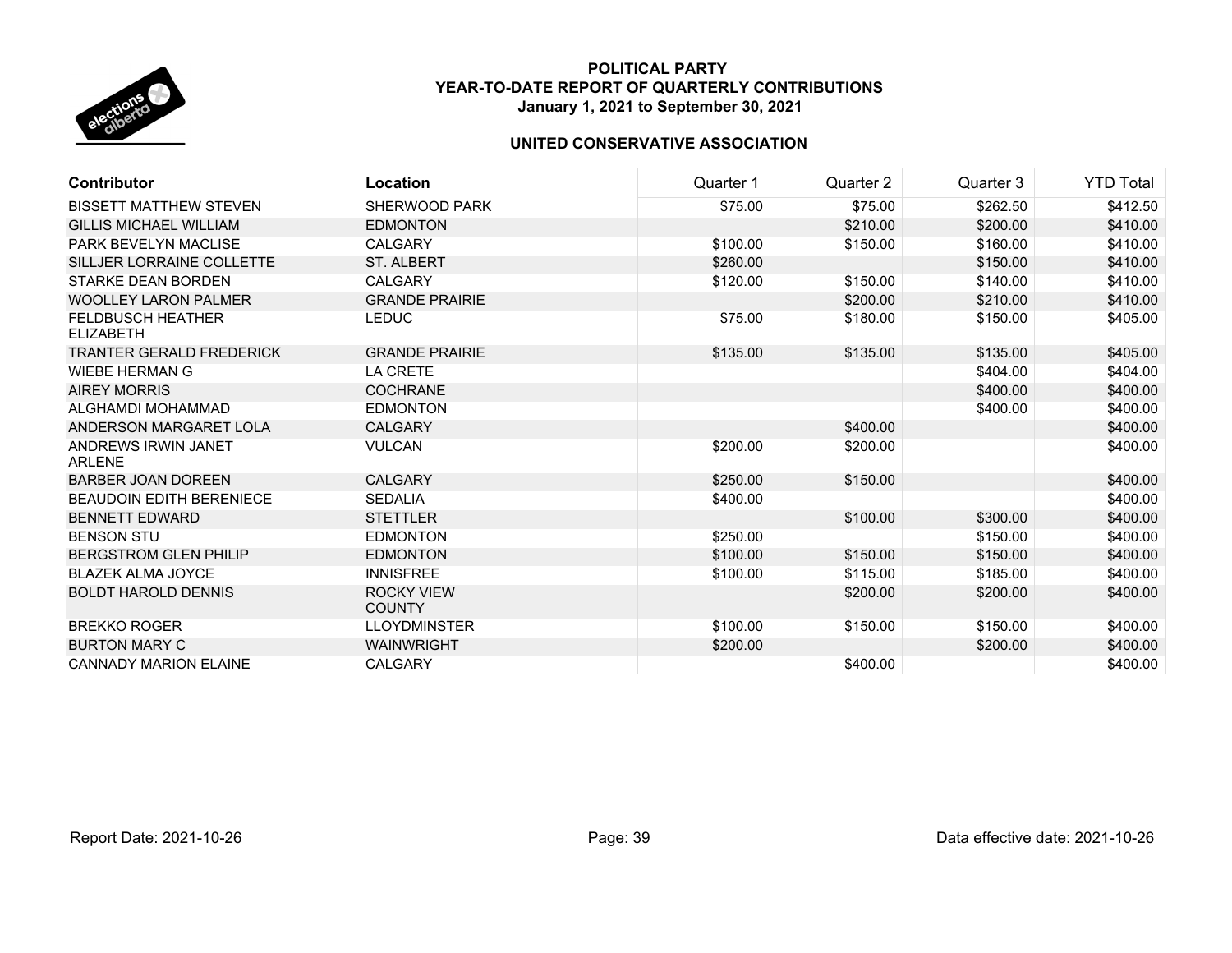

| <b>Contributor</b>                           | Location               | Quarter 1 | Quarter 2 | Quarter 3 | YTD Total |
|----------------------------------------------|------------------------|-----------|-----------|-----------|-----------|
| <b>CHOLKA JAMES BRIAN</b>                    | <b>CALGARY</b>         | \$200.00  |           | \$200.00  | \$400.00  |
| CHRISOHOU LEO A                              | <b>CALGARY</b>         |           | \$100.00  | \$300.00  | \$400.00  |
| <b>CLARKE JOHN SHELDON</b>                   | <b>THORHILD</b>        |           | \$200.00  | \$200.00  | \$400.00  |
| DANIS ANNETTE MARIE                          | <b>CALGARY</b>         | \$150.00  | \$250.00  |           | \$400.00  |
| <b>DEFORD SYLVIA ANNIE</b>                   | <b>EDMONTON</b>        |           | \$400.00  |           | \$400.00  |
| <b>DIRKSEN CHRISTINE FAY</b>                 | <b>EDMONTON</b>        |           | \$400.00  |           | \$400.00  |
| DONOVAN RODNEY B                             | <b>RED DEER</b>        |           | \$400.00  |           | \$400.00  |
| <b>DORREN CHAD JOHN</b>                      | <b>LETHBRIDGE</b>      | \$300.00  | \$100.00  |           | \$400.00  |
| DUNSCOMBE STANLEY WILLIAM                    | <b>CALGARY</b>         | \$400.00  |           |           | \$400.00  |
| <b>GERLA MATTHEW RODNEY</b>                  | <b>CALGARY</b>         | \$250.00  | \$150.00  |           | \$400.00  |
| <b>GOMES JOHN S</b>                          | <b>CALGARY</b>         | \$100.00  | \$200.00  | \$100.00  | \$400.00  |
| <b>HADLOW ROBERT BRUCE</b>                   | <b>CALGARY</b>         |           | \$200.00  | \$200.00  | \$400.00  |
| <b>HAMILTON CHRISTOPHER</b><br><b>LESLIE</b> | <b>COLD LAKE</b>       | \$300.00  | \$100.00  |           | \$400.00  |
| <b>HANSEN WESLEY GEORGE</b>                  | <b>CALGARY</b>         | \$250.00  |           | \$150.00  | \$400.00  |
| <b>HASSETT ERNEST DWAYNE</b>                 | <b>AIRDRIE</b>         | \$200.00  |           | \$200.00  | \$400.00  |
| <b>HAUSTEIN BERNADETTE MARIE</b><br>J        | <b>ERSKINE</b>         |           | \$200.00  | \$200.00  | \$400.00  |
| <b>HEMSING SHIRLEY ANNE</b>                  | <b>ROLLING HILLS</b>   | \$100.00  | \$200.00  | \$100.00  | \$400.00  |
| <b>HUIJGEN REV JAN</b>                       | COALDALE               | \$100.00  | \$150.00  | \$150.00  | \$400.00  |
| <b>HUMENIUK CATHY</b>                        | <b>EDMONTON</b>        | \$100.00  |           | \$300.00  | \$400.00  |
| <b>HYINK MATTHIAS W</b>                      | <b>CANMORE</b>         |           |           | \$400.00  | \$400.00  |
| <b>JESCHKE DONNA JEAN</b>                    | <b>HERITAGE POINTE</b> |           | \$400.00  |           | \$400.00  |
| JOHNSON ALVIN BRANDT                         | <b>COCHRANE</b>        |           | \$400.00  |           | \$400.00  |
| <b>KAETHLER HARRY</b>                        | <b>EDMONTON</b>        | \$50.00   | \$150.00  | \$200.00  | \$400.00  |
| KAISER ESTHER MARGARET                       | <b>WETASKIWIN</b>      | \$200.00  | \$200.00  |           | \$400.00  |
| <b>KAYTOR LARRY JAMES</b>                    | <b>PEACE RIVER</b>     | \$400.00  |           |           | \$400.00  |
| <b>KMIEC KRZYSZTOF</b>                       | <b>CALGARY</b>         | \$200.00  |           | \$200.00  | \$400.00  |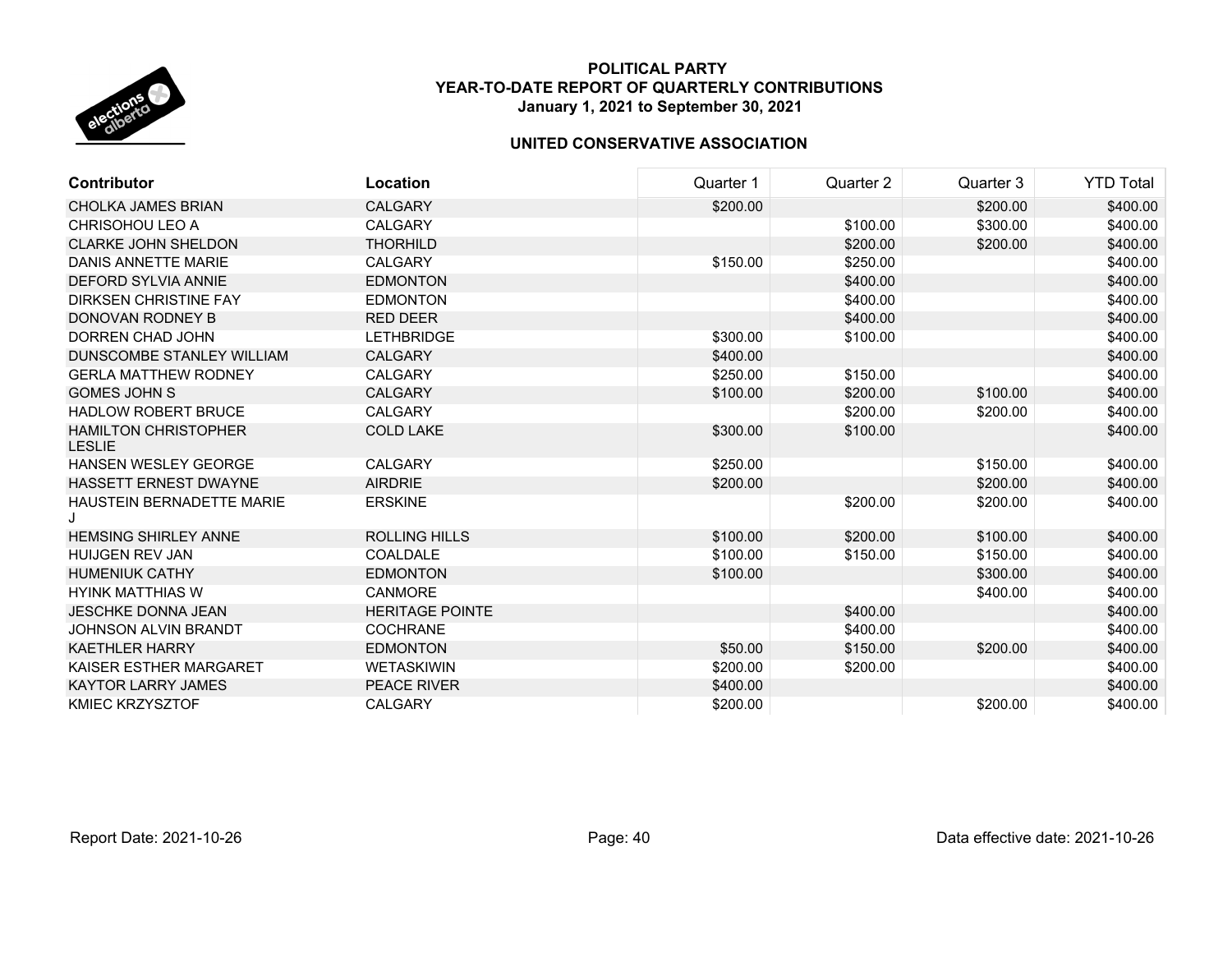

| <b>Contributor</b>                   | Location                | Quarter 1 | Quarter 2 | Quarter 3 | <b>YTD Total</b> |
|--------------------------------------|-------------------------|-----------|-----------|-----------|------------------|
| KOHLMANN DIETMAR JUERGEN             | <b>CALGARY</b>          |           | \$400.00  |           | \$400.00         |
| KUJAT H. WILLIAM                     | CALGARY                 | \$200.00  | \$200.00  |           | \$400.00         |
| <b>LEUNG MARIE NICOLE</b>            | <b>CALGARY</b>          |           | \$400.00  |           | \$400.00         |
| MAWDSLEY DONALD MOREL                | CALGARY                 |           | \$200.00  | \$200.00  | \$400.00         |
| MCNEIL DONALD STEWART                | <b>FOOTHILLS COUNTY</b> | \$200.00  |           | \$200.00  | \$400.00         |
| MOFFAT AGANETHA NOWE                 | <b>GRANDE PRAIRIE</b>   |           | \$250.00  | \$150.00  | \$400.00         |
| <b>MORRISON LARRY DONALD</b>         | <b>EDMONTON</b>         |           | \$400.00  |           | \$400.00         |
| <b>MUELLER MAREN</b>                 | <b>CALGARY</b>          | \$100.00  | \$100.00  | \$200.00  | \$400.00         |
| MUNSCH MARGARET ANN                  | <b>CANMORE</b>          |           | \$200.00  | \$200.00  | \$400.00         |
| NADEAU GARY JEAN                     | <b>EDMONTON</b>         | \$400.00  |           |           | \$400.00         |
| <b>NELSON STAN</b>                   | <b>EDMONTON</b>         | \$400.00  |           |           | \$400.00         |
| ONWUKA ANAYOCHUKWU PLACID            | <b>CALGARY</b>          |           | \$400.00  |           | \$400.00         |
| ONWUKA CHINYERE EZINWA               | <b>CALGARY</b>          |           | \$400.00  |           | \$400.00         |
| PALLISTER RICHARD JOHN               | <b>LACOMBE</b>          |           |           | \$400.00  | \$400.00         |
| PIERROT IRIS                         | <b>CALGARY</b>          | \$400.00  |           |           | \$400.00         |
| PRANCE JOANNE E                      | <b>OKOTOKS</b>          | \$100.00  | \$300.00  |           | \$400.00         |
| RAE DONALD JAMES                     | <b>CALGARY</b>          |           |           | \$400.00  | \$400.00         |
| RAYMOND MARIO JOSEPH                 | <b>EDMONTON</b>         | \$200.00  | \$200.00  |           | \$400.00         |
| <b>REIMER ARNOLD</b>                 | <b>LETHBRIDGE</b>       | \$100.00  | \$200.00  | \$100.00  | \$400.00         |
| RITCHIE DAVE JAMES                   | <b>EDMONTON</b>         | \$400.00  |           |           | \$400.00         |
| ROBINSON JOHN NATHAN                 | <b>CALGARY</b>          | \$300.00  | \$100.00  |           | \$400.00         |
| ROCHOW HELGA MARGARITA               | <b>CALGARY</b>          | \$200.00  |           | \$200.00  | \$400.00         |
| ROCHOW WOLFGANG RUEDIGER             | <b>CALGARY</b>          | \$200.00  |           | \$200.00  | \$400.00         |
| <b>ROSTAING EDWARD LOUIS</b>         | <b>BAWLF</b>            | \$100.00  | \$100.00  | \$200.00  | \$400.00         |
| ROTTMERHUSEN JOHANN<br><b>DETLEF</b> | <b>BLUFFTON</b>         | \$400.00  |           |           | \$400.00         |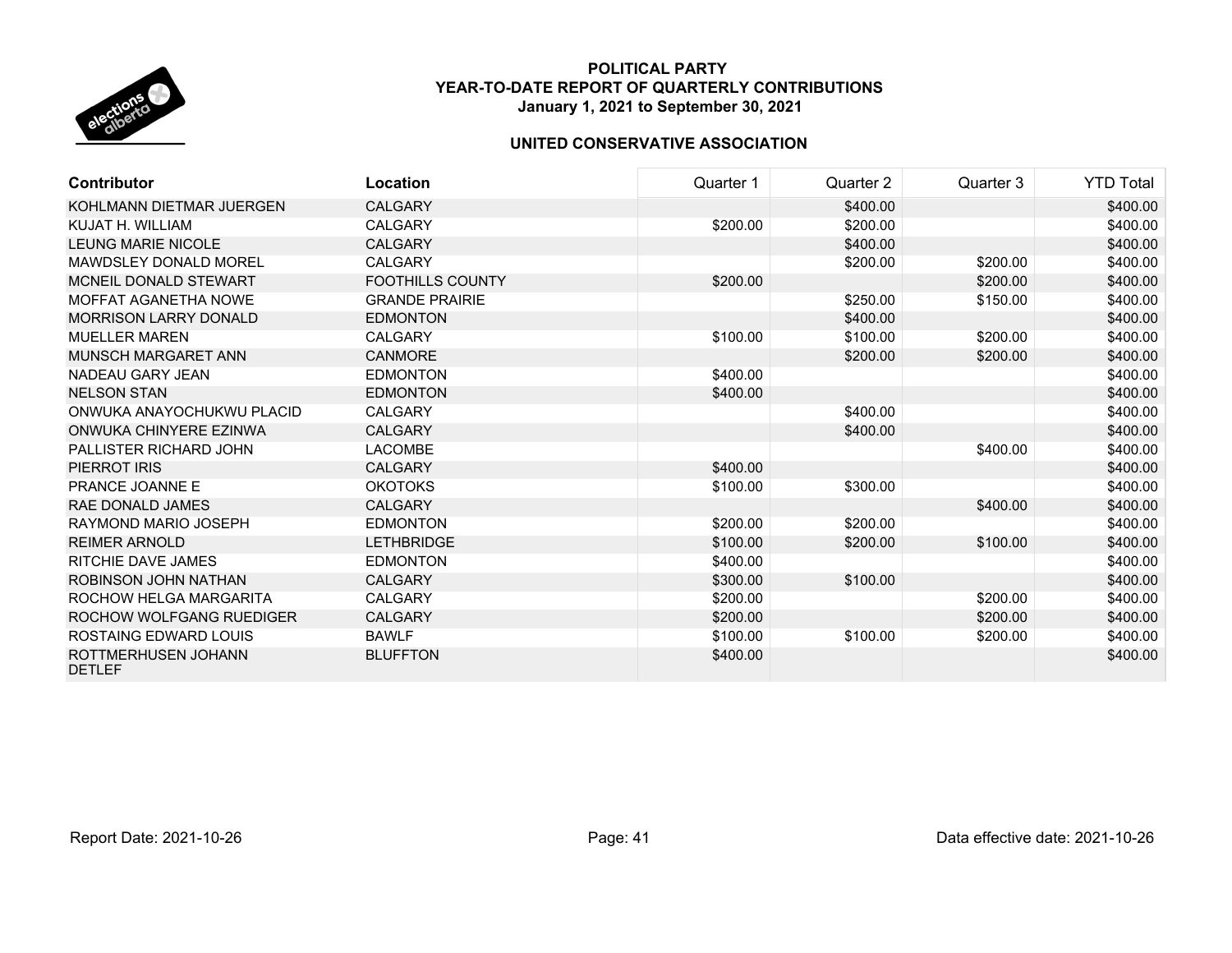

| <b>Contributor</b>             | Location              | Quarter 1 | Quarter 2 | Quarter 3 | <b>YTD Total</b> |
|--------------------------------|-----------------------|-----------|-----------|-----------|------------------|
| SALOPEK DAVID STEPHEN          | <b>EDMONTON</b>       | \$300.00  | \$50.00   | \$50.00   | \$400.00         |
| SANKEY ELAINE PAULETTE         | <b>VETERAN</b>        | \$300.00  |           | \$100.00  | \$400.00         |
| <b>SARDACHUK EDMUND</b>        | CALGARY               | \$100.00  | \$100.00  | \$200.00  | \$400.00         |
| SHANDRO GRACE EVELYN           | <b>ARDROSSAN</b>      |           | \$400.00  |           | \$400.00         |
| <b>SIMPSON JOHN BARDAL</b>     | <b>FORT VERMILION</b> |           | \$400.00  |           | \$400.00         |
| SMAILES DONALD HAROLD          | <b>EDMONTON</b>       |           | \$150.00  | \$250.00  | \$400.00         |
| SMITH GEORGE REGINALD          | CALGARY               |           | \$100.00  | \$300.00  | \$400.00         |
| SMITH MELVIN STANLEY           | <b>LLOYDMINSTER</b>   | \$300.00  | \$100.00  |           | \$400.00         |
| SMITH PEGGY LYNN               | <b>EDMONTON</b>       | \$250.00  | \$150.00  |           | \$400.00         |
| <b>SOLBERG MICHAEL STANLEY</b> | <b>CALGARY</b>        | \$150.00  | \$150.00  | \$100.00  | \$400.00         |
| <b>STEIN LANDEN KEITH</b>      | <b>CALGARY</b>        |           |           | \$400.00  | \$400.00         |
| <b>STEIN RUTH ANNELIESE</b>    | SHERWOOD PARK         | \$100.00  | \$100.00  | \$200.00  | \$400.00         |
| <b>STERLING GARY HAMILTON</b>  | <b>CALGARY</b>        |           |           | \$400.00  | \$400.00         |
| <b>STOLZ FREDERICK WENDEL</b>  | <b>EDMONTON</b>       |           | \$400.00  |           | \$400.00         |
| THOMSON JULIE ANN              | <b>OKOTOKS</b>        | \$400.00  |           |           | \$400.00         |
| <b>TIEMSTRA DOROTHY</b>        | <b>BARRHEAD</b>       |           | \$200.00  | \$200.00  | \$400.00         |
| <b>TRAUB JANET IRENE</b>       | <b>EDMONTON</b>       |           |           | \$400.00  | \$400.00         |
| <b>VACHON JANICE GRACE</b>     | <b>CALGARY</b>        | \$150.00  | \$250.00  |           | \$400.00         |
| <b>WALSH FRANK GERARD</b>      | <b>CALGARY</b>        |           | \$400.00  |           | \$400.00         |
| <b>WEBB PATRICIA GAIL</b>      | <b>EDMONTON</b>       | \$300.00  |           | \$100.00  | \$400.00         |
| <b>WEBER KURT E</b>            | <b>BLACK DIAMOND</b>  | \$200.00  |           | \$200.00  | \$400.00         |
| <b>WHELPLEY NORMAN LORREY</b>  | <b>LETHBRIDGE</b>     |           | \$400.00  |           | \$400.00         |
| <b>WILLEMS LESTER JOSEPH</b>   | CALGARY               |           | \$400.00  |           | \$400.00         |
| <b>WILSON GERALD ARTHUR</b>    | <b>CALGARY</b>        | \$200.00  | \$200.00  |           | \$400.00         |
| YESTER MIKE EUGENE             | CALGARY               | \$150.00  | \$250.00  |           | \$400.00         |
| YOUNG ALAN R                   | <b>CALGARY</b>        | \$200.00  | \$200.00  |           | \$400.00         |
| <b>ZEILER LORRAINE A</b>       | <b>DIDSBURY</b>       | \$200.00  | \$200.00  |           | \$400.00         |
| <b>KRYCZKA KAREN P</b>         | <b>CALGARY</b>        | \$75.00   | \$317.00  |           | \$392.00         |
| <b>BALBI RICK</b>              | CALGARY               | \$150.00  |           | \$240.00  | \$390.00         |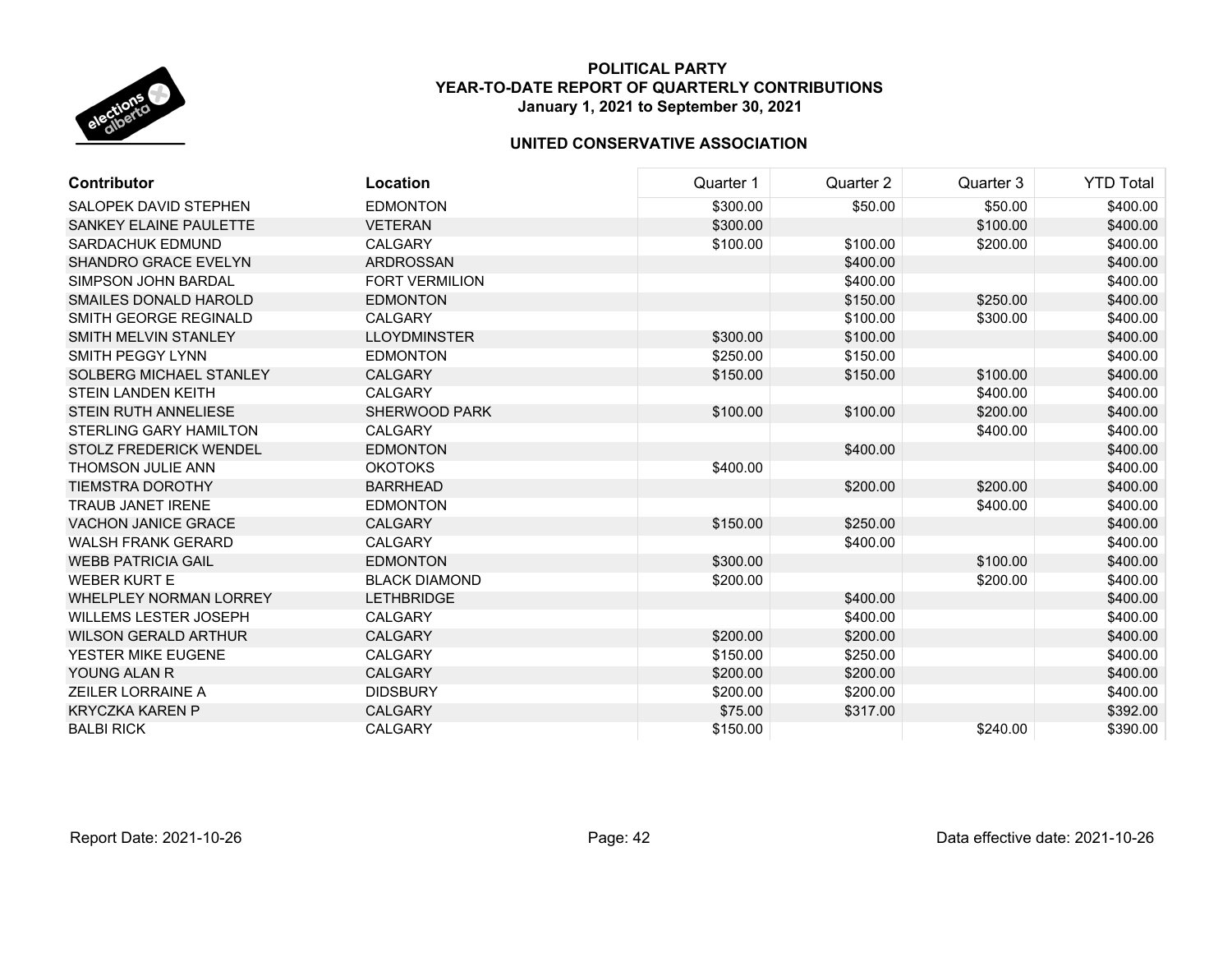

| <b>Contributor</b>                       | Location               | Quarter 1 | Quarter 2 | Quarter 3 | <b>YTD Total</b> |
|------------------------------------------|------------------------|-----------|-----------|-----------|------------------|
| <b>HARPER ELAN KAREN</b>                 | <b>CALGARY</b>         | \$150.00  |           | \$240.00  | \$390.00         |
| <b>BOSSERT PATRICIA GAIL</b>             | <b>CALGARY</b>         |           | \$387.50  |           | \$387.50         |
| <b>WILLIAM VERA MAY</b>                  | <b>LLOYDMINSTER</b>    | \$120.00  | \$150.00  | \$117.00  | \$387.00         |
| <b>CRANE MELISSA LYNN</b>                | <b>ST. ALBERT</b>      | \$100.00  | \$75.00   | \$210.00  | \$385.00         |
| <b>GLOVER STEVEN JAMES</b>               | <b>CANMORE</b>         |           |           | \$385.00  | \$385.00         |
| <b>MCKAY BENJAMYN RICHARD</b>            | <b>EDMONTON</b>        | \$250.00  |           | \$135.00  | \$385.00         |
| SUPYNUK ROBERT LEONARD                   | <b>EDMONTON</b>        | \$75.00   | \$125.00  | \$185.00  | \$385.00         |
| KOWALSKI LENA ELIZABETH                  | <b>CALGARY</b>         | \$150.00  | \$230.00  |           | \$380.00         |
| <b>LEITE CLINTON ANDERS</b>              | <b>CALGARY</b>         | \$130.00  | \$200.00  | \$50.00   | \$380.00         |
| MCDONALD JAMES RONALD                    | <b>CALGARY</b>         | \$50.00   | \$330.00  |           | \$380.00         |
| <b>MCGUIRE JEAN EDNA</b>                 | <b>LETHBRIDGE</b>      | \$100.00  | \$180.00  | \$100.00  | \$380.00         |
| PAULS CORNELIUS A                        | <b>LETHBRIDGE</b>      |           | \$180.00  | \$200.00  | \$380.00         |
| POSTON LAUREEN GLADYS                    | <b>EDMONTON</b>        | \$190.00  |           | \$190.00  | \$380.00         |
| CHEREDNICHENKO YULIYA<br><b>VLADISLA</b> | <b>CALGARY</b>         | \$220.00  | \$127.50  | \$30.00   | \$377.50         |
| <b>CROWE JAMES LEO</b>                   | <b>EDMONTON</b>        | \$217.00  | \$100.00  | \$60.00   | \$377.00         |
| ANDRE JOAN ROBERTA                       | CALGARY                |           |           | \$375.00  | \$375.00         |
| <b>BENTSEN MARK</b>                      | <b>CALGARY</b>         |           |           | \$375.00  | \$375.00         |
| <b>BIETZ ROBERT PATRICK</b>              | <b>CALGARY</b>         |           |           | \$375.00  | \$375.00         |
| <b>BIRCE JOANNE KERRY</b>                | <b>CALGARY</b>         |           |           | \$375.00  | \$375.00         |
| CAMPBELL GRAHAM MALCOLM                  | CALGARY                |           |           | \$375.00  | \$375.00         |
| <b>CLAY ROBERT CURTIS</b>                | <b>CALGARY</b>         |           | \$375.00  |           | \$375.00         |
| <b>COLLIER KENNETH JAMES</b>             | <b>RED DEER COUNTY</b> |           | \$375.00  |           | \$375.00         |
| <b>DOOLEY DOROTHY PHYLLIS</b>            | <b>CALGARY</b>         |           |           | \$375.00  | \$375.00         |
| DOOLEY RONALD DRINAN                     | <b>CALGARY</b>         |           |           | \$375.00  | \$375.00         |
| <b>EDMONSTONE SANDY</b>                  | <b>CALGARY</b>         |           |           | \$375.00  | \$375.00         |
| <b>EISNER DAN</b>                        | <b>CALGARY</b>         |           |           | \$375.00  | \$375.00         |
| <b>GILLESPIE DALE</b>                    | <b>CALGARY</b>         |           | \$250.00  | \$125.00  | \$375.00         |
| <b>GLADSTONE MICHAEL B</b>               | <b>CALGARY</b>         |           |           | \$375.00  | \$375.00         |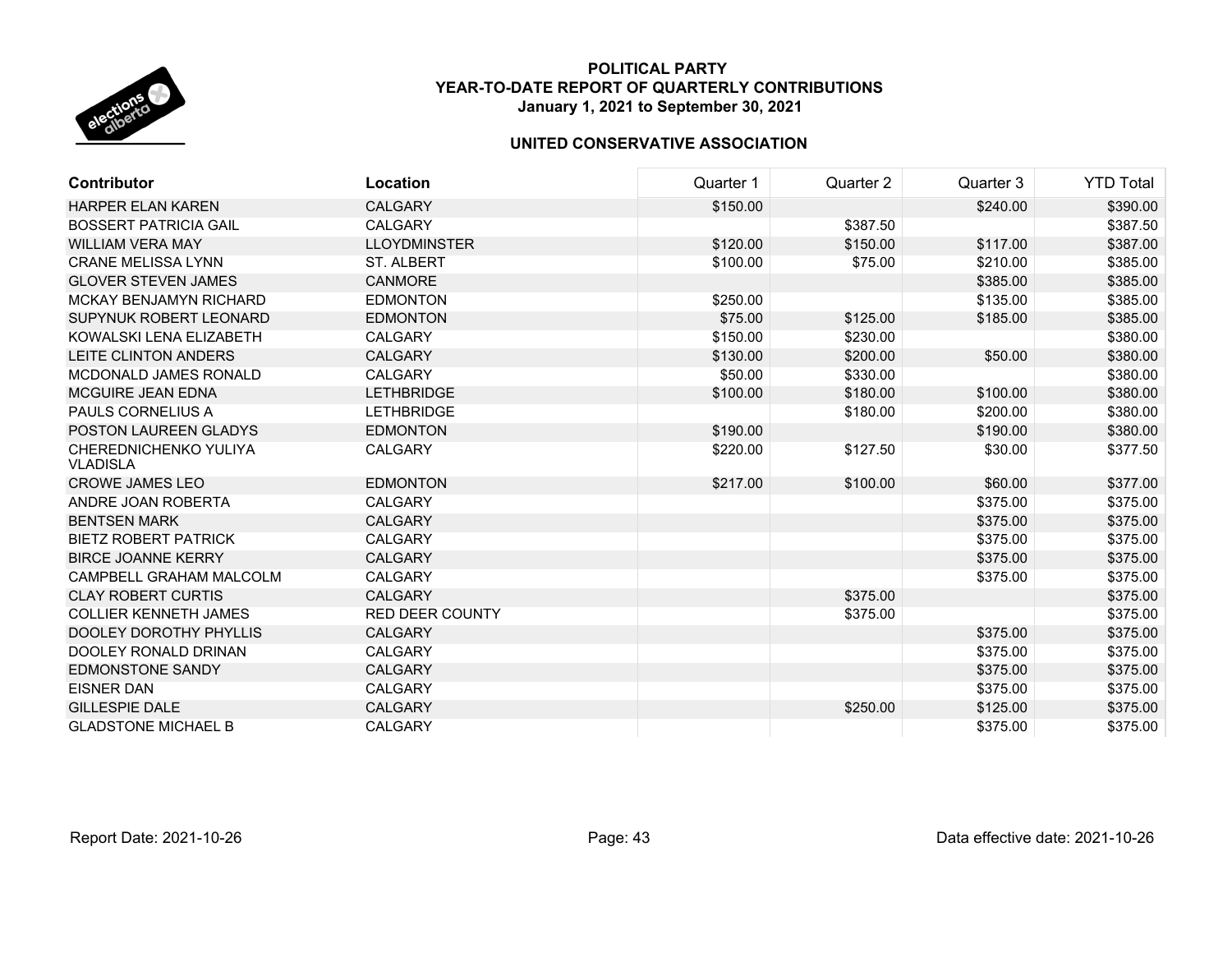

| Contributor                    | Location               | Quarter 1 | Quarter 2 | Quarter 3 | <b>YTD Total</b> |
|--------------------------------|------------------------|-----------|-----------|-----------|------------------|
| <b>GOTFRIED JUSTIN DAVID A</b> | <b>CALGARY</b>         |           | \$375.00  |           | \$375.00         |
| <b>HAND JOHN DALE</b>          | <b>INNISFAIL</b>       |           |           | \$375.00  | \$375.00         |
| <b>HILL VIVIAN ELAINE</b>      | <b>CALGARY</b>         |           | \$375.00  |           | \$375.00         |
| <b>KAY JAMES DOUGLAS</b>       | <b>CALGARY</b>         |           |           | \$375.00  | \$375.00         |
| <b>KOENIG BARBARA</b>          | <b>EDMONTON</b>        |           |           | \$375.00  | \$375.00         |
| KOTHAWALA ZUBIN                | <b>CALGARY</b>         |           |           | \$375.00  | \$375.00         |
| <b>KUQI ILIR</b>               | <b>CALGARY</b>         |           |           | \$375.00  | \$375.00         |
| LEINSTER DAVID JAMES           | <b>OKOTOKS</b>         |           |           | \$375.00  | \$375.00         |
| MACKENZIE MALCOLM JAMES        | <b>CALGARY</b>         |           | \$375.00  |           | \$375.00         |
| <b>MASON STEPHEN WALKER</b>    | <b>CALGARY</b>         |           |           | \$375.00  | \$375.00         |
| <b>MURRAY ROBERT EUGENE</b>    | <b>CALGARY</b>         |           |           | \$375.00  | \$375.00         |
| NDULE ROBERT                   | <b>CALGARY</b>         |           |           | \$375.00  | \$375.00         |
| PRITCHARD EMERY ELLIS          | <b>AIRDRIE</b>         |           |           | \$375.00  | \$375.00         |
| ROONEY ROBERT ROSS             | <b>CALGARY</b>         |           |           | \$375.00  | \$375.00         |
| <b>ROSS DEBRA JO</b>           | <b>CALGARY</b>         |           |           | \$375.00  | \$375.00         |
| <b>SABO EMIL KENNETH</b>       | <b>EDMONTON</b>        |           | \$150.00  | \$225.00  | \$375.00         |
| <b>SAUNDERS ALLEN BRENT</b>    | <b>RED DEER COUNTY</b> |           |           | \$375.00  | \$375.00         |
| <b>SCHINDEL COLIN DANIEL</b>   | <b>CALGARY</b>         |           |           | \$375.00  | \$375.00         |
| <b>SHANNON STEPHEN MICHAEL</b> | <b>CALGARY</b>         |           | \$225.00  | \$150.00  | \$375.00         |
| SHEAHAN PAMELA M               | <b>CALGARY</b>         |           |           | \$375.00  | \$375.00         |
| SIMONELLI CARLO                | <b>CALGARY</b>         |           |           | \$375.00  | \$375.00         |
| <b>SIMONELLI MARCO</b>         | <b>CALGARY</b>         |           |           | \$375.00  | \$375.00         |
| <b>SIMONELLI ROBYNNE</b>       | <b>CALGARY</b>         |           |           | \$375.00  | \$375.00         |
| SMITH MARLAINA DANIELLE        | <b>HIGH RIVER</b>      |           |           | \$375.00  | \$375.00         |
| THEROUX MICHAEL PATRICK        | <b>CALGARY</b>         |           | \$375.00  |           | \$375.00         |
| <b>VANDERPLOEG SIMON</b>       | <b>STRATHMORE</b>      | \$100.00  | \$100.00  | \$175.00  | \$375.00         |
| <b>WITTIG JAN</b>              | <b>CALGARY</b>         |           | \$375.00  |           | \$375.00         |
| OEHLER GRETEL                  | <b>CALGARY</b>         | \$90.00   | \$168.00  | \$115.00  | \$373.00         |
| <b>BRINSMEAD DAVID A</b>       | <b>CALGARY</b>         | \$150.00  | \$140.00  | \$80.00   | \$370.00         |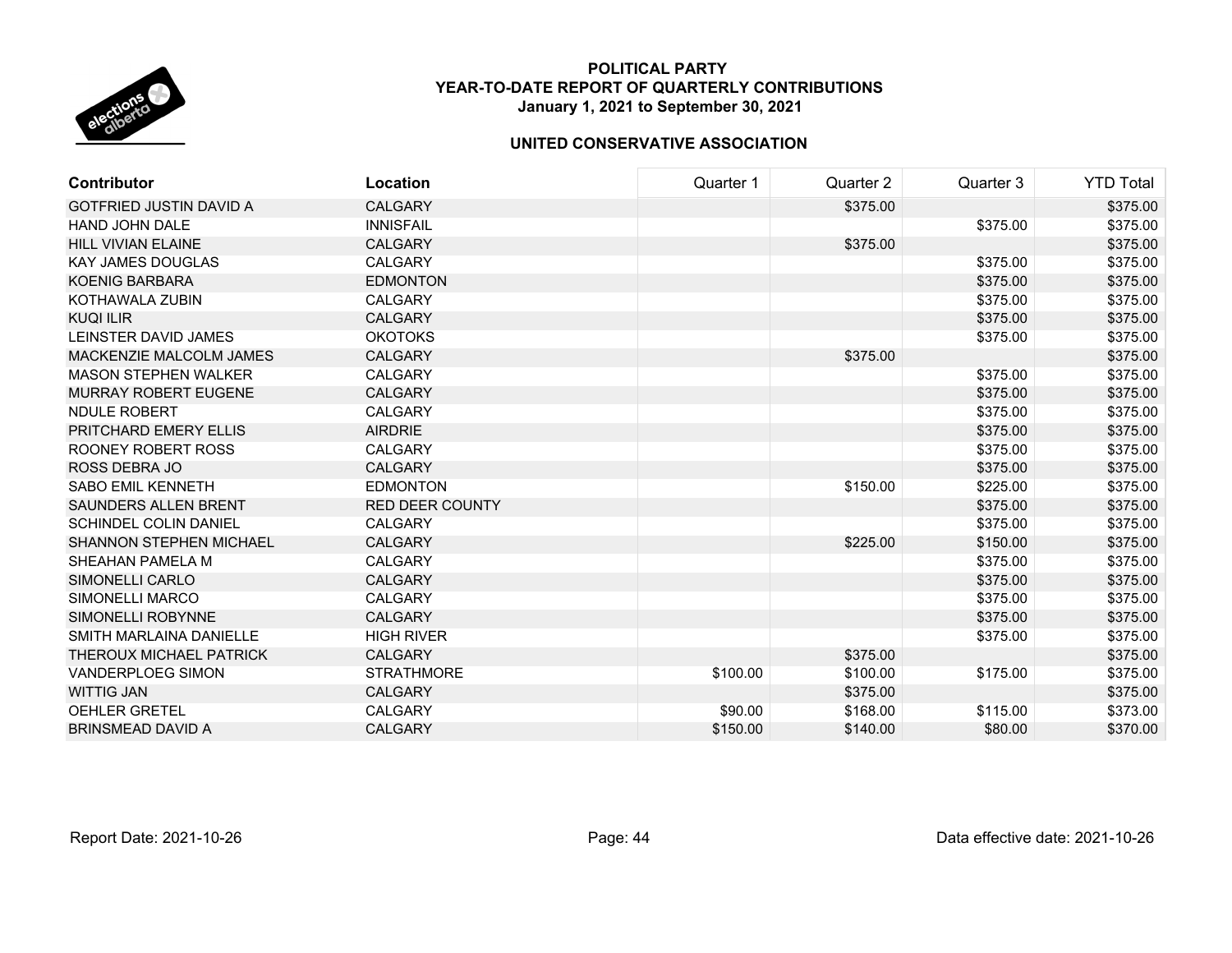

| <b>Contributor</b>              | Location             | Quarter 1 | Quarter 2 | Quarter 3 | <b>YTD Total</b> |
|---------------------------------|----------------------|-----------|-----------|-----------|------------------|
| <b>BRODHEAD BEN RUSSELL</b>     | <b>EDMONTON</b>      | \$150.00  | \$20.00   | \$200.00  | \$370.00         |
| <b>HALABURDA WILLIAM NICK</b>   | <b>CALGARY</b>       | \$150.00  | \$120.00  | \$100.00  | \$370.00         |
| <b>LEHMANN RICK</b>             | SHERWOOD PARK        |           |           | \$370.00  | \$370.00         |
| MCKECHNIE CRAIG DOUGLAS         | <b>CALGARY</b>       | \$120.00  | \$200.00  | \$50.00   | \$370.00         |
| ROGERS BRYAN                    | <b>EDMONTON</b>      |           | \$150.00  | \$220.00  | \$370.00         |
| SAVILLE CAROLE                  | <b>RED DEER</b>      | \$45.00   | \$245.00  | \$80.00   | \$370.00         |
| <b>TAYLOR BARNEY ROSS</b>       | <b>STRATHMORE</b>    | \$200.00  | \$120.00  | \$50.00   | \$370.00         |
| <b>OBERG CLAYTON JOHN</b>       | <b>CALGARY</b>       | \$50.00   | \$117.00  | \$200.00  | \$367.00         |
| <b>HOEDL TERRANCE GEORGE</b>    | <b>EDMONTON</b>      | \$65.00   | \$200.00  | \$100.00  | \$365.00         |
| <b>BOSSERT DALE WILLIAM</b>     | <b>CALGARY</b>       |           | \$287.50  | \$75.00   | \$362.50         |
| <b>CLARK JANICE LYNN</b>        | <b>CALGARY</b>       | \$75.00   | \$100.00  | \$187.50  | \$362.50         |
| <b>MCLEAN DANIEL WALLACE</b>    | <b>CALGARY</b>       | \$75.00   | \$187.50  | \$100.00  | \$362.50         |
| <b>VEGELIS GARY</b>             | <b>CALGARY</b>       | \$100.00  | \$262.50  |           | \$362.50         |
| WARDROP SCOTT D                 | <b>EDMONTON</b>      | \$100.00  | \$70.00   | \$190.20  | \$360.20         |
| <b>BURUMA BRUCE FRANKLIN</b>    | <b>RED DEER</b>      | \$50.00   | \$250.00  | \$60.00   | \$360.00         |
| <b>BUSCH STUART ALLAN</b>       | <b>RED DEER</b>      |           |           | \$360.00  | \$360.00         |
| DAVIS CHERYL ELIZABETH          | RED DEER COUNTY      |           | \$300.00  | \$60.00   | \$360.00         |
| <b>HALL MICHAEL ANTHONY</b>     | <b>CALGARY</b>       | \$50.00   | \$115.00  | \$195.00  | \$360.00         |
| <b>HUNT PATRICIA JOAN</b>       | <b>CALGARY</b>       | \$50.00   | \$150.00  | \$160.00  | \$360.00         |
| MACDONALD JOAN LEONORA          | <b>CALGARY</b>       |           |           | \$360.00  | \$360.00         |
| SMITH WAYNE                     | <b>EDMONTON</b>      | \$120.00  | \$120.00  | \$120.00  | \$360.00         |
| <b>SVENDSEN JENS CURT</b>       | <b>EDMONTON</b>      | \$125.00  | \$115.00  | \$120.00  | \$360.00         |
| <b>TORRIE JUDY LYNN</b>         | <b>GRASSY LAKE</b>   | \$360.00  |           |           | \$360.00         |
| <b>VILLENEUVE GREGORY PERCY</b> | <b>EDMONTON</b>      |           | \$360.00  |           | \$360.00         |
| <b>WOLLMAN PETER</b>            | <b>REDWATER</b>      | \$150.00  | \$175.00  | \$35.00   | \$360.00         |
| <b>WYATT MARJORIE NANCY</b>     | <b>EDMONTON</b>      |           | \$360.00  |           | \$360.00         |
| <b>RUELLING RAY M</b>           | <b>FORT MCMURRAY</b> | \$65.00   | \$50.00   | \$240.00  | \$355.00         |
| <b>SMITH SHARON LOUISE</b>      | <b>CALGARY</b>       |           | \$287.50  | \$65.20   | \$352.70         |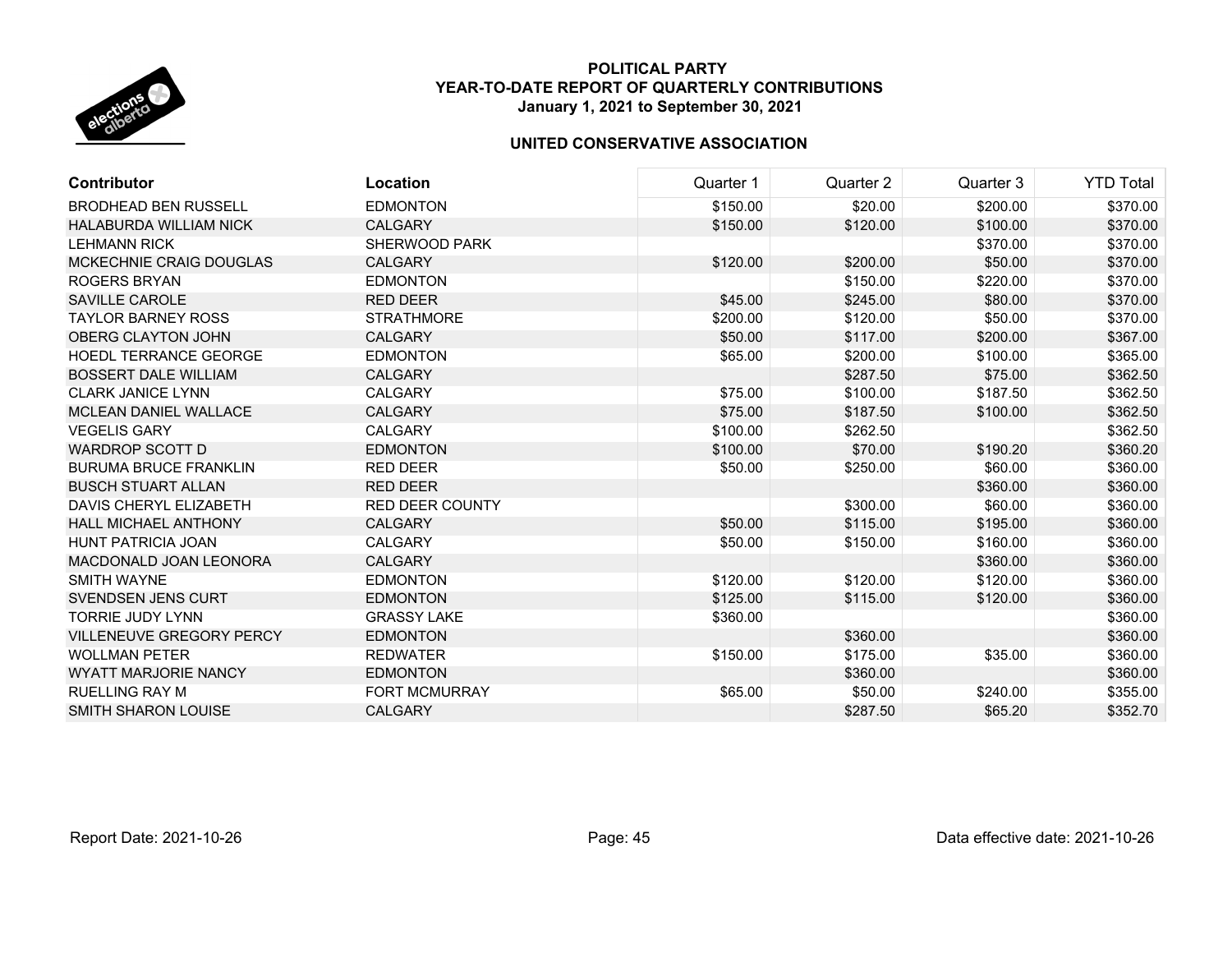

| <b>Contributor</b>                          | Location                           | Quarter 1 | Quarter 2 | Quarter 3 | <b>YTD Total</b> |
|---------------------------------------------|------------------------------------|-----------|-----------|-----------|------------------|
| <b>ACHTYMICHUK STEVEN</b><br><b>DOUGLAS</b> | <b>VEGREVILLE</b>                  |           | \$150.00  | \$200.00  | \$350.00         |
| <b>ALLEN PATRICK RAE</b>                    | <b>CALGARY</b>                     | \$100.00  | \$150.00  | \$100.00  | \$350.00         |
| ANNABLE CHARLOTTE                           | <b>CALGARY</b>                     |           | \$350.00  |           | \$350.00         |
| ANNABLE CLIFFORD DOUGLAS                    | <b>CALGARY</b>                     | \$250.00  | \$100.00  |           | \$350.00         |
| <b>BELANGER LEO JOSEPH</b>                  | <b>PONOKA</b>                      | \$100.00  | \$150.00  | \$100.00  | \$350.00         |
| <b>BIKMAN GARY W</b>                        | <b>STIRLING</b>                    | \$150.00  |           | \$200.00  | \$350.00         |
| <b>BLANKESTIJN ADRIAN</b><br><b>ROBERTO</b> | <b>OLDS</b>                        |           | \$350.00  |           | \$350.00         |
| <b>BORDUN KAREN LYNN</b>                    | <b>RED DEER</b>                    | \$300.00  | \$50.00   |           | \$350.00         |
| <b>BOYCHUK RONALD JACOB</b>                 | <b>CHESTERMERE</b>                 |           | \$100.00  | \$250.00  | \$350.00         |
| <b>BUDD GILLIAN ELIZABETH</b>               | <b>EDMONTON</b>                    |           |           | \$350.00  | \$350.00         |
| <b>CHARLTON LINDA MAY</b>                   | <b>BANFF</b>                       | \$350.00  |           |           | \$350.00         |
| <b>CROSWELL NEVILLE GILBERT</b>             | <b>MORINVILLE</b>                  | \$150.00  | \$100.00  | \$100.00  | \$350.00         |
| DAVIDSON MARJORIE ANNE                      | <b>CALGARY</b>                     | \$150.00  | \$200.00  |           | \$350.00         |
| <b>DIBBEN JAMES DENNIS</b>                  | <b>VERMILION</b>                   |           | \$350.00  |           | \$350.00         |
| DORWARD DAVID C                             | <b>EDMONTON</b>                    |           | \$250.00  | \$100.00  | \$350.00         |
| <b>EMANN GREGORY W</b>                      | <b>MEDICINE HAT</b>                |           |           | \$350.00  | \$350.00         |
| FLORCHUK HENRYK ZIGMUND S                   | <b>FORT</b><br><b>SASKATCHEWAN</b> | \$150.00  | \$200.00  |           | \$350.00         |
| <b>HABIB GEORGETTE A</b>                    | <b>CALGARY</b>                     |           |           | \$350.00  | \$350.00         |
| <b>HATLEVIK NORMAN PETTER</b>               | <b>HIGH RIVER</b>                  |           | \$300.00  | \$50.00   | \$350.00         |
| <b>HAWN LAURIE D</b>                        | <b>EDMONTON</b>                    | \$200.00  | \$150.00  |           | \$350.00         |
| <b>HEIN RAYMOND CLARENCE</b>                | <b>SPRUCE GROVE</b>                | \$100.00  | \$250.00  |           | \$350.00         |
| <b>HEINKEL WYLIE MARGARET</b><br><b>ANN</b> | <b>CALGARY</b>                     |           | \$200.00  | \$150.00  | \$350.00         |
| <b>HOGAN JOHN KEVIN</b>                     | <b>CALGARY</b>                     | \$200.00  | \$150.00  |           | \$350.00         |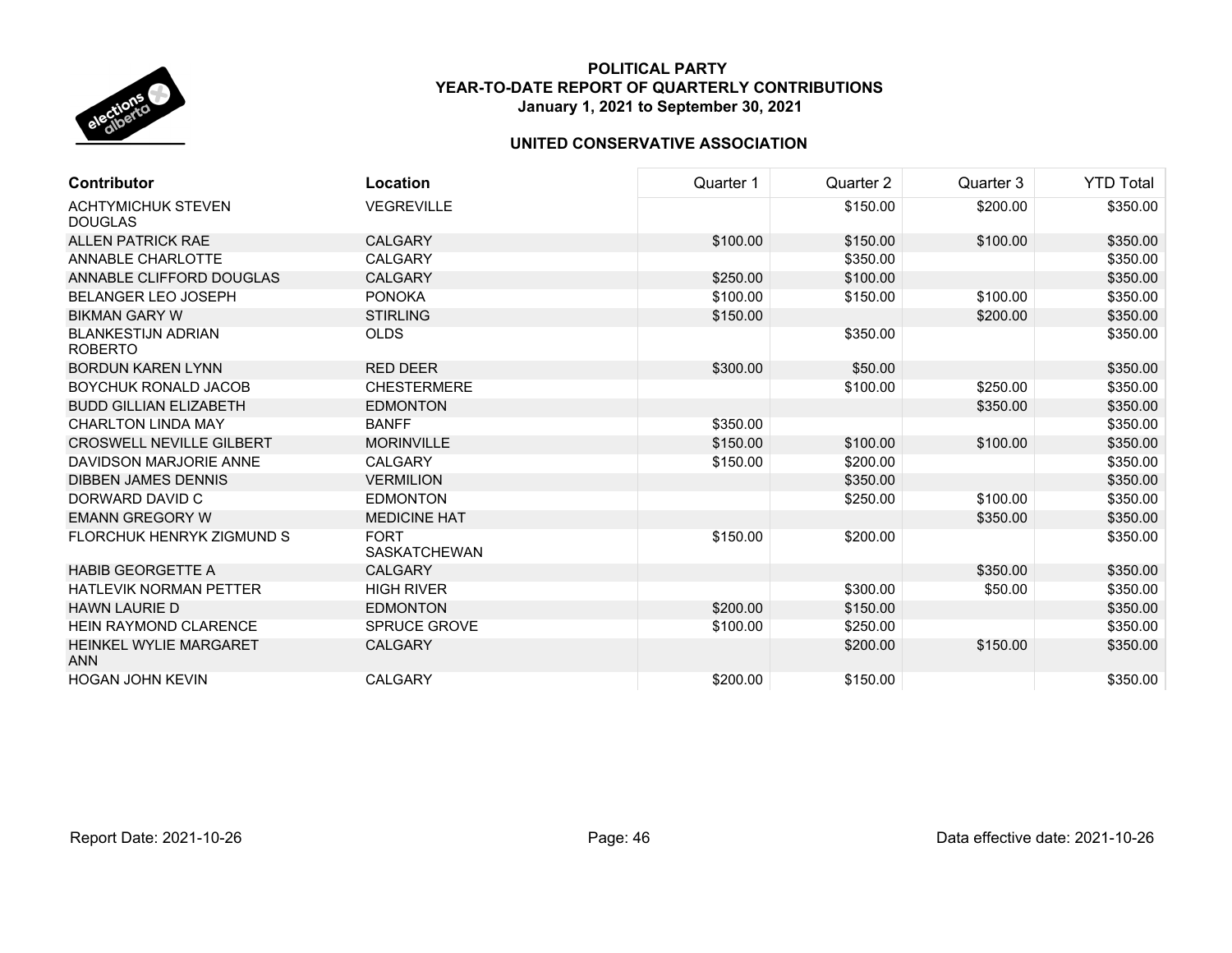

| <b>Contributor</b>                            | Location          | Quarter 1 | Quarter 2 | Quarter 3 | <b>YTD Total</b> |
|-----------------------------------------------|-------------------|-----------|-----------|-----------|------------------|
| <b>HUBERT BRIAN ALFRED</b>                    | <b>CALGARY</b>    |           | \$250.00  | \$100.00  | \$350.00         |
| <b>JORSTAD SIGURD DAW</b>                     | SHERWOOD PARK     | \$150.00  |           | \$200.00  | \$350.00         |
| <b>KIRKER GILBERT ERNEST</b><br><b>MERVYN</b> | <b>CALGARY</b>    | \$200.00  | \$150.00  |           | \$350.00         |
| LACHAPELLE GERARD J                           | <b>CALGARY</b>    |           | \$150.00  | \$200.00  | \$350.00         |
| LEPOUDRE ALLAN LAVERNE                        | <b>AIRDRIE</b>    |           | \$250.00  | \$100.00  | \$350.00         |
| <b>LIFESO BETTY LOUISE</b>                    | <b>EDMONTON</b>   | \$50.00   | \$300.00  |           | \$350.00         |
| MAPP ROGER DAVID                              | <b>CALGARY</b>    | \$150.00  | \$200.00  |           | \$350.00         |
| MOL MARILYN ANNE LANE                         | <b>EDMONTON</b>   | \$100.00  |           | \$250.00  | \$350.00         |
| NIELSEN KENNETH FRED                          | <b>LETHBRIDGE</b> |           | \$200.00  | \$150.00  | \$350.00         |
| PLAIN RICHARD HAYWARD                         | <b>ST. ALBERT</b> | \$150.00  | \$200.00  |           | \$350.00         |
| <b>REYNEN GORDON MARTIN</b>                   | <b>EDMONTON</b>   | \$150.00  | \$150.00  | \$50.00   | \$350.00         |
| <b>ROBINSON CLAUDETTE</b><br><b>ROSEMARIE</b> | <b>CALGARY</b>    |           |           | \$350.00  | \$350.00         |
| <b>ROSS KENNETH WILLIAM</b>                   | <b>CALGARY</b>    |           | \$200.00  | \$150.00  | \$350.00         |
| SACKEY FORSON BAISIWA ABA                     | <b>CALGARY</b>    |           | \$300.00  | \$50.00   | \$350.00         |
| <b>SKULSKY FRANCIS GORDON</b>                 | <b>CALGARY</b>    | \$250.00  | \$100.00  |           | \$350.00         |
| SNELL BONNIE LYNN                             | THREE HILLS       | \$50.00   | \$150.00  | \$150.00  | \$350.00         |
| SPENRATH PAUL WILLIAM                         | CALGARY           |           | \$100.00  | \$250.00  | \$350.00         |
| ST-HILAIRE GILLES JOSEPH                      | <b>CALGARY</b>    |           |           | \$350.00  | \$350.00         |
| STEVENSON WILLIAM WALTER                      | <b>CARSTAIRS</b>  |           |           | \$350.00  | \$350.00         |
| STOBBE NORMA M                                | <b>ONOWAY</b>     |           | \$150.00  | \$200.00  | \$350.00         |
| <b>TUPPER SHELLEY CARMEN</b>                  | <b>EDMONTON</b>   |           | \$150.00  | \$200.00  | \$350.00         |
| UNDERHILL GABRIELLE MARY                      | <b>VERMILION</b>  | \$350.00  |           |           | \$350.00         |
| <b>WARNICK ROBERT GEORGE</b>                  | <b>CALGARY</b>    | \$100.00  | \$250.00  |           | \$350.00         |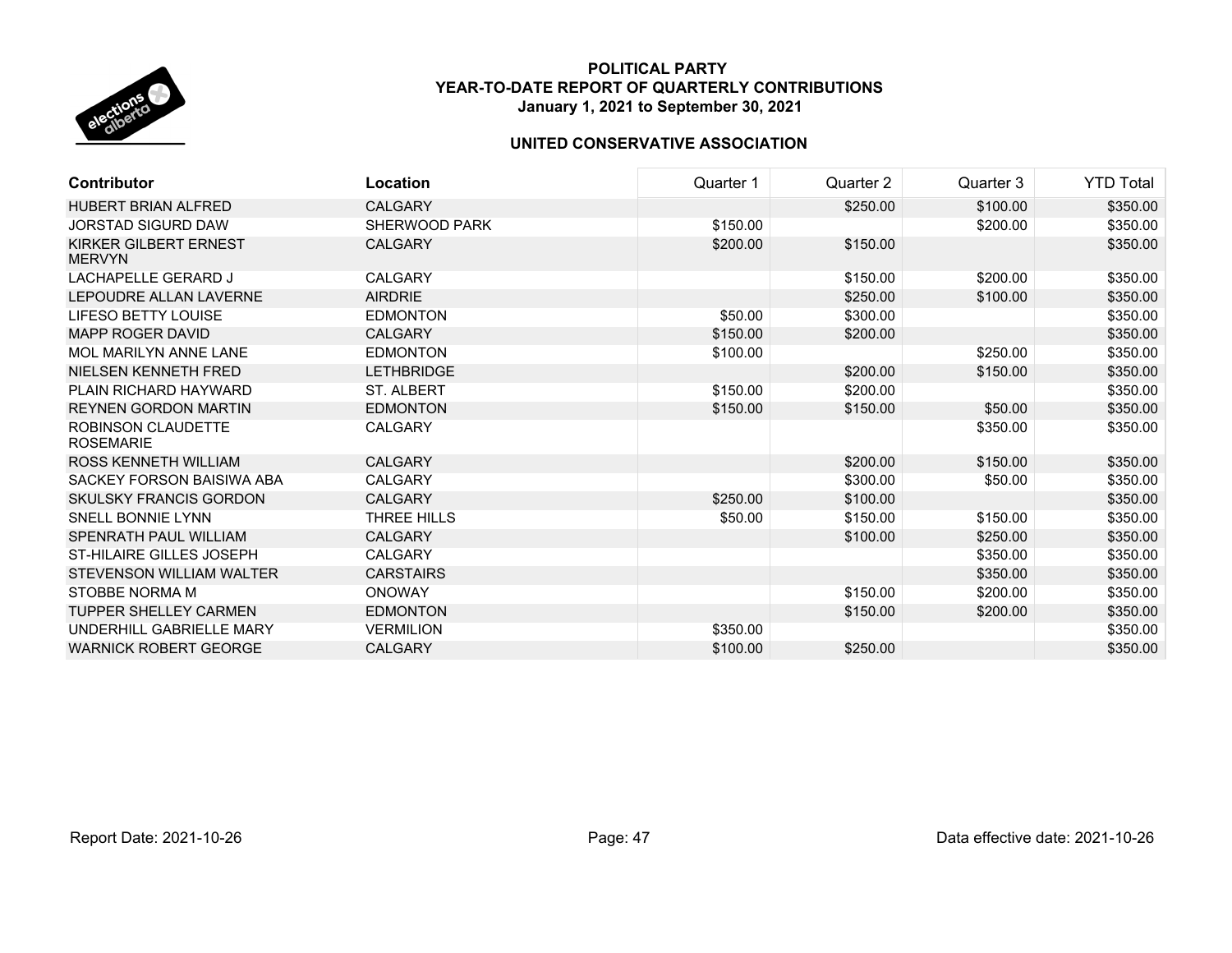

| <b>Contributor</b>               | Location               | Quarter 1 | Quarter 2 | Quarter 3 | <b>YTD Total</b> |
|----------------------------------|------------------------|-----------|-----------|-----------|------------------|
| <b>WILLIAMS PHILLIP LAWRENCE</b> | <b>CALGARY</b>         | \$250.00  | \$100.00  |           | \$350.00         |
| <b>WUTZKE ROBERT IRVING</b>      | <b>MEDICINE HAT</b>    | \$150.00  | \$150.00  | \$50.00   | \$350.00         |
| <b>BIGELOW JANINE MARGARET</b>   | <b>STONY PLAIN</b>     | \$90.00   | \$90.00   | \$165.00  | \$345.00         |
| STEVENSON JOSEPH A               | <b>RAYMOND</b>         | \$160.00  | \$125.00  | \$60.00   | \$345.00         |
| <b>DICK JON MALCOLM</b>          | <b>CALGARY</b>         |           | \$342.00  |           | \$342.00         |
| <b>GLEN DAVID WAYNE</b>          | <b>EDMONTON</b>        | \$114.00  | \$114.00  | \$114.00  | \$342.00         |
| PEDDIE DAVID ASHLEY              | <b>CALGARY</b>         |           | \$340.50  |           | \$340.50         |
| <b>BARRETTE JAMES JOSEPH</b>     | <b>CALGARY</b>         | \$100.00  | \$240.00  |           | \$340.00         |
| <b>GUSDAL YVONNE R</b>           | <b>CALGARY</b>         |           |           | \$340.00  | \$340.00         |
| <b>KRAUSS MARCUS S</b>           | <b>CALGARY</b>         | \$150.00  | \$25.00   | \$165.00  | \$340.00         |
| MCCLELLAND JOHN                  | <b>CALGARY</b>         |           | \$100.00  | \$240.00  | \$340.00         |
| <b>SCHOFIELD LORRAINE ANN</b>    | <b>ALLIANCE</b>        | \$110.00  | \$157.00  | \$72.00   | \$339.00         |
| LAGRANGE ADRIANA                 | <b>RED DEER COUNTY</b> | \$150.00  | \$150.00  | \$37.50   | \$337.50         |
| PAPIRNIK DANIEL JOHN             | <b>EDMONTON</b>        | \$75.00   | \$187.50  | \$75.00   | \$337.50         |
| SPARROW NICOLE DAWN              | <b>EDMONTON</b>        | \$275.00  |           | \$62.50   | \$337.50         |
| <b>SUDNIK TERRI ELLEN</b>        | <b>GRANDE PRAIRIE</b>  | \$75.00   | \$262.50  |           | \$337.50         |
| <b>BAILEY BURTON</b>             | <b>RED DEER COUNTY</b> |           |           | \$335.00  | \$335.00         |
| <b>CAMPBELL JACKY K</b>          | <b>CALGARY</b>         |           | \$100.00  | \$235.00  | \$335.00         |
| PATTERSON MONA GAIL              | <b>BROOKS</b>          | \$75.00   | \$185.00  | \$75.00   | \$335.00         |
| WEIR DOUG ALAN                   | <b>LLOYDMINSTER</b>    | \$100.00  |           | \$235.00  | \$335.00         |
| ROSS ROBERT DOUGLAS              | <b>DRUMHELLER</b>      | \$100.00  | \$117.00  | \$117.00  | \$334.00         |
| OBERHAMER JANET JUNE             | <b>CALGARY</b>         |           | \$332.00  |           | \$332.00         |
| <b>SPARROW CURTIS JAMES</b>      | <b>EDMONTON</b>        |           | \$300.00  | \$30.40   | \$330.40         |
| <b>GOROMBEY STEVE JOSEF</b>      | <b>CALGARY</b>         | \$330.00  |           |           | \$330.00         |
| ROGERSON ALAN WA                 | <b>CALGARY</b>         | \$330.00  |           |           | \$330.00         |
| SULLIVAN DOUGLAS LAWRENCE        | <b>BRUDERHEIM</b>      | \$110.00  | \$60.00   | \$160.00  | \$330.00         |
| <b>BERRY MILES DANIEL</b>        | <b>EDMONTON</b>        | \$110.00  | \$165.00  | \$50.00   | \$325.00         |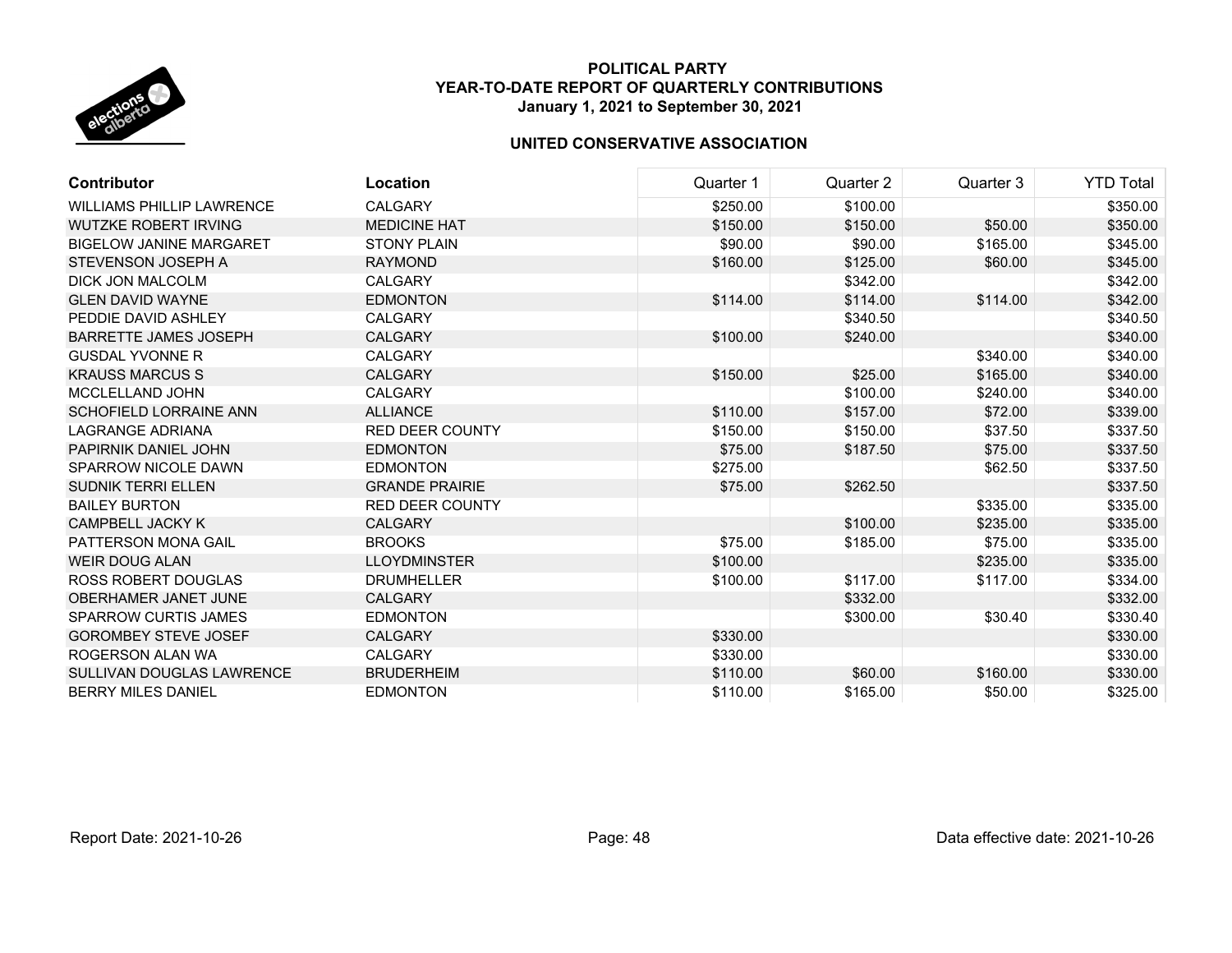

| <b>Contributor</b>            | Location              | Quarter 1 | Quarter 2 | Quarter 3 | <b>YTD Total</b> |
|-------------------------------|-----------------------|-----------|-----------|-----------|------------------|
| <b>COPPING JASON C</b>        | <b>CALGARY</b>        | \$75.00   |           | \$250.00  | \$325.00         |
| <b>FORSBERG GLEN ERIC</b>     | <b>WETASKIWIN</b>     | \$50.00   | \$75.00   | \$200.00  | \$325.00         |
| <b>HOLTNER RAYMOND ALBERT</b> | ST. ALBERT            | \$150.00  | \$100.00  | \$75.00   | \$325.00         |
| HUSAK RANDOLPH GORDON         | <b>BEAUMONT</b>       | \$50.00   | \$240.00  | \$35.00   | \$325.00         |
| <b>INNES PATRICIA MARY</b>    | <b>EDMONTON</b>       | \$50.00   | \$175.00  | \$100.00  | \$325.00         |
| <b>KERKHOFF SHARON LEE</b>    | <b>TABER</b>          | \$75.00   | \$75.00   | \$175.00  | \$325.00         |
| KITZ KASSANDRA ANNE           | <b>BEAUMONT</b>       | \$75.00   | \$75.00   | \$175.00  | \$325.00         |
| <b>MACKENZIE EMMA</b>         | <b>CALGARY</b>        | \$75.00   |           | \$250.00  | \$325.00         |
| <b>MIRTH EMMANUEL</b>         | <b>EDMONTON</b>       | \$325.00  |           |           | \$325.00         |
| POLITESKI CAROLE ANN          | <b>WETASKIWIN</b>     | \$75.00   | \$75.00   | \$175.00  | \$325.00         |
| <b>HAZLETT GEOFFREY JAMES</b> | <b>RED DEER</b>       | \$150.00  | \$100.00  | \$71.00   | \$321.00         |
| MACDONALD MARIE CYPRIAN       | ARDROSSAN             | \$110.00  | \$100.00  | \$110.00  | \$320.00         |
| <b>MOORE MICHAEL JAMES</b>    | <b>EDMONTON</b>       |           |           | \$320.00  | \$320.00         |
| <b>SVITICH ELAINE ROSE</b>    | <b>VEGREVILLE</b>     |           | \$200.00  | \$120.00  | \$320.00         |
| <b>CARLIN DEBBIE LEE</b>      | <b>CALGARY</b>        | \$50.00   | \$165.00  | \$100.00  | \$315.00         |
| <b>ZUPANCIC JOHN F</b>        | <b>EDMONTON</b>       |           | \$215.00  | \$100.00  | \$315.00         |
| ARCAND ROGER ALAIN            | <b>BEAVERLODGE</b>    |           | \$162.50  | \$150.00  | \$312.50         |
| <b>GORMAN DANIEL FRANKLIN</b> | <b>GRANDE PRAIRIE</b> |           | \$312.50  |           | \$312.50         |
| <b>COLLINS PETER LORNE</b>    | <b>CALGARY</b>        |           | \$200.00  | \$110.00  | \$310.00         |
| <b>KEEFE JOHN A</b>           | <b>CALGARY</b>        | \$160.00  | \$150.00  |           | \$310.00         |
| PROUDFOOT RODNEY ERIC         | SHERWOOD PARK         |           | \$110.00  | \$200.00  | \$310.00         |
| <b>LATO EDNA E</b>            | <b>CALGARY</b>        |           | \$218.00  | \$90.00   | \$308.00         |
| LINKLATER DOROTHY SHARON      | <b>SHERWOOD PARK</b>  |           | \$308.00  |           | \$308.00         |
| <b>WOOD GORDON THOMAS</b>     | <b>CALGARY</b>        | \$110.00  | \$198.00  |           | \$308.00         |
| <b>CORMIN ROBERT</b>          | <b>SHERWOOD PARK</b>  |           | \$210.00  | \$95.00   | \$305.00         |
| PLETT JUDITH LYNN             | <b>LLOYDMINSTER</b>   | \$75.00   | \$130.00  | \$100.00  | \$305.00         |
| PLETT RONALD ABE              | <b>LLOYDMINSTER</b>   | \$75.00   | \$130.00  | \$100.00  | \$305.00         |
| ROTH BLAINE JOHN              | CALGARY               |           | \$305.00  |           | \$305.00         |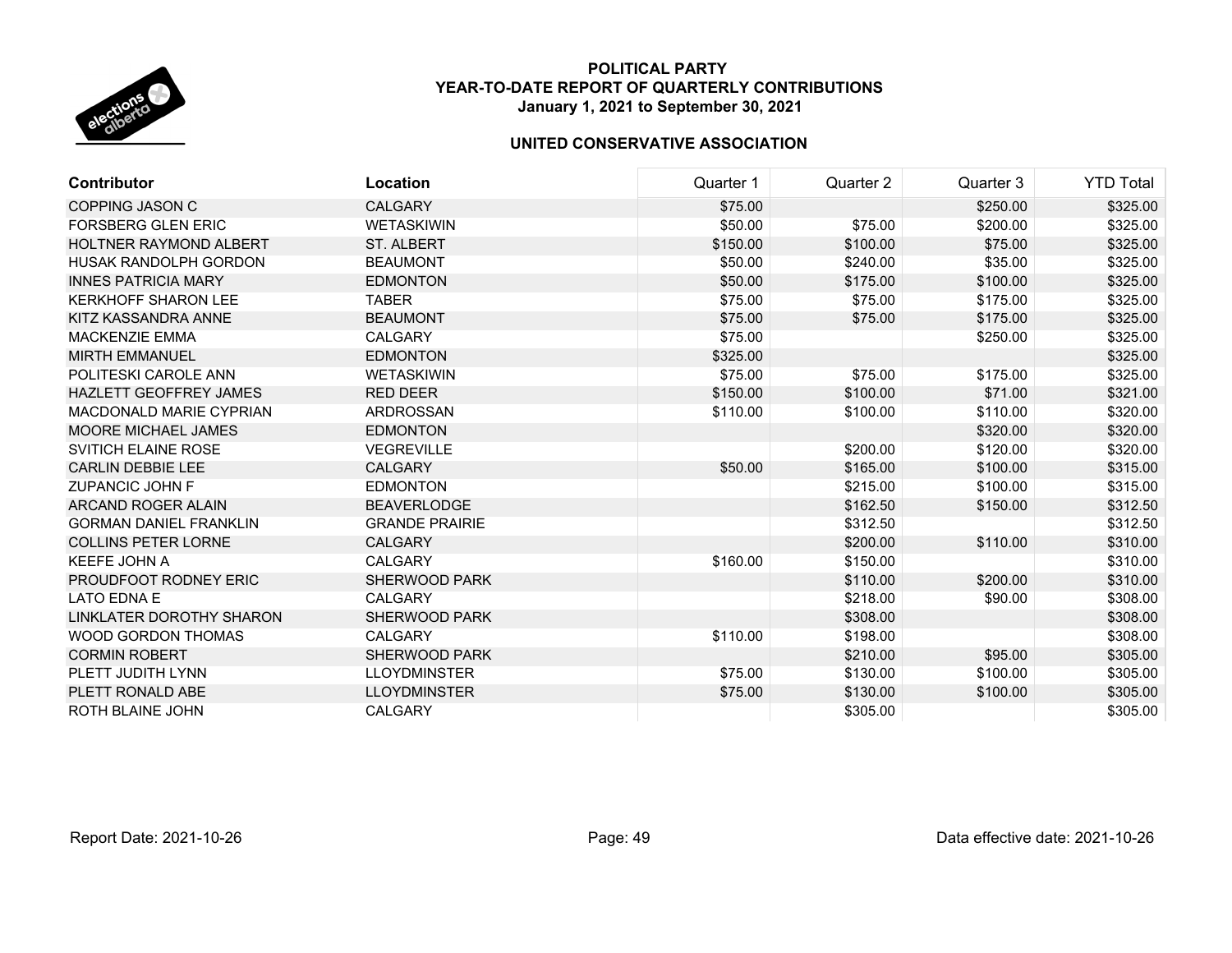

| <b>Contributor</b>               | Location                           | Quarter 1 | Quarter 2 | Quarter 3 | <b>YTD Total</b> |
|----------------------------------|------------------------------------|-----------|-----------|-----------|------------------|
| FINSTAD NORMAN O                 | <b>ETZIKOM</b>                     | \$50.00   | \$254.00  |           | \$304.00         |
| NORTH ALAN EMERSON               | <b>BEAVER COUNTY</b>               | \$50.00   | \$204.00  | \$50.00   | \$304.00         |
| ALBERTS SHERRY LYNN              | <b>DRAYTON VALLEY</b>              | \$150.00  | \$150.00  |           | \$300.00         |
| ALEXANDER DON L                  | <b>CALGARY</b>                     | \$120.00  | \$65.00   | \$115.00  | \$300.00         |
| ALLEN GRACE C                    | <b>LLOYDMINSTER</b>                | \$200.00  |           | \$100.00  | \$300.00         |
| ALLISON RONALD JOHN              | <b>RED DEER</b>                    | \$200.00  | \$100.00  |           | \$300.00         |
| <b>BALISKY TERRANCE NILES</b>    | <b>GRANDE PRAIRIE</b>              | \$150.00  |           | \$150.00  | \$300.00         |
| <b>BARNES RALPH JAMES</b>        | CALGARY                            | \$300.00  |           |           | \$300.00         |
| <b>BATES DARLENE JUDY</b>        | <b>RED DEER</b>                    |           |           | \$300.00  | \$300.00         |
| <b>BATES NANCY DOROTHY</b>       | <b>CALGARY</b>                     |           | \$300.00  |           | \$300.00         |
| <b>BERES GARRY BRYAN</b>         | <b>CALGARY</b>                     | \$50.00   | \$150.00  | \$100.00  | \$300.00         |
| <b>BERGEN JOHN K</b>             | LA CRETE                           |           |           | \$300.00  | \$300.00         |
| <b>BOHN MARTIN JOSEPH</b>        | <b>ARDROSSAN</b>                   |           | \$300.00  |           | \$300.00         |
| <b>BOURQUE RALPH G</b>           | PINCHER CREEK                      | \$100.00  |           | \$200.00  | \$300.00         |
| <b>BRANDSON MILTON R</b>         | <b>AIRDRIE</b>                     |           | \$300.00  |           | \$300.00         |
| <b>BRAUN WAYNE TOD</b>           | <b>LETHBRIDGE</b>                  | \$250.00  |           | \$50.00   | \$300.00         |
| <b>BREITMAN KAREN ESTHER</b>     | <b>CALGARY</b>                     | \$90.00   | \$90.00   | \$120.00  | \$300.00         |
| <b>BROWN MARLENE MARIE</b>       | <b>LETHBRIDGE</b>                  | \$100.00  |           | \$200.00  | \$300.00         |
| <b>BRYAN GORDON</b>              | <b>CALGARY</b>                     | \$300.00  |           |           | \$300.00         |
| <b>BRYANT TERI JANE</b>          | <b>CALGARY</b>                     | \$100.00  |           | \$200.00  | \$300.00         |
| <b>BUEHLER-COWLEY GLORIA M</b>   | <b>EXSHAW</b>                      |           | \$300.00  |           | \$300.00         |
| <b>BURGEMEISTER GARY DALE</b>    | <b>HANNA</b>                       | \$150.00  |           | \$150.00  | \$300.00         |
| <b>BUSHFIELD SHELLEY DIANE</b>   | <b>ROCKY VIEW</b><br><b>COUNTY</b> | \$300.00  |           |           | \$300.00         |
| <b>CAMPBELL RICHARD</b>          | <b>CALGARY</b>                     | \$300.00  |           |           | \$300.00         |
| <b>CHANDLER WILLIAM SEAN</b>     | <b>GRANDE PRAIRIE</b>              |           | \$300.00  |           | \$300.00         |
| <b>CHRISTENSEN YVETTE CECILE</b> | <b>MALLAIG</b>                     |           | \$200.00  | \$100.00  | \$300.00         |
| <b>CLARK BEVERLY ANNE</b>        | <b>CAMROSE</b>                     | \$200.00  |           | \$100.00  | \$300.00         |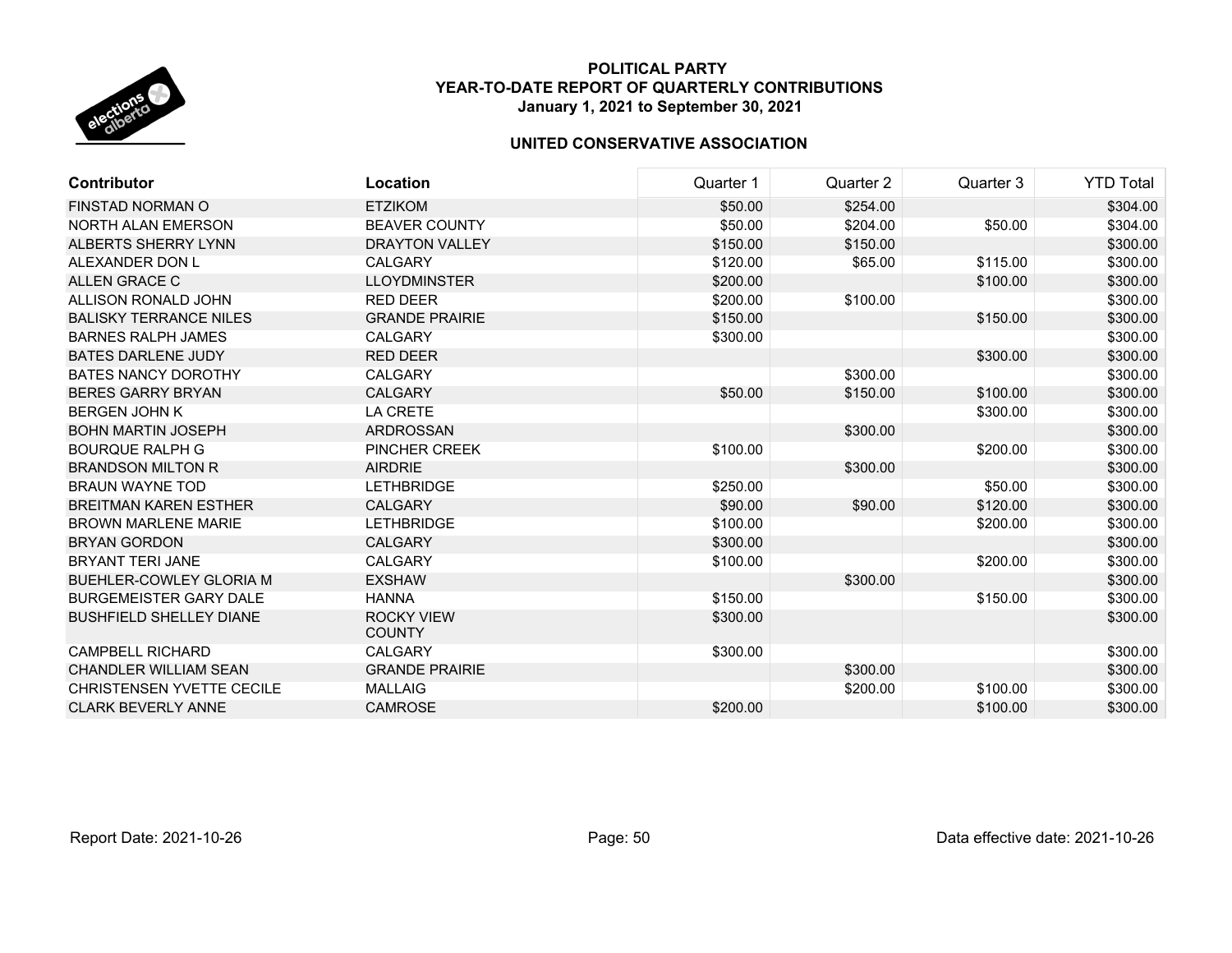

| <b>Contributor</b>             | Location            | Quarter 1 | Quarter 2 | Quarter 3 | <b>YTD Total</b> |
|--------------------------------|---------------------|-----------|-----------|-----------|------------------|
| <b>CLARKE JOHN ROBERT</b>      | PEACE RIVER         |           |           | \$300.00  | \$300.00         |
| <b>COOPER VALERIE ANN</b>      | FORT MCMURRAY       |           |           | \$300.00  | \$300.00         |
| <b>CRUSE ADRIAN RICHARD</b>    | <b>WATER VALLEY</b> |           | \$200.00  | \$100.00  | \$300.00         |
| <b>CUNNINGHAM REX BURTON</b>   | <b>VERMILION</b>    |           | \$300.00  |           | \$300.00         |
| <b>CUPPEN JACK</b>             | <b>CALGARY</b>      | \$300.00  |           |           | \$300.00         |
| <b>CURRIE THOMAS JAMES</b>     | <b>CALGARY</b>      |           | \$250.00  | \$50.00   | \$300.00         |
| <b>DEERING LENORA ESTHER</b>   | <b>SPRUCE GROVE</b> |           | \$200.00  | \$100.00  | \$300.00         |
| <b>DERKSEN GERTRUDE</b>        | <b>LA CRETE</b>     |           | \$300.00  |           | \$300.00         |
| <b>DEWAR BRUCE IAN</b>         | <b>CANMORE</b>      |           | \$200.00  | \$100.00  | \$300.00         |
| DOHLMAN WAYNE ERIK             | <b>BLACKFALDS</b>   | \$100.00  | \$100.00  | \$100.00  | \$300.00         |
| DONHUYSEN THEODORE M           | <b>CALGARY</b>      | \$150.00  | \$150.00  |           | \$300.00         |
| EDWARDSON NARVIN J             | <b>CALGARY</b>      | \$150.00  | \$150.00  |           | \$300.00         |
| EL ZEIN EMAD                   | <b>EDMONTON</b>     | \$300.00  |           |           | \$300.00         |
| <b>ENNS WILLIAM JACOB</b>      | <b>WETASKIWIN</b>   |           |           | \$300.00  | \$300.00         |
| <b>ERICHSEN GARY K</b>         | <b>BOTHA</b>        | \$150.00  | \$150.00  |           | \$300.00         |
| <b>FARCH MARGARET JEAN</b>     | <b>CHESTERMERE</b>  |           | \$300.00  |           | \$300.00         |
| <b>FERNQUIST BRYAN R</b>       | <b>CHESTERMERE</b>  | \$100.00  |           | \$200.00  | \$300.00         |
| <b>FLETCHER MARIE T</b>        | <b>CALGARY</b>      | \$100.00  | \$200.00  |           | \$300.00         |
| <b>FORAN PATRICIA ANNE</b>     | <b>CALGARY</b>      | \$200.00  | \$100.00  |           | \$300.00         |
| <b>FORCHUK GREG M</b>          | <b>DEVON</b>        |           | \$100.00  | \$200.00  | \$300.00         |
| <b>FRANK PATRICIA MARIANNE</b> | <b>CAMROSE</b>      | \$100.00  | \$200.00  |           | \$300.00         |
| <b>FRY AUDREY KAREN</b>        | <b>CALGARY</b>      |           | \$150.00  | \$150.00  | \$300.00         |
| FU JEAN MEI                    | <b>CALGARY</b>      |           | \$300.00  |           | \$300.00         |
| <b>FUHR GERALD WALLACE</b>     | <b>ONOWAY</b>       |           | \$300.00  |           | \$300.00         |
| <b>GALLOWAY RICHARD CLARK</b>  | <b>CALGARY</b>      |           | \$300.00  |           | \$300.00         |
| <b>GEE MARGARET I</b>          | <b>CALGARY</b>      |           | \$250.00  | \$50.00   | \$300.00         |
| <b>GEORGE RON</b>              | <b>SPRUCE GROVE</b> | \$300.00  |           |           | \$300.00         |
| <b>GERHART ROBERT HENRY</b>    | <b>EDMONTON</b>     |           | \$300.00  |           | \$300.00         |
| <b>GIBSON JACQUELINE MARIE</b> | <b>EDMONTON</b>     |           | \$300.00  |           | \$300.00         |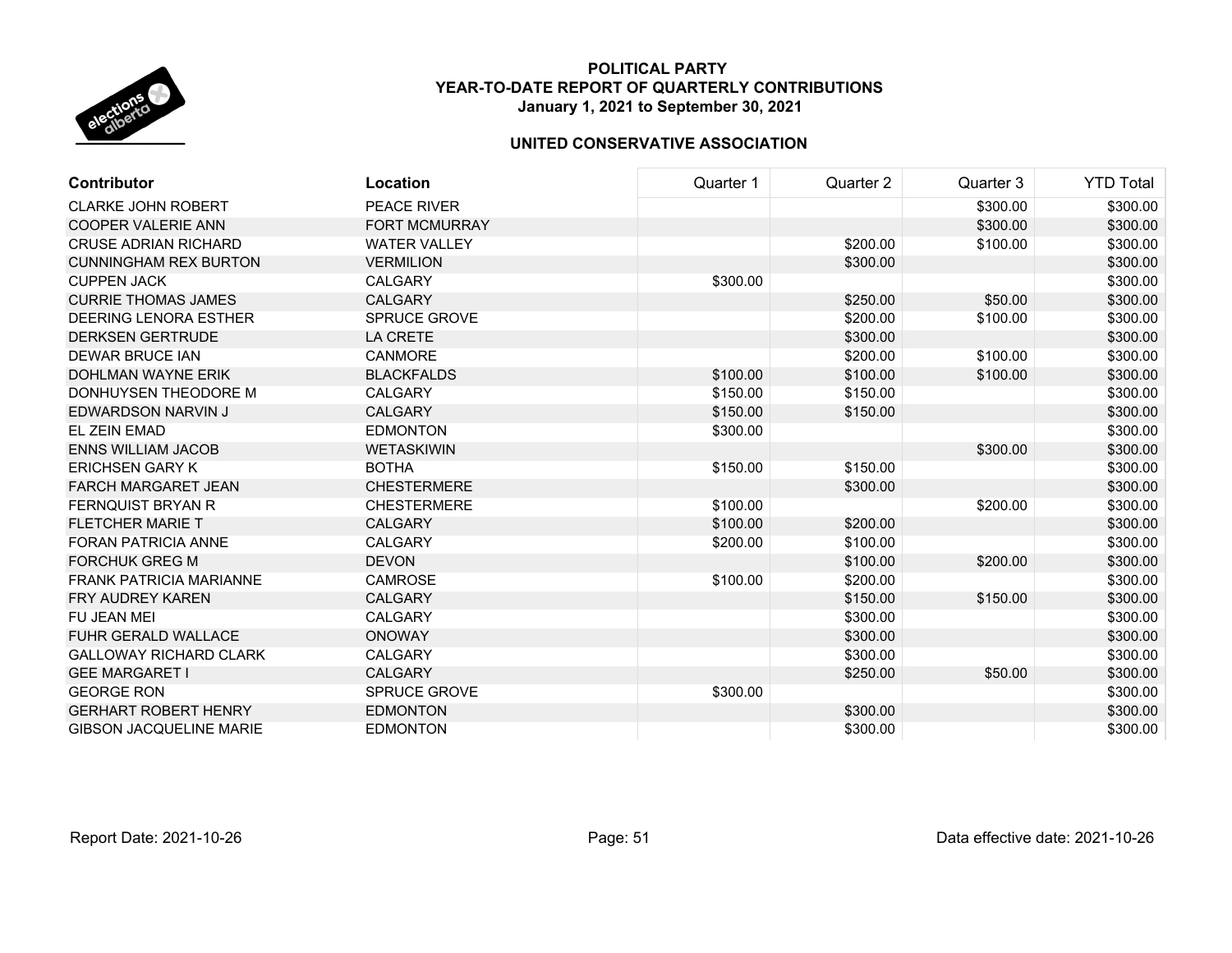

| <b>Contributor</b>              | Location                              | Quarter 1 | Quarter 2 | Quarter 3 | <b>YTD Total</b> |
|---------------------------------|---------------------------------------|-----------|-----------|-----------|------------------|
| <b>GILL ERNEST LAWRENCE</b>     | <b>RED DEER</b>                       |           |           | \$300.00  | \$300.00         |
| <b>GILL KULSHAN KAUR</b>        | <b>EDMONTON</b>                       |           | \$150.00  | \$150.00  | \$300.00         |
| <b>GOLDSWORTHY STANLEY ROSS</b> | <b>CALGARY</b>                        |           | \$150.00  | \$150.00  | \$300.00         |
| <b>GOUDY JOHN WESLEY</b>        | <b>DRUMHELLER</b>                     |           | \$300.00  |           | \$300.00         |
| <b>GOULET CATHY ANN</b>         | <b>LAMONT</b>                         |           |           | \$300.00  | \$300.00         |
| <b>GOW LEONARD B</b>            | <b>CALGARY</b>                        | \$100.00  |           | \$200.00  | \$300.00         |
| <b>GRANGER JENNIFER BERYL</b>   | <b>HARDISTY</b>                       |           | \$150.00  | \$150.00  | \$300.00         |
| <b>GRAUMANN WARREN LYLE</b>     | <b>CALGARY</b>                        |           | \$300.00  |           | \$300.00         |
| <b>GRAY NEIL M</b>              | <b>ST. ALBERT</b>                     | \$100.00  | \$200.00  |           | \$300.00         |
| <b>GRICHTMEIER GEORGE</b>       | <b>CALGARY</b>                        | \$100.00  | \$100.00  | \$100.00  | \$300.00         |
| <b>GUNDRY MARION A</b>          | <b>BANFF</b>                          |           | \$100.00  | \$200.00  | \$300.00         |
| <b>GUNN JOHN CAMERON</b>        | <b>CALGARY</b>                        | \$100.00  |           | \$200.00  | \$300.00         |
| <b>GUNN WILLIAM GERALD</b>      | <b>EDMONTON</b>                       | \$300.00  |           |           | \$300.00         |
| <b>HAMRE TERRY GLENN</b>        | <b>PONOKA</b>                         | \$150.00  | \$150.00  |           | \$300.00         |
| <b>HARBINSON DAVID ALBERT</b>   | <b>EDMONTON</b>                       | \$200.00  | \$100.00  |           | \$300.00         |
| <b>HARTWICK NORMAN JOHN</b>     | <b>HIGH RIVER</b>                     | \$300.00  |           |           | \$300.00         |
| HARVEY JERRY WAYNE              | <b>CREMONA</b>                        | \$150.00  | \$150.00  |           | \$300.00         |
| <b>HATCHER JASON GARY</b>       | <b>CALGARY</b>                        |           | \$300.00  |           | \$300.00         |
| <b>HEDRICH JEFFERY ROBERT</b>   | <b>LETHBRIDGE</b>                     |           | \$150.00  | \$150.00  | \$300.00         |
| <b>HENSHAW JENNIFER</b>         | <b>EDMONTON</b>                       | \$50.00   | \$150.00  | \$100.00  | \$300.00         |
| <b>HESSE-FARLEY ROSE B</b>      | <b>MORINVILLE</b>                     |           | \$300.00  |           | \$300.00         |
| <b>HETLINGER BRAD LEO</b>       | <b>CALGARY</b>                        |           | \$300.00  |           | \$300.00         |
| <b>HIGGINS ROBERTA SHEANOCH</b> | <b>CALGARY</b>                        | \$300.00  |           |           | \$300.00         |
| <b>HOCKIN JEREMY HOWARD</b>     | <b>SHERWOOD PARK</b>                  |           |           | \$300.00  | \$300.00         |
| <b>HOLOWAYCHUK DONNA ANN</b>    | <b>EDMONTON</b>                       | \$50.00   | \$250.00  |           | \$300.00         |
| <b>HOLT RODGER DAVID</b>        | CALGARY                               |           | \$300.00  |           | \$300.00         |
| <b>HONDEBRINK JAN</b>           | <b>ROCKY MOUNTAIN</b><br><b>HOUSE</b> | \$300.00  |           |           | \$300.00         |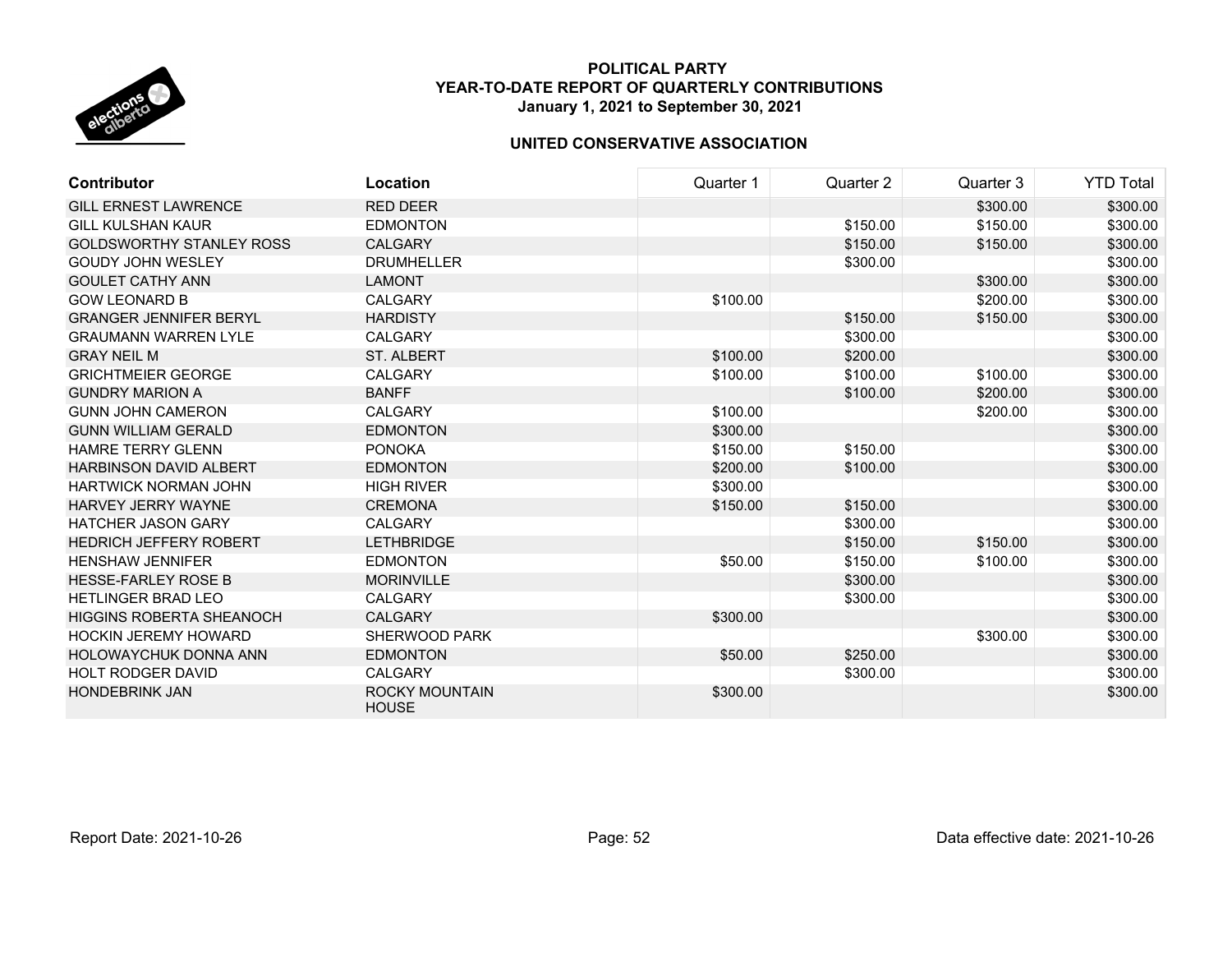

| Contributor                                   | Location                | Quarter 1 | Quarter 2 | Quarter 3 | <b>YTD Total</b> |
|-----------------------------------------------|-------------------------|-----------|-----------|-----------|------------------|
| <b>HOPKINS LEONA H</b>                        | <b>LETHBRIDGE</b>       | \$300.00  |           |           | \$300.00         |
| <b>HOWORKO JAMES MICHAEL</b>                  | <b>DRAYTON VALLEY</b>   |           | \$300.00  |           | \$300.00         |
| <b>HRITZUK MARILYN FERN</b><br><b>DAVISON</b> | <b>TOFIELD</b>          | \$150.00  | \$150.00  |           | \$300.00         |
| <b>HUBER ERVIN GEORGE</b>                     | <b>CALGARY</b>          |           | \$300.00  |           | \$300.00         |
| <b>HULL HARVEY E</b>                          | <b>LEDUC</b>            | \$150.00  | \$150.00  |           | \$300.00         |
| HUNTER DONALD FRANKLIN                        | <b>SHERWOOD PARK</b>    |           |           | \$300.00  | \$300.00         |
| <b>HUTTON TERRY LYNN</b>                      | SHERWOOD PARK           |           | \$300.00  |           | \$300.00         |
| <b>ILIC SNJEZANA</b>                          | <b>CALGARY</b>          |           |           | \$300.00  | \$300.00         |
| <b>JEWETT MARCIA PAULINE</b>                  | PINCHER CREEK           |           |           | \$300.00  | \$300.00         |
| JOHNSON STEVEN RICHARD                        | <b>SYLVAN LAKE</b>      |           | \$200.00  | \$100.00  | \$300.00         |
| <b>JOYCE JAMES RONALD</b>                     | <b>STETTLER</b>         | \$100.00  | \$150.00  | \$50.00   | \$300.00         |
| <b>KENNEDY PAUL IRWIN</b>                     | <b>CALGARY</b>          |           | \$300.00  |           | \$300.00         |
| <b>KIBLER MCKENZIE</b>                        | <b>EDMONTON</b>         | \$200.00  |           | \$100.00  | \$300.00         |
| KOETSIER RICHARD JOHN                         | <b>FOOTHILLS COUNTY</b> |           | \$300.00  |           | \$300.00         |
| <b>KOPP SUSIE MARY</b>                        | <b>BEAUMONT</b>         | \$200.00  | \$100.00  |           | \$300.00         |
| KOVALENKO ALEXEY                              | <b>CALGARY</b>          |           | \$150.00  | \$150.00  | \$300.00         |
| <b>KRIVOBLOCKI ERLA MARGARET</b>              | <b>CALGARY</b>          | \$100.00  |           | \$200.00  | \$300.00         |
| <b>KUIPERS FRED</b>                           | CALGARY                 |           | \$300.00  |           | \$300.00         |
| <b>LAPIERRE ELLEN</b>                         | CALGARY                 | \$100.00  | \$100.00  | \$100.00  | \$300.00         |
| <b>LAROCQUE WILLIAM FRANCIS</b>               | <b>SHERWOOD PARK</b>    | \$100.00  | \$100.00  | \$100.00  | \$300.00         |
| <b>LARSON BRET STANLEY</b>                    | <b>EDMONTON</b>         |           | \$150.00  | \$150.00  | \$300.00         |
| <b>LAVIGNE LLOYD</b>                          | <b>LLOYDMINSTER</b>     |           | \$300.00  |           | \$300.00         |
| <b>LEITCH ROY WINSTON</b>                     | <b>CALGARY</b>          | \$200.00  | \$100.00  |           | \$300.00         |
| <b>LLOYD PRICE HEIDI</b>                      | <b>CALGARY</b>          |           |           | \$300.00  | \$300.00         |
| <b>LOOSE MICHAEL DOUGLAS</b>                  | <b>RAYMOND</b>          |           | \$300.00  |           | \$300.00         |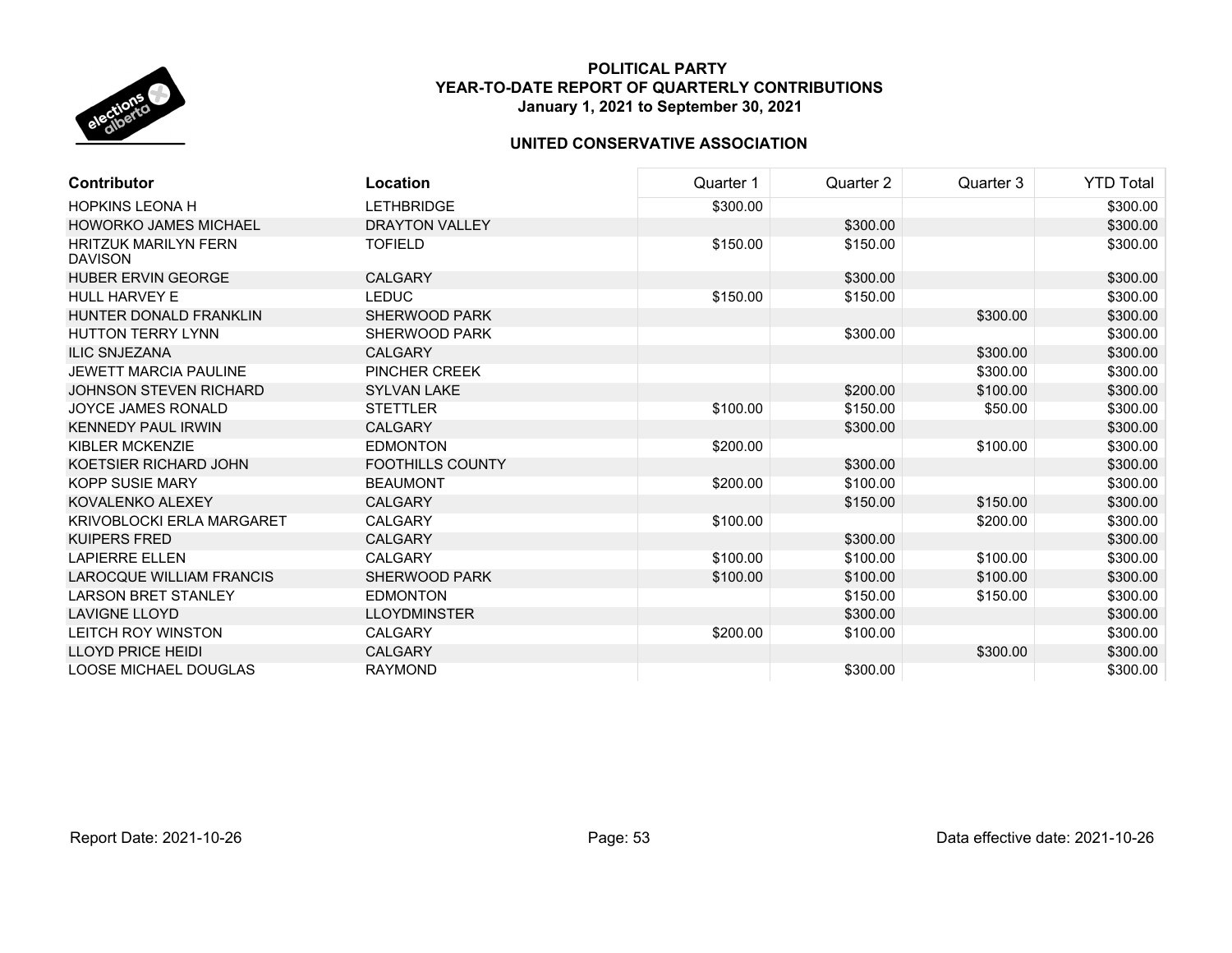

| <b>Contributor</b>               | Location                           | Quarter 1 | Quarter 2 | Quarter 3 | <b>YTD Total</b> |
|----------------------------------|------------------------------------|-----------|-----------|-----------|------------------|
| LUO XIAOWEI                      | <b>CALGARY</b>                     | \$100.00  | \$100.00  | \$100.00  | \$300.00         |
| <b>MACINTOSH IAN DOUGLAS</b>     | SHERWOOD PARK                      |           | \$100.00  | \$200.00  | \$300.00         |
| <b>MACPHAIL GISELA LOUISE</b>    | <b>CALGARY</b>                     |           |           | \$300.00  | \$300.00         |
| <b>MACPHERSON ALLAN M</b>        | <b>NORGLENWOLD</b>                 |           | \$300.00  |           | \$300.00         |
| <b>MACRAE SHARLEEN BEVERLEY</b>  | <b>HERITAGE POINTE</b>             |           | \$300.00  |           | \$300.00         |
| <b>MADER RICHARD WILLIAM</b>     | <b>EDMONTON</b>                    |           | \$200.00  | \$100.00  | \$300.00         |
| <b>MARTIN GARY ALLEN</b>         | <b>ROCKY VIEW</b><br><b>COUNTY</b> | \$300.00  |           |           | \$300.00         |
| <b>MATTINSON WILLIAM STANLEY</b> | <b>CAMROSE</b>                     | \$300.00  |           |           | \$300.00         |
| <b>MCBETH ELLA MAY</b>           | <b>CALGARY</b>                     |           | \$300.00  |           | \$300.00         |
| MCDIARMID JANET BLAIR            | <b>VETERAN</b>                     |           |           | \$300.00  | \$300.00         |
| MCFARLAND JIM D                  | <b>CALGARY</b>                     |           | \$300.00  |           | \$300.00         |
| <b>MCKAY ROBERT DONALD</b>       | <b>EDMONTON</b>                    |           | \$300.00  |           | \$300.00         |
| <b>MCKERIHAN ROBERT ROYDEN</b>   | <b>KITSCOTY</b>                    |           | \$100.00  | \$200.00  | \$300.00         |
| <b>MCNAUGHTON DORIS EDNA</b>     | <b>EDMONTON</b>                    |           | \$150.00  | \$150.00  | \$300.00         |
| <b>MERKLEY ROBERT ERIC</b>       | <b>HIGH RIVER</b>                  | \$150.00  | \$150.00  |           | \$300.00         |
| MITCHELL MARY E                  | <b>CALGARY</b>                     | \$100.00  | \$200.00  |           | \$300.00         |
| <b>MORRISON GERALDINE A</b>      | <b>RED DEER</b>                    |           | \$150.00  | \$150.00  | \$300.00         |
| <b>MOSLOW THOMAS FRANCIS</b>     | <b>CALGARY</b>                     | \$100.00  | \$200.00  |           | \$300.00         |
| <b>MOURRA MAHMOUD</b>            | <b>CALGARY</b>                     |           | \$300.00  |           | \$300.00         |
| <b>MYSHAK MICHAEL PAUL</b>       | <b>EDMONTON</b>                    |           | \$300.00  |           | \$300.00         |
| NORTHCOTT BLAINE LARRY           | <b>SYLVAN LAKE</b>                 | \$300.00  |           |           | \$300.00         |
| O'FLYNN THOMAS FRANCES           | <b>SHERWOOD PARK</b>               | \$300.00  |           |           | \$300.00         |
| <b>ODENBACH ANTHONY NEIL</b>     | <b>RED DEER</b>                    | \$300.00  |           |           | \$300.00         |
| OTTO FREDRICK DOUGLAS            | <b>EDMONTON</b>                    |           | \$300.00  |           | \$300.00         |
| <b>PASIUK WENDY SHEILA</b>       | <b>CAMROSE</b>                     |           |           | \$300.00  | \$300.00         |
| PENNER BARBARA ISABELLA          | <b>EDMONTON</b>                    |           |           | \$300.00  | \$300.00         |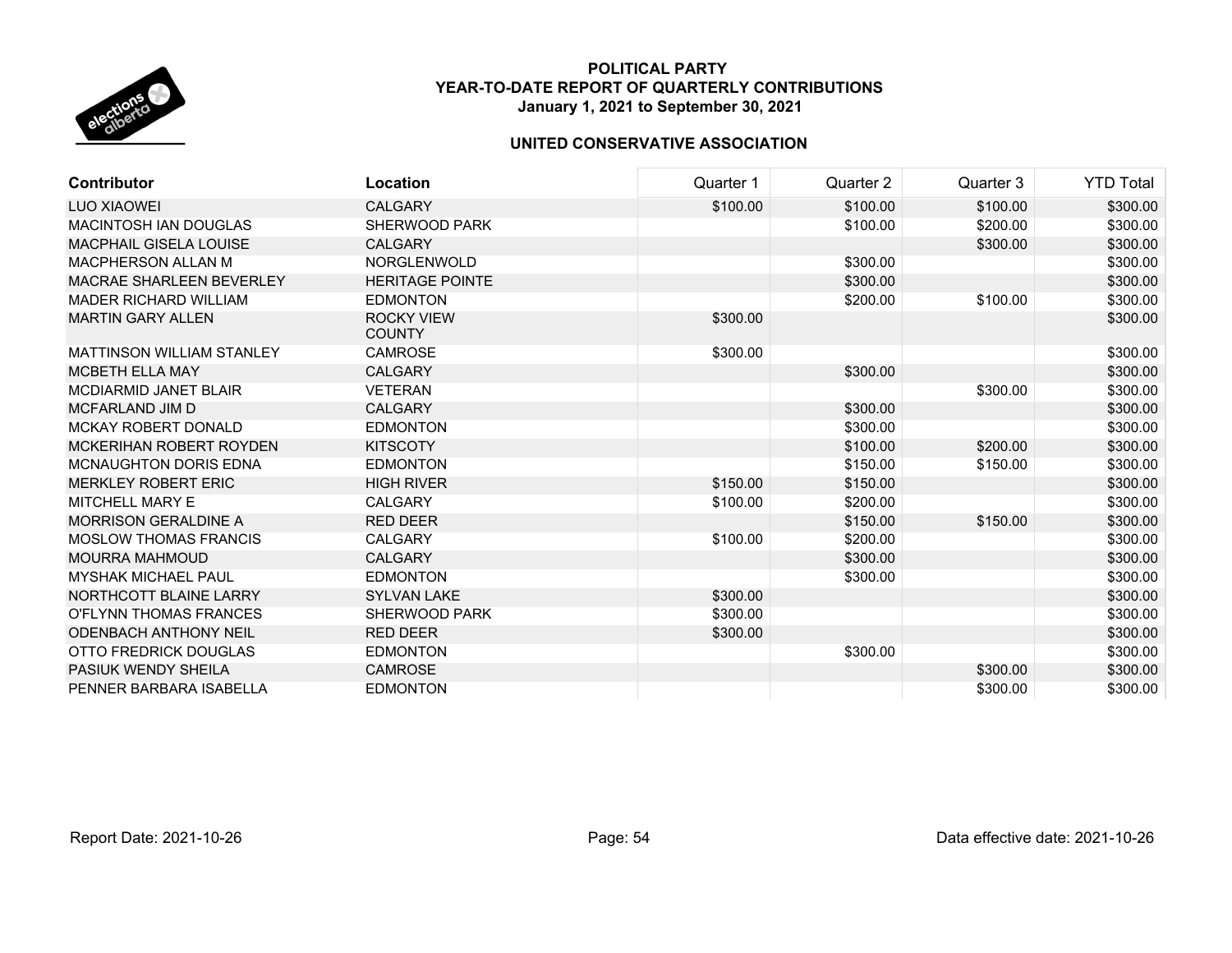

| <b>Contributor</b>                         | <b>Location</b>      | Quarter 1 | Quarter 2 | Quarter 3 | <b>YTD Total</b> |
|--------------------------------------------|----------------------|-----------|-----------|-----------|------------------|
| PETERSEN EDITH RUTH                        | <b>SHERWOOD PARK</b> |           |           | \$300.00  | \$300.00         |
| PFAU DAVID ROBERT                          | <b>RIMBEY</b>        |           |           | \$300.00  | \$300.00         |
| PHILLIPS TYSON                             | <b>PEACE RIVER</b>   |           |           | \$300.00  | \$300.00         |
| POPOWICH RITA ANN                          | <b>CALGARY</b>       | \$300.00  |           |           | \$300.00         |
| PRICE DAPHNE LOLA                          | <b>EDMONTON</b>      | \$100.00  |           | \$200.00  | \$300.00         |
| PRINCETON FLORENCE                         | <b>FORT MCMURRAY</b> |           | \$300.00  |           | \$300.00         |
| <b>PUCCI CLAUDIO</b>                       | <b>EDMONTON</b>      |           | \$200.00  | \$100.00  | \$300.00         |
| RADKE BRENDA LOUELLA                       | <b>EDMONTON</b>      |           |           | \$300.00  | \$300.00         |
| <b>RAMSAY GLENNA M</b>                     | <b>CAMROSE</b>       |           |           | \$300.00  | \$300.00         |
| <b>READ CARMAN WINN</b>                    | <b>SYLVAN LAKE</b>   | \$150.00  | \$150.00  |           | \$300.00         |
| REDMOND BASIL AUGUSTINE                    | <b>CALGARY</b>       | \$100.00  | \$150.00  | \$50.00   | \$300.00         |
| <b>REPAS MARION EDNA</b>                   | <b>RIMBEY</b>        | \$100.00  | \$100.00  | \$100.00  | \$300.00         |
| REPAS-BARRETT PATRICIA<br><b>CHRISTINE</b> | <b>RED DEER</b>      |           |           | \$300.00  | \$300.00         |
| REYNOLDS BYRON EDWARD<br><b>JAMES</b>      | <b>WETASKIWIN</b>    |           | \$150.00  | \$150.00  | \$300.00         |
| <b>ROBERTS CLINTON L T</b>                 | <b>CALGARY</b>       | \$300.00  |           |           | \$300.00         |
| ROBERTSON DOREEN V                         | <b>HIGH RIVER</b>    |           | \$100.00  | \$200.00  | \$300.00         |
| <b>ROBINSON LORENCE GRANT</b>              | <b>CONSORT</b>       |           |           | \$300.00  | \$300.00         |
| RODGERS GAIL ELAINE                        | <b>SPRUCE GROVE</b>  | \$100.00  | \$100.00  | \$100.00  | \$300.00         |
| RUUD KARL ARTHUR                           | <b>CALGARY</b>       |           | \$150.00  | \$150.00  | \$300.00         |
| SALEH MEDHAT TI                            | <b>AIRDRIE</b>       |           |           | \$300.00  | \$300.00         |
| SAMULAK DENICE CARMEN                      | <b>CALGARY</b>       |           | \$100.00  | \$200.00  | \$300.00         |
| <b>SCHMIDT RON</b>                         | <b>TWIN BUTTE</b>    | \$300.00  |           |           | \$300.00         |
| <b>SCHULTZ GERALD W</b>                    | <b>CALGARY</b>       |           | \$200.00  | \$100.00  | \$300.00         |
| SCHULZ YOGI WILHELM                        | <b>CALGARY</b>       |           | \$300.00  |           | \$300.00         |
| <b>SEMLER GERRY</b>                        | <b>EDMONTON</b>      | \$300.00  |           |           | \$300.00         |
| SKOCDOPOLE VIRGINIA CAROL                  | <b>ECKVILLE</b>      | \$300.00  |           |           | \$300.00         |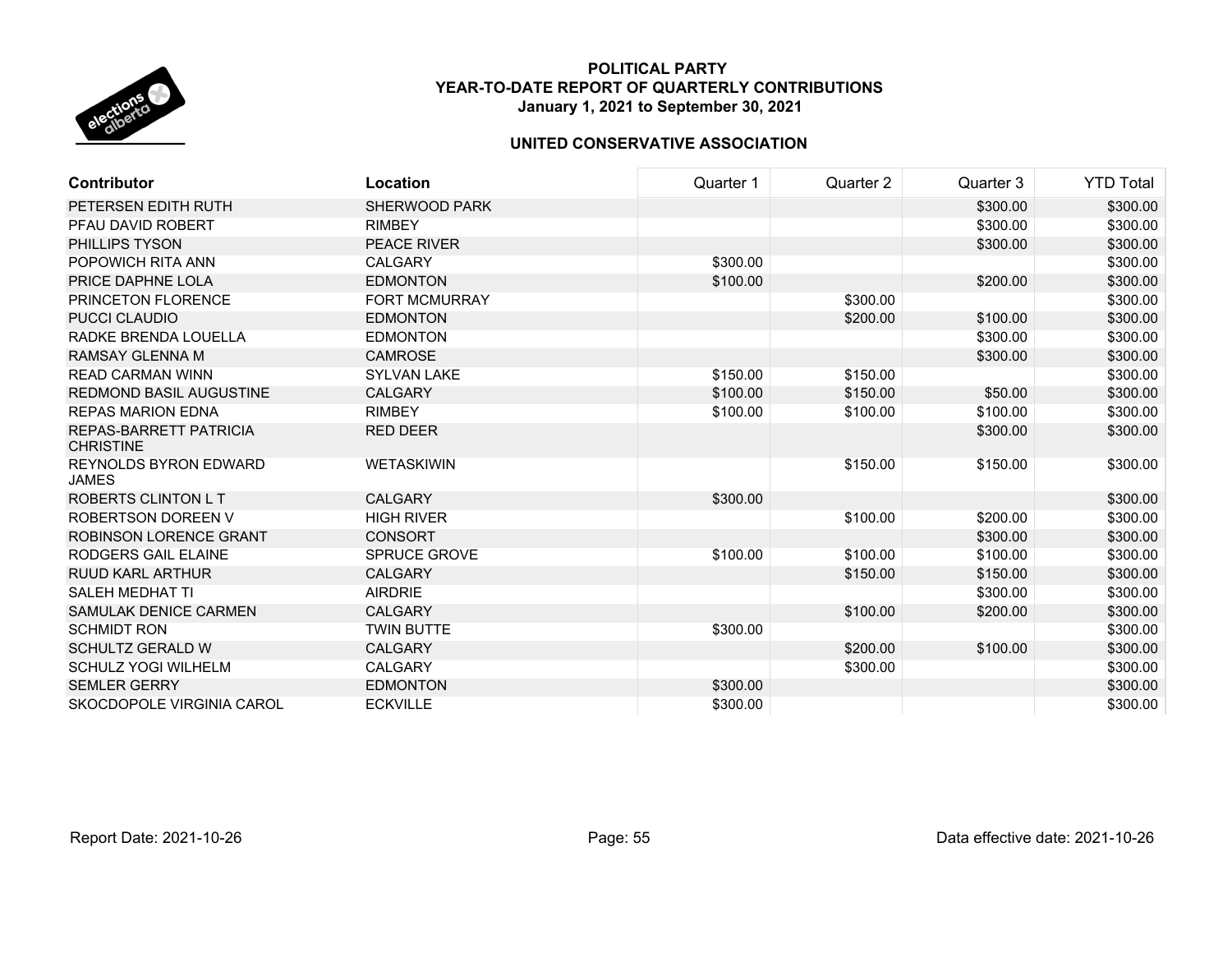

| <b>Contributor</b>                    | Location                              | Quarter 1 | Quarter 2 | Quarter 3 | <b>YTD Total</b> |
|---------------------------------------|---------------------------------------|-----------|-----------|-----------|------------------|
| <b>SLOGOTSKI BERNARD A</b>            | <b>CALGARY</b>                        |           | \$300.00  |           | \$300.00         |
| <b>SPADY BETTY</b>                    | <b>ALLIANCE</b>                       | \$150.00  | \$150.00  |           | \$300.00         |
| <b>SPEIGHT DOREEN ELAINE</b>          | <b>ROCKY MOUNTAIN</b><br><b>HOUSE</b> | \$100.00  |           | \$200.00  | \$300.00         |
| STANSFIELD ROGER ROBERT               | <b>LETHBRIDGE</b>                     | \$200.00  |           | \$100.00  | \$300.00         |
| STAYNER MATTHEW RICHARD<br><b>ROY</b> | <b>CALGARY</b>                        |           |           | \$300.00  | \$300.00         |
| STEER GEORGE H                        | <b>CALGARY</b>                        |           | \$250.00  | \$50.00   | \$300.00         |
| STICKNEY HEATHER WENDY                | <b>EDMONTON</b>                       | \$125.00  | \$115.00  | \$60.00   | \$300.00         |
| <b>STRAIN VERNE MARVIN</b>            | <b>WARNER</b>                         | \$100.00  |           | \$200.00  | \$300.00         |
| STRAND JONATHAN MARK                  | <b>SHERWOOD PARK</b>                  |           | \$300.00  |           | \$300.00         |
| <b>STRAND NANCY FRANCES</b>           | <b>EDMONTON</b>                       | \$100.00  | \$150.00  | \$50.00   | \$300.00         |
| STRINGHAM KENT LEROY                  | <b>CALGARY</b>                        | \$50.00   | \$200.00  | \$50.00   | \$300.00         |
| SWONEK LAWRENCE FLOYD                 | <b>CALGARY</b>                        |           | \$300.00  |           | \$300.00         |
| SYDENHAM GAYE CHERYL                  | <b>EDMONTON</b>                       | \$150.00  | \$150.00  |           | \$300.00         |
| <b>TAPUSKA PETER JOHN</b>             | <b>CALGARY</b>                        |           | \$300.00  |           | \$300.00         |
| <b>TARRANT TIMOTHY NEAL</b>           | <b>EDMONTON</b>                       |           | \$300.00  |           | \$300.00         |
| <b>TAYLOR RICHARD GORDON</b>          | <b>CALGARY</b>                        | \$300.00  |           |           | \$300.00         |
| <b>TELMER GARY WILLIAM</b>            | <b>CALGARY</b>                        | \$100.00  | \$100.00  | \$100.00  | \$300.00         |
| <b>TREMBLAY GUY GASTON</b>            | <b>RED DEER</b>                       |           | \$300.00  |           | \$300.00         |
| <b>TRENHOLM BARBARA LORRAINE</b>      | <b>CALGARY</b>                        | \$100.00  | \$100.00  | \$100.00  | \$300.00         |
| <b>TURNER DANIEL ARNOLD</b>           | <b>ST. ALBERT</b>                     |           | \$300.00  |           | \$300.00         |
| <b>TURPIN STANLEY GORDON</b>          | <b>CALGARY</b>                        |           |           | \$300.00  | \$300.00         |
| <b>VELTHUIZEN DIRK</b>                | <b>EDMONTON</b>                       |           | \$200.00  | \$100.00  | \$300.00         |
| <b>VERT DONNA JOYCE</b>               | <b>SYLVAN LAKE</b>                    | \$100.00  | \$100.00  | \$100.00  | \$300.00         |
| <b>WARREN MARGARET IRENE</b>          | <b>CALGARY</b>                        |           |           | \$300.00  | \$300.00         |
| <b>WARWARUK MARGARET MARY</b>         | <b>CALGARY</b>                        | \$300.00  |           |           | \$300.00         |
| <b>WARWARUK PETER MICHAEL</b>         | <b>CALGARY</b>                        | \$300.00  |           |           | \$300.00         |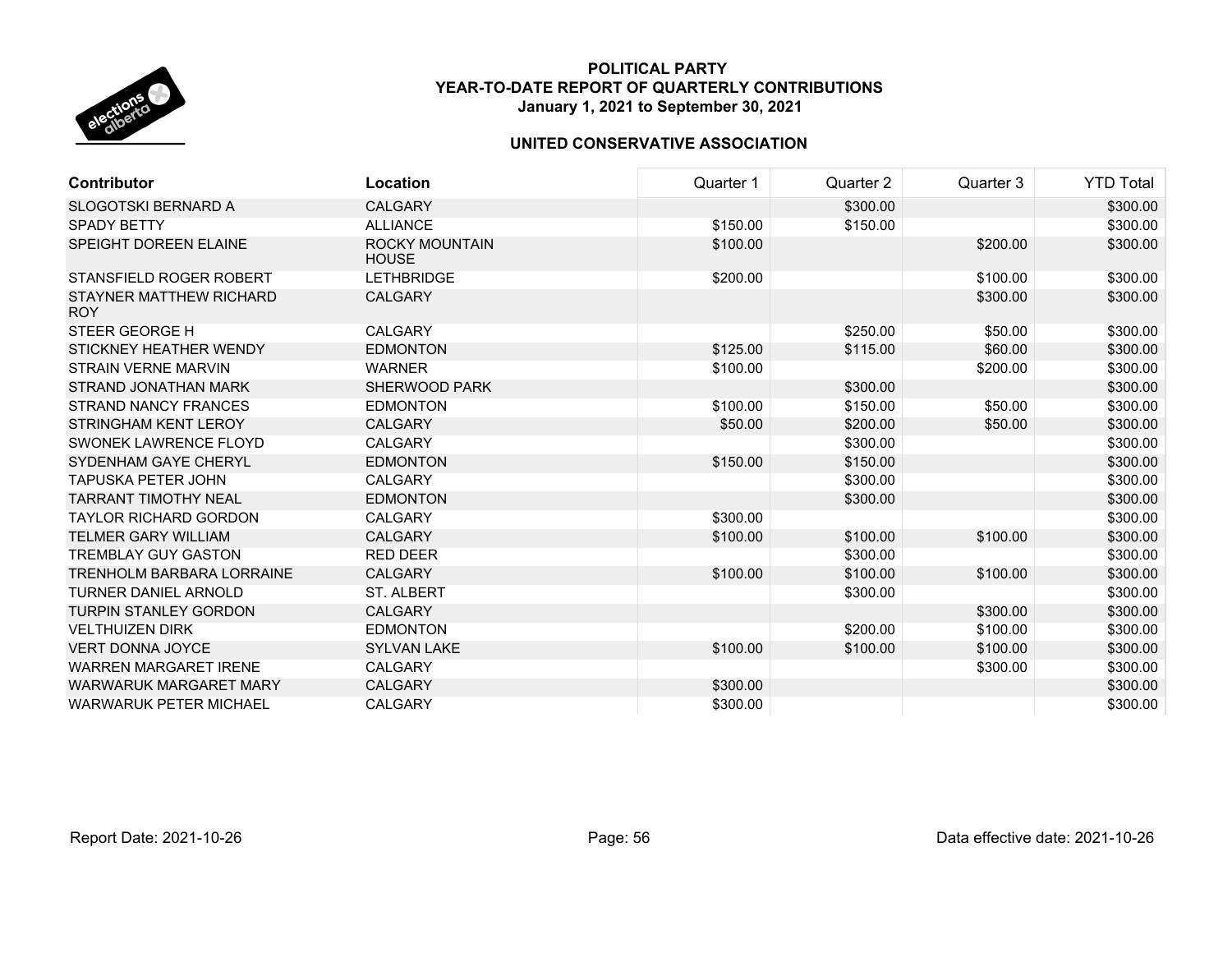

| Contributor                    | Location                           | Quarter 1 | Quarter 2 | Quarter 3 | <b>YTD Total</b> |
|--------------------------------|------------------------------------|-----------|-----------|-----------|------------------|
| WEBSTER ROBERT WILLIAM         | <b>CAMROSE</b>                     | \$200.00  | \$100.00  |           | \$300.00         |
| <b>WEIMANN ALFRED HEINZ</b>    | SHERWOOD PARK                      |           |           | \$300.00  | \$300.00         |
| <b>WELSH EDWARD LEE</b>        | <b>GRANDE PRAIRIE</b>              | \$300.00  |           |           | \$300.00         |
| WEWELER JOHANNA P              | <b>CALGARY</b>                     |           | \$100.00  | \$200.00  | \$300.00         |
| <b>WHITELEY GREGORY JAMES</b>  | <b>CHESTERMERE</b>                 | \$150.00  | \$150.00  |           | \$300.00         |
| <b>WICKETT WAYNE LESLIE</b>    | <b>DAPP</b>                        | \$200.00  |           | \$100.00  | \$300.00         |
| <b>WICKS LAURA JOYCE</b>       | <b>SUNDRE</b>                      | \$100.00  | \$200.00  |           | \$300.00         |
| <b>WILLIAMS ROB LEE</b>        | <b>EDMONTON</b>                    |           | \$150.00  | \$150.00  | \$300.00         |
| <b>WILSON JAMES TAYLOR</b>     | <b>CALGARY</b>                     |           | \$300.00  |           | \$300.00         |
| <b>WOODY MARIE MARIE</b>       | <b>CORONATION</b>                  |           | \$200.00  | \$100.00  | \$300.00         |
| YEBOAH JOHN ATO                | <b>EDMONTON</b>                    |           | \$100.00  | \$200.00  | \$300.00         |
| YOUNG MARILYN ROBERTA          | <b>LLOYDMINSTER</b>                |           |           | \$300.00  | \$300.00         |
| <b>JAMES RICHARD GLEN</b>      | <b>CARSTAIRS</b>                   | \$130.00  | \$165.00  |           | \$295.00         |
| <b>FRANKISH WILLIAM RIPLEY</b> | <b>CALGARY</b>                     | \$50.00   | \$187.50  | \$50.00   | \$287.50         |
| <b>TANIGAMI LINDA A</b>        | <b>CALGARY</b>                     | \$75.00   | \$212.50  |           | \$287.50         |
| <b>FALKENBERG KEITH G</b>      | <b>CALGARY</b>                     | \$75.00   | \$75.00   | \$135.00  | \$285.00         |
| <b>GETTIS JAMES GAYLE</b>      | <b>CALGARY</b>                     | \$150.00  |           | \$135.00  | \$285.00         |
| MASTROMONACO SEVERINO SAM      | <b>CALGARY</b>                     |           |           | \$285.00  | \$285.00         |
| NEUDORF JONATHAN THOMAS        | <b>LETHBRIDGE</b><br><b>COUNTY</b> |           |           | \$285.00  | \$285.00         |
| <b>ROTH TERESA</b>             | <b>CALGARY</b>                     |           | \$285.00  |           | \$285.00         |
| YARITSA VADIM                  | <b>EDMONTON</b>                    |           | \$150.00  | \$135.00  | \$285.00         |
| <b>MAYERCHAK MICHAEL JOHN</b>  | <b>CALGARY</b>                     | \$92.00   | \$131.00  | \$61.00   | \$284.00         |
| <b>FELESKY VAL THEODORE</b>    | <b>MEDICINE HAT</b>                | \$65.00   | \$117.00  | \$100.00  | \$282.00         |
| <b>CLIFFE DONALD MILTON</b>    | <b>LACOMBE</b>                     | \$80.00   | \$100.00  | \$100.00  | \$280.00         |
| <b>HARRISON WAYNE ROBERT</b>   | <b>STETTLER</b>                    | \$60.00   | \$160.00  | \$60.00   | \$280.00         |
| <b>LADDS ARLENE MILDRED</b>    | <b>CHESTERMERE</b>                 | \$110.00  | \$170.00  |           | \$280.00         |
| ROMANETZ RAY M                 | <b>DRUMHELLER</b>                  | \$280.00  |           |           | \$280.00         |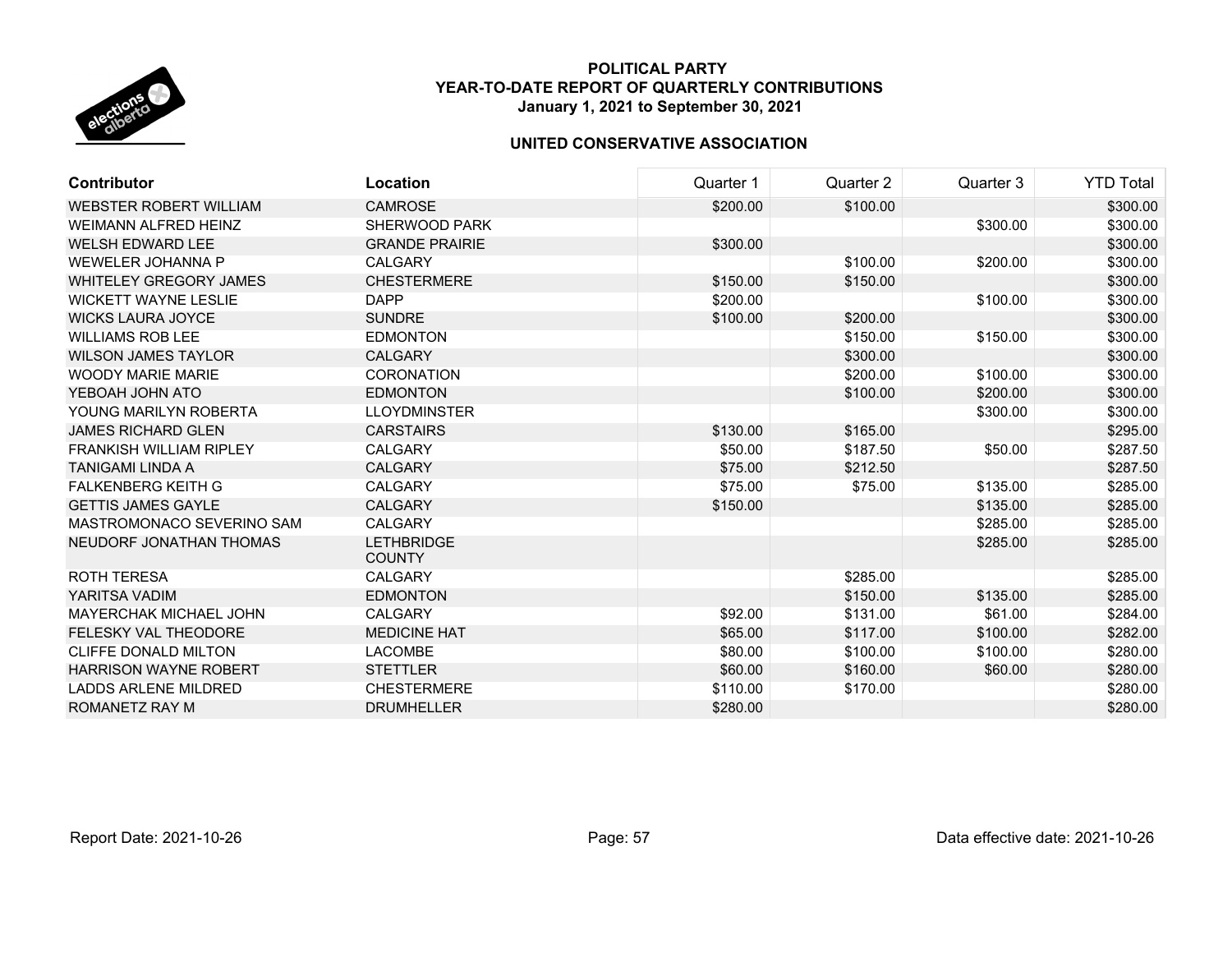

| <b>Contributor</b>                           | Location                           | Quarter 1 | Quarter 2 | Quarter 3 | <b>YTD Total</b> |
|----------------------------------------------|------------------------------------|-----------|-----------|-----------|------------------|
| SADOROSZNEY CAROL ANN                        | <b>MILLET</b>                      | \$50.00   | \$25.00   | \$203.00  | \$278.00         |
| <b>WOLSTENHOLME PHILIP</b><br><b>LEONARD</b> | <b>AIRDRIE</b>                     | \$30.00   | \$217.50  | \$30.00   | \$277.50         |
| <b>BURNE ROBERT RONALD</b>                   | <b>PRIDDIS GREENS</b>              |           | \$276.00  |           | \$276.00         |
| BETKER RONALD LEONARD                        | <b>EDMONTON</b>                    | \$200.00  |           | \$75.00   | \$275.00         |
| <b>CRAIG DENNIS ERROL</b>                    | <b>OKOTOKS</b>                     | \$50.00   | \$65.00   | \$160.00  | \$275.00         |
| DOERNTLEIN HELMUT LOTHAR                     | <b>CALGARY</b>                     | \$100.00  | \$100.00  | \$75.00   | \$275.00         |
| <b>GREELEY ELLEN MARRILLA</b>                | <b>EDMONTON</b>                    |           | \$150.00  | \$125.00  | \$275.00         |
| <b>JOHNSTON FAY ARLENE</b>                   | <b>CALGARY</b>                     | \$75.00   | \$125.00  | \$75.00   | \$275.00         |
| <b>JONSON THELMA MAXINE</b>                  | <b>PONOKA</b>                      |           | \$275.00  |           | \$275.00         |
| <b>MACDONALD FERN KATHLEEN</b>               | <b>OLDS</b>                        | \$100.00  | \$175.00  |           | \$275.00         |
| <b>METCALFE JOHN WILLIAM</b>                 | <b>ROCKY VIEW</b><br><b>COUNTY</b> | \$75.00   | \$75.00   | \$125.00  | \$275.00         |
| <b>MILLER GLENN DAVID</b>                    | <b>ROCKY VIEW</b><br><b>COUNTY</b> | \$150.00  |           | \$125.00  | \$275.00         |
| <b>RILEY V. GLORIA</b>                       | <b>CALGARY</b>                     | \$275.00  |           |           | \$275.00         |
| <b>THOMAS HELEN LOUISE</b>                   | <b>CALGARY</b>                     |           | \$275.00  |           | \$275.00         |
| WONG JEREMY KWOK HIN                         | <b>EDMONTON</b>                    | \$275.00  |           |           | \$275.00         |
| <b>WALCHESKE CHARLIE</b>                     | <b>PONOKA</b>                      | \$80.00   | \$100.00  | \$90.20   | \$270.20         |
| <b>BREWSTER MICHELE MARIE</b>                | <b>RED DEER COUNTY</b>             |           |           | \$270.00  | \$270.00         |
| <b>JEFFEREY GRANT</b>                        | <b>CALGARY</b>                     |           |           | \$270.00  | \$270.00         |
| <b>JUSSILA DUSTIN STEVEN</b>                 | <b>EDMONTON</b>                    | \$90.00   | \$90.00   | \$90.00   | \$270.00         |
| <b>MARTENS HARRY EDWARD</b>                  | <b>FOOTHILLS COUNTY</b>            |           | \$117.00  | \$150.00  | \$267.00         |
| <b>BELANGER MICHEL G</b>                     | <b>PEACE RIVER</b>                 | \$115.00  | \$136.00  | \$15.00   | \$266.00         |
| <b>MOLLO MARIA LOUISA</b>                    | <b>CALGARY</b>                     | \$100.00  | \$100.00  | \$65.20   | \$265.20         |
| <b>BEAVAN RONALD PAUL</b>                    | <b>CALGARY</b>                     |           | \$165.00  | \$100.00  | \$265.00         |
| <b>BOUCHER DANIEL EMILE</b>                  | <b>CALGARY</b>                     | \$50.00   |           | \$215.00  | \$265.00         |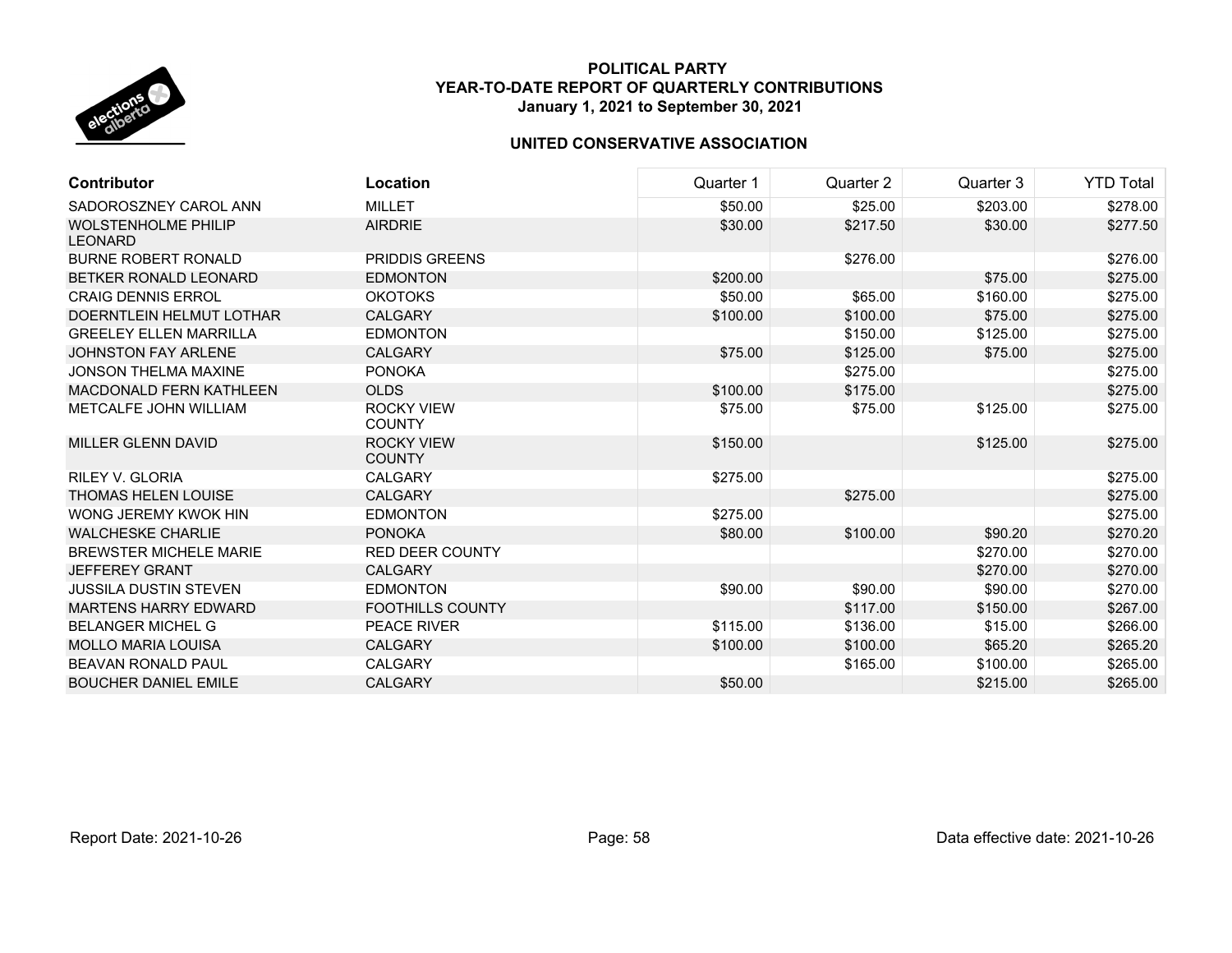

| <b>Contributor</b>                   | Location               | Quarter 1 | Quarter 2 | Quarter 3 | <b>YTD Total</b> |
|--------------------------------------|------------------------|-----------|-----------|-----------|------------------|
| DINSMORE MURRAY DONALD               | <b>CALGARY</b>         |           | \$265.00  |           | \$265.00         |
| <b>FILGATE STANLEY J</b>             | <b>EGREMONT</b>        | \$65.00   |           | \$200.00  | \$265.00         |
| <b>FULTON OWEN STANLEY</b>           | <b>VULCAN</b>          | \$115.00  |           | \$150.00  | \$265.00         |
| <b>GEIGER ALANA HOLLI</b>            | <b>CALGARY</b>         | \$150.00  | \$115.00  |           | \$265.00         |
| LUCHKA EUGENE WOLODYMYR              | <b>EDMONTON</b>        | \$165.00  | \$100.00  |           | \$265.00         |
| <b>MARENTETTE PHILIP ROY</b>         | <b>CALGARY</b>         | \$115.00  | \$50.00   | \$100.00  | \$265.00         |
| RAAFLAUB VERNON ARTHUR               | <b>EDMONTON</b>        | \$50.00   | \$65.00   | \$150.00  | \$265.00         |
| <b>SCHULER DOUGLAS LEROY</b>         | <b>PEACE RIVER</b>     | \$65.00   | \$100.00  | \$100.00  | \$265.00         |
| <b>SIMPSON MAREN PAULINE</b>         | <b>EDMONTON</b>        | \$150.00  | \$115.00  |           | \$265.00         |
| <b>STEVENS LAUREL MAVIS</b>          | <b>WETASKIWIN</b>      | \$65.00   | \$200.00  |           | \$265.00         |
| <b>TAYLOR EDWARD A</b>               | <b>CALGARY</b>         | \$200.00  | \$65.00   |           | \$265.00         |
| <b>BRAUN PETER FEHR</b>              | <b>LA CRETE</b>        | \$150.00  | \$112.50  |           | \$262.50         |
| <b>FINLEY KARIN JOYCE</b>            | <b>CALGARY</b>         |           | \$262.50  |           | \$262.50         |
| <b>FORTIER SIMONE ANNETTE</b>        | <b>CALGARY</b>         | \$75.00   | \$187.50  |           | \$262.50         |
| <b>LAGRANGE DARREN FRANCIS</b>       | <b>RED DEER COUNTY</b> |           |           | \$262.50  | \$262.50         |
| MCKENZIE AUDREE LORTIE               | <b>CALGARY</b>         | \$150.00  | \$112.50  |           | \$262.50         |
| PAYNE ALICE VICTORIA                 | <b>CALGARY</b>         |           | \$262.50  |           | \$262.50         |
| <b>REDEKOP JACK LESLIE</b>           | <b>CALGARY</b>         |           | \$262.50  |           | \$262.50         |
| ANDERSON ROBERT ARTHUR               | <b>RED DEER</b>        |           | \$100.00  | \$160.00  | \$260.00         |
| <b>BLANCHETTE ANKE BRIGITTE</b>      | PARKLAND COUNTY        | \$170.00  | \$90.00   |           | \$260.00         |
| SMITH BENJAMIN DALLAS<br><b>TORY</b> | <b>EDMONTON</b>        | \$82.50   | \$95.00   | \$82.50   | \$260.00         |
| <b>HOUSTON LORAINE C</b>             | <b>RED DEER</b>        | \$50.00   | \$153.00  | \$50.00   | \$253.00         |
| <b>COULSON CAROLLYNE</b>             | <b>CALGARY</b>         | \$150.00  |           | \$100.00  | \$250.00         |
| <b>DENIS JONATHAN BRIAN</b>          | <b>CALGARY</b>         |           | \$250.00  |           | \$250.00         |
| PRUSAKOWSKI JOHN E                   | <b>EDMONTON</b>        | \$250.00  |           |           | \$250.00         |
| <b>TERRIGNO MIKE</b>                 | <b>CALGARY</b>         |           | \$250.00  |           | \$250.00         |
| <b>TOOGOOD JOHN DALE</b>             | <b>CAMROSE</b>         | \$100.00  |           | \$150.00  | \$250.00         |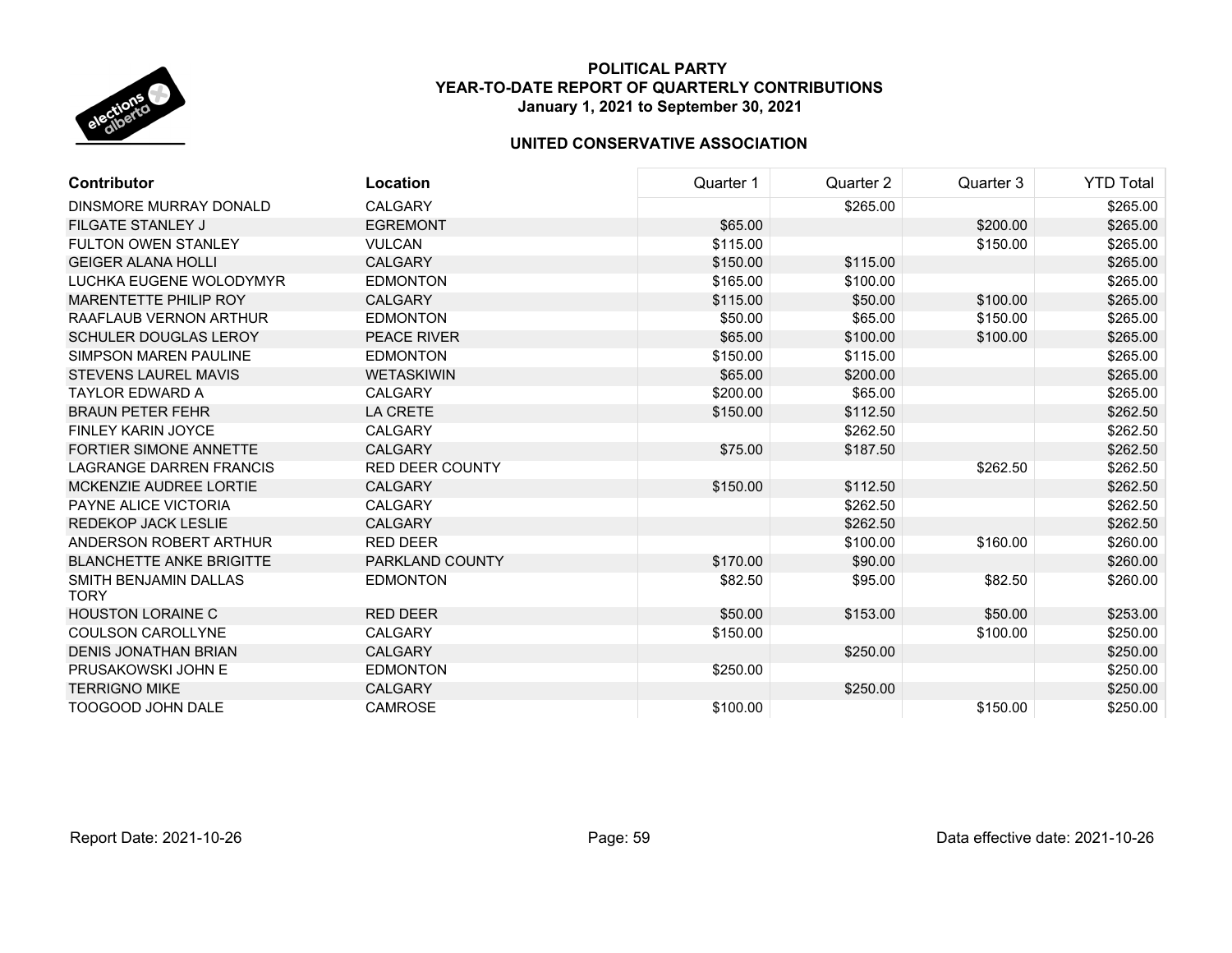

| <b>Contributor</b>                          | Location                | Quarter 1 | Quarter 2 | Quarter 3 | <b>YTD Total</b> |
|---------------------------------------------|-------------------------|-----------|-----------|-----------|------------------|
| <b>TOTH ROGER WILLIAM</b>                   | <b>DAYSLAND</b>         |           |           | \$250.00  | \$250.00         |
| <b>VALLIANI SADIQ</b>                       | <b>CALGARY</b>          |           | \$250.00  |           | \$250.00         |
| <b>NETT JANIS MARIE</b>                     | <b>RED DEER</b>         | \$75.00   | \$110.00  | \$60.00   | \$245.00         |
| DANCHILLA HAL JON                           | <b>EDMONTON</b>         |           |           | \$243.00  | \$243.00         |
| <b>BIDDLE FREDERICK GORDON</b>              | <b>CALGARY</b>          |           | \$240.00  |           | \$240.00         |
| CHIPEUR GERALD DAVID                        | <b>CALGARY</b>          | \$75.00   | \$150.00  |           | \$225.00         |
| <b>ELIASSON JANICE</b><br><b>BODNARCHUK</b> | <b>CALGARY</b>          | \$75.00   | \$75.00   | \$75.00   | \$225.00         |
| MCKENZIE DAVID GERALD                       | <b>CALGARY</b>          | \$75.00   | \$75.00   | \$75.00   | \$225.00         |
| OLUWADELE LALEKAN<br><b>BOLUTIFE</b>        | <b>CALGARY</b>          | \$75.00   | \$75.00   | \$75.00   | \$225.00         |
| <b>JEFFERS SEAN PETER</b>                   | <b>CALGARY</b>          |           |           | \$220.00  | \$220.00         |
| MILLER DARLENE CAROL                        | <b>CALGARY</b>          |           | \$204.00  |           | \$204.00         |
| <b>GATES BRETT ALEXANDER</b>                | <b>STANDARD</b>         | \$200.00  |           |           | \$200.00         |
| <b>GOERTZEN DARRYL LEE</b>                  | <b>LA CRETE</b>         |           |           | \$200.00  | \$200.00         |
| <b>HENDERSON ROLAND GARY</b>                | <b>CALGARY</b>          | \$50.00   |           | \$150.00  | \$200.00         |
| <b>KLASSEN WILLIAM</b>                      | <b>LA CRETE</b>         | \$200.00  |           |           | \$200.00         |
| <b>LAVOIE ALLAN JOSEPH</b>                  | <b>CALGARY</b>          |           | \$200.00  |           | \$200.00         |
| <b>MILLER GORDON J</b>                      | <b>VEGREVILLE</b>       |           | \$200.00  |           | \$200.00         |
| <b>MORRIS BRIANNA JOY</b>                   | <b>SHERWOOD PARK</b>    | \$150.00  | \$50.00   |           | \$200.00         |
| <b>SALOMONS ROBERT BRETT</b>                | <b>RED DEER</b>         |           |           | \$200.00  | \$200.00         |
| <b>WEISS JOANNE ELIZABETH</b>               | <b>CALGARY</b>          |           | \$200.00  |           | \$200.00         |
| <b>FARKAS JEROMY ANTON</b>                  | <b>CALGARY</b>          |           | \$187.50  |           | \$187.50         |
| <b>FIR JOSIE</b>                            | <b>CALGARY</b>          |           | \$187.50  |           | \$187.50         |
| <b>HYLAND JASON LINDSAY</b>                 | <b>CALGARY</b>          |           | \$187.50  |           | \$187.50         |
| KOETSIER BONNIE ROSEANNE                    | <b>FOOTHILLS COUNTY</b> |           | \$187.50  |           | \$187.50         |
| <b>MOFFATT GREGORY CHARLES</b>              | <b>CALGARY</b>          |           |           | \$187.50  | \$187.50         |
| SELBY JOSHUA ISAAC                          | <b>CALGARY</b>          |           | \$187.50  |           | \$187.50         |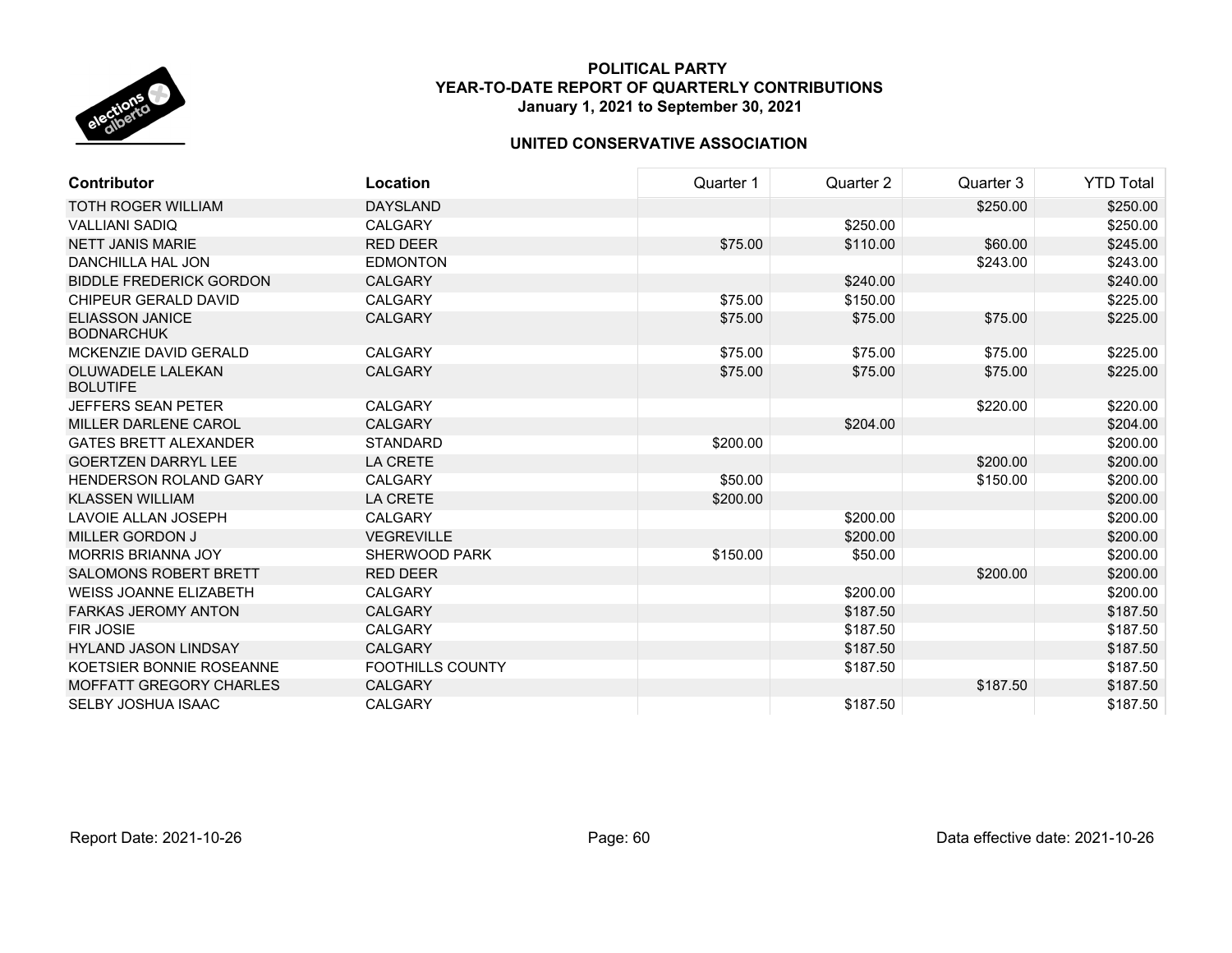

| <b>Contributor</b>                           | Location               | Quarter 1 | Quarter 2 | Quarter 3 | <b>YTD Total</b> |
|----------------------------------------------|------------------------|-----------|-----------|-----------|------------------|
| <b>HERMAN DERRILL WAYNE</b>                  | <b>INNISFAIL</b>       | \$25.00   | \$50.00   | \$110.00  | \$185.00         |
| <b>HADLEY DAVID C</b>                        | <b>CALGARY</b>         | \$50.00   |           | \$120.00  | \$170.00         |
| <b>VOORHORST JOHN</b>                        | <b>COALDALE</b>        |           | \$30.00   | \$140.00  | \$170.00         |
| <b>CARLILE JAMES ROBERT</b>                  | <b>CALGARY</b>         |           | \$50.00   | \$115.00  | \$165.00         |
| ARMSTRONG-HOMENIUK<br><b>JACQUELEEN LYNN</b> | <b>VEGREVILLE</b>      |           | \$150.00  |           | \$150.00         |
| <b>CHRISTIE MAVIS MARIE</b>                  | CALGARY                |           | \$150.00  |           | \$150.00         |
| DHANANI ALEEM H                              | <b>CALGARY</b>         |           | \$150.00  |           | \$150.00         |
| <b>DRIEDGER DAVID F</b>                      | <b>LA CRETE</b>        |           |           | \$150.00  | \$150.00         |
| <b>HIGGINS SUDHA</b>                         | <b>CALGARY</b>         |           | \$150.00  |           | \$150.00         |
| <b>JONES TAMARA MICHELLE</b>                 | <b>CALGARY</b>         |           | \$150.00  |           | \$150.00         |
| KAD SANJEEV KUMAR                            | <b>CALGARY</b>         |           | \$150.00  |           | \$150.00         |
| <b>KERR WILLIAM RANDALL</b>                  | <b>CALGARY</b>         |           | \$150.00  |           | \$150.00         |
| KOEHLI JONATHAN CYRIL                        | <b>EDMONTON</b>        |           |           | \$150.00  | \$150.00         |
| <b>LONG MARTIN MATTHEW</b>                   | <b>WHITECOURT</b>      |           |           | \$150.00  | \$150.00         |
| <b>MAH HOLLY</b>                             | <b>EDMONTON</b>        | \$150.00  |           |           | \$150.00         |
| <b>MUTIZWA STEPHEN</b>                       | <b>CALGARY</b>         |           | \$150.00  |           | \$150.00         |
| O'CONNOR TERRANCE RAYMOND                    | <b>RED DEER</b>        |           |           | \$150.00  | \$150.00         |
| PAINE LORI A                                 | <b>CALGARY</b>         |           | \$150.00  |           | \$150.00         |
| PASZKOWSKI WALTER JOSEPH                     | <b>SEXSMITH</b>        | \$150.00  |           |           | \$150.00         |
| <b>PRICE BYRON F</b>                         | CALGARY                |           | \$150.00  |           | \$150.00         |
| <b>SAVAGE ERIC ALFRED</b>                    | <b>CALGARY</b>         |           | \$150.00  |           | \$150.00         |
| <b>SNELL JOHN THOMAS</b>                     | <b>CALGARY</b>         |           | \$150.00  |           | \$150.00         |
| STEPHAN JASON MICHAEL                        | <b>RED DEER</b>        |           | \$150.00  |           | \$150.00         |
| <b>WILL DAVID</b>                            | <b>RED DEER COUNTY</b> | \$150.00  |           |           | \$150.00         |
| <b>ROBERGE RENEE</b>                         | <b>MUNDARE</b>         |           |           | \$135.00  | \$135.00         |
| <b>WILSON RICHARD DAVID</b>                  | <b>WESTEROSE</b>       |           |           | \$135.00  | \$135.00         |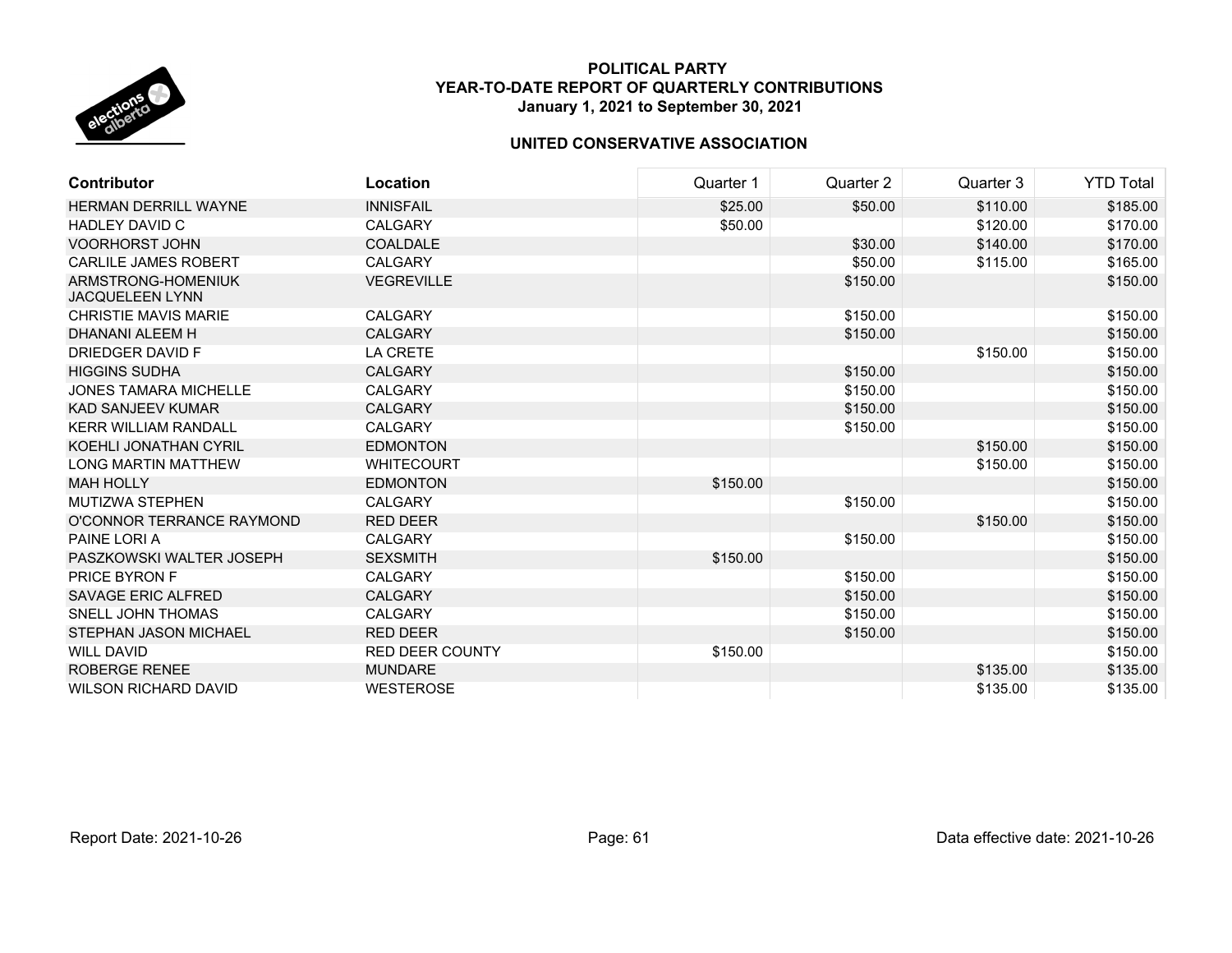

| <b>Contributor</b>                     | Location              | Quarter 1 | Quarter 2 | Quarter 3 | <b>YTD Total</b> |
|----------------------------------------|-----------------------|-----------|-----------|-----------|------------------|
| <b>HIDES TAYLOR EMILY</b>              | CALGARY               | \$125.00  |           |           | \$125.00         |
| <b>FARKAS SEBASTIAN</b>                | CALGARY               | \$30.00   | \$30.00   | \$60.00   | \$120.00         |
| <b>TOEWS TIMOTHY MELVIN</b>            | <b>BEAVERLODGE</b>    |           | \$117.00  |           | \$117.00         |
| <b>HAHN BRIAN ROBERT</b>               | <b>CALGARY</b>        |           | \$112.50  |           | \$112.50         |
| <b>MOSER JONATHAN PAUL</b>             | <b>CALGARY</b>        |           | \$112.50  |           | \$112.50         |
| PHILLIPS GRAHAME<br><b>CHRISTOPHER</b> | <b>CALGARY</b>        |           | \$112.50  |           | \$112.50         |
| STEPHENS ARNOLD JOHN                   | <b>CANMORE</b>        |           | \$112.50  |           | \$112.50         |
| VAN VLIET BRIAN EDWARD                 | <b>CALGARY</b>        |           | \$112.50  |           | \$112.50         |
| <b>WILSON DONALD JAMES</b>             | <b>CALGARY</b>        |           | \$112.50  |           | \$112.50         |
| <b>PREVILLE KEN</b>                    | <b>EDMONTON</b>       | \$35.00   | \$75.00   |           | \$110.00         |
| ANDERSON HAL ALTON                     | <b>CALGARY</b>        |           | \$105.00  |           | \$105.00         |
| <b>DINNING JIM FRANCIS</b>             | <b>CALGARY</b>        |           |           | \$100.00  | \$100.00         |
| <b>SCHULZ REBECCA KATHRYN</b>          | <b>CALGARY</b>        |           |           | \$100.00  | \$100.00         |
| <b>SELZLER BRYCE</b>                   | <b>SHERWOOD PARK</b>  |           |           | \$100.00  | \$100.00         |
| <b>SHARKAWI BARRY</b>                  | <b>HIGH PRAIRIE</b>   | \$100.00  |           |           | \$100.00         |
| <b>SHASKIN IGOR W</b>                  | <b>LETHBRIDGE</b>     |           |           | \$100.00  | \$100.00         |
| <b>WARD SHAUN GREGORY</b>              | <b>LETHBRIDGE</b>     |           | \$100.00  |           | \$100.00         |
| <b>BOYDEN DEANNA MICHELLE</b>          | <b>CALGARY</b>        | \$75.00   |           |           | \$75.00          |
| DOERING TIMOTHY BRUCE                  | <b>CAMROSE</b>        |           |           | \$75.00   | \$75.00          |
| <b>FESER KIMBERLY ANN</b>              | CALGARY               | \$75.00   |           |           | \$75.00          |
| <b>JAVAHERI LYNETTE LARI</b>           | <b>CALGARY</b>        | \$75.00   |           |           | \$75.00          |
| <b>LUHOWY VICTOR MICHEAL</b>           | <b>PRIDDIS GREENS</b> |           |           | \$75.00   | \$75.00          |
| <b>NELSON PATRICIA LEIGH</b>           | <b>CALGARY</b>        | \$75.00   |           |           | \$75.00          |
| <b>SHAW PAIGE T</b>                    | CALGARY               | \$75.00   |           |           | \$75.00          |
| SOLBERG DEBRA ARLENE                   | <b>CALGARY</b>        | \$75.00   |           |           | \$75.00          |
| <b>WALKER JORDAN BLAKE</b>             | SHERWOOD PARK         | \$75.00   |           |           | \$75.00          |
| <b>OJUKWU SAMUEL</b>                   | <b>FORT MCMURRAY</b>  |           | \$65.00   |           | \$65.00          |
| PARTRIDGE RAYMOND ALLAN                | <b>EDMONTON</b>       |           | \$65.00   |           | \$65.00          |